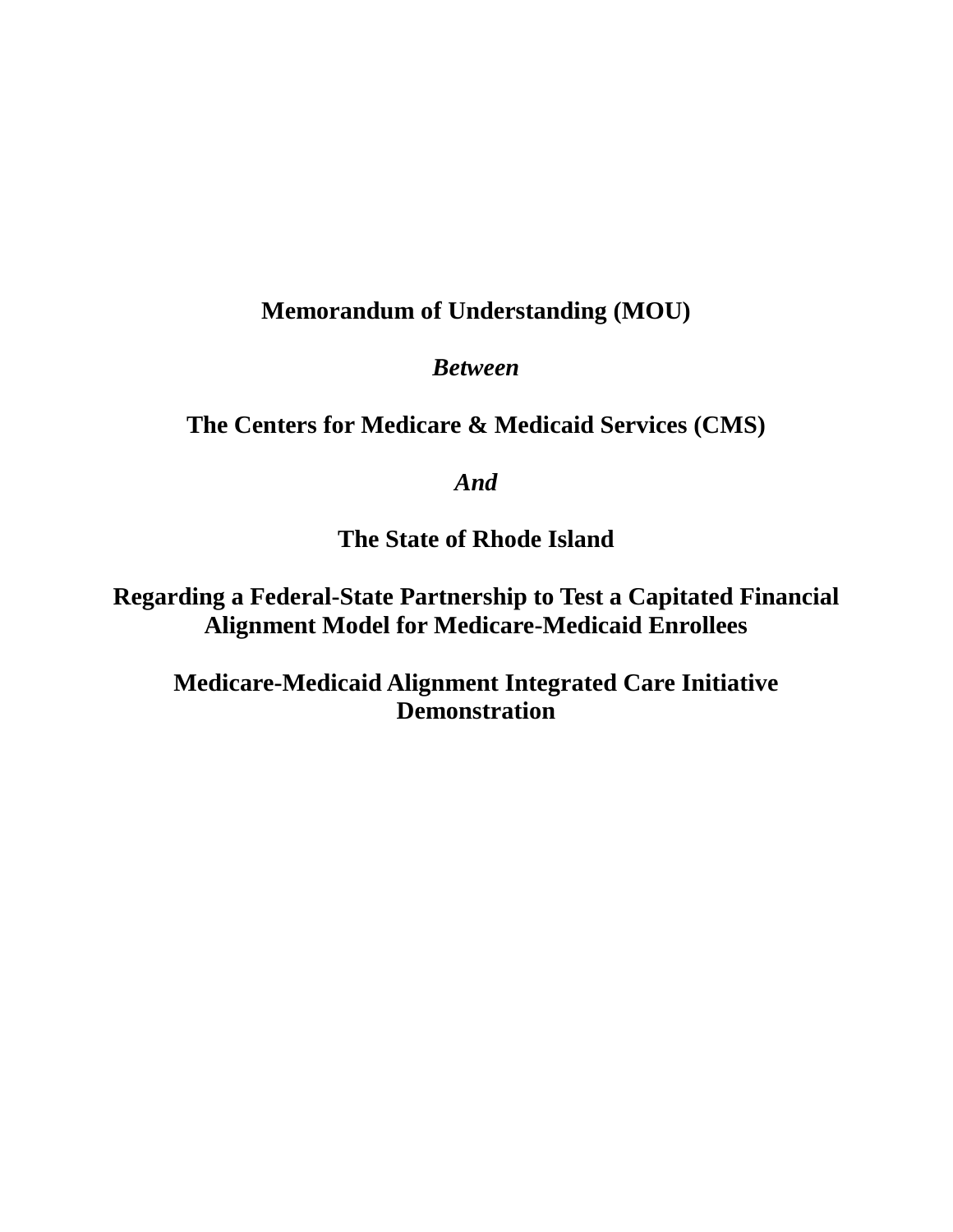## **TABLE OF CONTENTS**

| I.      |                                                                                |  |
|---------|--------------------------------------------------------------------------------|--|
| $\Pi$ . | SPECIFIC PURPOSE OF THIS MEMORANDUM OF UNDERSTANDING  4                        |  |
| III.    |                                                                                |  |
|         |                                                                                |  |
|         |                                                                                |  |
|         |                                                                                |  |
|         |                                                                                |  |
|         | E. ENROLLEE PROTECTIONS, PARTICIPATION, AND CUSTOMER SERVICE  11               |  |
|         |                                                                                |  |
|         |                                                                                |  |
|         |                                                                                |  |
|         |                                                                                |  |
|         |                                                                                |  |
|         |                                                                                |  |
|         |                                                                                |  |
|         |                                                                                |  |
|         |                                                                                |  |
|         | Appendix 2: CMS Standards and Conditions and Supporting State Documentation 32 |  |
|         |                                                                                |  |
|         |                                                                                |  |
|         |                                                                                |  |
|         |                                                                                |  |
|         |                                                                                |  |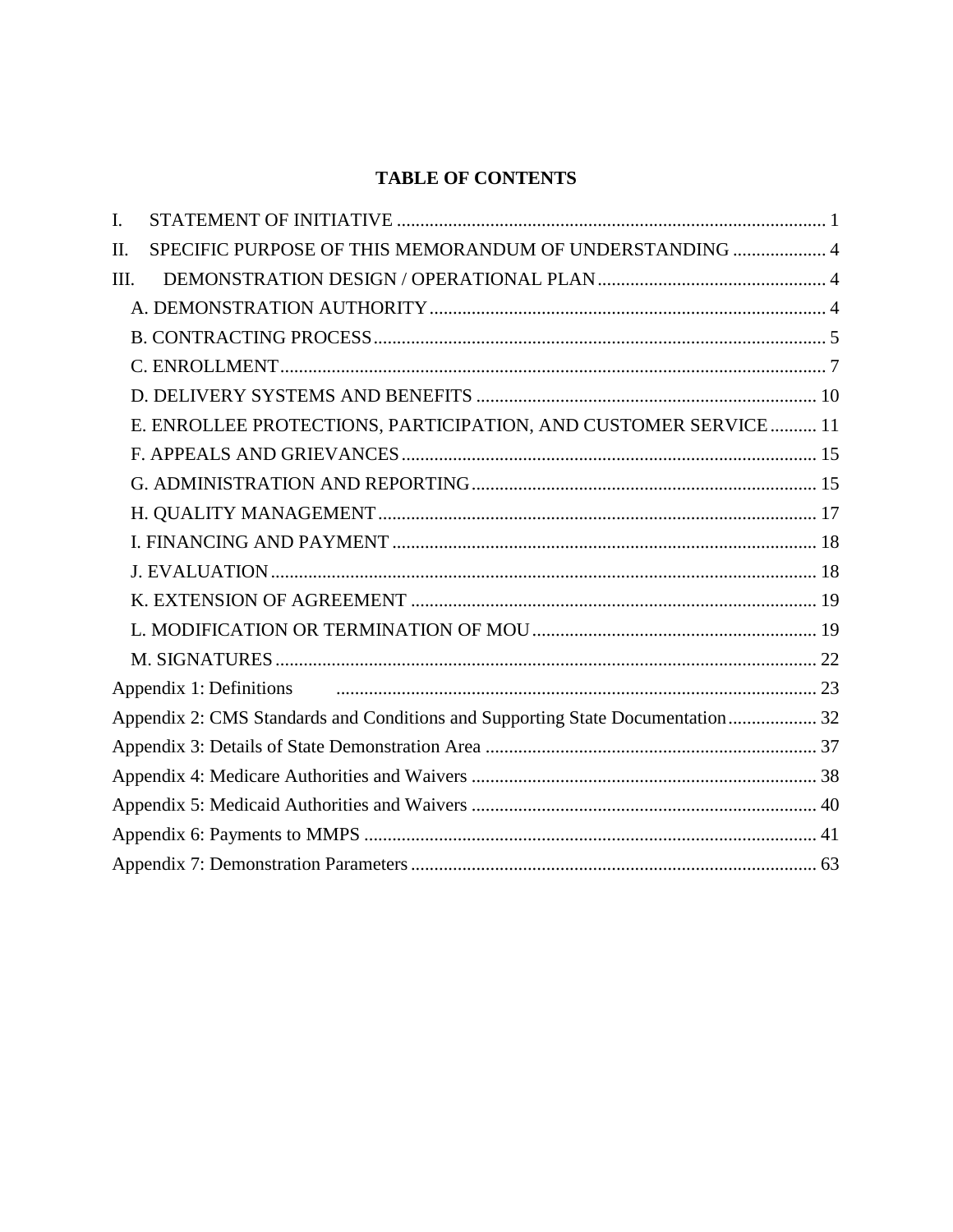#### <span id="page-2-0"></span>**I. STATEMENT OF INITIATIVE**

The Centers for Medicare & Medicaid Services (CMS) and the State of Rhode Island (RI) Executive Office of Health and Human Services (EOHHS) will establish a Federal-State partnership to implement the Medicare-Medicaid Alignment Integrated Care Initiative Demonstration ("ICI Demonstration" or "Demonstration") to better serve individuals eligible for both Medicare and Medicaid ("Medicare-Medicaid Beneficiaries"). The Federal-State partnership will include a Three-way Contract between CMS, the State, and one or more Medicare-Medicaid Plans (MMPs) that will provide integrated benefits to those Medicare-Medicaid Beneficiaries who reside in the targeted geographic area(s) and who choose to participate (Enrollees).

The Demonstration will begin no sooner than December 1, 2015 and continue until December 31, 2018, unless terminated pursuant to Section L or continued pursuant to Section K of this Memorandum of Understanding (MOU). Meeting Enrollee needs, including the ability to selfdirect care and perform self-care, and live independently in the community, are central goals of this Demonstration. In meeting such needs, the ICI Demonstration will seek to test an innovative payment and service delivery model to alleviate fragmentation; improve coordination of services for Medicare-Medicaid Beneficiaries; enhance quality of care; reduce costs for both the State and the Federal government; meet Enrollees' health and functional needs; improve transitions among care settings; and reduce health disparities. CMS and the State expect MMP and provider implementation of the independent living and recovery philosophy, wellness principles, and cultural competence to contribute to achieving these goals. (See Appendix 1 for definitions of terms and acronyms used in this MOU.)

Under this initiative, one or more MMPs will be required to provide for, either directly or through subcontracts, Medicare- and Medicaid-covered services, as well as additional items and services, under a capitated model of financing. CMS, the State, and the MMPs will ensure that Enrollees have access to an adequate network of medical and supportive services.

The ICI Demonstration will be implemented as part of the State's broader Integrated Care Initiative, which aims to achieve improved health and well-being, and better health care, at lower costs for a segment of Rhode Island's Medicaid-only and Medicare-Medicaid Beneficiaries. In 2013, under Phase I of the Integrated Care Initiative, the State introduced an enhanced Primary Care Case Management model called Connect Care Choice Community Partners (CCCCP) and a Medicaid health plan model called the Rhody Health Options (RHO) program, available to Medicaid-only and Medicare-Medicaid Beneficiaries under the Rhode Island Comprehensive Section 1115(a) demonstration. The one health plan participating in the RHO program is also the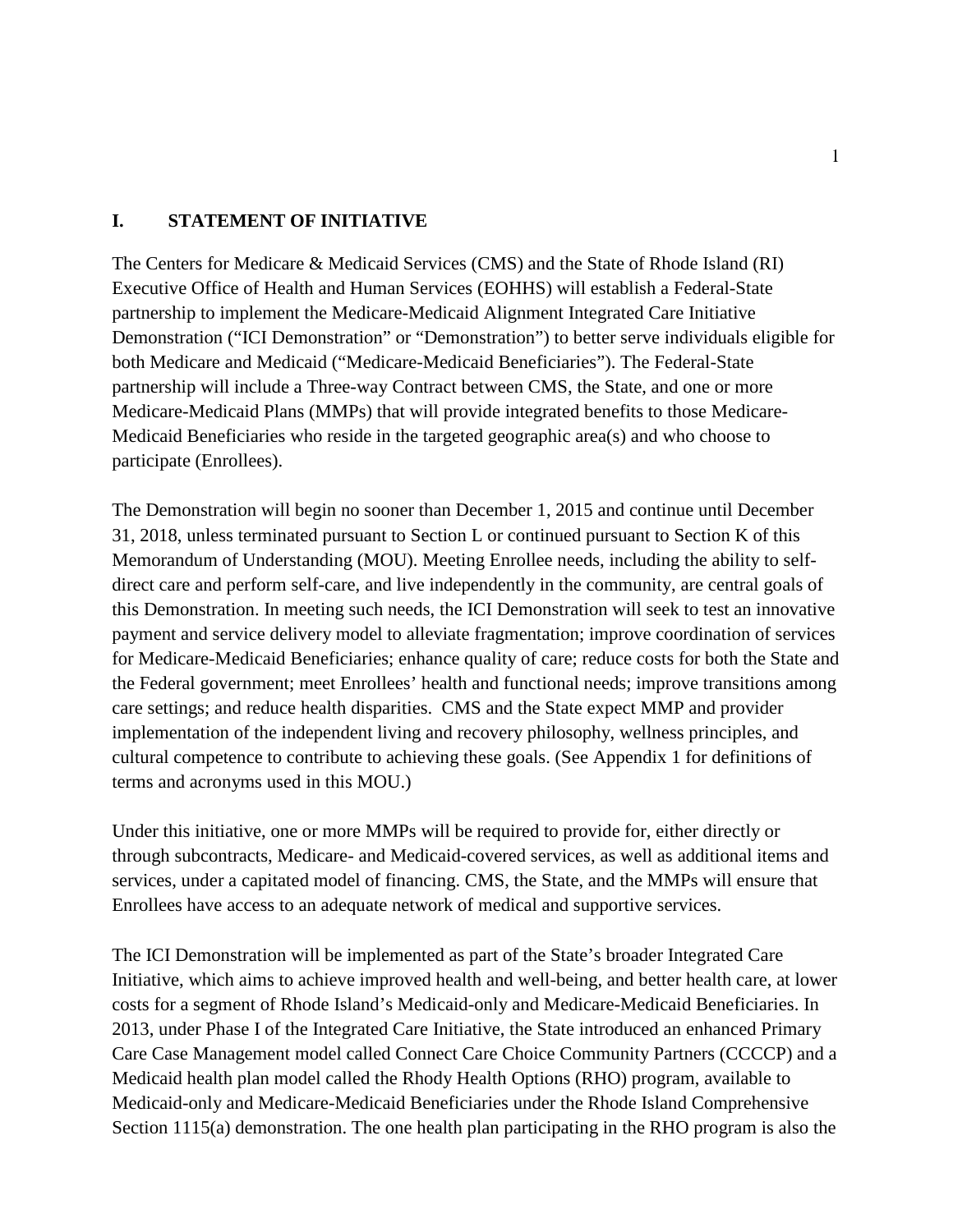only current prospective MMP for the ICI Demonstration.

The ICI Demonstration is part of Phase II of the Integrated Care Initiative, and will require at least one MMP to provide both Medicare and Medicaid benefits to ICI Demonstration Enrollees, with the exception of certain developmental disability and other services (outlined in Appendix 7) that are also carved out of Phase I. These services will continue to be provided to ICI Demonstration Enrollees via the fee-for-service (FFS) system and will not be covered by the capitated rate. The individuals who receive those services will be eligible for Demonstration enrollment. CMS and the State may seek to bring these services into the ICI Demonstration in the future.

Medicare-Medicaid Beneficiaries will have the choice to opt out of the ICI Demonstration. For Medicaid benefits, individuals who opt out of the ICI Demonstration may enroll in or remain in RHO or any other Medicaid program that may be available to Medicare-Medicaid Beneficiaries for Medicaid services only. For Medicare benefits, individuals who opt out of the ICI Demonstration will have the choice to enroll in a Medicare Advantage plan, or receive FFS Medicare and enroll in a Prescription Drug Plan (PDP). Medicare-Medicaid Beneficiaries eligible for the ICI Demonstration may also be eligible to enroll in the Program of All-Inclusive Care for the Elderly (PACE), if they choose not to enroll in the Demonstration. Outreach and enrollment notices for the ICI Demonstration will inform Medicare-Medicaid Beneficiaries of all enrollment options.

CMS and the State shall jointly select and monitor the MMPs. CMS and the State will implement the ICI Demonstration under Medicare Parts C and D and demonstration authority for Medicare, and State Plan and Rhode Island Comprehensive Section 1115(a) demonstration authority for Medicaid, as described in Section III.A and detailed in Appendices 4 and 5.

Consistent with the goals of the State's Comprehensive Section 1115(a) demonstration and the Integrated Care Initiative, key goals of the ICI Demonstration include:

- Enhancing person-centered care;
- Improving and maintaining Enrollee quality of life and care;
- Developing an integrated system of care and coordination of services;
- Increasing the proportion of individuals successfully residing in a community setting;
- Reducing long-term care costs by providing person-centered care in the most appropriate and cost-effective setting;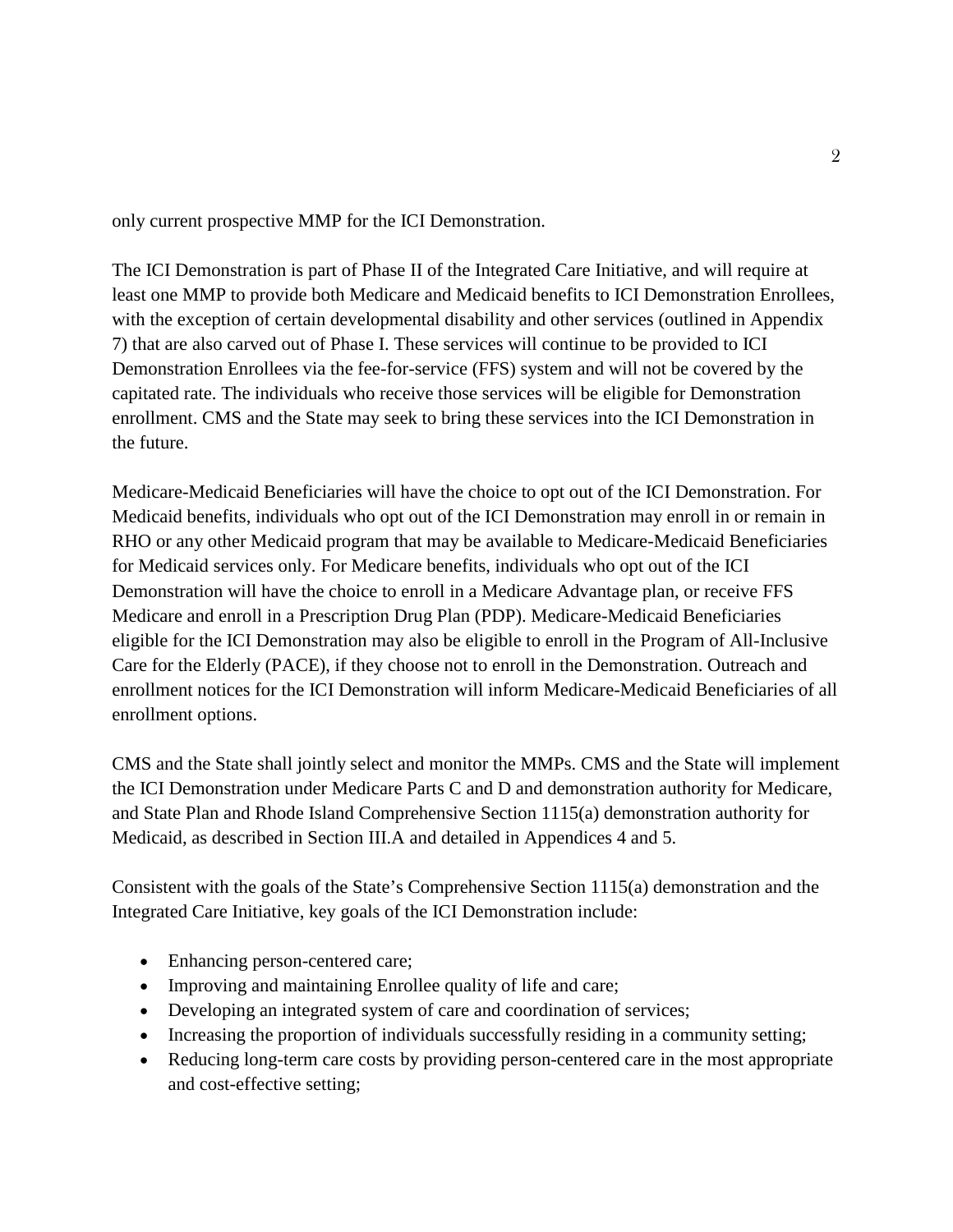- Decreasing avoidable hospitalizations, emergency room utilization and reducing nursing facility admissions and length of stay;
- Evaluating the effect of an integrated care and payment model on Medicare-Medicaid Beneficiaries who receive care and supports in the community and in institutions; and
- Promoting Alternative Payment Arrangements as a means to transform the delivery of high quality and cost-effective care within CMS requirements.

The Demonstration will evaluate the effect of an integrated care and payment model on both community-based and institutional populations. In order to accomplish these objectives, comprehensive contract requirements will specify access, quality, network, financial solvency, and oversight standards as well as requirements. Contract management, which will be jointly accomplished by the State and CMS, will focus on performance measurement and continuous quality improvement. Except as otherwise specified in this MOU, applicable Medicaid waiver or Section 1115(a) demonstration standards and conditions, State Plan Amendments, or the Threeway Contract, MMPs will be required to comply with all applicable existing Medicare and Medicaid laws, rules, and regulations as well as ICI Demonstration-specific and evaluation requirements, as will be further specified in the Three-way Contract to be executed among each MMP, the State, and CMS.

As part of this Demonstration, CMS and the State will implement a new Medicare and Medicaid payment methodology designed to support MMPs in serving Medicare-Medicaid Beneficiaries enrolled in the Demonstration, and will further encourage MMPs to utilize Alternative Payment Arrangements to support delivery system transformation. This financing approach will minimize cost-shifting, align incentives between Medicare and Medicaid, and support the best possible health and functional outcomes for Enrollees.

CMS and the State will allow for certain flexibilities that will further the goal of providing a seamless experience for Medicare-Medicaid Beneficiaries, utilizing a simplified and unified set of rules where feasible. Flexibilities will be coupled with specific Enrollee safeguards and will be included in this MOU and the Three-way Contract. MMPs will have full accountability for managing the capitated payment to best meet the needs of Enrollees. Interdisciplinary Care Plans for Enrollees eligible for Long-term Services and Supports (LTSS) or otherwise determined to be high-risk will be developed by Enrollees, their caregivers, and Interdisciplinary Care Team, using a person-centered planning process. CMS and the State expect MMPs to achieve savings through better integrated and coordinated care. Subject to CMS and State oversight, MMPs will have significant flexibility to innovate around care delivery and to provide a range of community-based services as alternatives to or means to avoid high-cost services if indicated by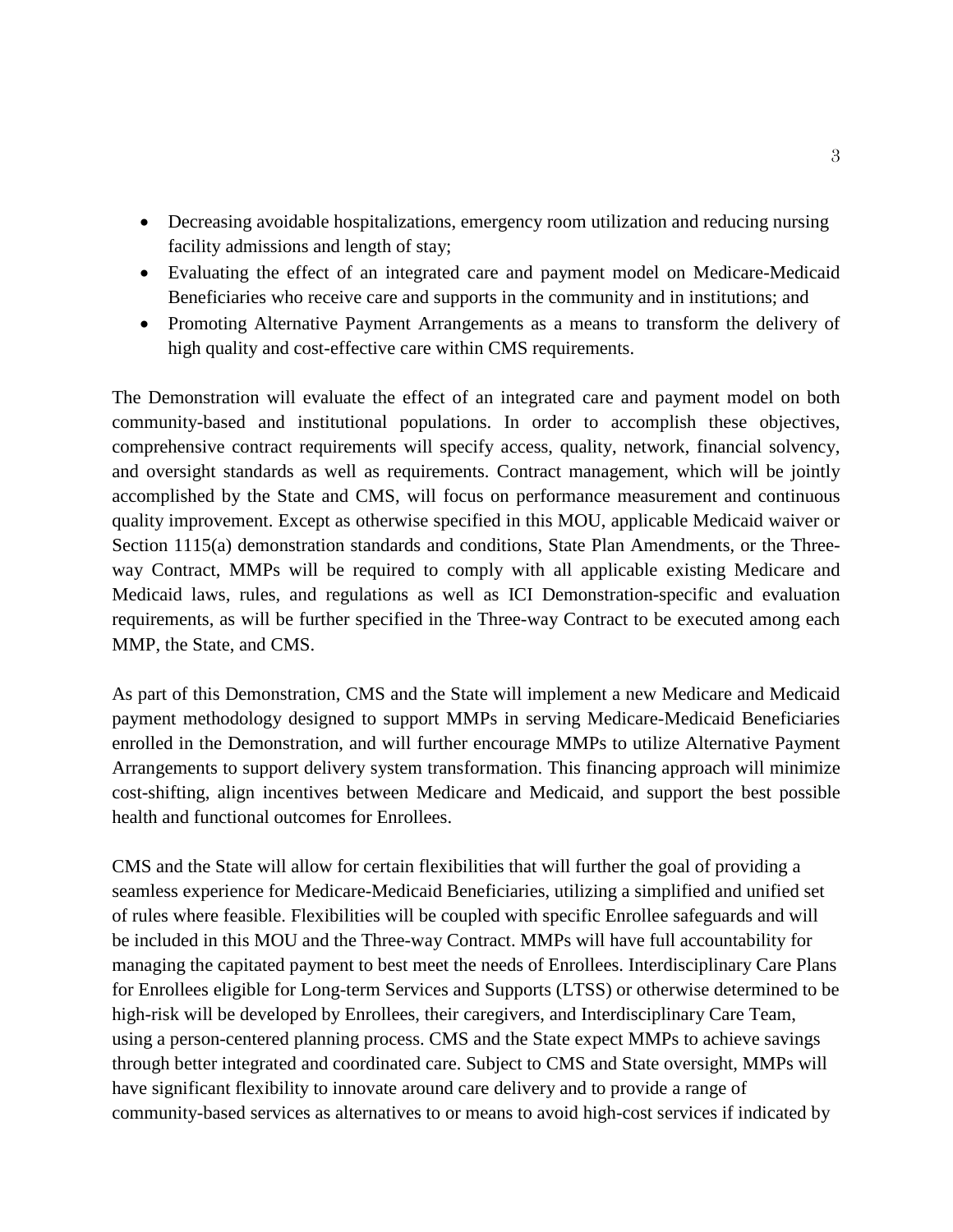the Enrollees' wishes, needs, and Interdisciplinary Care Plan. Preceding the signing of this MOU, the State has undergone necessary planning activities consistent with the CMS standards and conditions for participation, as detailed through supporting documentation provided in Appendix 2.

## <span id="page-5-0"></span>**II. SPECIFIC PURPOSE OF THIS MEMORANDUM OF UNDERSTANDING**

This document details the principles under which CMS and the State plan to implement and operate the Demonstration. It also outlines the activities CMS and the State plan to conduct in preparation for implementation of the Demonstration. The parties will execute a Three-way Contract with MMPs setting forth the terms and conditions of the Demonstration. Further detail about MMP responsibilities will be included in, and appended to, the Three-way Contract.

Following the signing of this MOU and prior to the implementation of the Demonstration, the State and CMS will ultimately enter into a Three-way Contract with one or more selected plans, which will have also met the Medicare components of the plan selection process, including submission of a successful Capitated Financial Alignment Demonstration Application to CMS, and adherence to any annual contract renewal requirements and guidance updates, as specified in Appendix 7. The Three-way Contract will include the additional operational and technical requirements pertinent to the implementation of the Demonstration.

## <span id="page-5-1"></span>**III. DEMONSTRATION DESIGN / OPERATIONAL PLAN**

## <span id="page-5-2"></span>*A. DEMONSTRATION AUTHORITY*

The following is a summary of the terms and conditions the parties intend to incorporate into the Three-way Contract, as well as those activities the parties intend to conduct prior to entering into the Three-way Contract and initiating the Demonstration. This section and any appendices referenced herein are not intended to create contractual or other legal rights between the parties.

**1. Medicare Authority:** The Medicare elements of the initiative shall operate according to existing Medicare Parts C and D laws and regulations, as amended or modified, except to the extent these requirements are waived or modified as provided for in Appendix 4. As a term and condition of the initiative, MMPs will be required to comply with Medicare Advantage and Medicare Prescription Drug Program requirements in Part C and Part D of Title XVIII of the Social Security Act, and 42 CFR Parts 422 and 423, and applicable sub-regulatory guidance, as amended from time to time, except to the extent specified in this MOU, including Appendix 4 and, for waivers of sub-regulatory guidance, the Three-way Contract.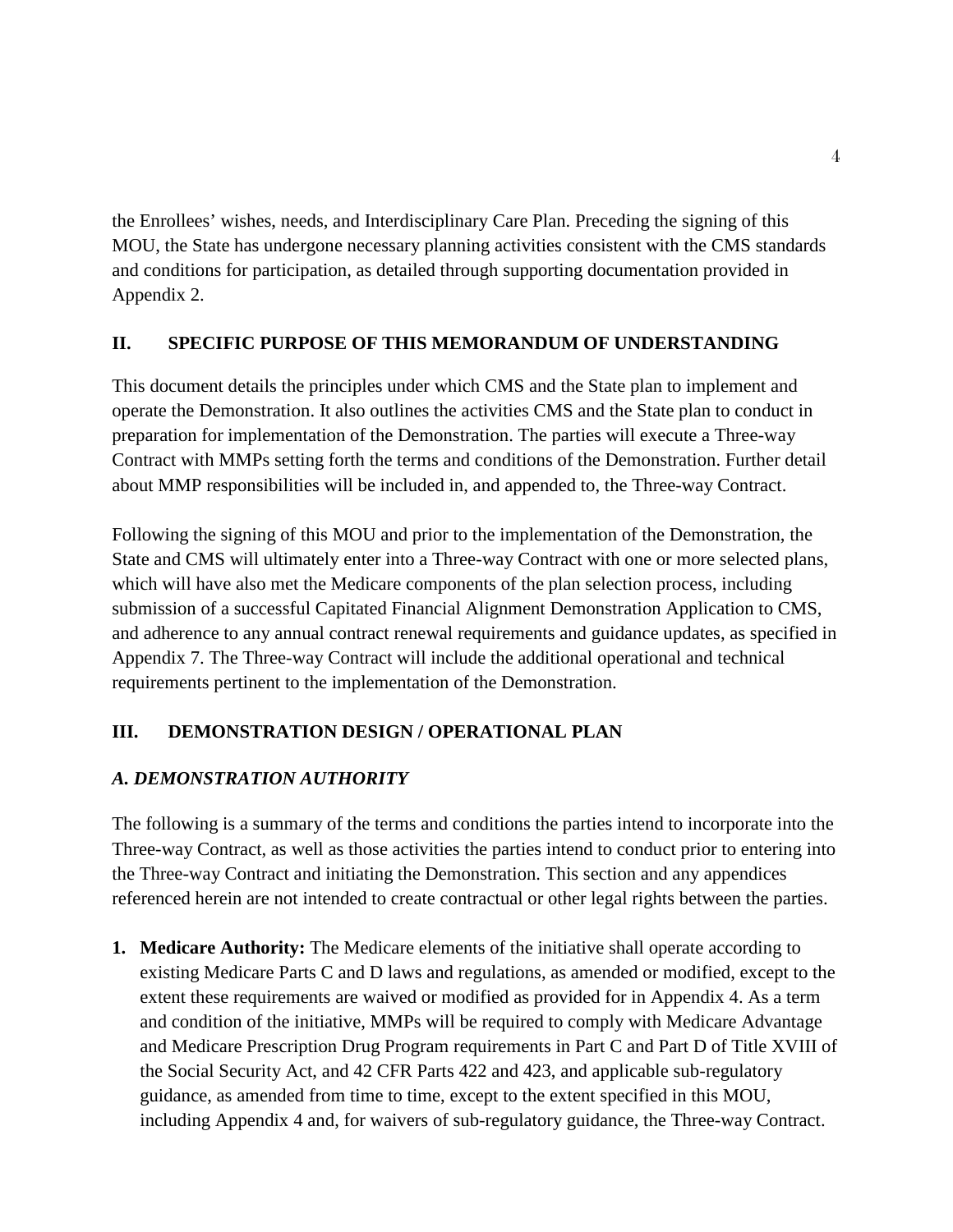**2. Medicaid Authority:** The Medicaid elements of the initiative shall operate according to existing Medicaid law and regulation and sub-regulatory guidance, including but not limited to all requirements of the Rhode Island Comprehensive Section 1115(a) demonstration applicable to ICI Demonstration Enrollees, as amended or modified, except to the extent waived as provided for in Appendix 5. As a term and condition of the initiative, MMPs will be required to comply with Medicaid managed care requirements under Title XIX of the Social Security Act and 42 CFR Part 438 et. seq., and applicable sub-regulatory guidance, as amended or modified, except to the extent specified in this MOU, including Appendix 5 and, for waivers of sub-regulatory guidance, the Three-way Contract.

## <span id="page-6-0"></span>*B. CONTRACTING PROCESS*

- **1. MMP Procurement Document:** MMPs are required to meet the following requirements:
	- Achieve a final score of 70 or higher on the Model of Care section of the CMS Capitated Financial Alignment Demonstration application;
	- Successfully respond to the State procurement;
	- Participate in and acceptably complete an ICI Demonstration readiness review that will be jointly conducted by CMS and the State; and
	- Enter into a Three-way Contract with CMS and the State.

As articulated in the January 13, 2014 guidance from CMS, MMPs are also required to submit a Capitated Financial Alignment Demonstration application to CMS and meet all of the Medicare components of the MMP selection process.

All applicable Medicare Advantage/Part D requirements and Medicaid managed care requirements will apply, unless otherwise waived, as specified by CMS and the State herein or in the Three-way Contract.

**2. MMP Selection:** The State and CMS will review applications for MMPs, in accordance with the requirements outlined in Appendix 7, and will determine which applications satisfy all ICI Demonstration requirements and can be selected to serve as MMPs for the Demonstration.

The State's 2013 Rhody Health Options procurement included requirements for plans to serve as MMPs. The current RHO health plan, already providing Medicaid benefits to Medicaid-only and Medicare-Medicaid beneficiaries under Phase I of the ICI, will be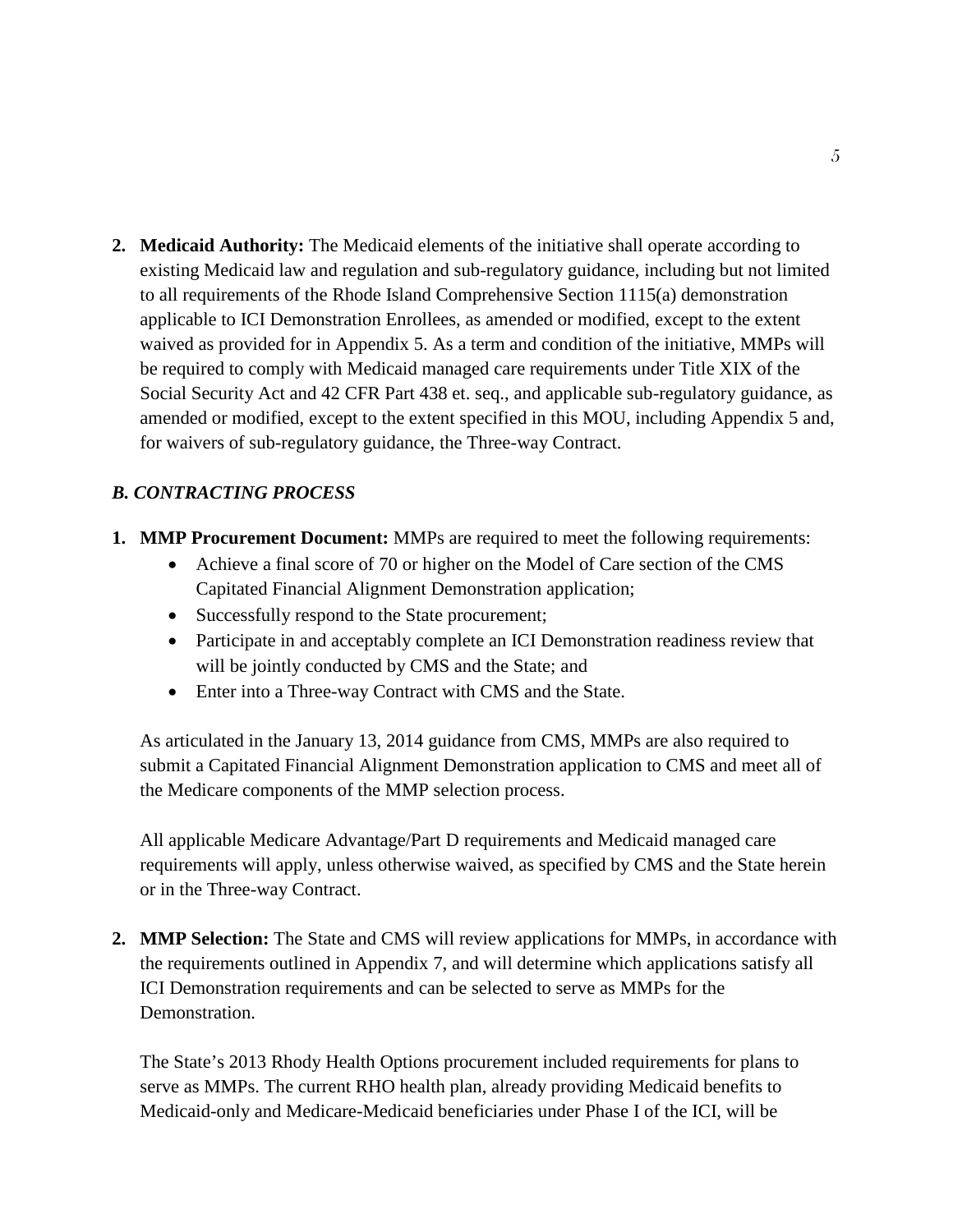required to meet all CMS requirements for the ICI Demonstration; however it will not be required to respond to an additional State procurement. The State conducted a procurement in 2014 to seek additional RHO health plans eligible to serve as MMPs under the ICI Demonstration. New plans that wished to participate in the ICI Demonstration, but did not participate in Phase I, were also required to apply to provide integrated benefits to Medicaidonly beneficiaries who are eligible for LTSS.

- **3. Medicare Waiver Approval:** CMS approval of Medicare waivers is reflected in Appendix 4. CMS reserves the right to withdraw waivers or expenditure authorities at any time it determines that continuing the waivers or expenditure authorities would no longer be in the public interest or promote the objectives of Title XVIII. CMS will promptly notify the State in writing of the determination and the reasons for the withdrawal, together with the effective date, and, subject to Section 1115A(d)(2) of the Social Security Act, afford the State a reasonable opportunity to request reconsideration of CMS' determination prior to the effective date. Termination and phase out would proceed as described in Section III.L of this MOU. If a waiver or expenditure authority is withdrawn, Federal financial participation (FFP) is limited to normal closeout costs associated with terminating the waiver or expenditure authority, including covered services and administrative costs of disenrolling Enrollees.
- **4. Medicaid Waiver Approval:** CMS approval of any new Medicaid waivers pursuant to the Rhode Island Comprehensive Section 1115(a) demonstration or Title XIX of the Social Security Act authority and processes is reflected in Appendix 5. CMS reserves the right to withdraw waivers or expenditure authorities at any time it determines that continuing the waivers or expenditure authorities for the purpose of this Demonstration would no longer be in the public interest or promote the objectives of Title XIX. CMS will promptly notify the State in writing of the determination and the reasons for the withdrawal, together with the effective date, and, subject to Section  $1115A(d)(2)$  of the Social Security Act, afford the State an opportunity to request a hearing to appeal CMS' determination prior to the effective date. Termination and phase out would proceed as described in Section III.L of this MOU. If a waiver or expenditure authority is withdrawn, FFP is limited to normal closeout costs associated with terminating the waiver or expenditure authority, including covered services and administrative costs of disenrolling Enrollees.
- **5. Readiness Review:** CMS and the State, either directly or with MMP support, shall conduct a readiness review of each selected MMP. Following the signing of the Three-way Contract, CMS and the State must agree that an MMP has passed readiness prior to that MMP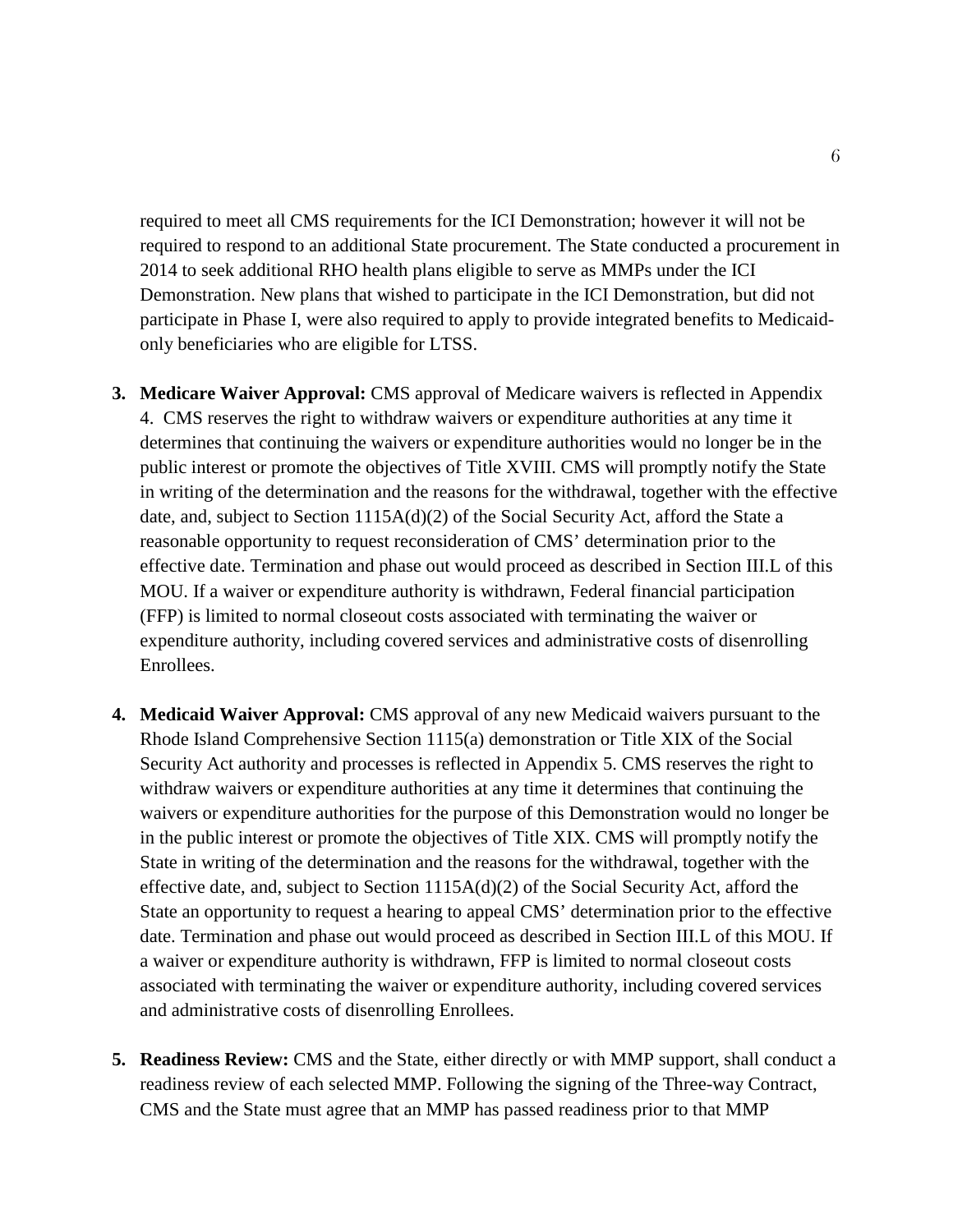accepting any enrollment. CMS and the State will collaborate in the design and implementation of the readiness review process and requirements. This readiness review shall include an evaluation of the capacity of each potential MMP and its ability to meet all program requirements, including having an adequate network that addresses the full range of Enrollee needs, and the capacity to uphold all Enrollee safeguards and protections. CMS and the State will conduct a readiness review of the enrollment systems, staffing capacity, and processes and their ability to meet enrollment requirements.

**6. Three-way Contract:** CMS and the State shall develop a single Three-way Contract and contract negotiation process that both parties agree is administratively effective and ensures coordinated and comprehensive program operation, enforcement, monitoring, and oversight.

## <span id="page-8-0"></span>*C. ENROLLMENT*

### **1. Eligible Populations:**

The ICI Demonstration will be available to individuals who meet the following criteria:

- Entitled to benefits under Medicare Part A and enrolled under Medicare Parts B and D, and receiving full Medicaid benefits, including: long-term nursing facility residents; individuals with intellectual and developmental disabilities; individuals with Serious and Persistent Mental Illness; individuals eligible for LTSS in the community; individuals residing in the community without LTSS needs; and individuals with End Stage Renal Disease (ESRD) at the time of enrollment; and
- Age 21 or greater at the time of eligibility determination.

The following populations are not eligible for the ICI Demonstration:

- Medicare beneficiaries who are not eligible for full Medicaid benefits, including Qualified Medicare Beneficiaries (QMBs), Specified Low-Income Beneficiaries (SLMBs), and Qualifying Individuals (QIs);
- Individuals who are eligible for "partial" Medicare: benefits (Part A only or Part B/D only);
- Individuals who are required to "spend down" income in order to meet Medicaid eligibility requirements, and who are not eligible for LTSS;
- Individuals residing at Tavares, Eleanor Slater, or out-of state hospitals;
- Individuals eligible for the Medicaid buy-in for workers with disabilities and meet a nursing facility level of care (in Rhode Island this is called The Sherlock Plan);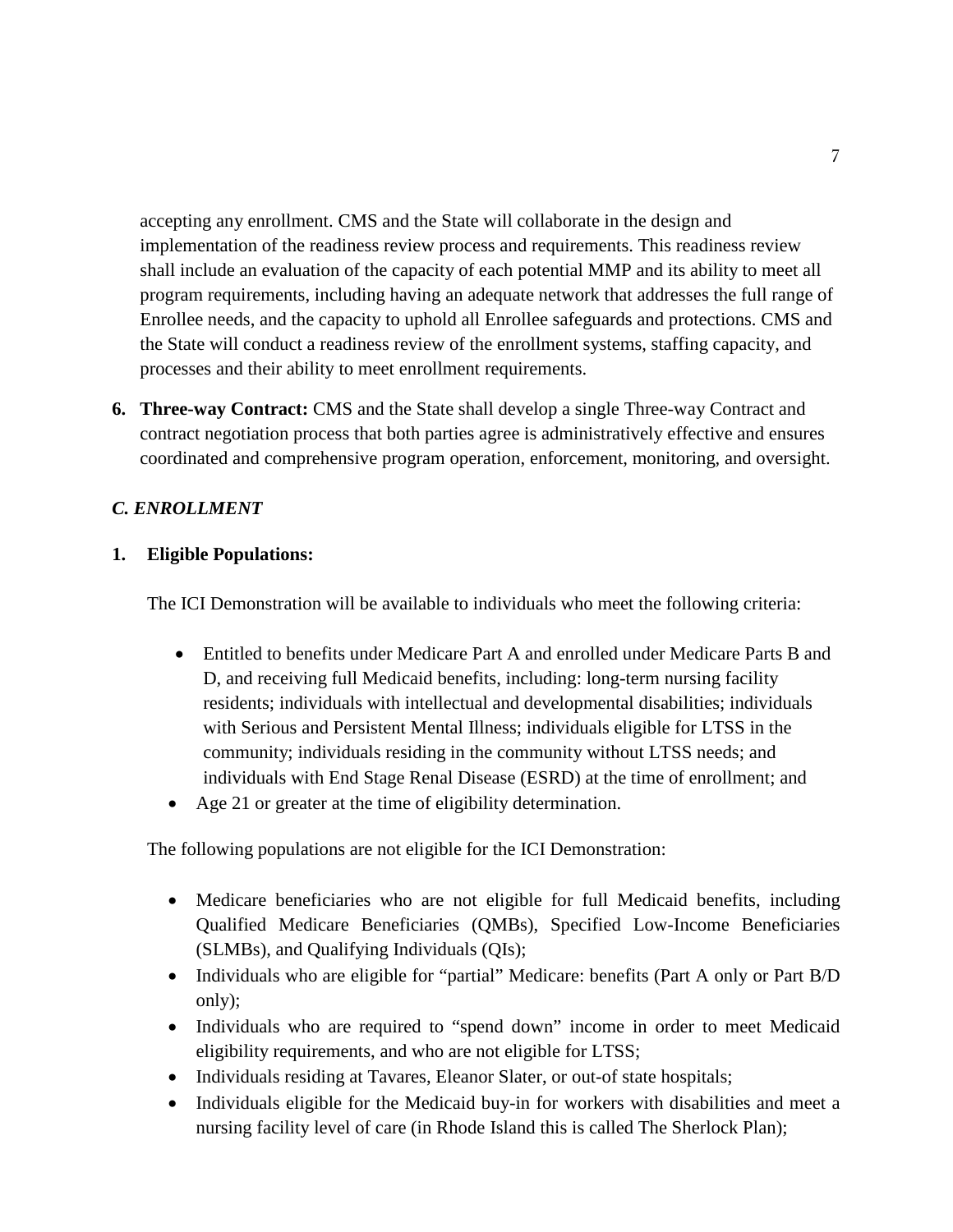- Individuals who are in hospice on the effective enrollment date. Enrollees who elect hospice care while enrolled in an MMP can remain in the MMP; and
- Individuals who reside out of state (e.g., an individual who is admitted to an out-ofstate nursing facility).

The following individuals may elect to enroll and participate in the Demonstration, but will not be passively enrolled:

- Individuals with active comprehensive commercial or other coverage, including employer, union, or TRICARE coverage; and
- Individuals enrolled in the Program of All-Inclusive Care for the Elderly (PACE). These individuals may enroll in the Demonstration if they choose to disenroll from PACE.

Those beneficiaries who are enrolled in a Medicare Advantage plan that is operated by the same parent organization that operates an MMP will also be eligible for passive enrollment into the MMP operated by the same parent organization. Eligible beneficiaries enrolled in a Medicare Advantage plan that is operated by a parent organization that is not offering an MMP will not be passively enrolled. They may enroll in the ICI Demonstration if they elect to disenroll from their current Medicare Advantage plan.

**2. Enrollment and Disenrollment Processes:** MMPs will begin to accept opt-in enrollments among those individuals eligible for the ICI Demonstration no sooner than September 1, 2015 for coverage starting no sooner than December 1, 2015. Enrollment requests received through the  $10<sup>th</sup>$  day of the month will take effect on the first day of the following calendar month. Enrollment requests received on the  $11<sup>th</sup>$  day of the month or later will take effect on the first day of the second month after the request was submitted.

When no active choice has been made, enrollment for eligible beneficiaries (as described above in Section III.C.1) may be conducted using a seamless passive enrollment process that provides the opportunity for Enrollees to make a voluntary choice to enroll or disenroll from the MMP on a monthly basis. Individuals who are eligible for the Demonstration and who are enrolled in a plan for Medicaid benefits that is operated by the same parent organization as the MMP may be passively enrolled into that same plan under the ICI Demonstration, with the opportunity to opt-out until the last day of the month, as further detailed in Appendix 7. Passive enrollments will commence no sooner than three months after the Demonstration begins.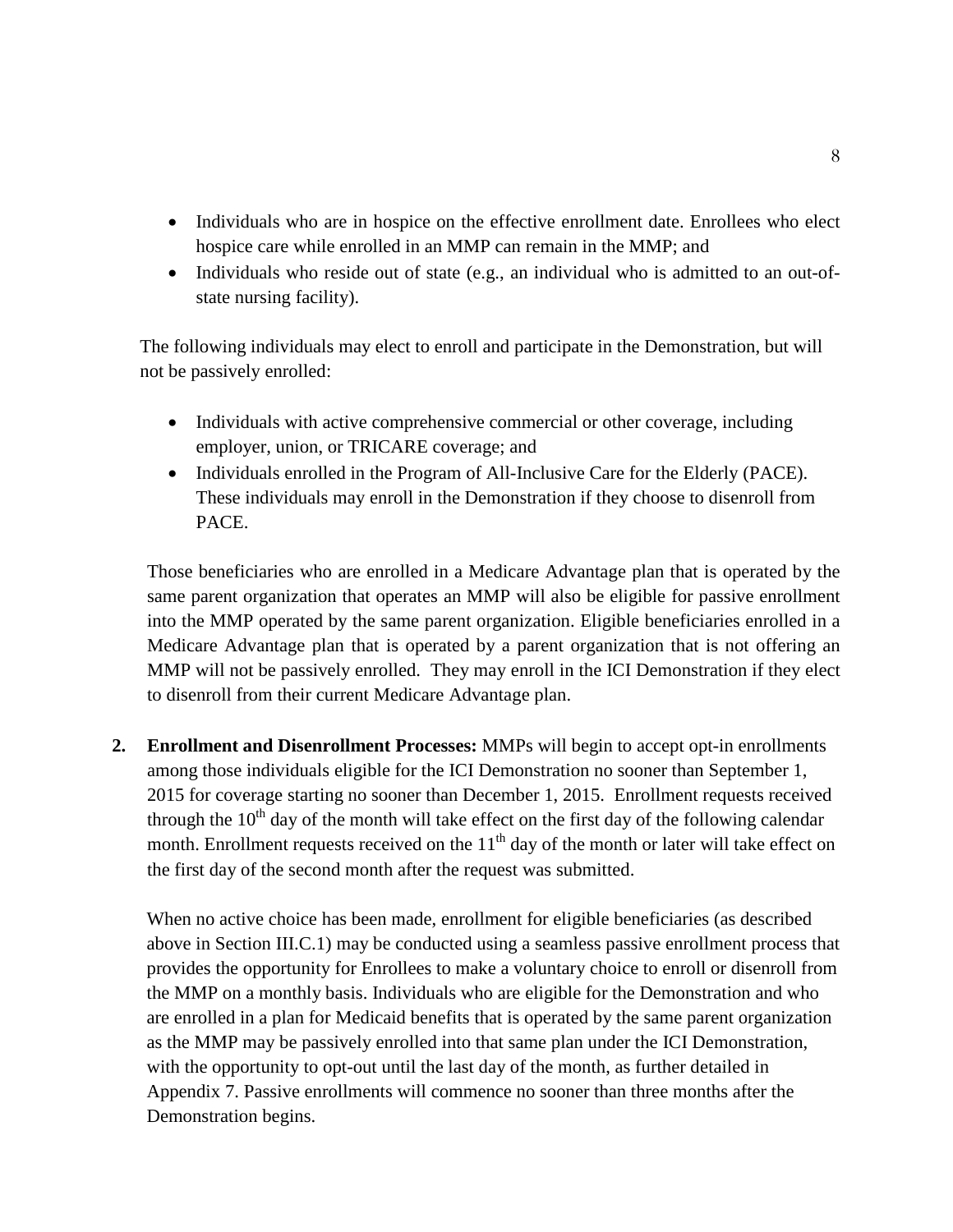Under passive enrollment, eligible individuals will be notified of plan selection and of their right to select among other contracted MMPs (if applicable) no fewer than sixty (60) calendar days prior to the effective date of enrollment and will further have the opportunity to opt out of the Demonstration prior to the enrollment effective date, as detailed in Appendix 7. MMP enrollments, including enrollment from one MMP to a different MMP (if applicable), and opt outs, shall become effective on the same day for both Medicare and Medicaid.

Disenrollment from MMPs and enrollment transfers from one MMP to a different MMP (if applicable), shall be allowed on a month-to-month basis any time during the year; however, coverage for these individuals will continue through the end of the month. All disenrollments will be effective the first day of the month after the choice is made. A disenrollment request, either voluntary or involuntary, is any action that terminates the Enrollee's enrollment in the ICI Demonstration, and includes, for example, the right to choose a Medicare Advantage Plan, to receive care through Medicare FFS and a Prescription Drug Plan (PDP), and to receive Medicaid services in accordance with the State's approved State Plan, Section 1115(a) demonstration, and any approved waiver programs.

As mutually agreed upon, and as discussed further in Appendix 7 and the Three-way Contract, CMS and the State will utilize an independent third party entity (Enrollment Counselor) to facilitate all enrollments into the MMPs and to provide unbiased enrollment counseling.

CMS and the State will monitor input received by the Ombudsman, Enrollment Counselor, and MMPs about the time between beneficiary enrollment requests and the effective date of enrollment. For those who lose Medicaid eligibility during the month, coverage and Federal financial participation will continue through the end of that month.

CMS and the State will monitor enrollments and disenrollments for both evaluation purposes and for compliance with applicable marketing and enrollment laws, regulations, and CMS policies, for the purpose of identifying any inappropriate or illegal marketing practices. As part of this analysis, CMS and the State will monitor any unusual shifts in enrollment by individuals identified for passive enrollment into a particular MMP to a Medicare Advantage plan operated by the same parent organization. If those shifts appear to be due to inappropriate or illegal marketing practices, CMS and the State may discontinue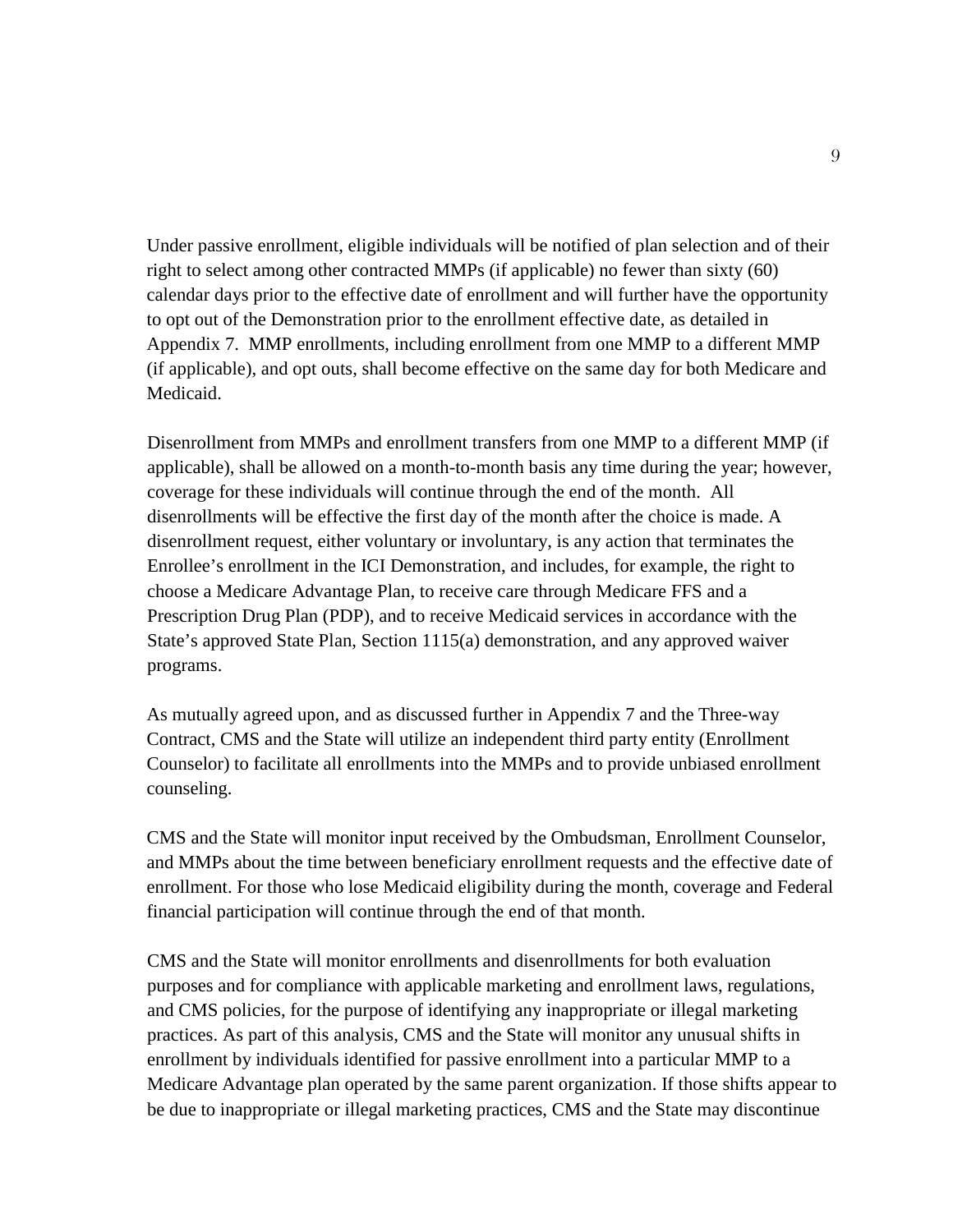further passive enrollment into an MMP and implement corrective action as appropriate. Any illegal marketing practices will be referred to appropriate agencies for investigation.

CMS and the State will also monitor any enrollments or disenrollments based on beneficiary health needs. Any MMPs under the same parent company as any Medicaid managed care plan for which the State has terminated or suspended enrollment and marketing activities related to the Medicaid managed care plan are not permitted to conduct enrollment or marketing activities related to the MMP until the Medicaid managed care plan deficiencies are resolved or may be disqualified from the Demonstration. Per January 13, 2014 guidance from CMS, any MMP will be ineligible to participate if it is under sanction as described in 42 CFR Part 422.750 and 42 CFR Part 423.750 at the time CMS and the State seek to execute the Three-way Contract. Also as articulated in the January 13, 2014 guidance from CMS, any MMP that is an outlier in the CMS past performance analysis for Contract Year (CY) 2014 and/or has a Consistently Low Performing Icon on the Medicare Plan Finder will be ineligible to receive passive enrollment until it is no longer considered by CMS to be a past performance outlier and/or no longer has a Consistently Low Performing Icon on Medicare Plan Finder.

- **3. Uniform Enrollment/Disenrollment Documents:** CMS and the State shall develop uniform enrollment and disenrollment forms and other documents.
- **4. Outreach and Education:** MMP outreach and marketing materials will be subject to a single set of marketing rules defined by CMS and the State, as further detailed in Appendix 7.
- **5. Single Identification Card:** CMS and the State shall work with MMPs to develop a single identification card that can be used to access all care needs, as further detailed in Appendix 7.
- **6. Interaction with other Demonstrations:** To best ensure continuity of Enrollee care and provider relationships, CMS will work with the State to address Enrollee or provider participation in other programs or initiatives, such as Accountable Care Organizations (ACOs). An Enrollee enrolled in the Demonstration will not be enrolled in, nor have costs attributed to, an ACO or any other shared savings initiative for the purposes of calculating shared Medicare savings under those initiatives.

## <span id="page-11-0"></span>*D. DELIVERY SYSTEMS AND BENEFITS*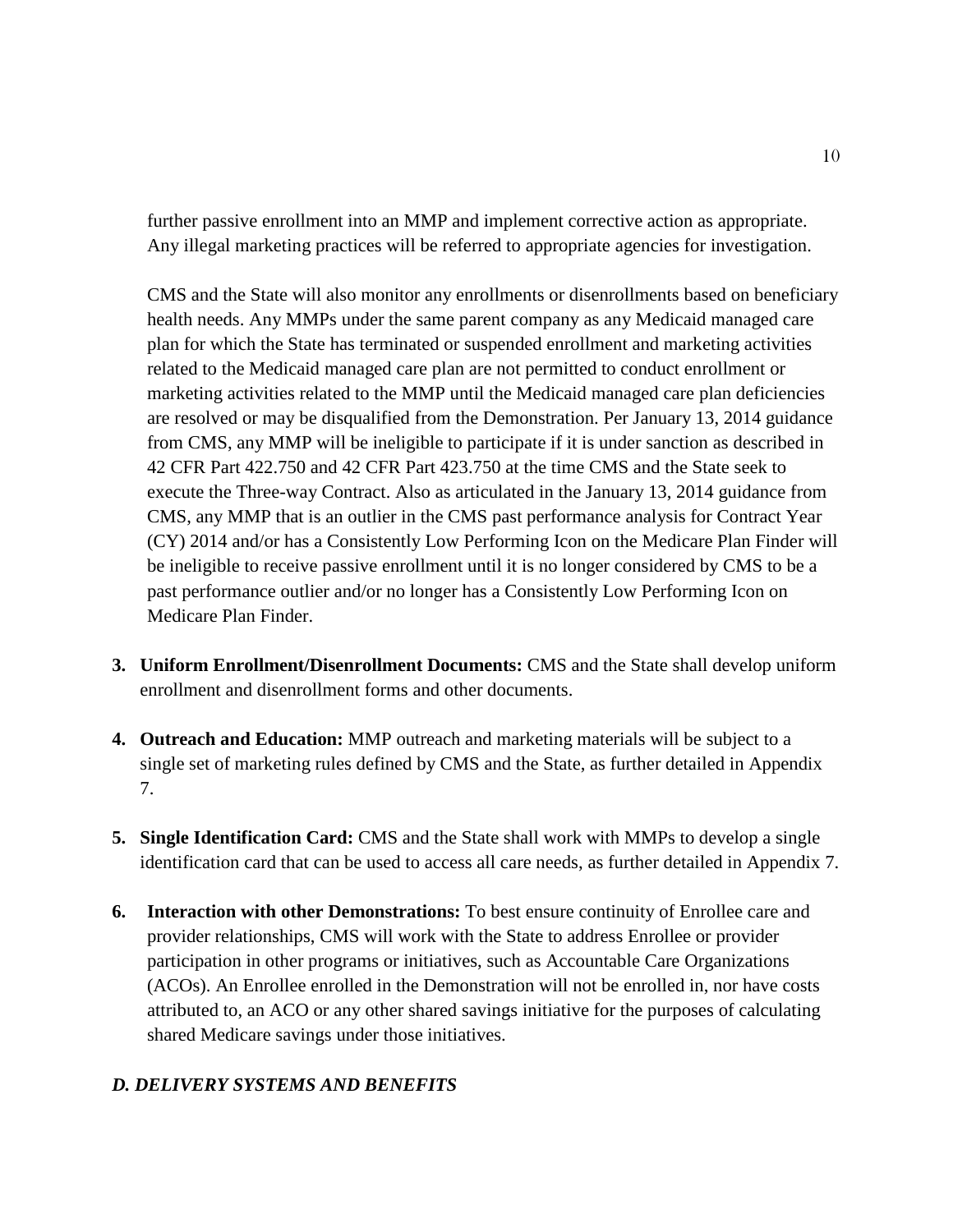- **1. MMP Service Capacity:** CMS and the State shall contract with MMPs that demonstrate the capacity to provide, directly or by subcontracting with other qualified entities, the full continuum of Medicare and Medicaid covered items and services to Enrollees, in accordance with this MOU and the access and adequacy standards outlined in Appendix 7, CMS guidance, and the Three-way Contract. Medicare covered benefits shall be provided in accordance with 42 CFR Part 422 and 42 CFR Part 423 et seq. Medicaid covered benefits shall be provided in accordance with the requirements in the approved Medicaid State Plan, including any applicable State Plan Amendments, and the Rhode Island Comprehensive Section 1115(a) demonstration, and in accordance with 42 CFR Part 438 and the requirements specified by the Three-way Contract and this MOU. In accordance with the Three-way Contract and this MOU, CMS and the State may choose to allow for greater flexibility in offering additional benefits that exceed those currently covered by either Medicare or Medicaid, as discussed in Appendix 7. CMS, the State, and MMPs will ensure that Enrollees have access to an adequate network of medical, drug, behavioral health, and community-based or facility-based LTSS providers that are appropriate and capable of addressing the needs of this diverse population, as discussed in more detail in Appendix 7.
- **2. MMP Risk Arrangements:** CMS and the State shall require each MMP to provide a detailed description of its risk arrangements with providers under subcontract with the MMP. This description shall be made available to Enrollees upon request. It will not be permissible for any incentive arrangements to include any payment or other inducement that serves to withhold, limit or reduce necessary medical and non-medical services to Enrollees.
- **3. MMP Financial Solvency Arrangements:** CMS and the State have established a standard for all MMPs, as articulated in Appendix 7.

#### <span id="page-12-0"></span>*E. ENROLLEE PROTECTIONS, PARTICIPATION, AND CUSTOMER SERVICE*

- **1. Choice of Plans and Providers:** As referenced in Section III.C.2, Enrollees will maintain their choice of plans and providers, and may exercise that choice at any time, effective the first calendar day of the following month. This includes but is not limited to the right to choose 1) another MMP (if available), 2) an RHO plan, or any other Medicaid program that may be available to Medicare-Medicaid Beneficiaries, for Medicaid benefits only, plus Medicare Advantage or FFS Medicare and a PDP, or 3) the PACE program.
- **2. Continuity of Care:** CMS and the State will require MMPs to ensure that individuals continue to have access to medically necessary items, services, prescription and nonprescription drugs, and medical, behavioral health, and community-based and facility-based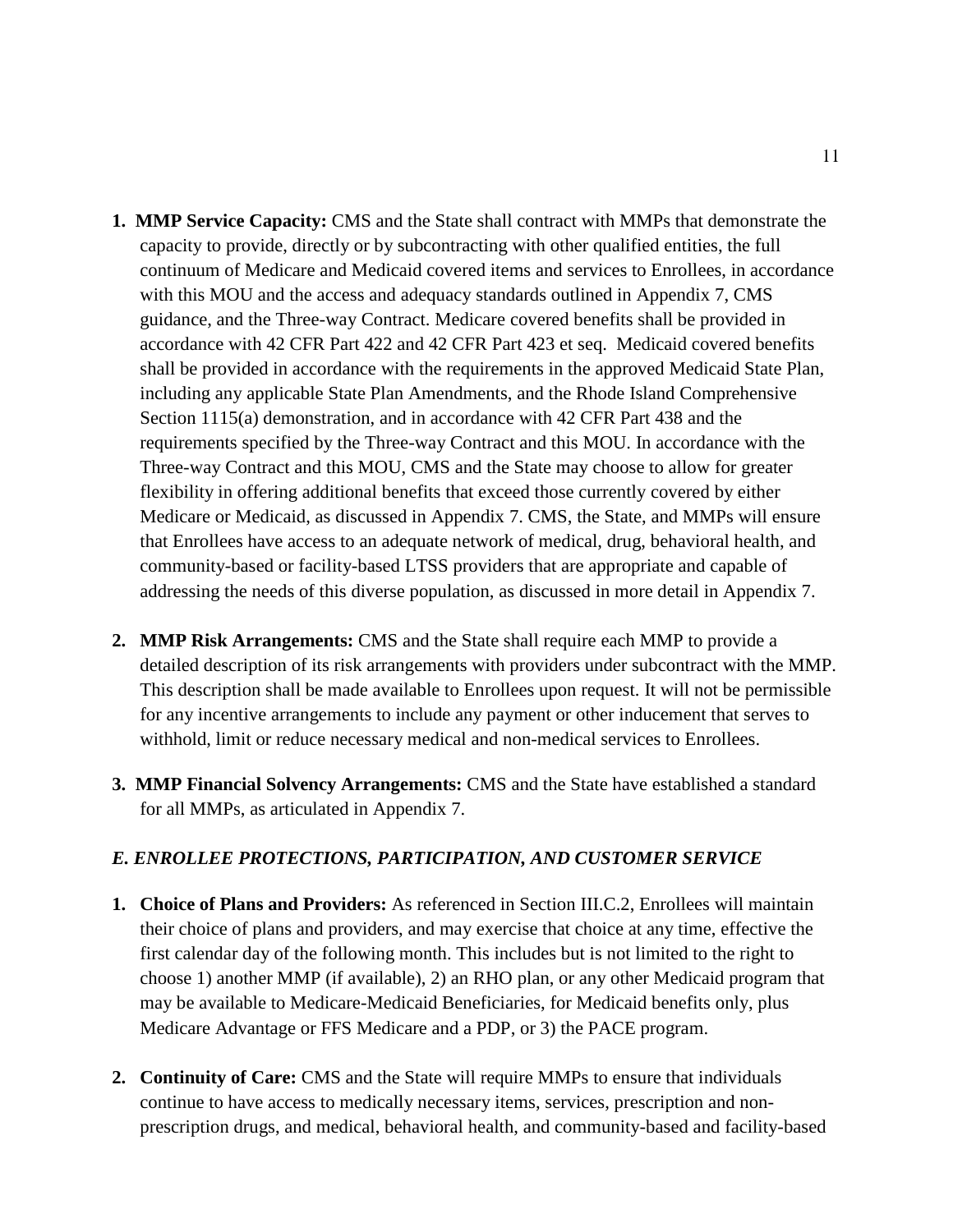LTSS providers for the transition period as specified in Appendix 7. In addition, during the transition MMPs will advise Enrollees and providers if and when they have received care that would not otherwise be covered at an in-network level. On an ongoing basis, and as appropriate, MMPs must also contact providers who are not already members of their network with information on becoming credentialed as in-network providers. Part D transition rules and rights will continue as provided for in current law and regulation.

- **3. Enrollment Assistance and Options Counseling:** As referenced in Section III.C.2 and Appendix 7, the State will provide Medicaid-Medicare Beneficiaries with independent nonbiased enrollment counseling to help them make an enrollment decision that best meets their needs. The State will work with the independent Enrollment Counselor and the Ombudsman program to ensure ongoing outreach, education and support to individuals eligible for the ICI Demonstration.
- **4. Enrollee Ombudsman Program:** The State is creating a new Enrollee Ombudsman program. The Ombudsman, subject to funding from CMS, will help Enrollees and their caregivers access needed care and will support individual advocacy and independent systematic oversight for the ICI Demonstration, as described in Appendix 7 of this MOU.
- **5. Person-Centered**, **Appropriate Care:** CMS, the State, and MMPs shall ensure that all Medicaid and Medicare Medically Necessary covered benefits are provided to Enrollees and are provided in a manner that is sensitive to the Enrollee's functional and cognitive needs, language and culture, allows for involvement of the Enrollee and caregivers, and is in a care setting appropriate to the Enrollee's needs, with a preference for the home and the community. CMS, the State, and MMPs shall ensure that care is person-centered and can accommodate and support self-direction. MMPs shall also ensure that Medically Necessary covered services are provided to Enrollees, in the least restrictive community-based setting and in accordance with the Enrollee's wishes and Interdisciplinary Care Plan.
- **6. Americans with Disabilities Act (ADA) and Civil Rights Act of 1964:** CMS and the State expect MMP and provider compliance with the ADA and the Civil Rights Act of 1964 to promote the success of the MMP model and support better health outcomes for MMP Enrollees. In particular, CMS and the State recognize that successful person-centered care requires physical access to buildings, services, and equipment and flexibility in scheduling and processes. The State and CMS will require MMPs to contract with providers that demonstrate their commitment and ability to accommodate the physical access and flexible scheduling needs of their Enrollees. The State and CMS also recognize that access includes effective communication. The State and CMS will require MMPs and their providers to communicate with their Enrollees in a manner that accommodates their individual needs,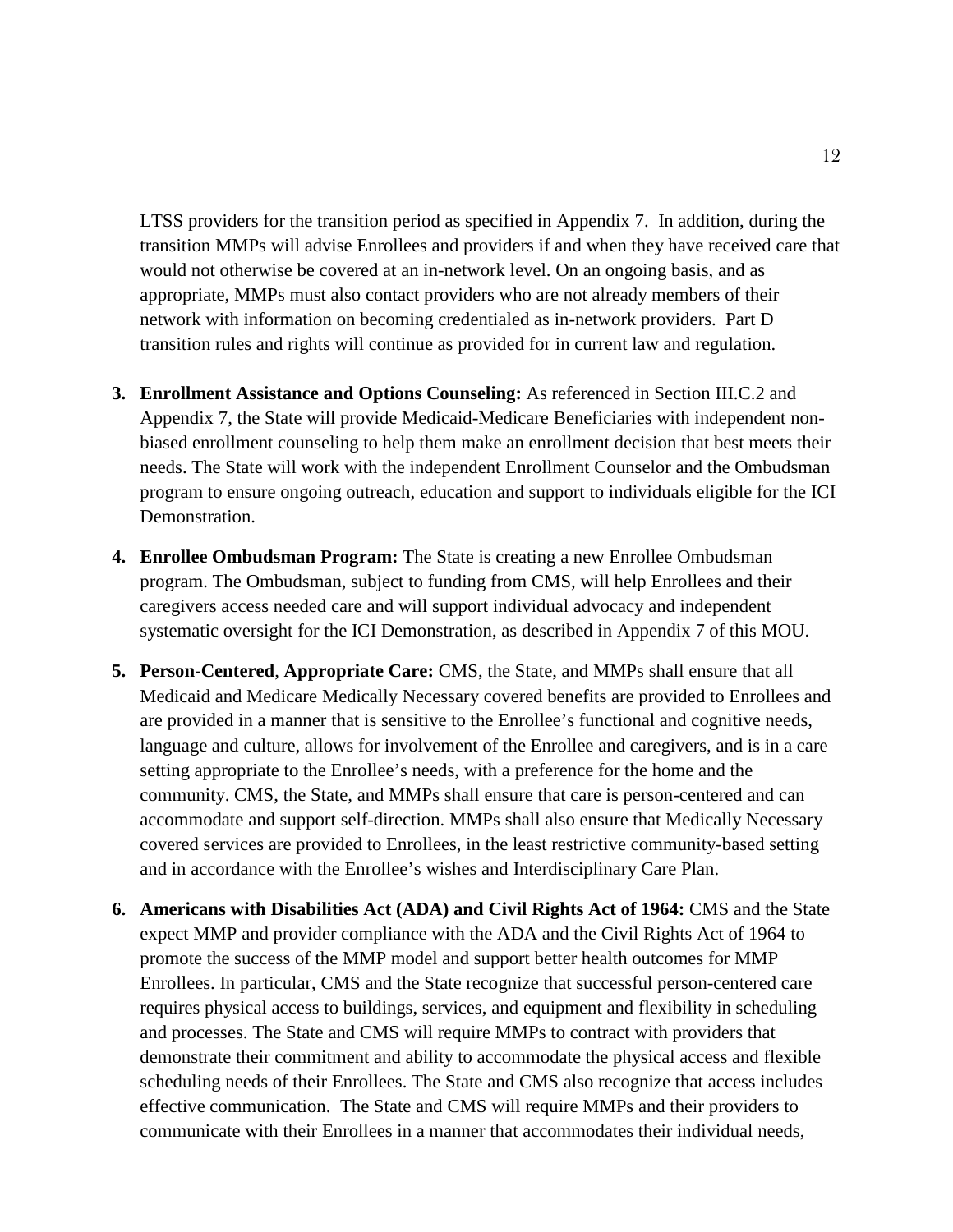including providing interpreters for those who are deaf or hard of hearing, accommodations for Enrollees with cognitive limitations, and interpreters for those who do not speak English. Also, CMS and the State recognize the importance of staff training on accessibility and accommodation, independent living and recovery models, cultural competency, and wellness philosophies. CMS and the State will continue to work with stakeholders, including Enrollees, to further develop learning opportunities, monitoring mechanisms, and quality measures to ensure that MMPs and their providers comply with all requirements of the ADA. Finally, CMS and the State are committed to compliance with the ADA, including application of the Supreme Court's *Olmstead* decision, and agree to ensure, through ongoing surveys and readiness and implementation monitoring, that MMPs provide for Enrollees' long-term services and supports in care settings appropriate to their needs.

- **7. Enrollee Communications:** CMS and the State agree that Enrollee and prospective Enrollee materials, in all forms, shall require prior approval by CMS and the State unless CMS and the State agree that one or the other entity is authorized to review and approve such documents on behalf of CMS and the State. CMS and the State will also work to develop pre-approved documents some of which may be required to be used and some of which may be used at the option of the plan but, in either instance, may be used, under certain circumstances, without additional CMS or State approval. All materials shall be integrated and include, but not be limited to: outreach and education materials; enrollment and disenrollment materials; benefit coverage information; and operational letters for enrollment, disenrollment, claims or service denials, complaints, internal appeals, external appeals, and provider terminations. Such uniform/integrated materials will be required to be accessible and understandable (i.e., no more than a  $6<sup>th</sup>$  grade reading level) to the Enrollees that will be enrolled in the MMPs, and their caregivers. This includes individuals with disabilities, including but not limited to, those with cognitive and functional limitations, and those with limited English proficiency, in accordance with current Federal guidelines for Medicare and Medicaid. Where Medicare and Medicaid standards differ, the standard providing the greatest access to individuals with disabilities or limited English proficiency will apply.
- **8. Enrollee Participation on Governing and Advisory Boards:** As part of the Three-way Contract, CMS and the State shall require MMPs to obtain Enrollee and community input on issues of program management and Enrollee care through a range of approaches. MMPs must establish at least one Enrollee Advisory Committee (EAC) that meets quarterly and is open to all Enrollees. EAC members and the Enrollee Ombuds staff will be invited to participate in the State's ongoing stakeholder process. MMPs must also establish a process for that EAC to provide input to the MMPs. Each MMP must demonstrate that the EAC composition reflects the diversity of the ICI Demonstration Enrollee population, and participation of individuals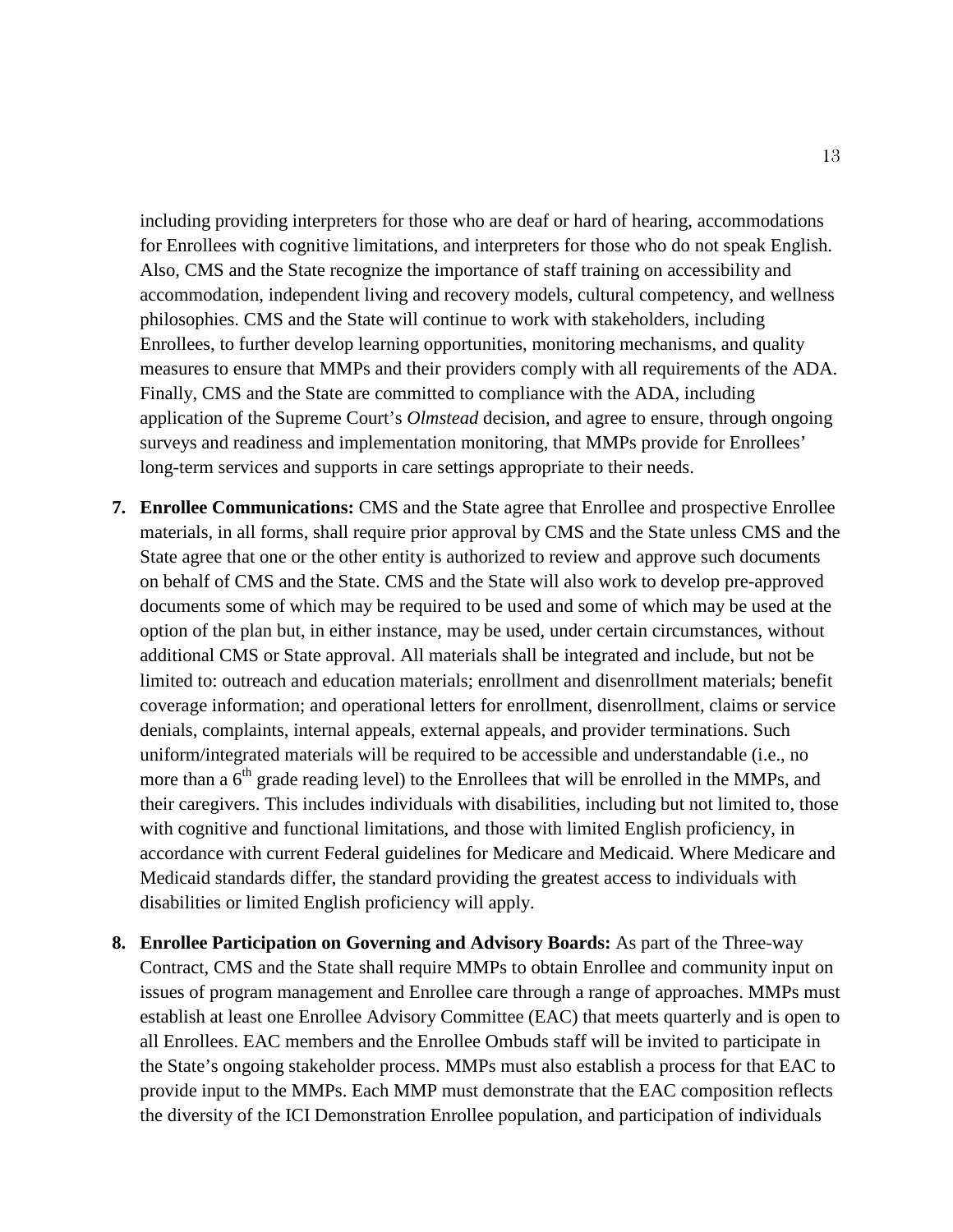with disabilities, within the governance structure of the MMP. MMPs will also be encouraged to include Enrollee representation on their boards of directors. The State will maintain additional processes for ongoing stakeholder participation and public comment, as discussed in Appendix 7.

- **9. MMP Customer Service Representatives:** CMS and the State shall require MMPs to employ or contract with sufficient numbers of customer service representatives who shall answer all inquiries and respond to Enrollee complaints and concerns. In addition, CMS and the State shall themselves employ or contract with sufficient call center and customer service representatives to address Enrollee questions and concerns. In Rhode Island, this will be done through contracts with the Enrollment Counselor and the Enrollee Ombudsman program. MMPs, CMS, and the State shall work to assure the language and cultural competency of customer service representatives to adequately meet the needs of the Enrollee population. All services must be culturally and linguistically appropriate and accessible. More detailed information about customer service requirements is included in Appendix 7.
- **10. Privacy and Security:** CMS and the State shall require all MMPs to ensure privacy and security of Enrollee health records and provide for access by Enrollees to such records. These requirements shall be specified in the Three-way Contract.
- **11. Limited Cost Sharing:** MMPs will not charge Medicare Part C or D premiums, nor assess any cost sharing for Medicare Parts A and B services, and may choose not to assess any cost sharing for Part D services. For drugs and pharmacy products covered by Medicare Part D, MMPs will be permitted to charge co-pays to individuals currently eligible to make such payments consistent with co-pays applicable for Medicare drugs. Co-pays charged by MMPs for Part D drugs must not exceed the applicable amounts for brand and generic drugs established yearly by CMS under the Part D Low Income Subsidy, although MMPs may elect to reduce this cost sharing for all Enrollees as a way of testing whether reducing Enrollee cost sharing for pharmacy products improves health outcomes and reduces overall health care expenditures through improved medication adherence under the Demonstration. For Medicaid services, with the exception of "applied income" for LTSS, the MMPs will not assess any cost sharing to Enrollees. For Medicaid LTSS, the individual must contribute his or her applied income, after allowable deductions. That applied income is paid to the provider as the individual's contribution to the cost of care.
- **12. No Balance Billing:** No Enrollee may be balance billed by any provider for any reason for covered services.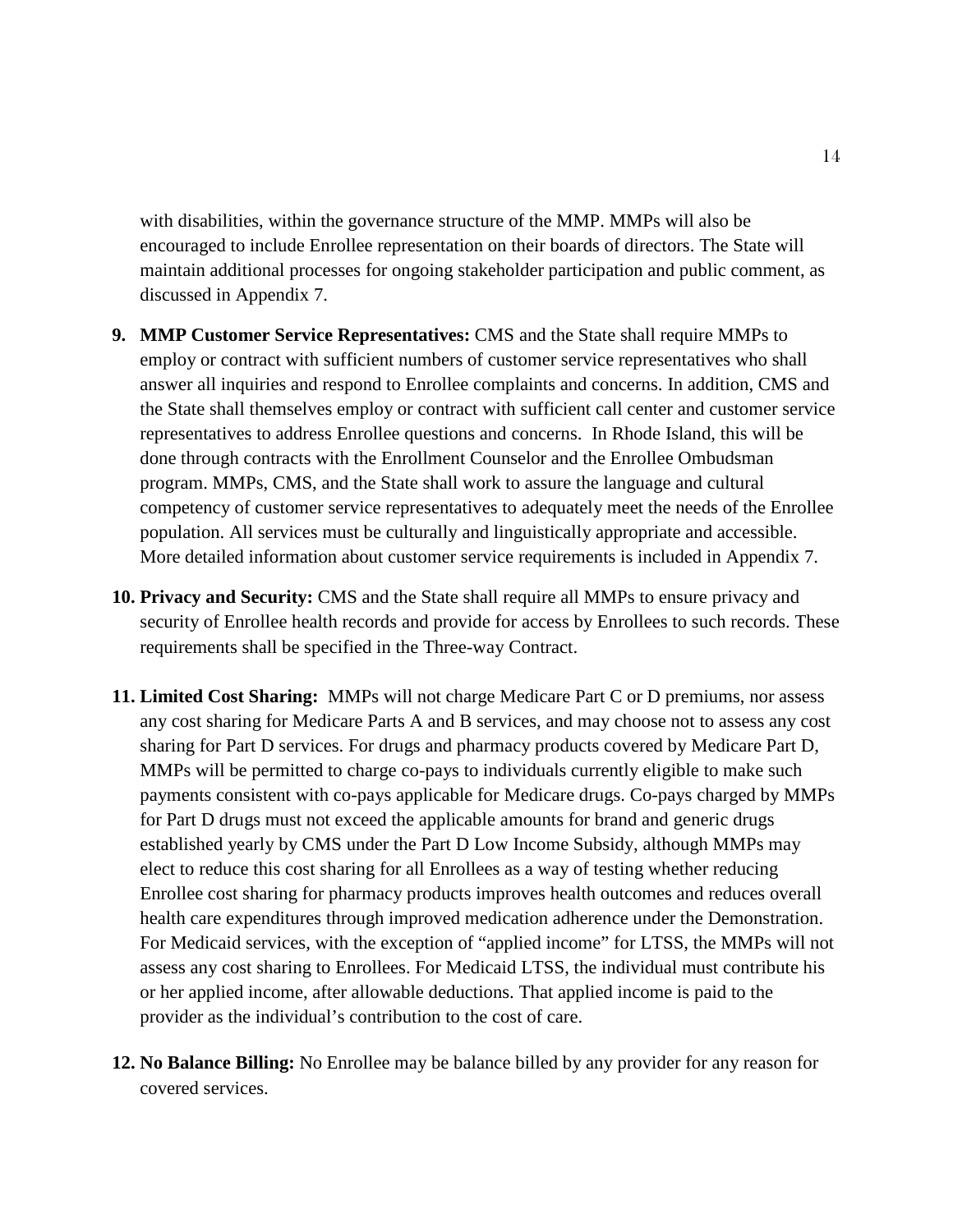## <span id="page-16-0"></span>*F. APPEALS AND GRIEVANCES*

- **1. MMP Grievances and Internal Appeals Processes:** CMS and the State agree to utilize a unified set of requirements for MMP grievances and internal appeals processes that incorporate relevant Medicare Advantage and Medicaid managed care requirements, to create a more Enrollee-friendly and easily navigable system. This is discussed in further detail in Appendix 7 and will be specified in the Three-way Contract. All MMP grievances and internal appeals procedures shall be subject to the review and prior approval of CMS and the State. Medicare Part D appeals and grievances will continue to be managed under existing Part D rules, and Medicaid non-Part D pharmacy appeals will be managed by the State. CMS and the State will work to continue to coordinate grievances and appeals for all items and services.
- **2. External Appeals Processes:** CMS and the State agree to utilize a streamlined Appeals process that will conform to both Medicare and Medicaid requirements, to create a more beneficiaryfriendly and easily navigable system. Protocols will be developed to assure coordinated access to the appeals mechanism. This process and these protocols are discussed in further detail in Appendix 7. Medicare Part D appeals and grievances will continue to be managed by CMS under existing Part D rules.

## <span id="page-16-1"></span>*G. ADMINISTRATION AND REPORTING*

**1. MMP Contract Management:** As more fully discussed in Appendix 7, CMS and the State agree to designate representatives to serve on a CMS-State Contract Management Team which shall conduct MMP contract management activities related to ensuring access, quality, program integrity, program compliance, and financial solvency.

These activities shall include but not be limited to:

- Reviewing and analyzing Health Care Effectiveness Data and Information Set (HEDIS) data, Consumer Assessment of Health Care Providers and Systems (CAHPS) Survey data, Health Outcomes Survey (HOS) data, and enrollment and disenrollment reports.
- Reviewing any other performance metrics applied for quality withhold or other purposes.
- Reviewing reports of Enrollee complaints, reviewing compliance with applicable CMS and/or State Medicaid Agency standards, and initiating programmatic changes and/or changes in clinical protocols, as appropriate.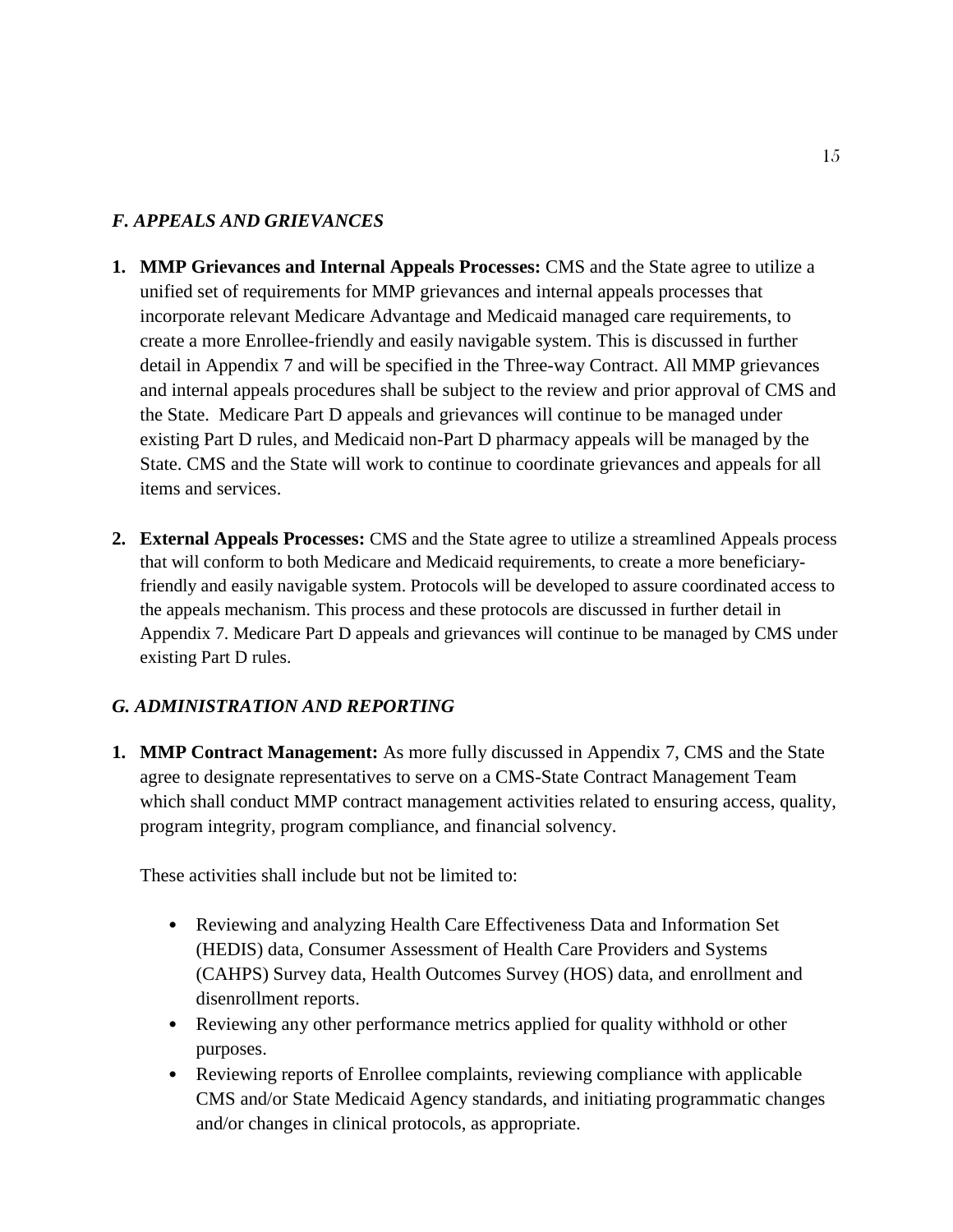- Reviewing and analyzing reports on MMPs' fiscal operations and financial solvency, conducting program integrity studies to monitor fraud, waste, and abuse as may be agreed upon by CMS and the State, and ensuring that MMPs take corrective action, as appropriate.
- Reviewing and analyzing reports on MMPs' network adequacy, including the MMPs' ongoing efforts to replenish their networks and to continually enroll qualified providers.
- Reviewing any other applicable ratings and measures.
- Reviewing reports from the Enrollee Ombudsman program.
- Reviewing direct stakeholder input on both MMP-specific and systematic performance.
- Responding to and investigating Enrollee complaints and quality of care issues.
- **2. MMP Monitoring:** CMS and the State will establish procedures for MMP monitoring, as described in Appendix 7. Oversight shall generally be conducted in line with the following principles:
	- The State and CMS will each retain, yet coordinate, current responsibilities toward the Enrollee such that Enrollees maintain access to their benefits across both programs.
	- CMS and the State will leverage existing protocols (for example, in responding to Enrollee complaints, conducting account management, and analyzing enrollment data) to identify and solve Enrollee access problems in real time.
	- Oversight will be coordinated and subject to a unified set of requirements. Oversight will build on areas of expertise and capacity of the State and CMS, leveraging the CMS-State Contract Management Team, as described in Appendix 7.
	- Oversight of the MMPs and providers will be at least as rigorous as existing procedures for Medicare Advantage, Part D, and the Rhode Island Comprehensive Section 1115(a) demonstration.
	- Part D oversight will continue to be a CMS responsibility, with appropriate coordination and communication with the State. MMPs will be included in all existing Medicare Advantage and Part D oversight activities, including (but not limited to) data-driven monitoring, secret shopping, contracted monitoring projects, plan ratings, formulary administration and transition review, and possibly audits.
	- Oversight will also include, but is not limited to, a focus on fraud, waste, and abuse.
	- CMS and the State will enhance existing mechanisms and develop new mechanisms to foster performance improvement and remove consistently poor performers from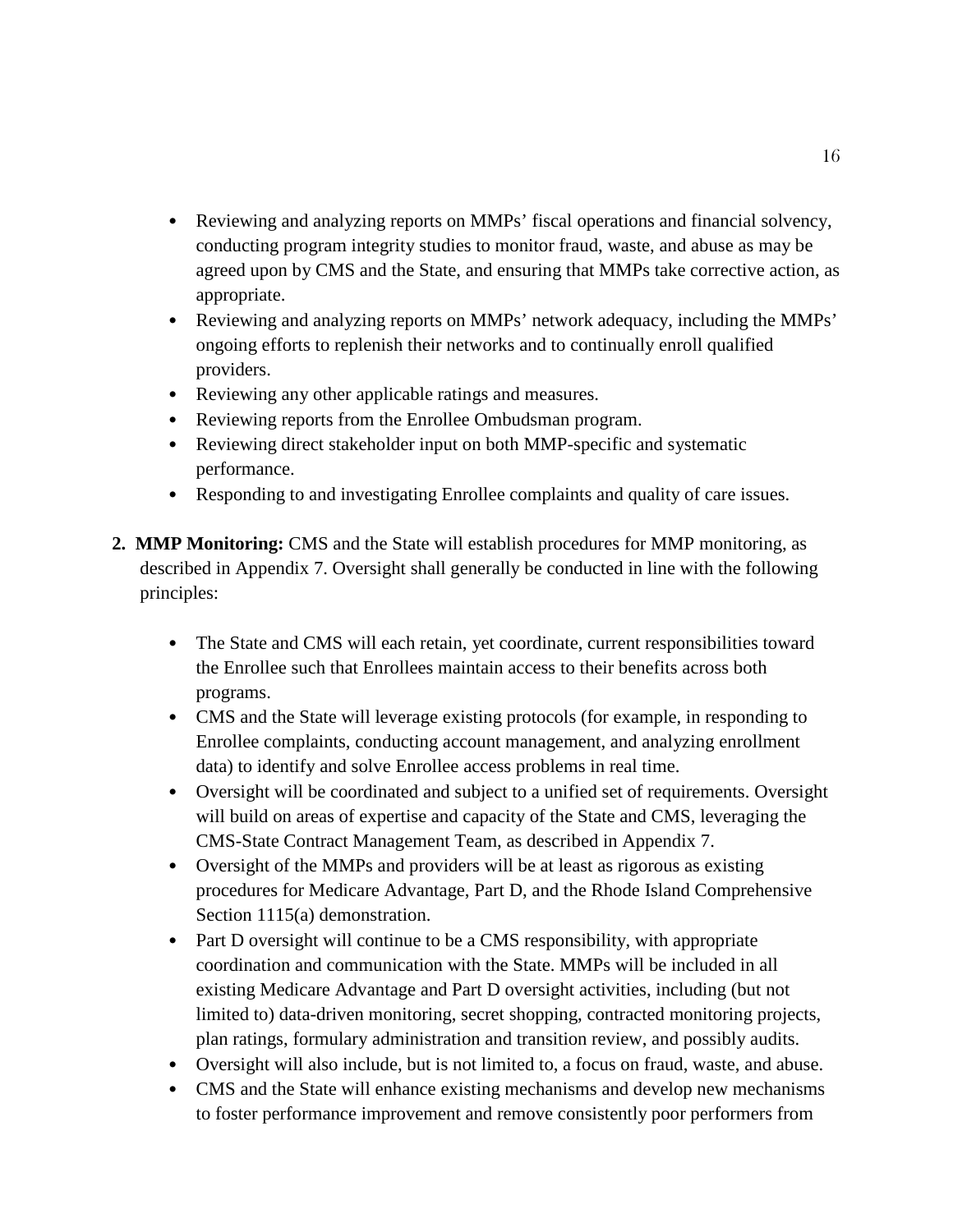the program, leveraging existing CMS tools, such as the Complaints Tracking Module or the Part D Critical Incidence Reporting System, and existing State oversight and tracking tools. Standards for removal on the grounds of poor performance will be articulated in the Three-way Contract.

- **3. Consolidated Reporting Requirements:** CMS and the State shall define and specify in the Three-way Contract a Consolidated Reporting Process for MMPs that ensures the provision of the necessary data on diagnosis, HEDIS and other quality measures, Enrollee satisfaction and evidence-based measures, and other information as may be beneficial in order to monitor each MMP's performance. MMPs will be required to meet the encounter reporting requirements that are established for the Demonstration.
- **4. Accept and Process Data:** CMS, or its designated agent(s), and the State shall accept and process uniform person-level Enrollee Data, for the purposes of program eligibility, payment, and evaluation. Submission of data to the State and CMS must comply with all relevant Federal and State laws and regulations, including, but not limited to, regulations related to HIPAA and to electronic file submissions of patient identifiable information. Such data will be shared by each party with the other party to the extent allowed by law and regulation. This is discussed in more detail in Appendix 7. CMS and the State shall streamline data submissions for MMPs wherever practicable.

## <span id="page-18-0"></span>*H. QUALITY MANAGEMENT*

- **1. Quality Management and Monitoring:** As a model conducted under the authority of Section 1115A of the Social Security Act, the Demonstration and independent evaluation will include and assess quality measures designed to ensure Enrollees are receiving quality care. In addition, CMS and the State shall conduct a joint comprehensive performance and quality monitoring process that is at least as rigorous as the Medicare Advantage, Part D, the Rhode Island Comprehensive Section 1115(a) demonstration, and the State's Medicaid managed care program requirements. The reporting frequency and monitoring process will be specified in the Three-way Contract.
- **2. External Quality Reviews:** CMS and the State shall coordinate the MMP external quality reviews conducted by the Quality Improvement Organization (QIO) and External Quality Review Organization (EQRO).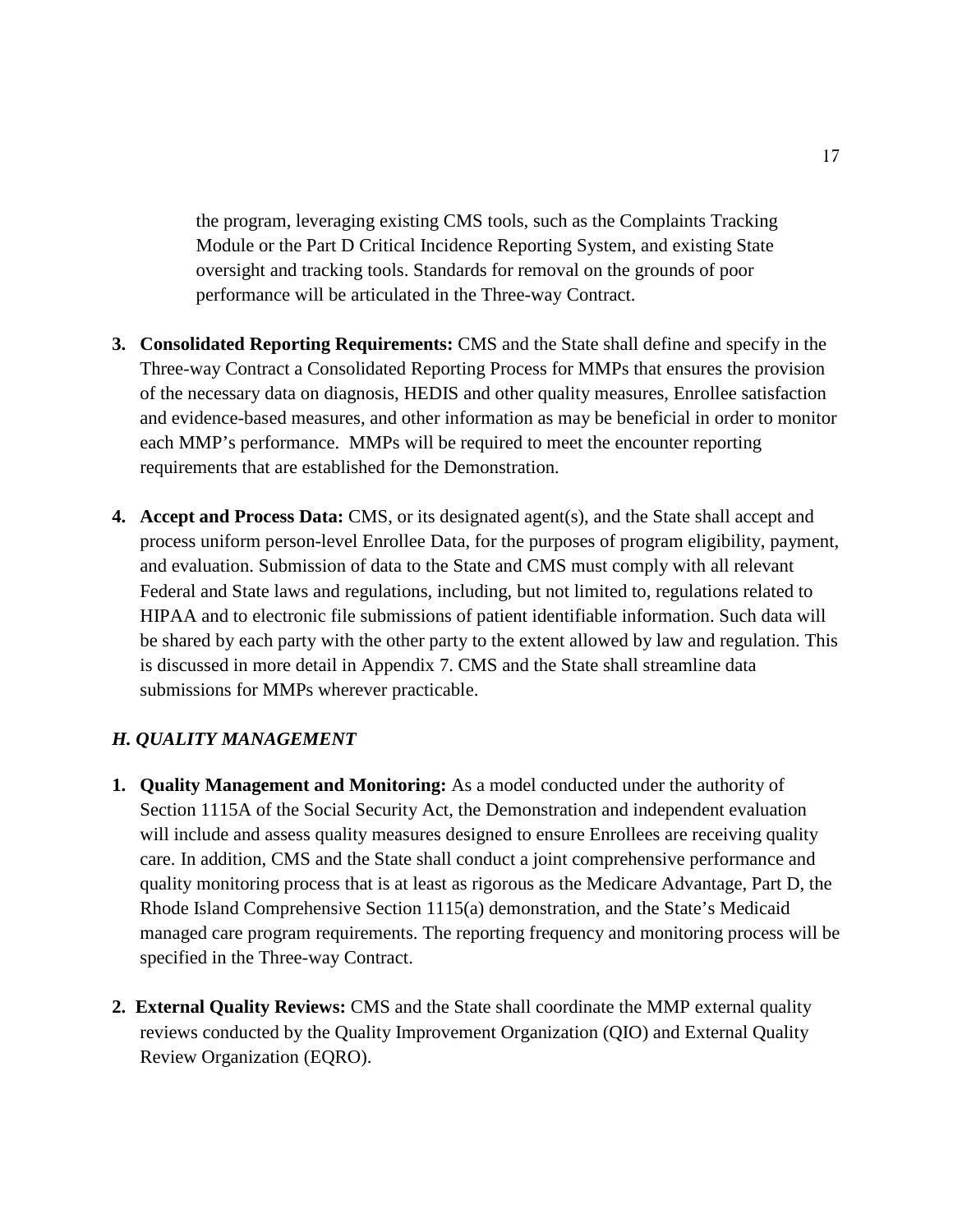**3. Determination of Applicable Quality Standards:** CMS and the State shall determine applicable quality standards and monitor the MMPs' compliance with those standards. These standards are articulated in Appendix 7 and the Three-way Contract.

### <span id="page-19-0"></span>*I. FINANCING AND PAYMENT*

- **1. Rates and Financial Terms:** For each calendar year of the Demonstration, before rates are offered to MMPs, CMS shall share with the State the amount of the Medicare portion of the capitated rate, as well as collaborate to establish the data and documentation needed to assure that the Medicaid portion of the capitation rate is consistent with all applicable Federal requirements.
- **2. Blended Medicare and Medicaid Payment:** CMS will make separate payments to the MMPs for the Medicare A/B and Part D components of the rate. The State will make a payment to the MMPs for the Medicaid component of the rate, as more fully detailed in Appendix 6.

## <span id="page-19-1"></span>*J. EVALUATION*

- **1. Evaluation Data to be Collected:** CMS and the State have developed processes and protocols, as specified in Appendix 7 and as will be further detailed in the Three-way Contract, for collecting or ensuring the MMPs or their contractors collect and report to CMS and the State the data needed for evaluation.
- **2. Monitoring and Evaluation:** CMS will fund an external evaluation. The Demonstration will be evaluated in accordance with Section 1115A(b)(4) of the Social Security Act. As further detailed in Appendix 7, CMS or its contractor will measure, monitor, and evaluate the overall impact of the Demonstration including the impacts on program expenditures and service utilization changes, including monitoring any shifting of services between medical and nonmedical services. The evaluation will include changes in person-level health outcomes, experience of care, and costs by sub-population(s), and changes in patterns of primary, acute, behavioral health, and long-term care and support services use and expenditures, using principles of rapid-cycle evaluation and feedback. Key aspects and administrative features of the Demonstration, including but not limited to enrollment, marketing, and appeals and grievances, will also be examined per qualitative and descriptive methods. The evaluation will consider potential interactions with other demonstrations and initiatives, and seek to isolate the effect of this Demonstration as appropriate. The State will collaborate with CMS or its designated agent during all monitoring and evaluation activities. The State and MMPs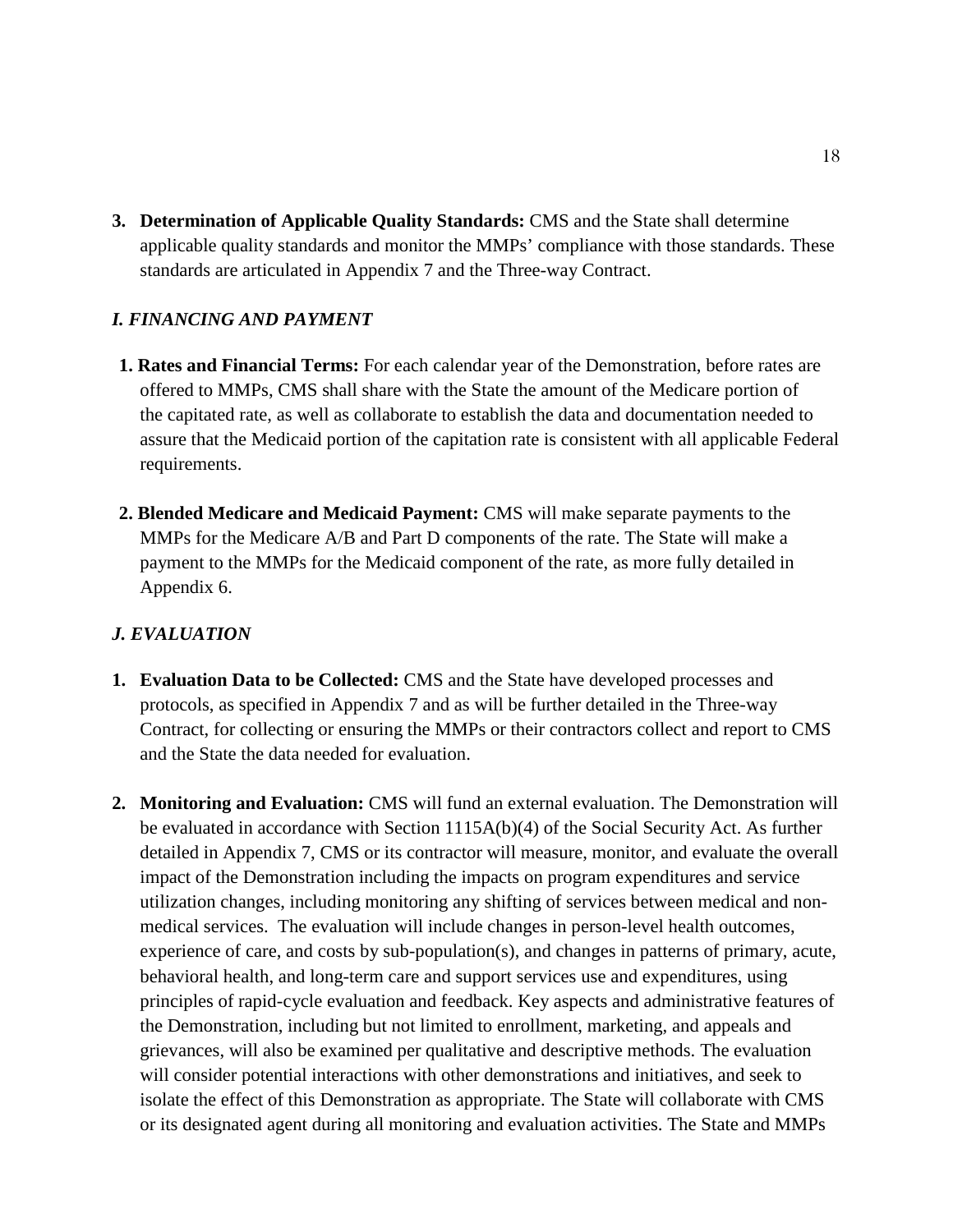will submit all data required for the monitoring and evaluation of this Demonstration, according to the data and timeframe requirements listed in the Three-way Contract with MMPs. The State and MMPs will submit both historical data relevant to the evaluation, including MSIS data from the years immediately preceding the Demonstration, and data generated during the Demonstration period.

### <span id="page-20-0"></span>*K. EXTENSION OF AGREEMENT*

The State may request an extension of this Demonstration, which will be evaluated consistent with terms specified under Section  $1115A(b)(3)$  of the Social Security Act such as ensuring the Demonstration is improving the quality of care without increasing spending; reducing spending without reducing the quality of care; or improving the quality and care and reducing spending. Any extension request will be subject to CMS approval.

#### <span id="page-20-1"></span>*L. MODIFICATION OR TERMINATION OF MOU*

The State agrees to provide notice to CMS of any State Plan or waiver changes that may have an impact on the Demonstration.

- **1. Limitations of MOU:** This MOU is not intended to, and does not, create any right or benefit, substantive, contractual or procedural, enforceable at law or in equity, by any party against the United States, its agencies, instrumentalities, or entities, its officers, employees, or agents, or any other person. Nothing in this MOU may be construed to obligate the parties to any current or future expenditure of resources. This MOU does not obligate any funds by either of the parties. Each party acknowledges that it is entering into this MOU under its own authority.
- **2. Modification:** Either CMS or the State may seek to modify or amend this MOU per a written request and subject to requirements set forth in Section 1115A(b)(3) of the Social Security Act such as ensuring the Demonstration is improving the quality of care without increasing spending; reducing spending without reducing the quality of care; or improving the quality and care and reducing spending. Any material modification shall require written agreement by both parties and a stakeholder engagement process that is consistent with the process required under this Demonstration.
- **3. Termination:** CMS and the State may terminate this MOU under the following circumstances: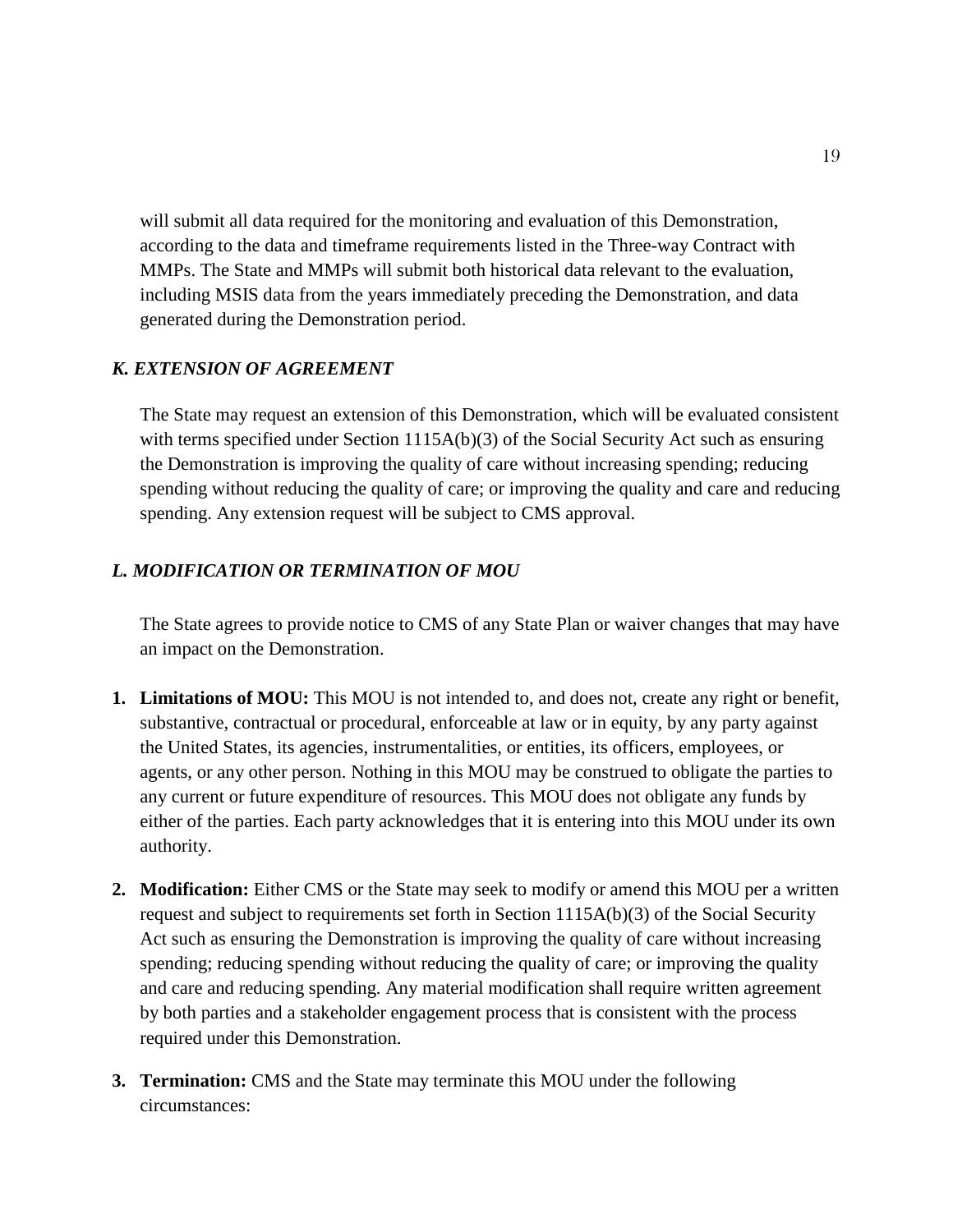- a. Termination without cause Except as otherwise permitted below, a termination by CMS or the State for any reason will require that CMS or the State provides a minimum of 90 days of advance notice to the other entity and 60 days of advance notice to Enrollees and the general public.
- b. Termination pursuant to Social Security Act § 1115A(b)(3)(B).
- c. Termination for cause Either CMS or the State may terminate this MOU upon 30 days' notice due to a material breach of a provision of this MOU.
- d. Termination due to a Change in Law In addition, CMS or the State may terminate this MOU upon 30 days' notice due to a material change in law, or with less or no notice if required by law.

If the Demonstration is terminated as set forth above, CMS shall provide the State with the opportunity to propose and implement a phase-out plan that assures notice and access to ongoing coverage for Enrollees, and, to the extent that timing permits, adheres to the phase-out plan requirements detailed below. All Enrollees must be successfully enrolled in a Part D plan prior to termination of the Demonstration.

- **4. Demonstration phase-out:** Termination at the end of the Demonstration must follow the following procedures:
	- a. Notification Unless CMS and the State agree to extend the Demonstration, the State must submit a draft phase-out plan to CMS no less than five months before the end date of this MOU. After CMS review, the State must publish on its website the draft phase-out plan for a 30-day public comment period. The State shall summarize comments received and share such summary with CMS. Once the phase-out plan is agreed to by CMS, the phase-out activities must begin within 14 days.
	- b. Phase-out Plan Requirements The State must include, at a minimum, in its phaseout plan the process by which it will notify affected Enrollees, the content of said notices (including information on how Enrollee appeal rights will continue to operate during the phase-out and any MMP transition), the process by which the State will conduct administrative reviews of Medicaid eligibility for the affected Enrollees and ensure ongoing coverage for eligible individuals, including plans for enrollment of all Enrollees in a Part D plan, as well as any community outreach activities. In addition, such plan must include any ongoing MMP and State responsibilities and close-out costs.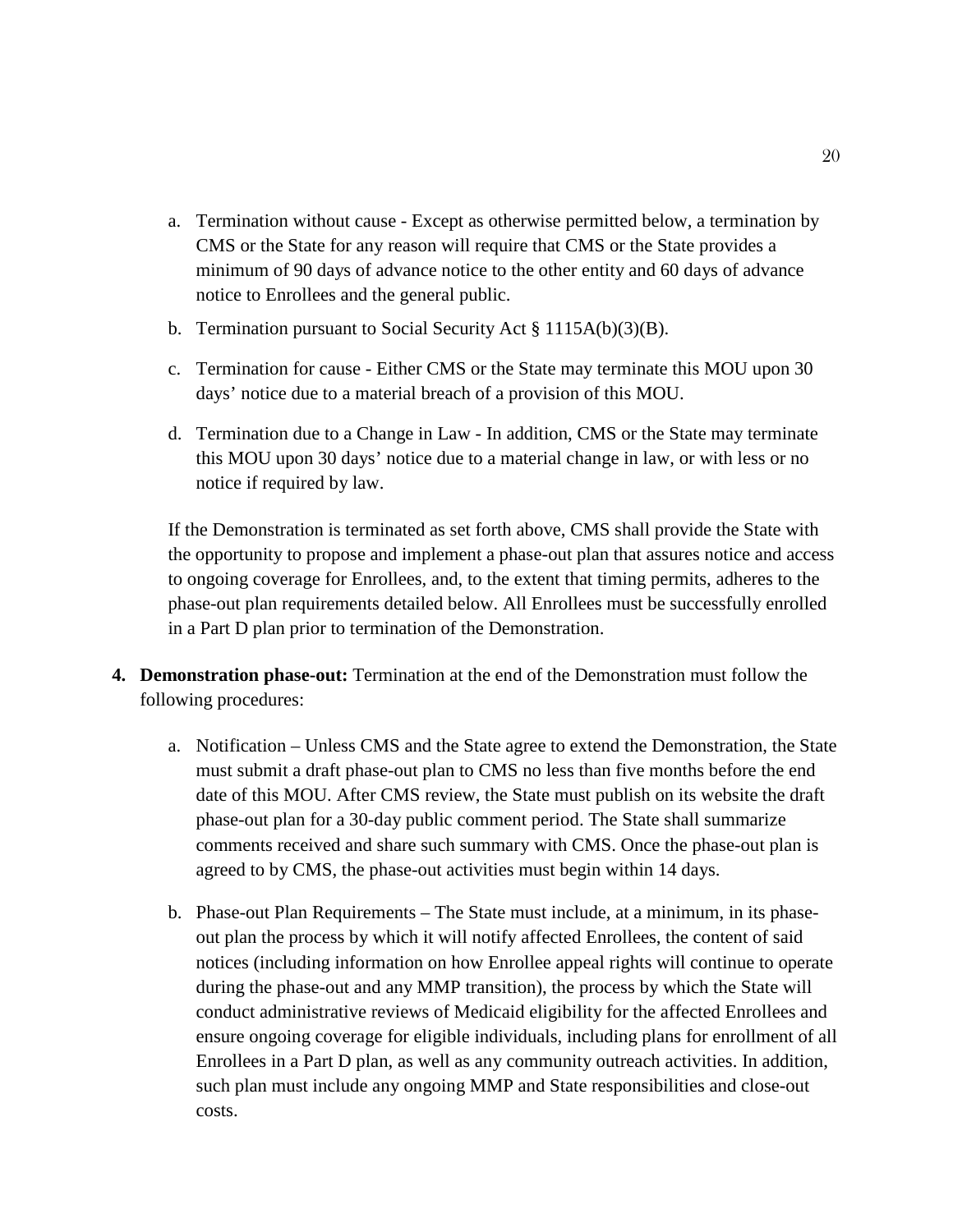- c. Phase-out Procedures The State must comply with all notice requirements found in 42 CFR Parts 431.206, 431.210, and 431.213. In addition, the State must assure all appeal and hearing rights afforded to Enrollees as outlined in 42 CFR Parts 431.220 and 431.221. If an Enrollee requests a hearing before the date of action, the State must maintain benefits as required in 42 CFR Part 431.230. If applicable, the State must conduct administrative renewals for all affected Enrollees in order to determine if they qualify for Medicaid eligibility under a different eligibility category as discussed in the October 1, 2010, State Health Official Letter #10-008.
- d. FFP If the Demonstration is terminated by either party or any relevant waivers are suspended or withdrawn by CMS, FFP shall be limited to normal closeout costs associated with terminating the Demonstration including covered services and administrative costs of disenrolling Enrollees.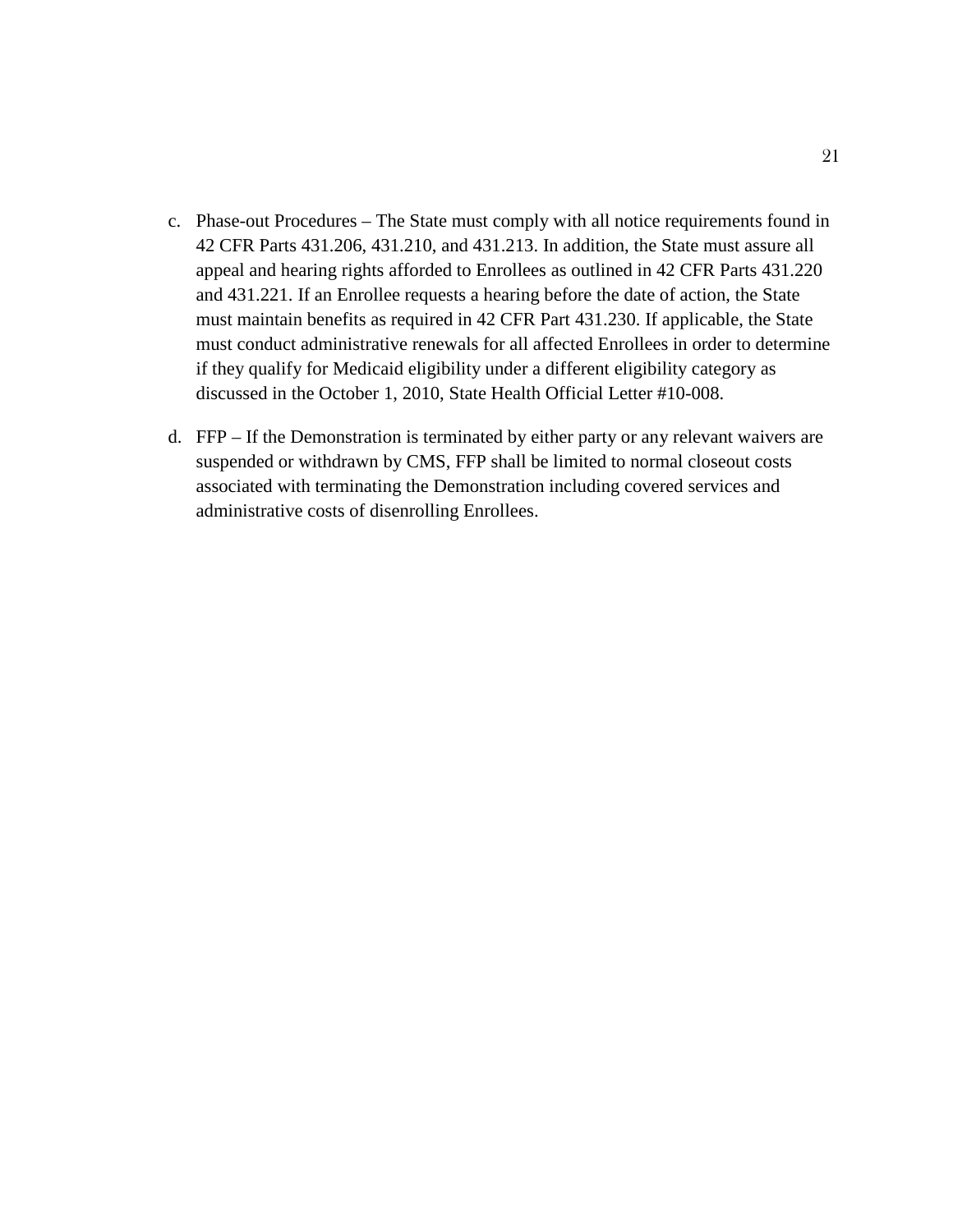#### M. *SIGNATURES*

This MOU is effective on the date of the signatures below through the end of the Demonstration period, December 31, 2018. Additionally, the terms of this MOU shall continue to apply to the State and MMPs as they implement associated phase-out activities beyond the end ofthe Demonstration period.

.<br>د فاقت الرابط و التي الم الروايد و و من الروايد التي توسط الموجود الأول و التي التي يوم الروايد التي

In Witness Whereof, CMS and the State of Rhode Island have caused this Agreement to be executed by their respective authorized officers:

United States Department of Health and Human Services, Centers for Medicare & Medicaid Services:

Medicaid Services:<br>
Clump du antique de la production de la production de la production de la production de la production de la production de la production de la production de la production de la production de la producti  $\frac{1}{2}$ /28/15<br>Andrew M. Slavitt (Date) Acting Administrator, Centers for Medicare & Medicaid Services

State of Rhode Island, Executive Office of Health and Human Services:

Elizabeth Roberts Secretary, Rhode Island Executive Office of Health and Human Services

#### APPENDICES

- Appendix 1: Definitions
- Appendix 2: CMS Standards and Conditions Checklist and Supporting State Documentation
- Appendix 3: Details of State Demonstration Area
- Appendix 4: Medicare Authorities and Waivers
- Appendix 5: Medicaid Authorities and Waivers
- Appendix 6: Payments to MMPs

Appendix 7: Demonstration Parameters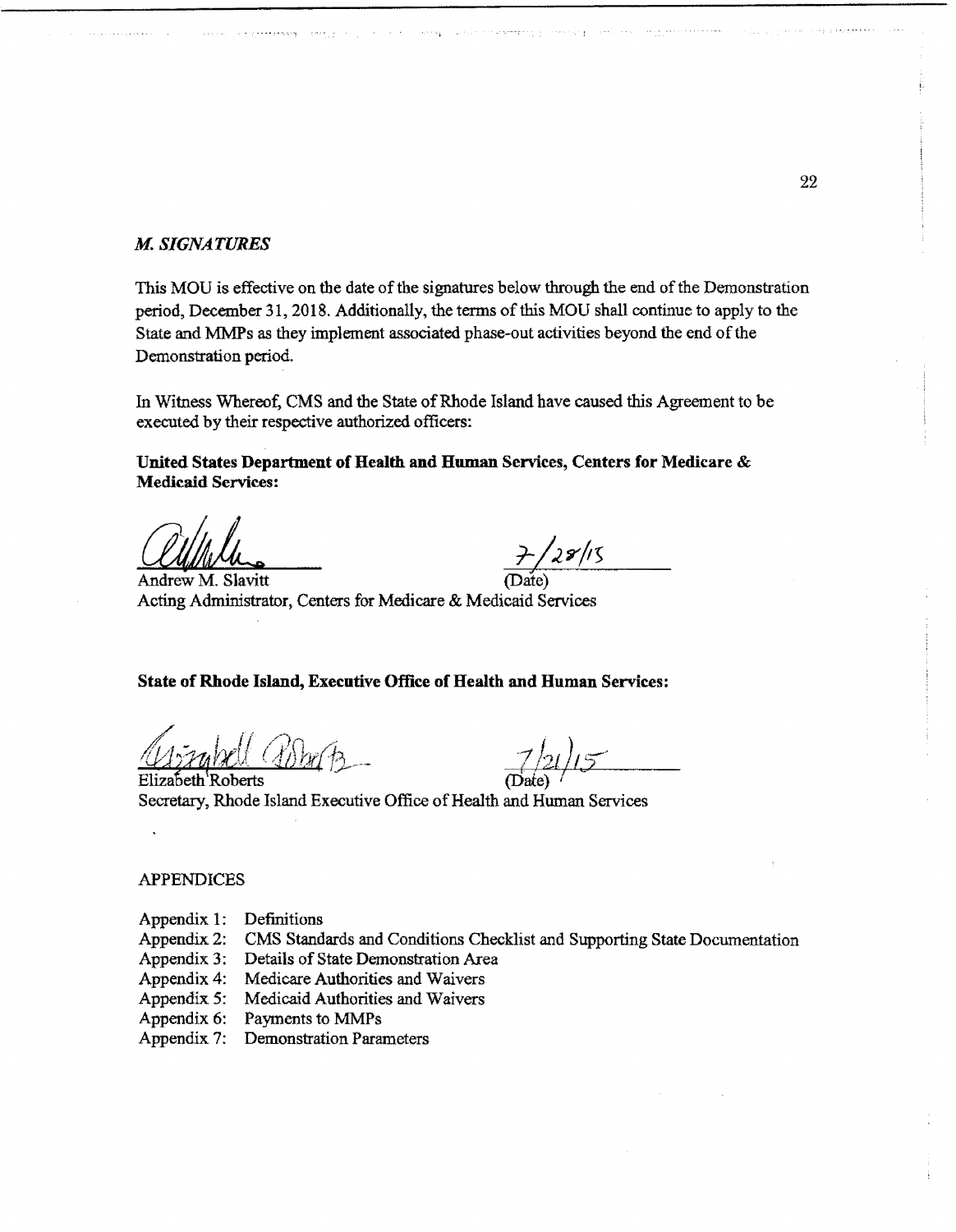#### **Appendix 1: Definitions**

<span id="page-24-0"></span>**Action –** A denial or a limited authorization of a requested item or service or a reduction, suspension, or termination of a previously authorized item or service; denial, in whole or in part, of payment for an item or service; failure to provide items or services in a timely manner; determination that a requested service is not a covered benefit (does not include requests for items or services that are paid for fee-for-service outside the MMP); or failure to make a grievance determination within required timeframes.

**Alternative Payment Arrangements** – Methods of payment that are not solely based on feefor-service reimbursements, and may include, but shall not be limited to, bundled payments, global payments, and shared savings arrangements. Alternative Payment Arrangements may include fee-for-service payments, which are settled or reconciled with a bundled or global payment.

**Appeal** – A request by an Enrollee, or a provider on behalf of an Enrollee, for review of an Action.

**Care Coordinator** – An individual who is responsible for managing all activities performed by the Interdisciplinary Care Team for Enrollees who are not receiving LTSS and are otherwise not identified as being at high-risk.

**Care Management** – A set of individualized, person-centered, goal-oriented, culturally relevant services to assure that an Enrollee receives needed services in a supportive, effective, efficient, timely and cost-effective manner. Care Management emphasizes prevention, continuity, and coordination, that support linkages across the full continuum of Medicare and Medicaid covered services based on individual Enrollee strength-based needs and preferences. Care Management services will assist Enrollees to obtain needed medical, behavioral health, prescription and non-prescription drugs, community-based or facilitybased LTSS, social, educational, psychosocial, financial and other services in support of the Interdisciplinary Care Plan or general Enrollee goals, irrespective of whether the needed services are covered under the capitation payment to the MMPs under this Demonstration. Care Management services are planned and provided based on opportunities to deliver quality-based outcomes such as: improved/maintained functional status, improved/maintained clinical status, enhanced quality of life, Enrollee satisfaction, adherence to the Interdisciplinary Care Plan, improved Enrollee safety, cost savings, wellness, and Enrollee autonomy. Care Management services include supports available to all Enrollees, at the level needed to effectively support each Enrollee.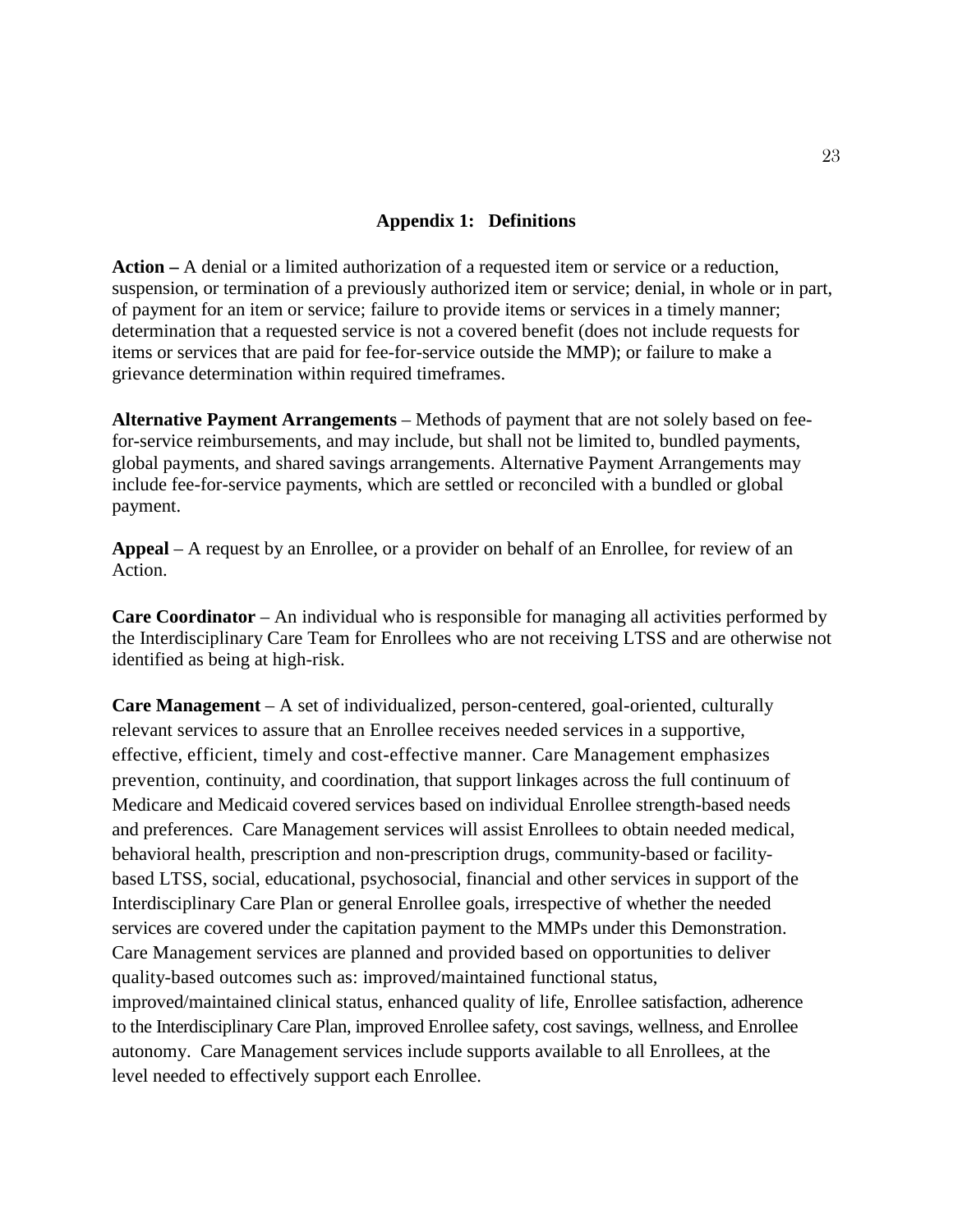**Center for Medicare and Medicaid Innovation (Innovation Center) –** Established by Section 3021 of the Affordable Care Act, the Innovation Center was established to test innovative payment and service delivery models to reduce program expenditures under Medicare and Medicaid while preserving or enhancing the quality of care furnished to individuals under such titles.

**CMS** – The Centers for Medicare and Medicaid Services.

**Community Transition Plan** – A comprehensive plan that is created for Enrollees who have been identified as able to safely transition from a nursing facility to a community setting. Enrollees will be assigned a Transitions Care Manager (TCM). The TCM will participate in discharge planning meetings, develop an Interdisciplinary Care Plan, facilitate referrals to community providers, conduct a home safety evaluation, and follow the Enrollee upon discharge, including a face-to-face home visit within 24 hours of the discharge.

**Comprehensive Functional Needs Assessment (CFNA)** – A multidimensional, interdisciplinary process to determine actionable risk factors and Enrollees' strength-based needs and preferences based on their medical, psychological, and functional capabilities. The CFNA is the basis of Enrollee-specific coordinated and integrated Interdisciplinary Care Plans. The CFNA requires Enrollee input (with family and/or caregiver input provided as appropriate and with Enrollee consent) and multi-disciplinary input from providers who serve the Enrollee. A CFNA must include information regarding, but not limited to: Enrollee-centered needs; strength-based preferences; functional, medical and behavioral health status; self-care skills; medical history; social supports; psychosocial needs; and other elements of the Enrollee's needs to obtain deep and broad information for the purpose of creating an Interdisciplinary Care Plan.

**Connect Care Choice Community Partners (CCCCP)** – CCCCP is an enhanced Primary Care Case Management model under the Rhode Island Integrated Care Initiative. CCCCP offers a community health team to those individuals who are actively engaged with a RI EOHHS-certified Patient Centered Medical Home practice. The CCCCP model encompasses primary care/nurse case management teams and co-located behavioral health to provide quality focused and holistic care to beneficiaries. CCCCP is designed to achieve and preserve access to primary, preventive, behavioral health, and specialty care that allows the individual to remain well and independent in the community and decrease unnecessary acute episodes of care.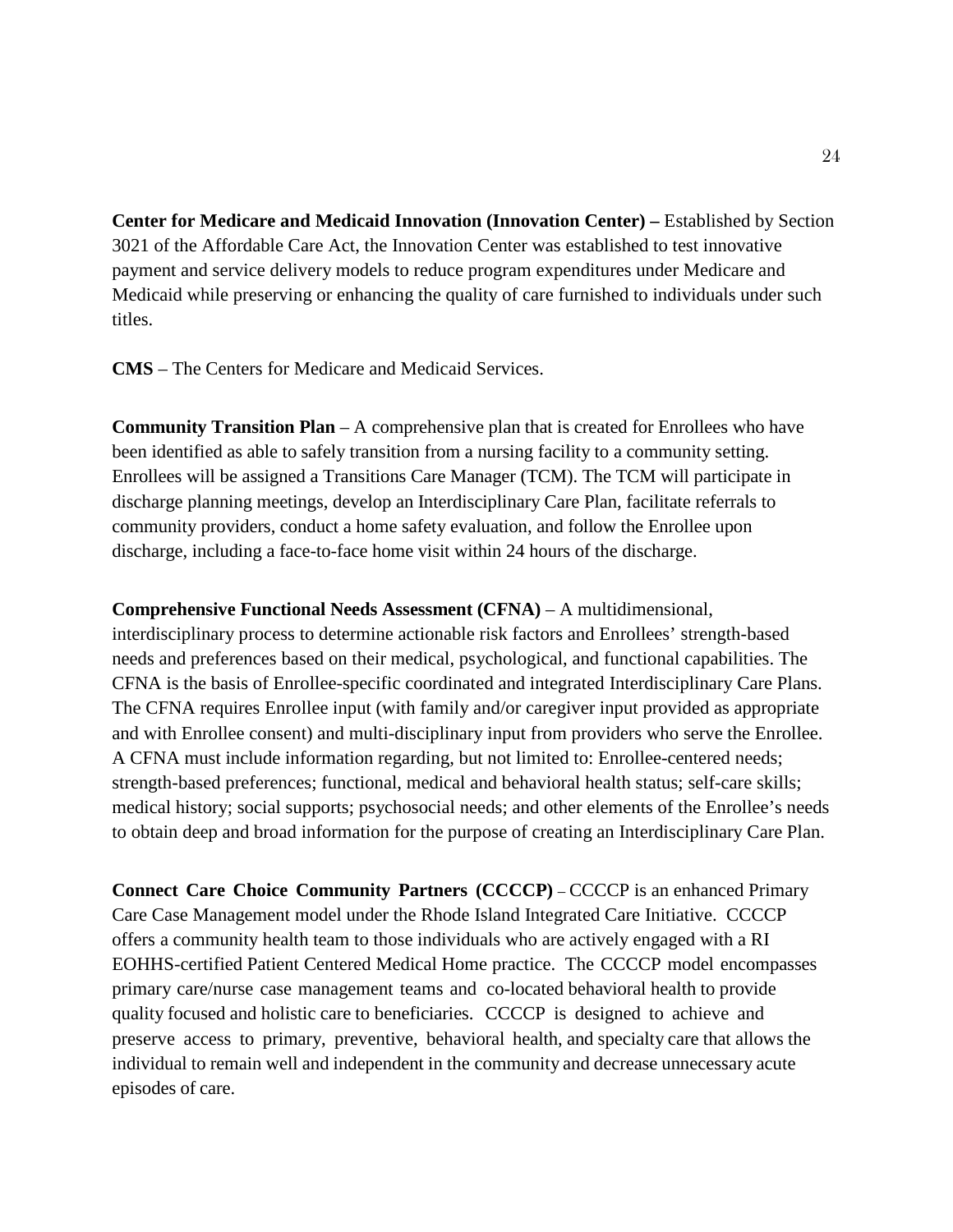**Consumer Assessment of Healthcare Providers and Systems (CAHPS)** – Enrollee survey tool developed and maintained by the Agency for Healthcare Research and Quality to support and promote the assessment of consumers' experiences with health care.

**Contract** – Also referred to as the Three-way Contract, this is the participation agreement that CMS and the State have with an MMP specifying the terms and conditions pursuant to which a participating MMP may participate in this Demonstration.

**Contract Management Team** – A group of CMS and State representatives responsible for overseeing the Three-way Contract.

**Covered Services** – The set of services that MMPs are required to offer under the Demonstration.

**Cultural Competence** – Understanding those values, beliefs, and needs that are associated with an individual's age, gender identity, sexual orientation, and/or racial, ethnic, or religious backgrounds. Cultural Competence also includes a set of competencies which are required to ensure appropriate, culturally sensitive health care to persons with congenital or acquired disabilities.

**Discharge Opportunity Assessment** – A comprehensive assessment, administered in-person by a clinical professional, of an Enrollee's desire and ability to be safely discharged from a nursing facility into a community setting.

**Enrollee –** Individuals enrolled in an MMP, including the duration of any month in which their eligibility for the Demonstration ends.

**Enrollee Communications –** Materials designed to communicate to Enrollees MMP benefits, policies, processes and/or Enrollee rights.

**Enrollee Ombudsman Program** – An independent, conflict-free entity, planned with support from a grant from CMS that has not yet been awarded, under RI EOHHS that will assist Enrollees in accessing their care, understanding and exercising their rights and responsibilities, and appealing adverse decisions made by their MMPs. The Enrollee Ombudsman will be accessible to all Enrollees by telephone and, where appropriate, in-person, including support from community-based organizations. The Enrollee Ombudsman will provide advice, information, referral and assistance in accessing benefits and assistance in navigating MMPs, providers, or RI EOHHS. The Enrollee Ombudsman may participate in MMP Enrollee Advisory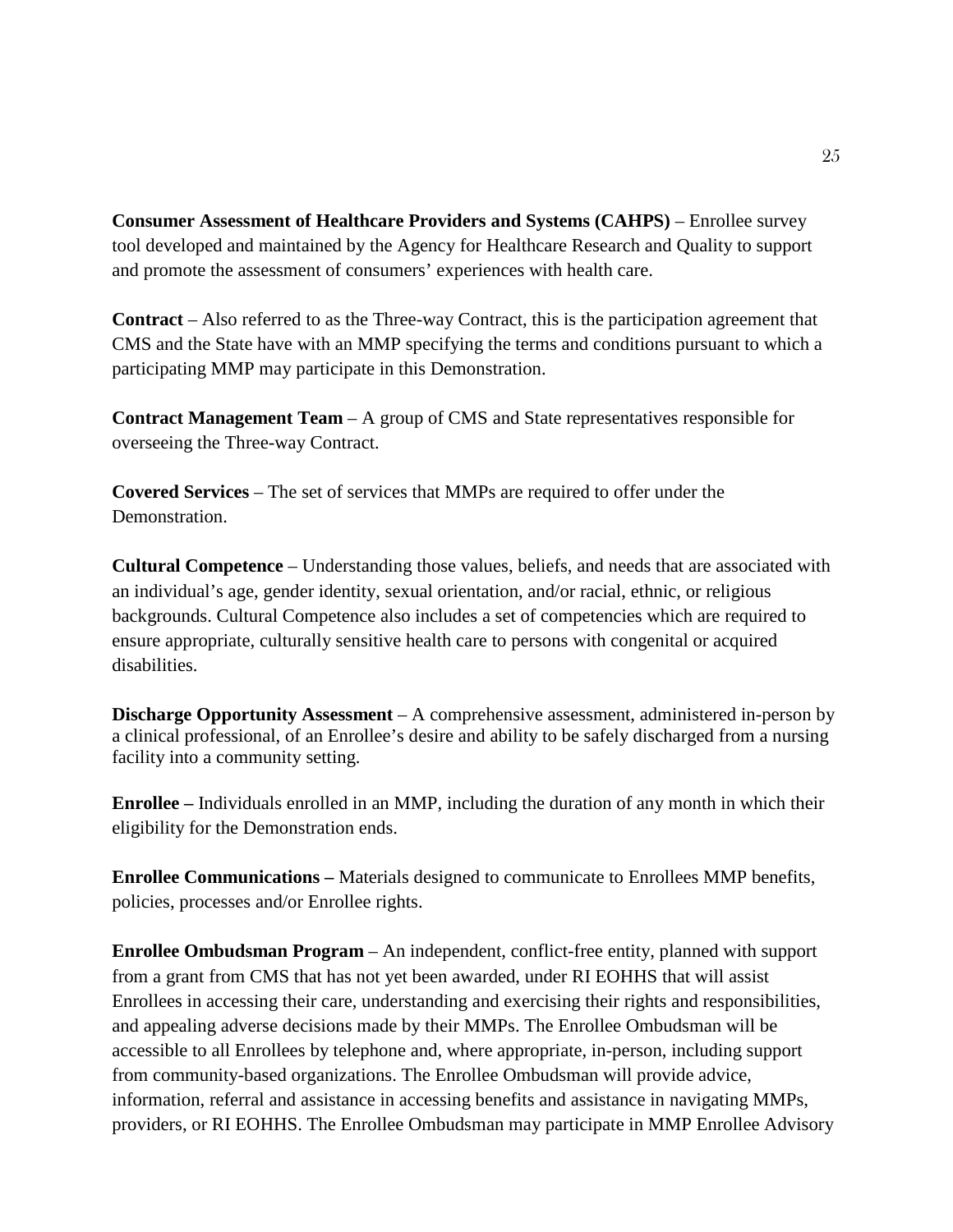Committee activities.

**Enrollment** – The processes by which an individual who is eligible for the Demonstration is enrolled in a MMP.

**Enrollment Counselor** – An independent entity contracted with the State, which is responsible for processing all enrollment and disenrollment transactions. The Enrollment Counselor will provide unbiased education to Enrollees on MMPs and other potential enrollment choices, and ensure ongoing customer service related to outreach, education, and support for individuals eligible for the Demonstration. The Enrollment Counselor will incorporate the option of PACE enrollment into its scripts and protocols.

**External Quality Review Organization (EQRO)** – An independent entity that contracts with the State and evaluates the access, timeliness, and quality of care delivered by managed care organizations to their Medicaid enrollees.

**External Grievance** – A grievance that is filed with CMS and/or the State.

**Flexible Benefits** – Benefits MMPs may choose to offer outside of the required Covered Services.

**Long-Term Services and Supports (LTSS)** – A range of medical, social, or rehabilitation services a person needs over months or years in order to improve or maintain function or health, which are provided in the community or in a long-term care facility such as a nursing facility.

**Grievance –** In accordance with 42 CFR Part 438.400, grievance means an expression of dissatisfaction about any matter other than an "Action." A grievance is filed and decided at the MMP level. Possible subjects for grievances include, but are not limited to, the quality of care or services provided and aspects of interpersonal relationships such as rudeness of a provider or employee, or failure to respect the Enrollee's rights.

**Healthcare Effectiveness Data and Information Set** (**HEDIS)** – Tool developed and maintained by the National Committee for Quality Assurance that is used by health plans to measure performance on dimensions of care and service in order to maintain and/or improve quality.

**Health Outcomes Survey (HOS)** – Enrollee survey used by the Centers for Medicare &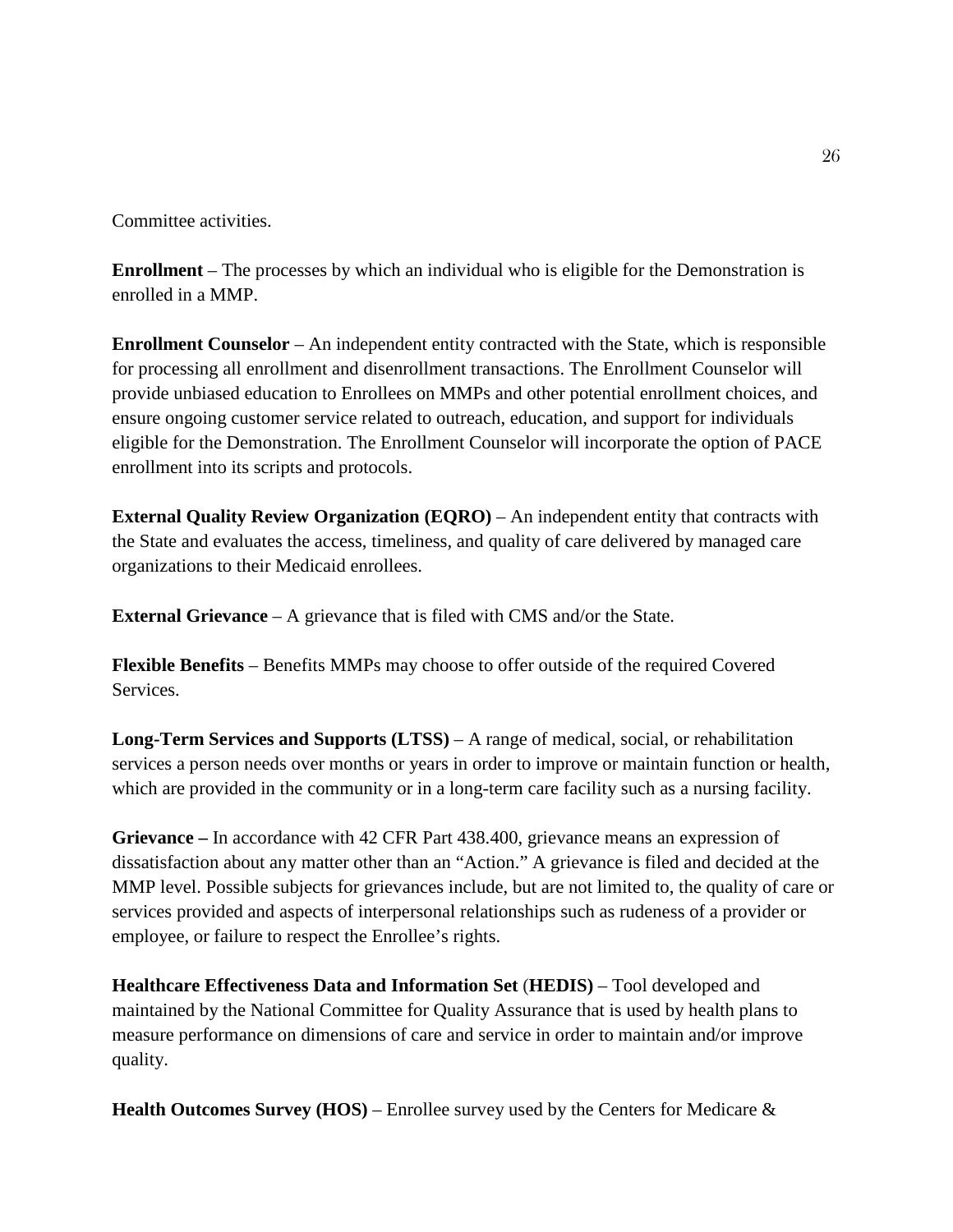Medicaid Services to gather valid and reliable health status data in Medicare managed care for use in quality improvement activities, plan accountability, public reporting, and improving health.

**Intensive Care Management (ICM) –** Intensive Care Management services are available to Enrollees eligible for LTSS, and to individuals who are not eligible for LTSS and are designated as being at high-risk based on a Comprehensive Functional Needs Assessment performed by the MMP. ICM services consist of (1) care coordination and management performed by a Lead Care Manager, (2) an Interdisciplinary Care Plan, (3) an Interdisciplinary Care Team, (4) coordination of Medicare and Medicaid services, and monitoring of Interdisciplinary Care Plans, (5) management of care transitions, and (6) analyzing ICM effectiveness and appropriateness, and Enrollee outcomes.

**Interdisciplinary Care Plan (ICP)** – The Interdisciplinary Care Plan is a written plan developed for Enrollees eligible for LTSS or otherwise determined to be at high risk. The ICP is developed in collaboration with the Enrollee; the Enrollee's family, guardian or other caregivers; primary care provider (PCP); and/or other Interdisciplinary Care Team or other providers involved with the Enrollee and with the Enrollee's consent, that delineates the activities to be undertaken to address key issues of risk for the Enrollee across the full care continuum. The ICP will include a written description of Enrollee-specific health care goals to be achieved and the amount, duration, and scope of the covered services to be provided to achieve such goals. The ICP shall include all services covered under the ICI Demonstration, as well as any non-covered services, with an emphasis on care management and informal supports necessary to support the Enrollee's health care goals and effectiveness of the covered services in a culturally and linguistically person-centered manner. ICP effectiveness is monitored through reassessment and ongoing Interdisciplinary Care Team determination as to whether the health care goals are being met.

**Integrated Care Initiative (ICI) –** The Rhode Island Integrated Care Initiative integrates the provision of primary care, acute care, behavioral health care, and long-term services and supports for Medicaid-only individuals and Medicare-Medicaid Beneficiaries through Care Management strategies focused on the person's needs. The ICI will be coordinated with the Rhode Island Money Follows the Person (MFP) program, "Rhode to Home." The State has developed three models for integrating care under the ICI: (1) the CCCCP enhanced Primary Care Case Management model based on a FFS reimbursement approach, (2) a capitated model that includes both this Demonstration and the Rhody Health Options program, and (3) the PACE model, if there is available capacity to serve new members. Phase I of the ICI includes the provision of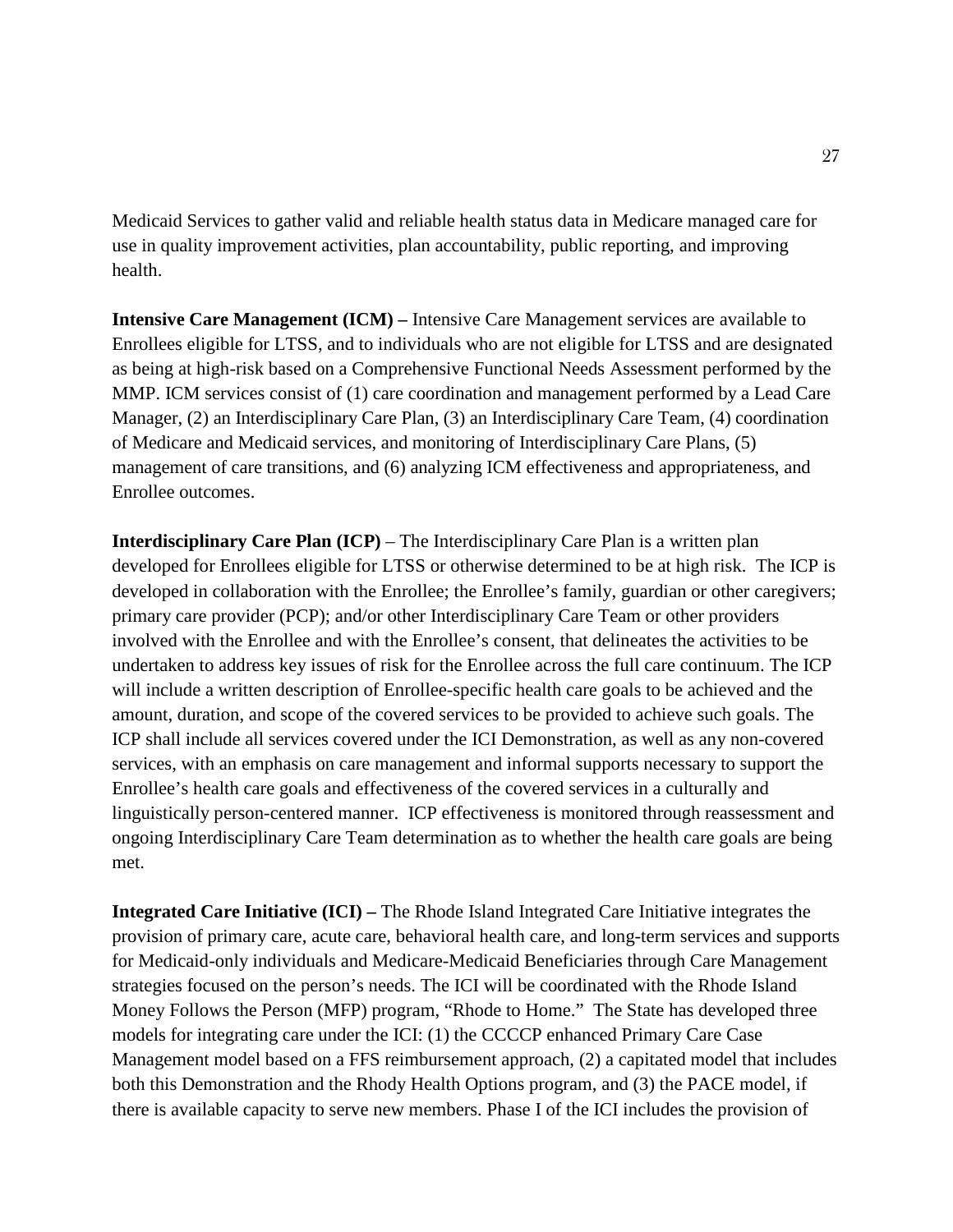Medicaid-covered benefits to Medicaid-only adults eligible for LTSS, and to all full-benefit Medicare-Medicaid Beneficiaries except for those individuals who are specifically excluded from the ICI or choose to opt out. Under Phase II of the ICI, Medicare-Medicaid Beneficiaries who enroll in the ICI Demonstration will receive Medicare and Medicaid benefits from a Rhody Health Options plan serving as an MMP. As under Phase I, certain developmental disability services, as well as a limited number of other services, will continue to be funded and managed under the FFS system. CMS and EOHHS may seek to include these services in the ICI (including the Demonstration) at a later point in time. The ICI Demonstration under Phase II shall be governed through a Three-way Contract between CMS, the State and the MMP.

**Interdisciplinary Care Team (ICT)** – A team of professionals and para-professionals that collaborate, in person and/or through other means, with Enrollees to develop and implement an Interdisciplinary Care Plan that meets Enrollees' medical, behavioral, LTSS, and social needs. The ICT will be developed by the MMP (and under the direction of the Lead Care Manager for Enrollees eligible for LTSS or determined to be at high risk). The ICT includes the Enrollee and, with the Enrollee's consent, may include but is not limited to the Enrollee's family, guardian, and/or other caregiver; physicians; physician assistants; LTSS providers; nurses; specialists; pharmacists; behavioral health specialists; social workers; and peer supports appropriate for the Enrollee's medical diagnoses and health condition, co-morbidities, and community support needs.

**Lead Care Manager (LCM)** – An appropriately qualified professional who is the MMP's designated accountable point of contact for each Enrollee's Intensive Care Management services, for Enrollees eligible for LTSS, or Enrollees not eligible for LTSS and determined to be at high risk based on the results of a Comprehensive Functional Needs Assessment performed by the MMP. The LCM is the primary individual responsible for implementing all responsibilities associated with the delivery of Intensive Care Management services. LCM responsibilities include: (1) conducting a Comprehensive Functional Needs Assessment when sufficient information is available to designate a LCM prior to that Assessment, (2) leading development of an Interdisciplinary Care Plan, (3) overseeing creation of an Interdisciplinary Care Team, (4) implementing and coordinating Medicare and Medicaid services, and monitoring of Interdisciplinary Care Plans, (5) management of care transitions, and (6) analyzing Intensive Care Management effectiveness and appropriateness, and Enrollee outcomes.

**Medically Necessary Services –** Services must be delivered in a way that preserves all protections to the Enrollee provided by Medicare and Rhode Island Medicaid. Per Medicare, services must be reasonable and necessary for the diagnosis or treatment of illness or injury or to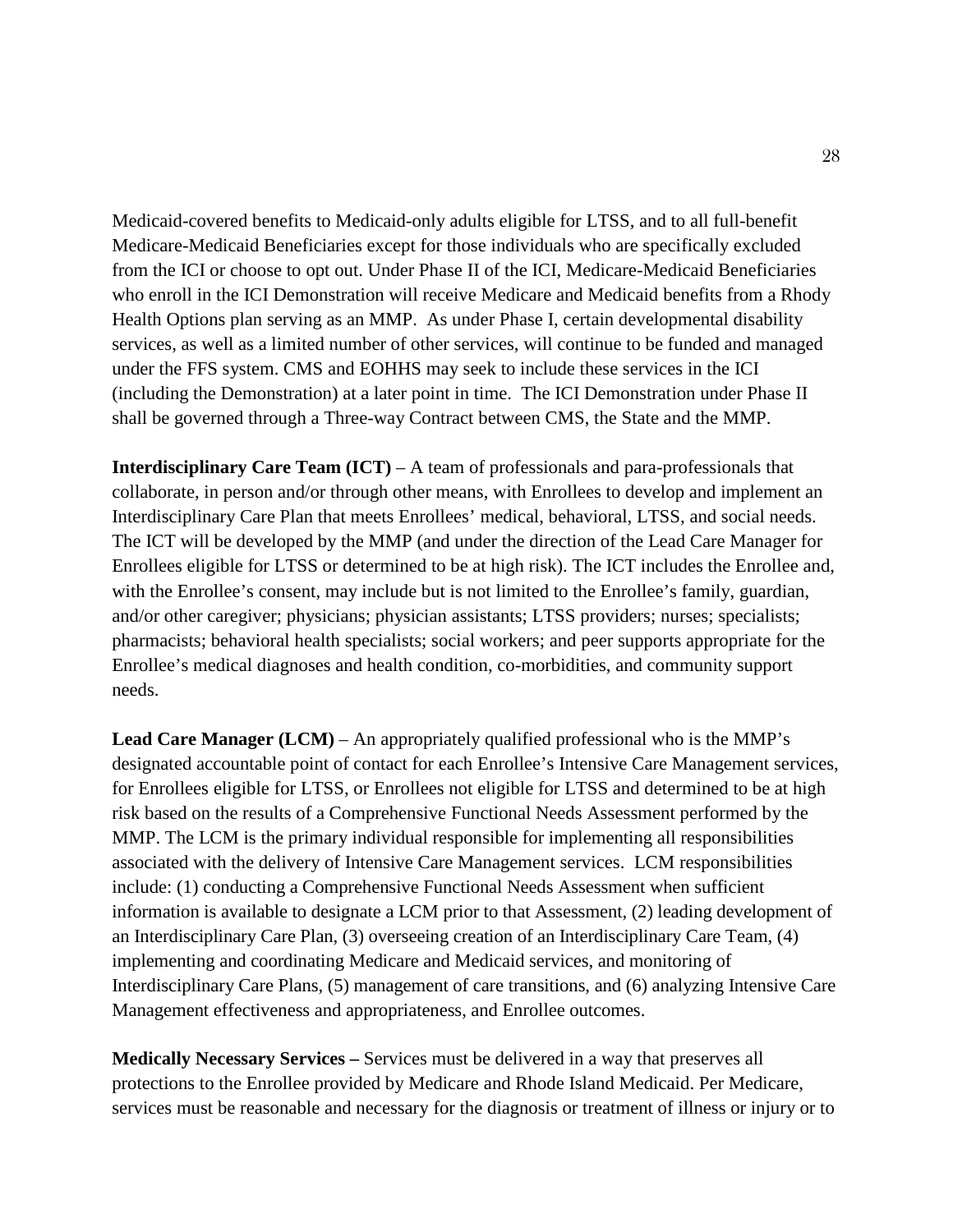improve the functioning of a malformed body member, or otherwise Medically Necessary under 42 U.S.C. 1395y. In accordance with Medicaid law and regulations, and per Rhode Island Medicaid, the term "Medical Necessity," "Medically Necessary," or "Medically Necessary Service" means medical, surgical, or other services required for the prevention, diagnosis, cure, or treatment of a health-related condition including such services necessary to prevent a detrimental change in either medical or mental health status. Medically Necessary Services must be provided in the most cost effective and appropriate setting and shall not be provided solely for the convenience of the Enrollee or service provider.

**Medicare-Medicaid Beneficiaries** – For the purposes of this Demonstration, individuals who are entitled to Medicare Part A and enrolled in Medicare Parts B and D and receive full Medicaid benefits under the Rhode Island Medicaid State Plan.

**Medicare-Medicaid Coordination Office (MMCO)** – Formally the Federal Coordinated Health Care Office, established by Section 2602 of the Affordable Care Act.

**Medicare-Medicaid Plan (MMP)** – A health plan under contract with CMS and the State to provide fully integrated Medicare and Medicaid benefits under the ICI Demonstration. The MMP integrates the provision of primary care, acute care, behavioral health care, and LTSS and supports through Care Management strategies focused on the person's needs.

**Medicaid-only Beneficiaries** – For the purposes of this ICI Demonstration, individuals who are entitled to full Medicaid benefits but are not eligible for Medicare.

**Medicaid –** The program of medical assistance benefits under Title XIX of the Social Security Act and various demonstrations and waivers thereof, including the Rhode Island Comprehensive Section 1115(a) demonstration.

**Medicaid Waiver –** Generally, a waiver of existing law authorized under Section 1115(a), 1115A, or 1915 of the Social Security Act. A Section 1115(a) waiver is also referred to as a demonstration.

**Medicare –** Title XVIII of the Social Security Act, the Federal health insurance program for people age 65 or older, people under 65 with certain disabilities, and people with End-Stage Renal Disease (ESRD) or Amyotrophic Lateral Sclerosis (ALS).

**Medicare Waiver –** Generally, a waiver of existing law authorized under Section 1115A of the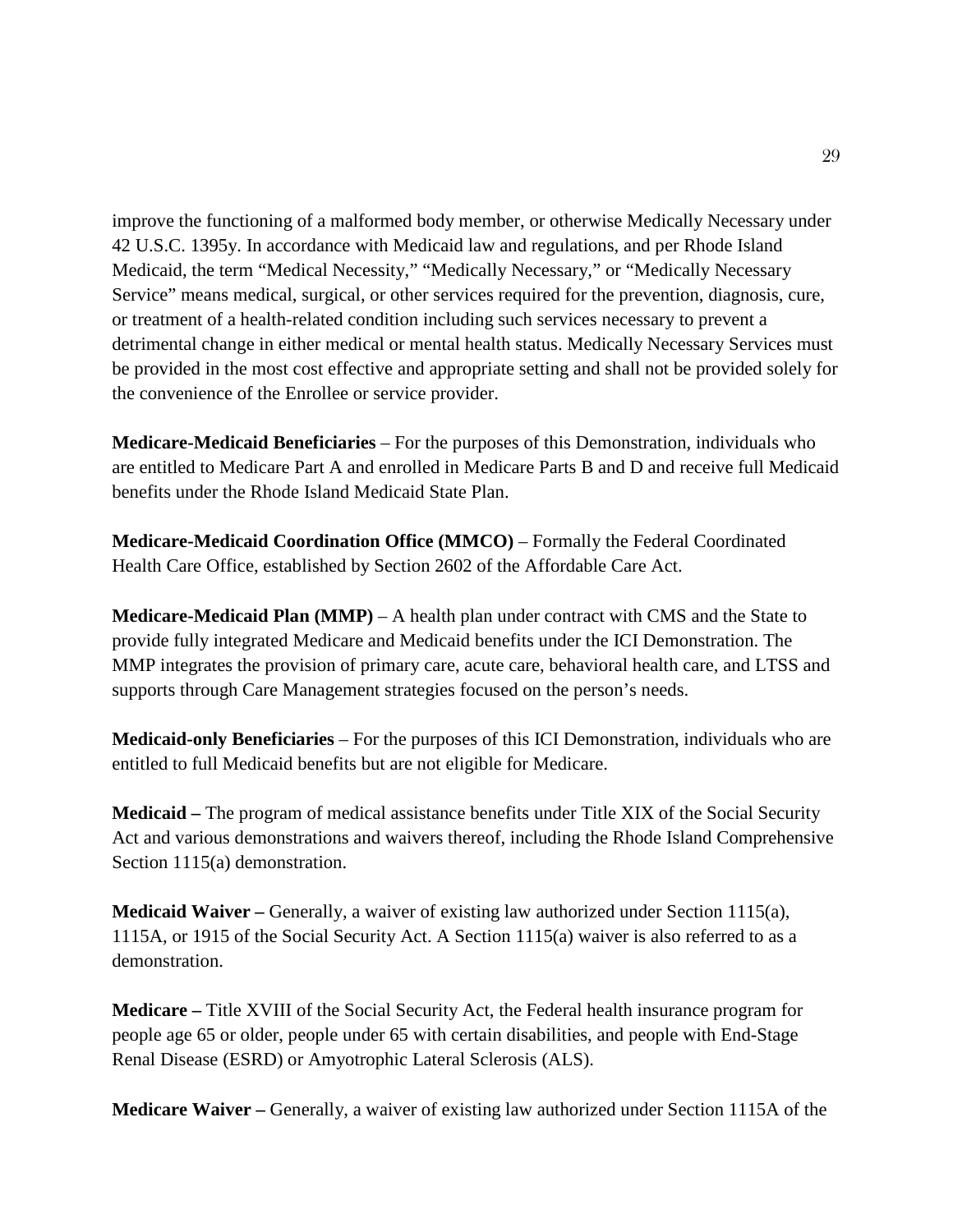Social Security Act.

**Opt Out –** A process by which an eligible individual can choose not to participate in the Demonstration.

**Passive Enrollment** – An enrollment process through which an eligible individual is enrolled by the State (or its vendor) into an MMP, when not affirmatively electing one, following a minimum 60-day advance notification that includes the plan selection and the opportunity to select a different MMP, if applicable; make another enrollment decision; or opt out of the Demonstration prior to the effective date.

**Peer Navigator –** An individual who provides services to meet the needs of Enrollees who require assistance and peer mentoring to facilitate access to community services. Typically a trained para-professional who is responsible for helping Enrollees navigate the delivery system across their local communities.

**Program of All-inclusive Care for the Elderly (PACE)** – A capitated benefit for frail elderly authorized by the Balanced Budget Act of 1997 (BBA) that features a comprehensive service delivery system and integrated Medicare and Medicaid financing. The PACE program in Rhode Island is a three-way partnership between the Federal government, the State of Rhode Island, and the PACE organization of Rhode Island (PORI).

**Privacy** – Requirements established in the Health Insurance Portability and Accountability Act of 1996, and implementing regulations, Medicaid regulations, including 42 CFR Parts 431.300 through 431.307, as well as relevant Rhode Island privacy laws.

**Quality Improvement Organization (QIO)** – A statewide organization that contracts with CMS to evaluate the appropriateness, effectiveness, and quality of care provided to Medicare Enrollees.

**Readiness Review** – Prior to entering into a Three-way Contract with the State and CMS, each MMP selected to participate in the ICI Demonstration will undergo a readiness review. The readiness review will evaluate each MMP's ability to comply with the Demonstration requirements, including but not limited to: the ability to quickly and accurately process claims and enrollment information, accept and transition new Enrollees, and provide adequate access to all Medicare- and Medicaid-covered Medically Necessary Services. CMS and the State will use the results to inform their decision of whether the MMP is ready to participate in the Demonstration. At a minimum, each readiness review will include a desk review and potentially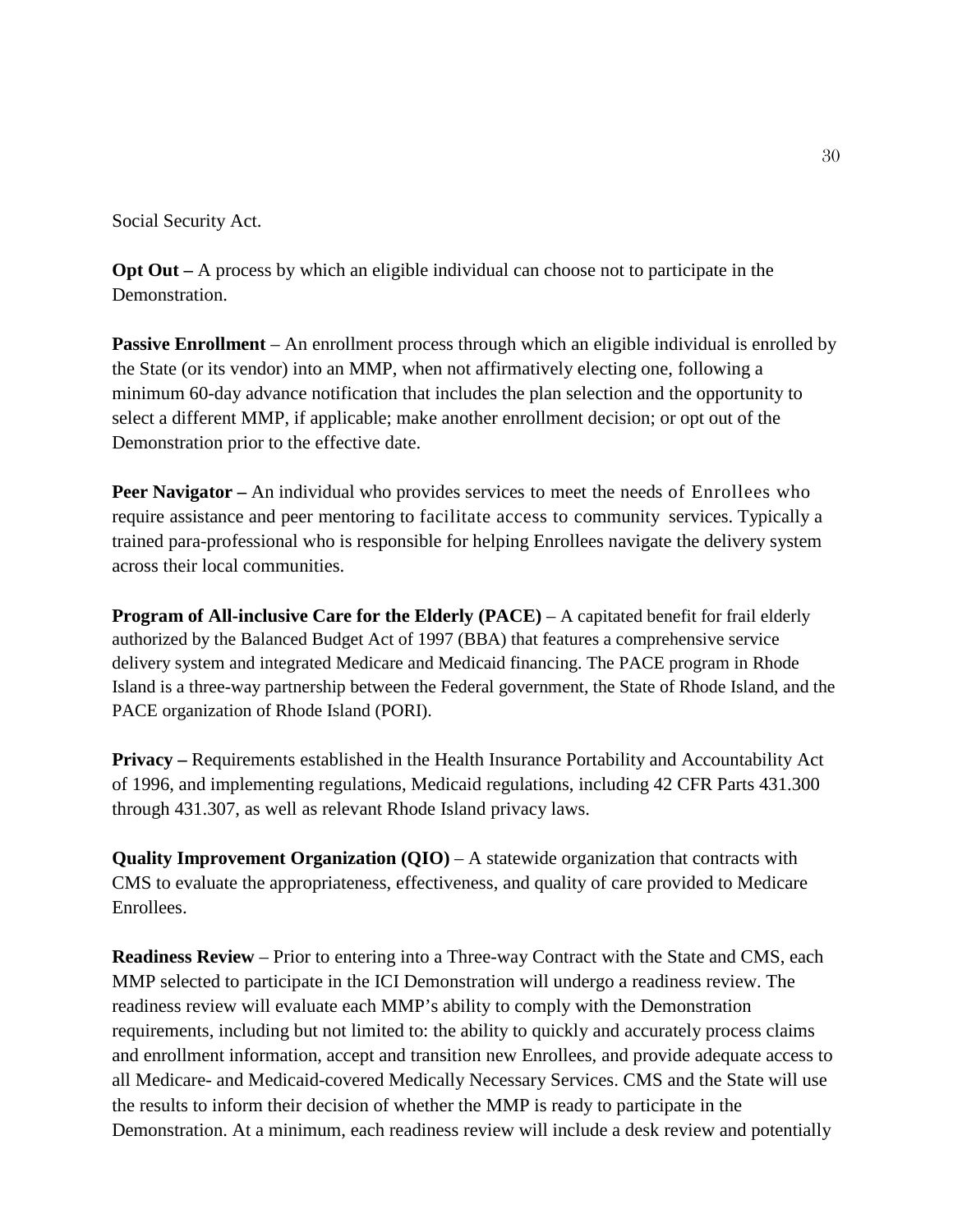a site visit to the MMP's headquarters.

**Rhode Island Executive Office of Health and Human Services (RI EOHHS)** – The agency responsible for administering the Medicaid program in the State of Rhode Island, and responsible for implementation and oversight of the Demonstration.

**Rhode Island Department of Behavioral Healthcare, Developmental Disabilities and Hospitals (BHDDH)** – The Department responsible for assuring access to quality services and supports for Rhode Islanders with developmental disabilities, mental health and substance abuse issues, and chronic long-term medical and psychiatric conditions; and for advancing the State's mission to address and erase the stigma attached to these disabilities as well as planning for the development of new services and prevention activities.

**Self-Direction (also Consumer Direction) –** The ability of an Enrollee to direct his/her own services through a consumer-directed personal assistance option.

**Solvency –** Standards for requirements on cash flow, net worth, cash reserves, working capital requirements, insolvency protection and reserves established by the State and agreed to by CMS.

**State –** The State of Rhode Island (also "RI EOHHS").

**Wellness Assessment** – An assessment that is conducted for Enrollees residing in nursing facilities who do not want and/or are not able to transition safely to a community setting. This assessment can be conducted via phone or in person with a nursing facility resident, family member, or nursing home clinical staff member, as appropriate.

**Wellness Plan** – A long-term plan, informed by the Wellness Assessment, developed to help Enrollees residing in nursing facilities stay healthy in the nursing facility setting. The Wellness Plan will coordinate with all other clinical plans of care at the nursing facility, and will supplement where necessary.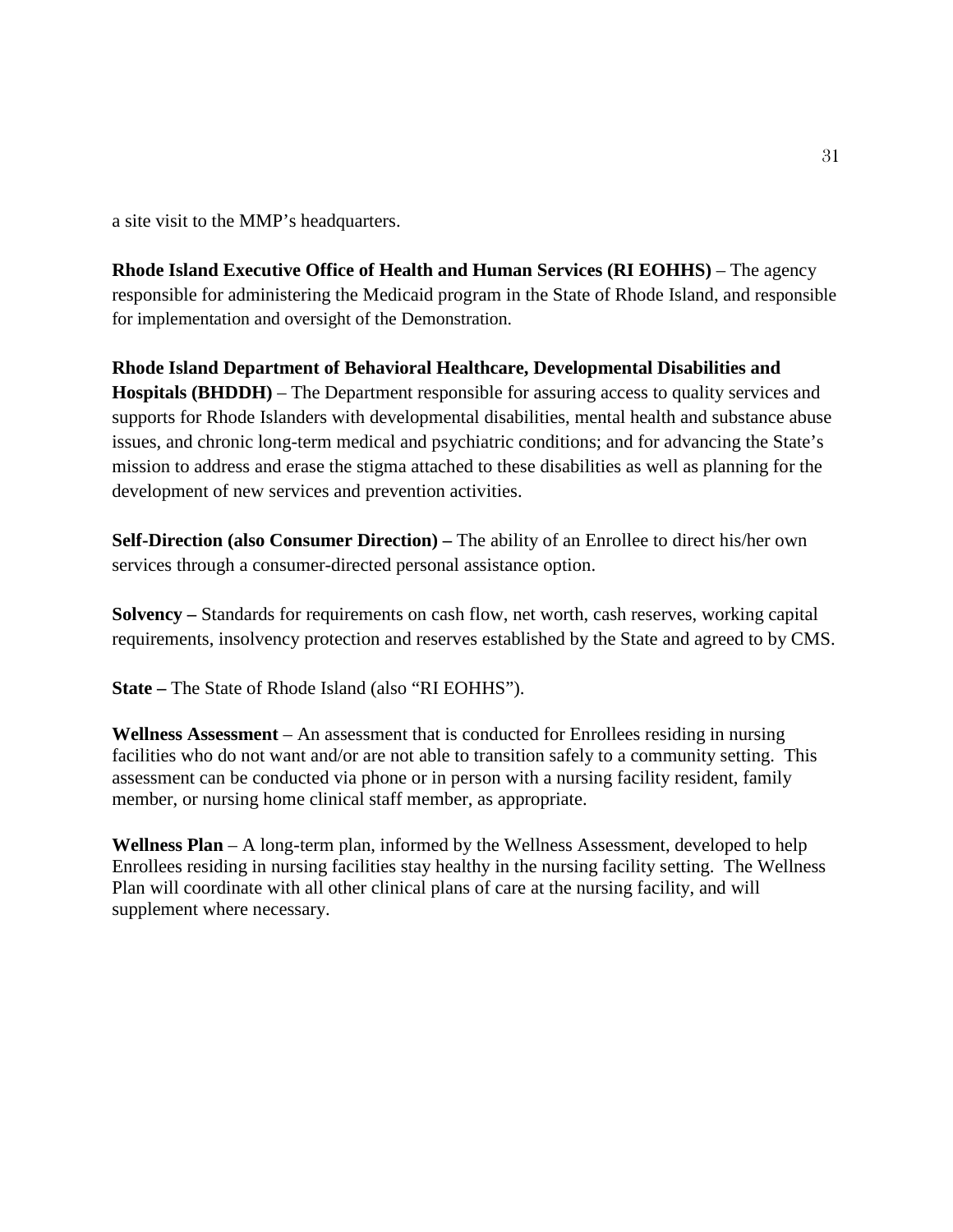### <span id="page-33-0"></span>**Appendix 2: CMS Standards and Conditions and Supporting State Documentation**

To participate in the Demonstration, each State submitted a proposal outlining its approach. The proposal had to meet a set of standards and conditions. The table below crosswalks the standards and conditions to their location in the Rhode Island proposal. Following the submission of the proposal, CMS asked the State a number of questions when there was ambiguity of whether or not the proposal met the Standards and Conditions. These questions and responses are included in the Addendum to the proposal, which will be posted on CMS' website with the proposal.

| Standard/<br><b>Condition</b>            | <b>Standard/Condition Description</b>                                                                                                                                                                                                                                                                                                                                                                                                                                                                                                                                        |                                                        |
|------------------------------------------|------------------------------------------------------------------------------------------------------------------------------------------------------------------------------------------------------------------------------------------------------------------------------------------------------------------------------------------------------------------------------------------------------------------------------------------------------------------------------------------------------------------------------------------------------------------------------|--------------------------------------------------------|
| <b>Integration of</b><br><b>Benefits</b> | Proposed model ensures the provision and coordination of<br>all necessary Medicare and Medicaid-covered services,<br>including primary, acute, prescription drug, behavioral<br>health, and long-term supports and services.                                                                                                                                                                                                                                                                                                                                                 | pp. 6-9, 11-<br>12, 18-21, 23,<br>$31-32,$<br>Addendum |
| <b>Care Model</b>                        | Proposed model offers mechanisms for person-centered<br>coordination of care and includes robust and meaningful<br>mechanisms for improving care transitions (e.g., between<br>providers and/or settings) to maximize continuity of care.                                                                                                                                                                                                                                                                                                                                    | pp. 14-19,<br>Addendum                                 |
| <b>Stakeholder</b><br><b>Engagement</b>  | State can provide evidence of ongoing and meaningful<br>stakeholder engagement during the planning phase and has<br>incorporated such input into its proposal. This will include<br>dates/descriptions of all meetings, workgroups, advisory<br>committees, focus groups, etc. that were held to discuss<br>proposed model with relevant stakeholders. Stakeholders<br>include, but are not limited to, Enrollees and their families,<br>consumer organizations, Enrollee advocates, providers,<br>and plans that are relevant to the proposed population and<br>care model. | pp. 26-27,<br>Appendix A,<br>Appendix C                |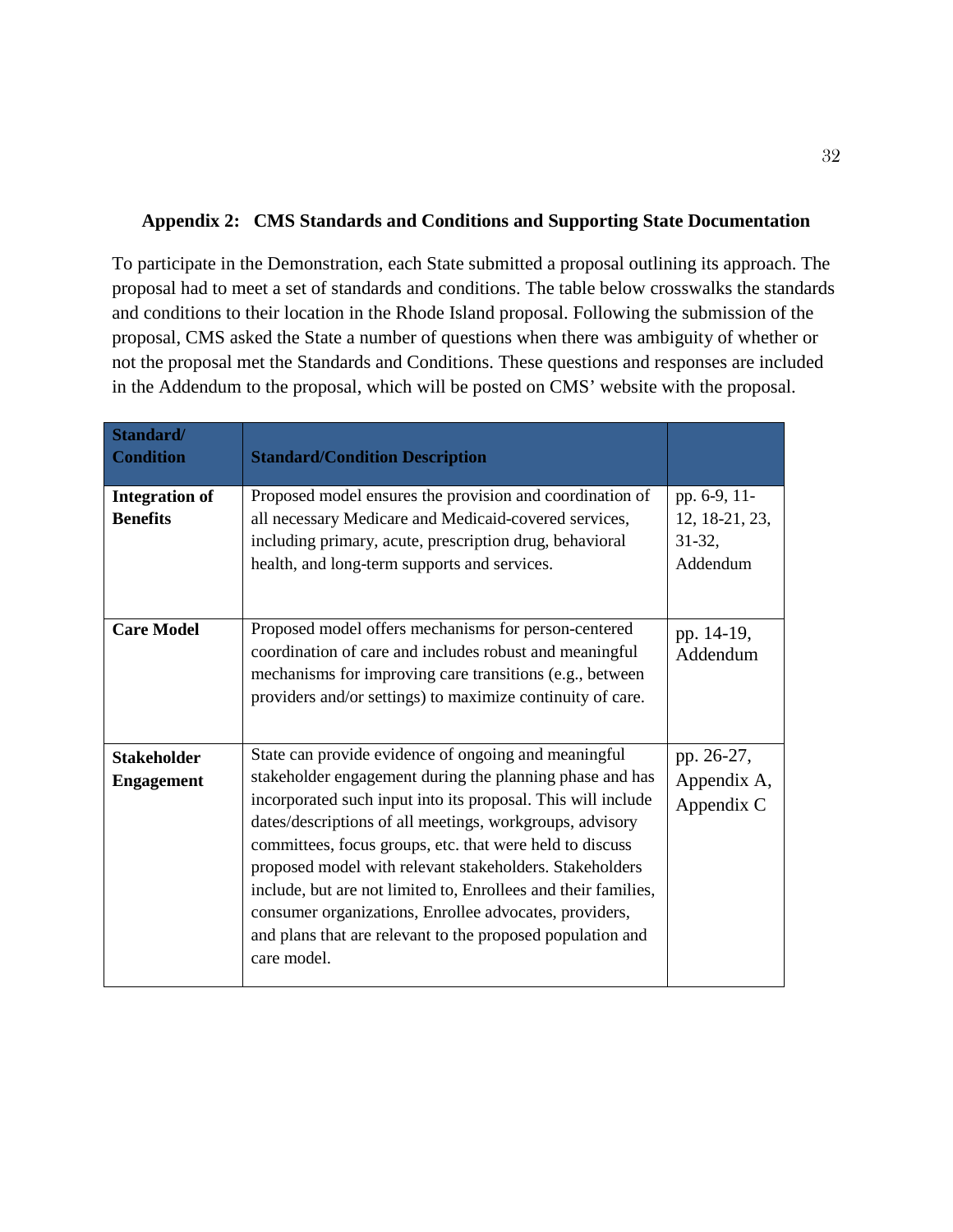|                    | State has also established a plan for continuing to gather<br>and incorporate stakeholder feedback on an ongoing basis<br>for the duration of the Demonstration (i.e., implementation,<br>monitoring, and evaluation), including a process for<br>informing Enrollees (and their representatives) of the<br>changes related to this initiative. | pp. 26, 30     |
|--------------------|-------------------------------------------------------------------------------------------------------------------------------------------------------------------------------------------------------------------------------------------------------------------------------------------------------------------------------------------------|----------------|
| <b>Enrollee</b>    | State has identified protections (e.g., enrollment and                                                                                                                                                                                                                                                                                          |                |
| <b>Protections</b> | disenrollment procedures, grievances and appeals, process                                                                                                                                                                                                                                                                                       |                |
|                    | for ensuring access to and continuity of care, etc.) that                                                                                                                                                                                                                                                                                       |                |
|                    | would be established, modified, or maintained to ensure                                                                                                                                                                                                                                                                                         |                |
|                    |                                                                                                                                                                                                                                                                                                                                                 |                |
|                    | Enrollee health and safety and Enrollee access to high                                                                                                                                                                                                                                                                                          |                |
|                    | quality health and supportive services necessary to meet                                                                                                                                                                                                                                                                                        |                |
|                    | the Enrollee's needs. At a minimum, States will be                                                                                                                                                                                                                                                                                              |                |
|                    | required to:                                                                                                                                                                                                                                                                                                                                    |                |
|                    |                                                                                                                                                                                                                                                                                                                                                 |                |
|                    | · Establish meaningful Enrollee input processes which may                                                                                                                                                                                                                                                                                       | pp. 22, 30, 37 |
|                    | include Enrollee participation in development and                                                                                                                                                                                                                                                                                               |                |
|                    | oversight of the model (e.g., participation on MMP                                                                                                                                                                                                                                                                                              |                |
|                    | governing boards and/or establishment of Enrollee                                                                                                                                                                                                                                                                                               |                |
|                    | advisory boards).                                                                                                                                                                                                                                                                                                                               |                |
|                    |                                                                                                                                                                                                                                                                                                                                                 |                |
|                    | · Develop, in conjunction with CMS, uniform/integrated                                                                                                                                                                                                                                                                                          | pp. 30, 39     |
|                    | Enrollee materials that are accessible and understandable                                                                                                                                                                                                                                                                                       |                |
|                    | to the Enrollees who will be enrolled in the plans,                                                                                                                                                                                                                                                                                             |                |
|                    | including those with disabilities, speech, hearing and                                                                                                                                                                                                                                                                                          |                |
|                    | vision limitations, and limited English proficiency.                                                                                                                                                                                                                                                                                            |                |
|                    | · Ensure privacy of Enrollee health records and provide for                                                                                                                                                                                                                                                                                     | pp. 30, 38     |
|                    | access by Enrollees to such records.                                                                                                                                                                                                                                                                                                            |                |
|                    |                                                                                                                                                                                                                                                                                                                                                 |                |
|                    | · Ensure that all medically necessary benefits are provided,                                                                                                                                                                                                                                                                                    | pp. 14, 17-19, |
|                    | allow for involvement of caregivers, and in an appropriate                                                                                                                                                                                                                                                                                      | 29-30          |
|                    | setting, including in the home and community.                                                                                                                                                                                                                                                                                                   |                |
|                    |                                                                                                                                                                                                                                                                                                                                                 |                |
|                    |                                                                                                                                                                                                                                                                                                                                                 |                |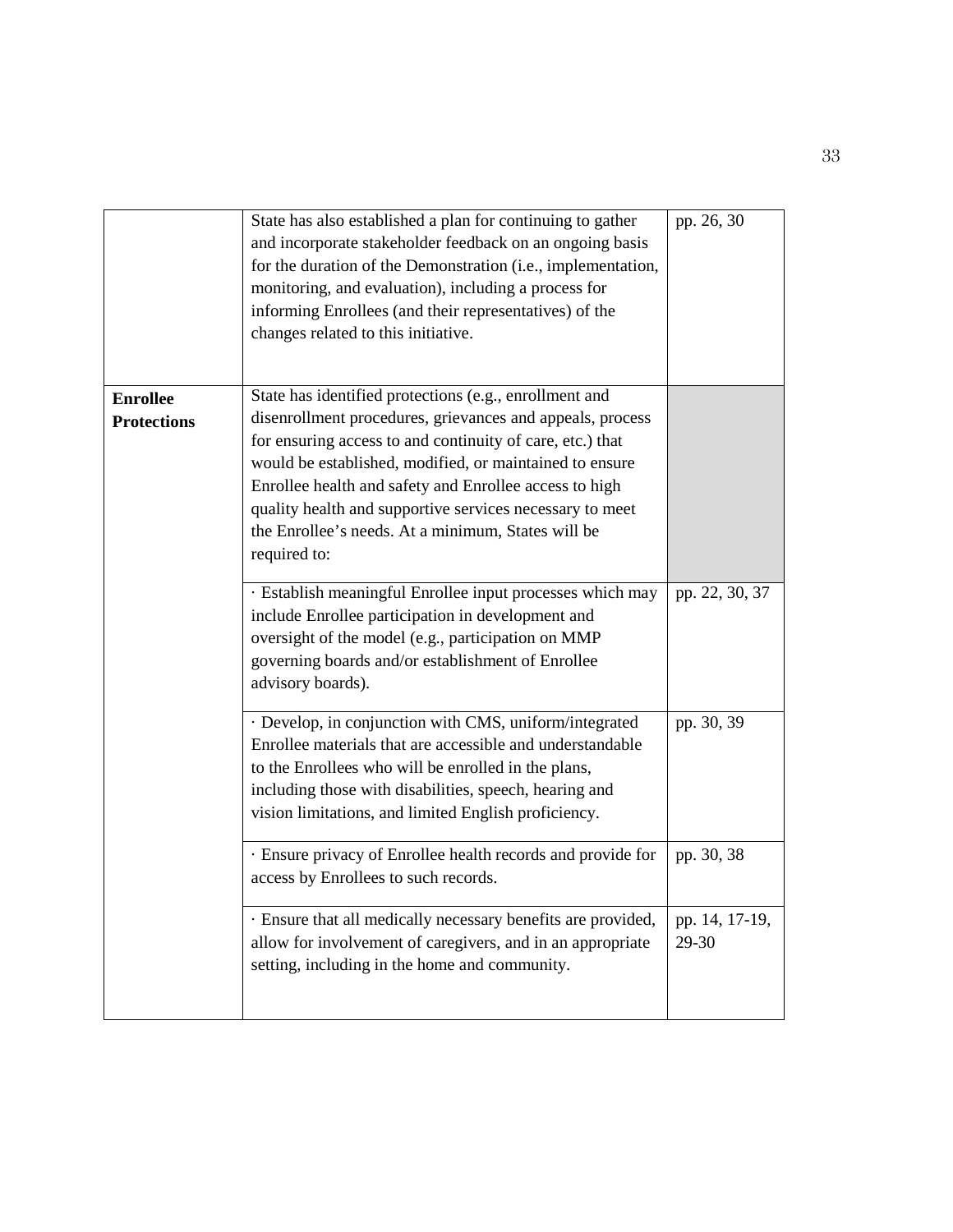|                                   | Ensure access to services in a manner that is sensitive to<br>the Enrollee's language and culture, including customer<br>service representatives that are able to answer Enrollee<br>questions and respond to complaints/concerns<br>appropriately.                                                                                                                       | pp. 30, 39                 |
|-----------------------------------|---------------------------------------------------------------------------------------------------------------------------------------------------------------------------------------------------------------------------------------------------------------------------------------------------------------------------------------------------------------------------|----------------------------|
|                                   | · Ensure an adequate and appropriate provider network, as<br>detailed below.                                                                                                                                                                                                                                                                                              | pp. 13-14, 29,<br>Addendum |
|                                   | · Ensure that Enrollees are meaningfully informed about<br>their care options.                                                                                                                                                                                                                                                                                            | pp. 14-20, 29-<br>30       |
|                                   | · Ensure access to grievance and appeals rights under<br>Medicare and/or Medicaid.                                                                                                                                                                                                                                                                                        |                            |
|                                   | o For Capitated Model, this includes development of a<br>unified set of requirements for MMP complaints and<br>internal appeals processes.                                                                                                                                                                                                                                | pp. 21, 29                 |
| <b>State Capacity</b>             | State demonstrates that it has the necessary<br>infrastructure/capacity to implement and oversee the<br>proposed model or has demonstrated an ability to build the<br>necessary infrastructure prior to implementation. This<br>includes having necessary staffing resources, an<br>appropriate use of MMPs, and the capacity to receive<br>and/or analyze Medicare data. | pp. 35-37,<br>Addendum     |
| <b>Network</b><br><b>Adequacy</b> | The Demonstration will ensure adequate access to medical<br>and supportive service providers that are appropriate for<br>and proficient in addressing the needs of the target<br>population as further described in the MOU template.                                                                                                                                     | pp. 13-14, 29,<br>Addendum |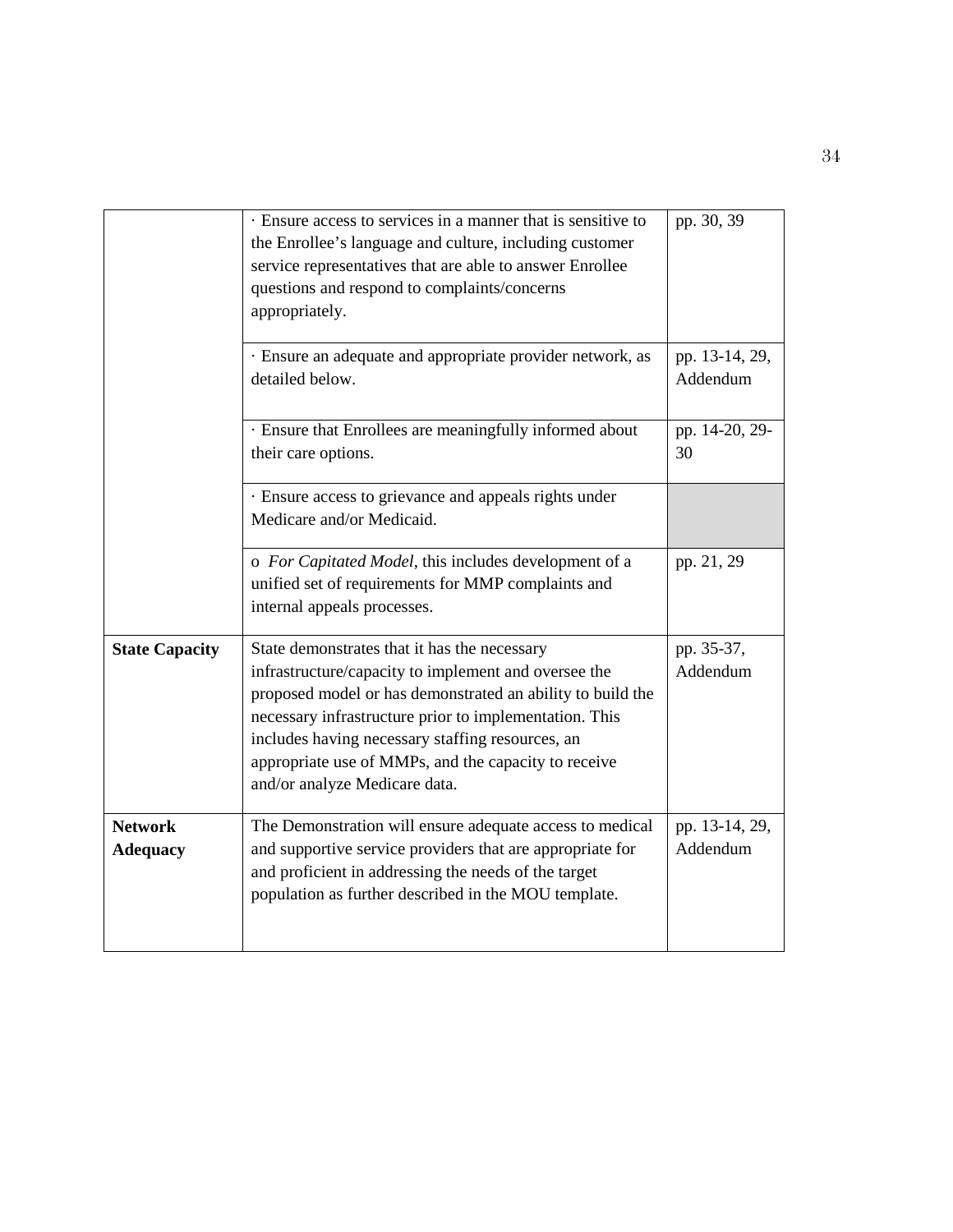| Measurement/<br><b>Reporting</b>  | State demonstrates that it has the necessary systems in<br>place for oversight and monitoring to ensure continuous<br>quality improvement, including an ability to collect and<br>track data on key metrics related to the model's quality and<br>cost outcomes for the target population. These metrics may<br>include, but are not limited to Enrollee experience, access<br>to and quality of all covered services (including behavioral<br>health and long term services and supports), utilization,<br>etc., in order to promote Enrollees receiving high quality<br>care and for purposes of the evaluation. | pp. 9-10, 33-<br>37    |
|-----------------------------------|--------------------------------------------------------------------------------------------------------------------------------------------------------------------------------------------------------------------------------------------------------------------------------------------------------------------------------------------------------------------------------------------------------------------------------------------------------------------------------------------------------------------------------------------------------------------------------------------------------------------|------------------------|
| Data                              | State has agreed to collect and/or provide data to CMS to<br>inform program management, rate development and<br>evaluation, including but not limited to:                                                                                                                                                                                                                                                                                                                                                                                                                                                          |                        |
|                                   | · Enrollee level expenditure data and covered benefits for<br>the most recently available three years, including available<br>encounter data in capitated models;                                                                                                                                                                                                                                                                                                                                                                                                                                                  | pp. 33-36,<br>Addendum |
|                                   | · Description of any changes to the State Plan that would<br>affect Enrollees during this three-year period (e.g.,<br>payment rate changes, benefit design, addition or<br>expiration of waivers, etc.); and                                                                                                                                                                                                                                                                                                                                                                                                       | pp. 33-36,<br>Addendum |
|                                   | · State supplemental payments to providers (e.g., DSH,<br>UPL) during the three-year period.                                                                                                                                                                                                                                                                                                                                                                                                                                                                                                                       | pp. 33-36,<br>Addendum |
| <b>Enrollment</b>                 | State has identified enrollment targets for proposed<br>Demonstration based on analysis of current target<br>population and has strategies for conducting Enrollee<br>education and outreach. Enrollment is sufficient to support<br>financial alignment model to ensure a stable, viable, and<br>evaluable program.                                                                                                                                                                                                                                                                                               | pp. 10-12, 19          |
| <b>Expected</b><br><b>Savings</b> | Financial modeling demonstrates that the payment model<br>being tested will achieve meaningful savings while<br>maintaining or improving quality.                                                                                                                                                                                                                                                                                                                                                                                                                                                                  | pp. 13, 35             |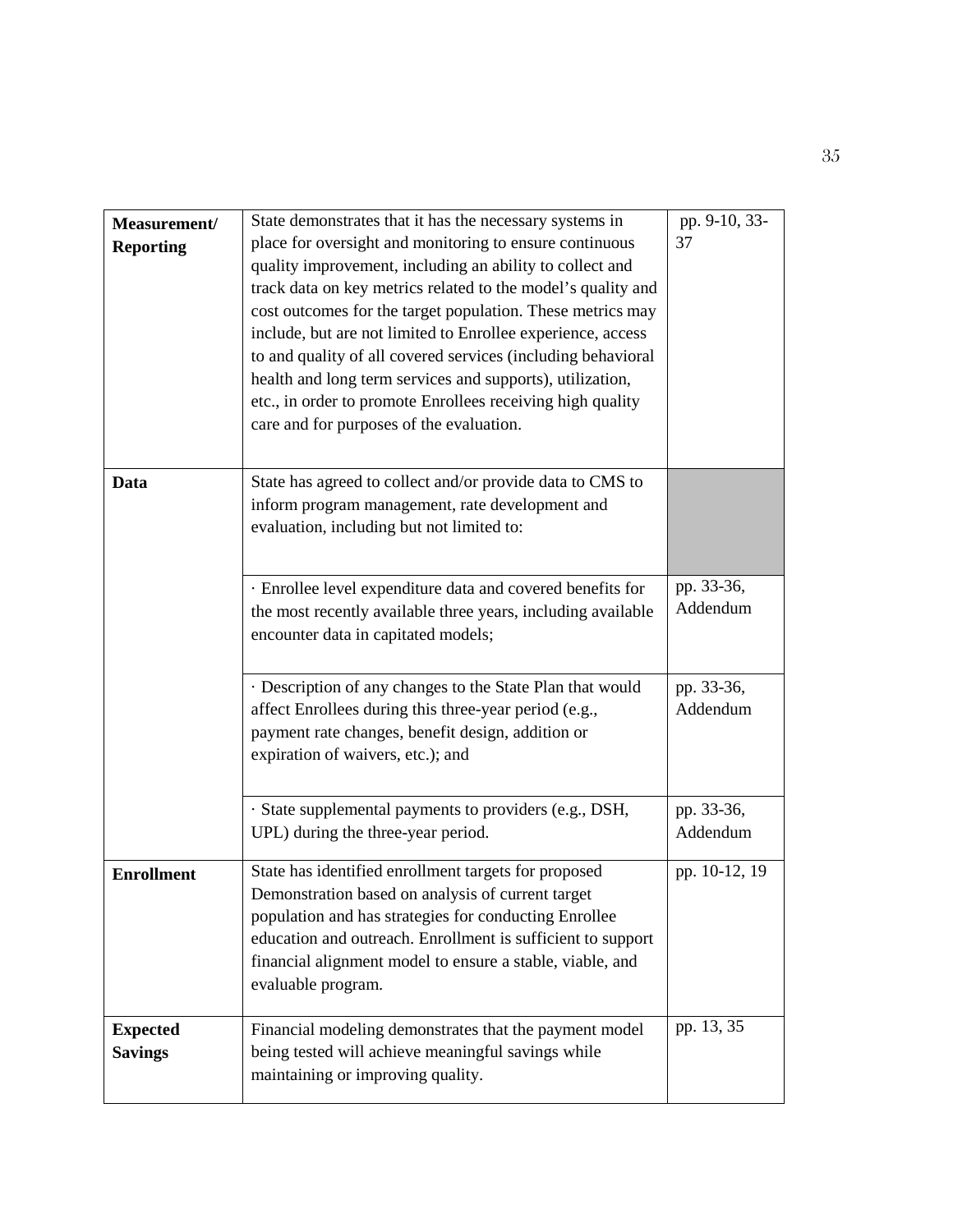| <b>Public Notice</b> | State has provided sufficient public notice, including:                                                                                               |                      |
|----------------------|-------------------------------------------------------------------------------------------------------------------------------------------------------|----------------------|
|                      | At least a 30-day public notice process and comment<br>period;                                                                                        | pp. 27-28            |
|                      | At least two public meetings prior to submission of a<br>proposal; and                                                                                | p. 27                |
|                      | Appropriate tribal consultation for any new or changes to<br>existing Medicaid waivers, State Plan Amendments, or<br>Demonstration proposals.         | p. 27                |
| Implementation       | State has demonstrated that it has the reasonable ability to<br>meet the following planning and implementation<br>milestones prior to implementation: |                      |
|                      | · Meaningful stakeholder engagement.                                                                                                                  | pp. 30, 37           |
|                      | · Submission and approval of any necessary Medicaid<br>waiver applications and/or State Plan Amendments.                                              | pp. 20, 22-25,<br>31 |
|                      | · Receipt of any necessary State legislative or budget<br>authority.                                                                                  | pp. 38-39            |
|                      | · Joint procurement process (for capitated models only).                                                                                              | pp. 7, 13, 38        |
|                      | · Enrollee outreach/notification of enrollment processes,<br>etc.                                                                                     | pp. 19-20            |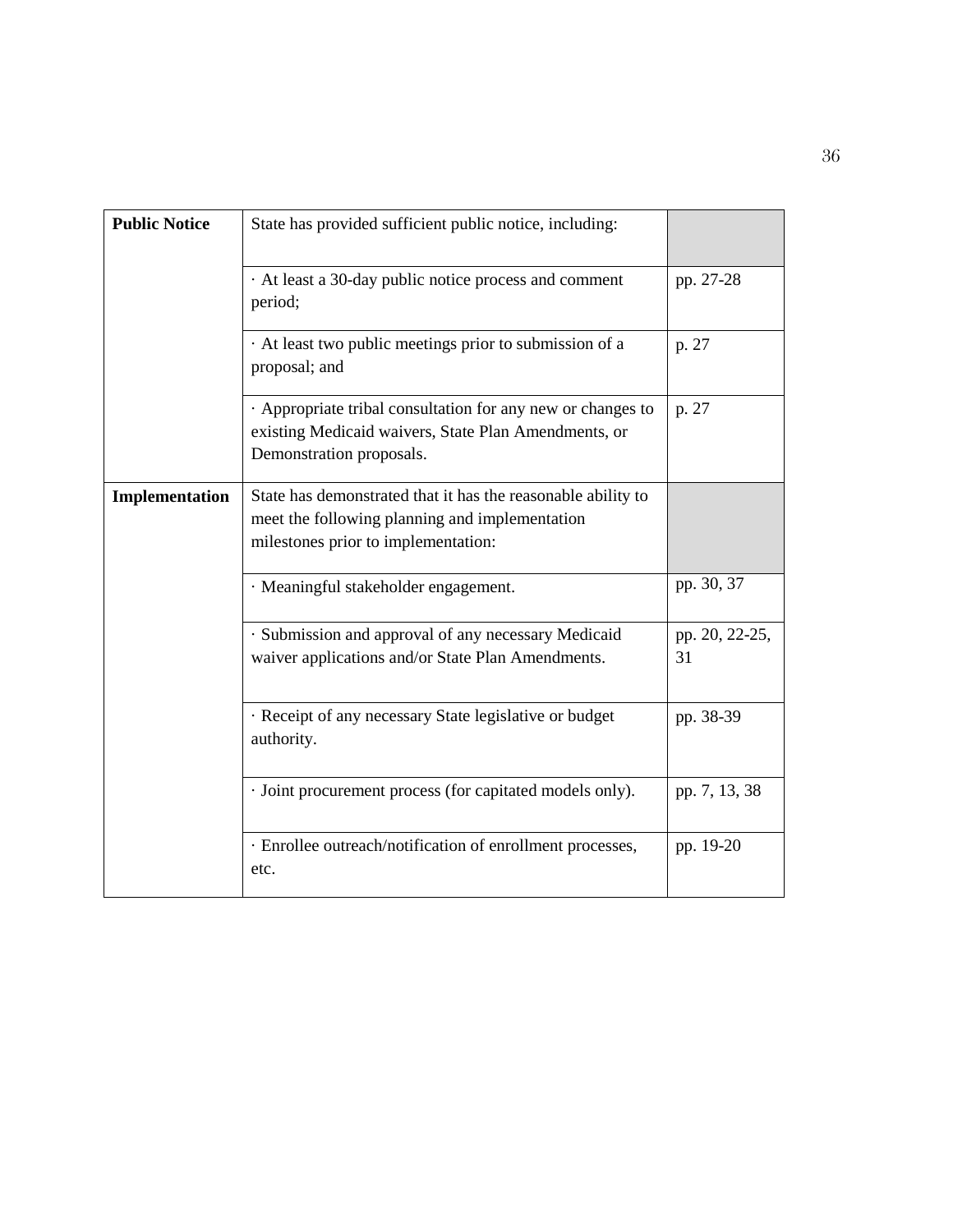## **Appendix 3: Details of State Demonstration Area**

The Demonstration area consists of the entire State of Rhode Island.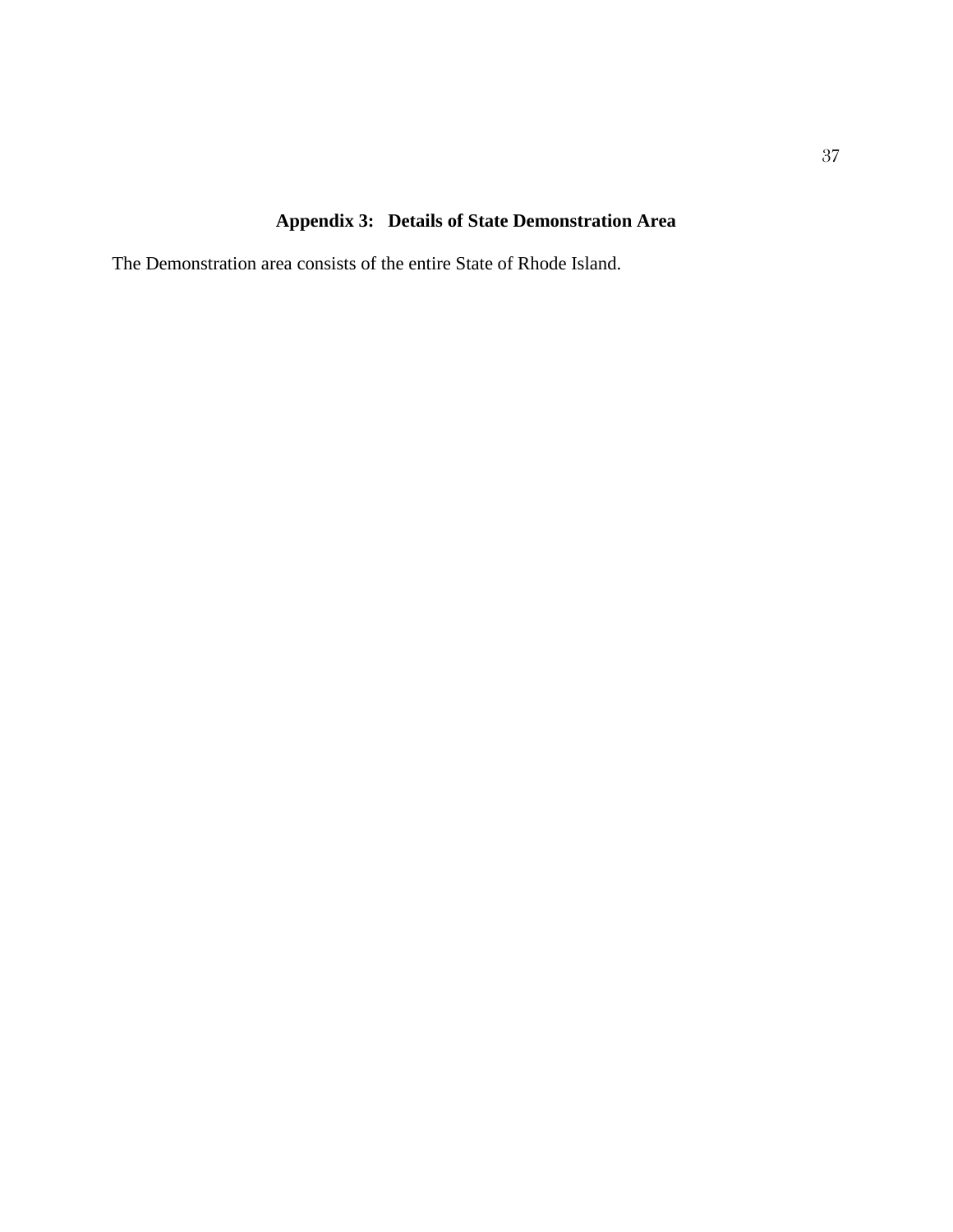## **Appendix 4: Medicare Authorities and Waivers**

Medicare provisions described below are waived as necessary to allow for implementation of the Demonstration. Except as waived, Medicare Advantage and Medicare Part D provide the authority and statutory and regulatory framework for the operation of the Demonstration to the extent that Medicare (versus Medicaid) authority applies. Unless waived, all applicable statutory and regulatory requirements of the Medicare program for Medicare Advantage plans that provide qualified Medicare Part D prescription coverage, including Medicare Parts A, B, C, and D, shall apply to MMPs and their sponsoring organizations for the Demonstration period beginning no earlier than December 1, 2015 through December 31, 2018, as well as for periods preceding and following the Demonstration period as applicable to allow for related implementation and closeout activities. Any conforming exceptions to existing Medicare manuals will be noted and reflected in an appendix to the Three-way Contract.

Under the authority at Section 1115A of the Social Security Act, codified at 42 U.S.C. 1315a, the Center for Medicare and Medicaid Innovation is authorized to "…test payment and service delivery models …to determine the effect of applying such models under [Medicare and Medicaid]." 42 U.S.C. 1315a(b)(1). One of the models listed in Section 1315a(b)(2)(B) that the Center for Medicare and Medicaid Innovation is permitted to test is "[a]llowing States to test and evaluate fully integrating care for dual eligible individuals in the State, including the management and oversight of all funds under the applicable titles with respect to such individuals." §1315a(b)(2)(B)(x). Section 1315a(d)(1) provides that "The Secretary may waive such requirements of Titles XI and XVIII and of Sections  $1902(a)(1)$ ,  $1902(a)(13)$ , and  $1903(m)(2)(A)(iii)$  [of the Social Security Act] as may be necessary solely for purposes of carrying out this section with respect to testing models described in subsection (b)."

Pursuant to the foregoing authority, CMS will waive the following Statutory and Regulatory requirements:

• Section 1851(a), (c), (e), and (g) of the Social Security Act, and implementing regulations at 42 CFR Part 422, Subpart B, only insofar as such provisions are inconsistent with (1) limiting enrollment in MMPs to Medicare-Medicaid Enrollees who are age 21 or older, including Medicare-Medicaid Enrollees who may have End-Stage Renal Disease, and excluding beneficiaries who may meet exclusion criteria specified in Section III.C.1, and (2) the passive enrollment process provided for under the Demonstration.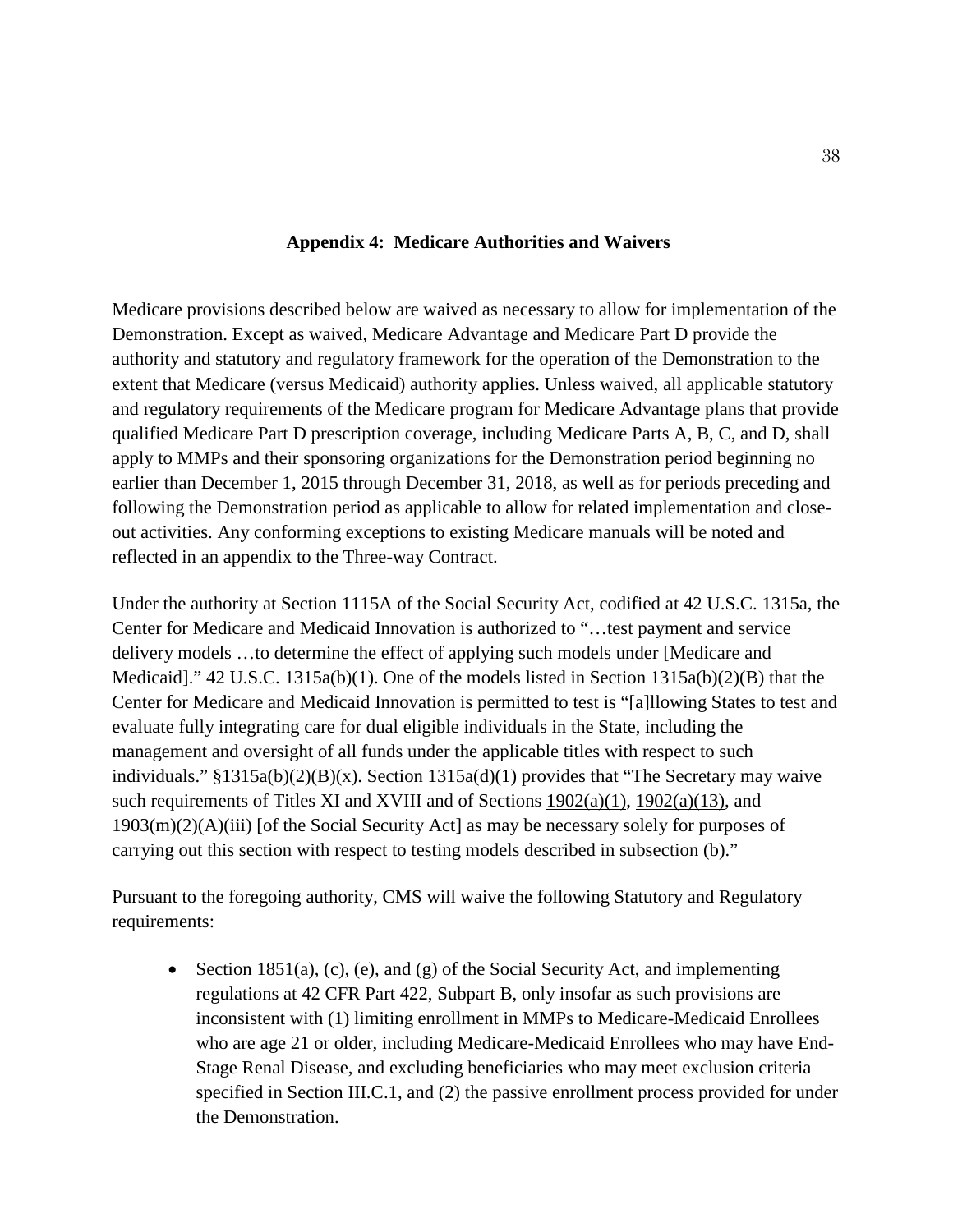- Sections 1853, 1854, 1857(e), 1860D-11, 1860D-13, 1860D-14, and 1860D-15 of the Social Security Act, and implementing regulations at 42 CFR Part 422, Subparts F and G, and Part 423, Subparts F and G, only insofar as such provisions are inconsistent with the methodology for determining payments, medical loss ratios and Enrollee liability under the Demonstration as specified in this MOU, including Appendix 6, which differs as to the method for calculating payment amounts and medical loss ratio requirements, and does not involve the submission of a bid or calculation and payment of premiums, rebates, or quality bonus payments, as provided under Sections 1853, 1854, 1860D-11, 1860D-13, 1860D-14, and 1860D-15, and implementing regulations.
- The provisions regarding deemed approval of marketing materials in Sections 1851(h) and 1860D-1(b)(1)(B)(vi) and implementing regulations at 42 CFR Part 422.2266 and 423.2266, with respect to marketing and Enrollee communications materials in categories of materials that CMS and the State have agreed will be jointly and prospectively reviewed, such that the materials are not deemed to be approved until both CMS and the State have agreed to approval.
- Section  $1860D-14(a)(1)(D)$  and implementing regulations at 42 CFR Part 423, Subpart P, only insofar as the implicit requirement that cost-sharing for noninstitutionalized individuals eligible for the low-income subsidy be greater than \$0, to permit MMPs to reduce Part D cost sharing below the levels required under Section  $1860D-14(a)(1)(D)(ii)$  and (iii).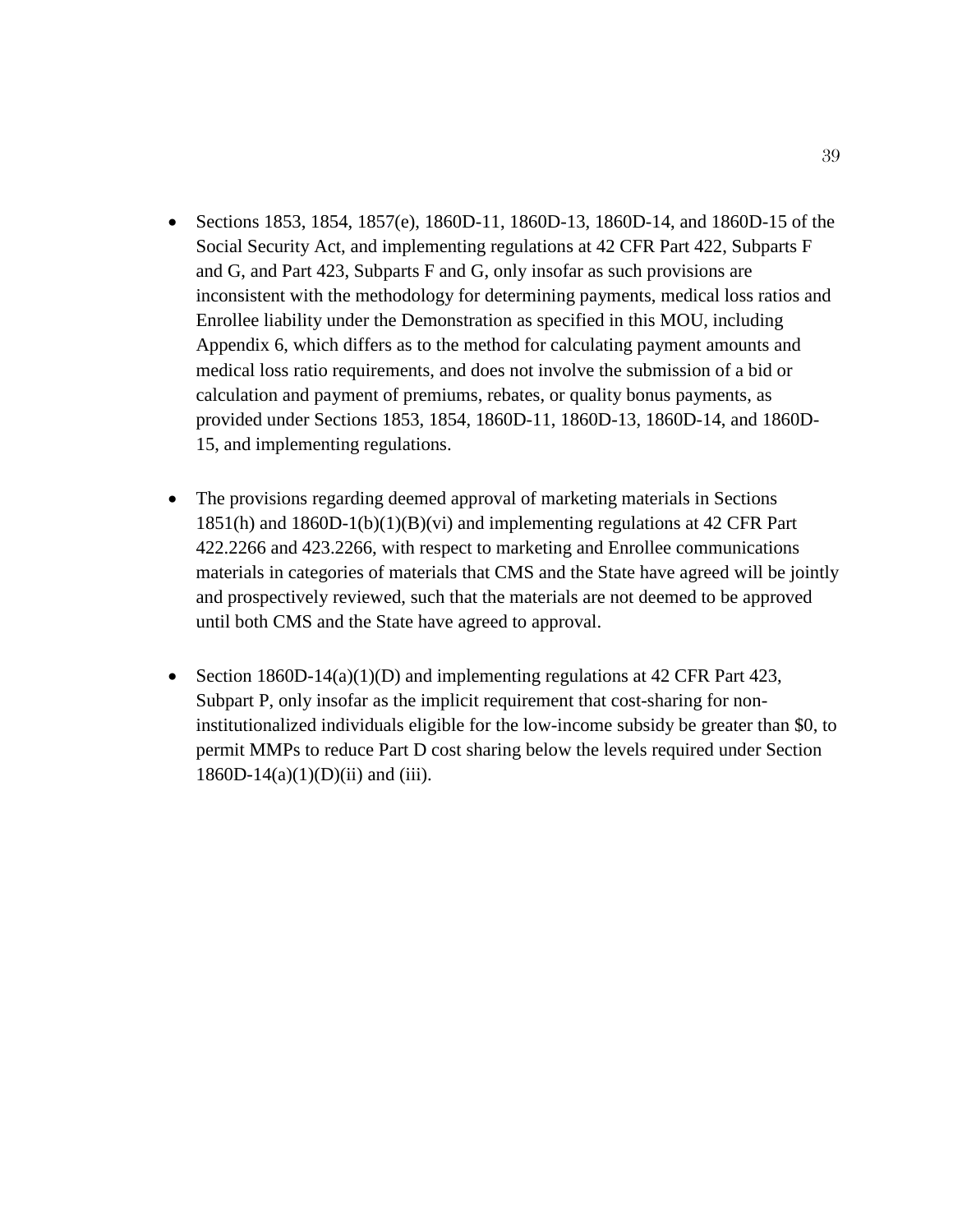## **Appendix 5: Medicaid Authorities and Waivers**

All requirements of the Medicaid program expressed in law and regulation, not expressly waived in this list, shall apply to the Demonstration beginning no earlier than December 1, 2015 through December 31, 2018, as well as for periods preceding and following the Demonstration period as applicable to allow for related implementation and close-out activities. Any conforming exceptions to existing sub-regulatory guidance will be noted and reflected in an appendix to the Three-way Contract.

Title XIX savings from this Demonstration may not be added to budget neutrality savings under the existing Rhode Island Comprehensive Section 1115(a) demonstration. When Rhode Island's Section 1115(a) demonstration is considered for an amendment, renewal, and at the end of this Demonstration, the CMS Office of the Actuary will estimate and certify actual Title XIX savings to date under this financial alignment Demonstration attributable to populations and services authorized under the Section 1115(a) demonstration. This amount will be subtracted from the Section 1115(a) demonstration budget neutrality savings approved for the renewal.

Assessment of actuarial soundness under 42 CFR Part 438.6, in the context of this Demonstration, should consider both Medicare and Medicaid contributions and the opportunities for efficiencies unique to an integrated care program. CMS considers the Medicaid actuarial soundness requirements to be flexible enough to consider efficiencies and savings that may be associated with Medicare. Therefore, CMS does not believe that a waiver of Medicaid actuarial soundness principles is necessary in the context of this Demonstration.

## **1115A Medicaid Waivers**

Under the authority of Section 1115A of the Social Security Act, waivers of State Plan requirements contained in Section 1902 and 1903 of the Social Security Act may be granted to enable the State of Rhode Island (State) to carry out the Demonstration. These authorities would be in addition to those in the State Plan and the existing Rhode Island Comprehensive Section 1115(a) demonstration. No additional waivers of Medicaid authority under Section 1115A of the Social Security Act are required for this Demonstration, or conferred via this Appendix.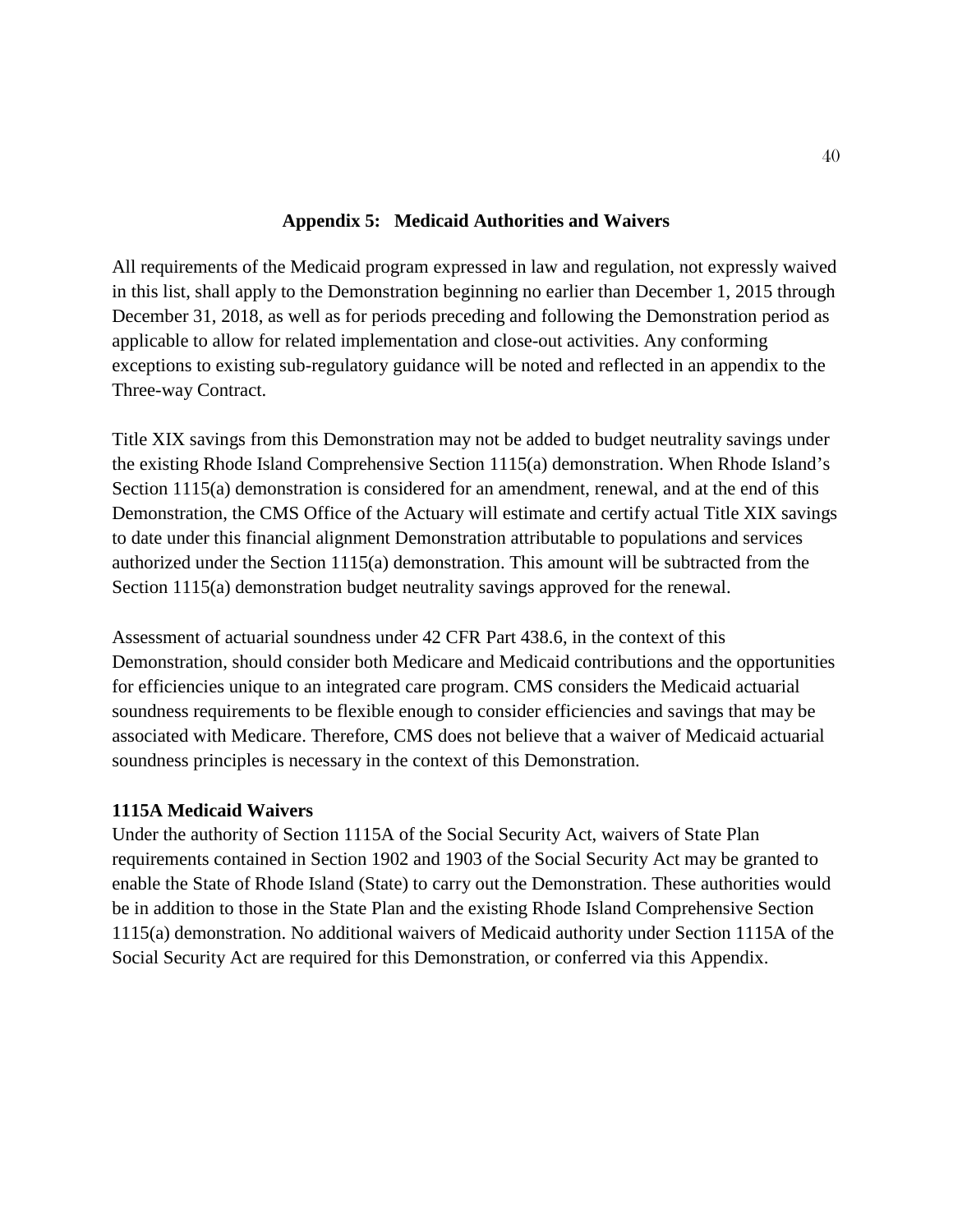## **Appendix 6: Payments to MMPS**

CMS and the State of Rhode Island (RI) Executive Office of Health and Human Services (EOHHS) will enter into a joint rate-setting process based on the following principles:

- 1. Medicare and Medicaid will each contribute to the total capitation payment consistent with projected baseline spending contributions, as described below;
- 2. Demonstration savings percentages assume that MMPs are responsible for providing Enrollees with the full range of Covered Services and Flexible Benefits under the Demonstration;
- 3. Aggregate savings percentages will be applied equally to the Medicaid and Medicare Parts A and B components; and
- 4. Both CMS and EOHHS will contribute to the methodologies used to develop their respective components of the overall blended rate as summarized in Figure 6-2 and further described below.

Figure 6-1 below outlines how the Demonstration Years will be defined for the purposes of this effort. (Note: rate updates will take place on January 1st of each calendar year, with changes to savings percentages and quality withholds applicable on a Demonstration Year basis.)

| <b>Demonstration Year</b> | <b>Calendar Dates</b>                                    |
|---------------------------|----------------------------------------------------------|
|                           | No sooner than December 1, $2015 -$<br>December 31, 2016 |
|                           | January 1, 2017 – December 31, 2017                      |
|                           | January 1, 2018 – December 31, 2018                      |

### **Figure 6-1: Demonstration Year Dates**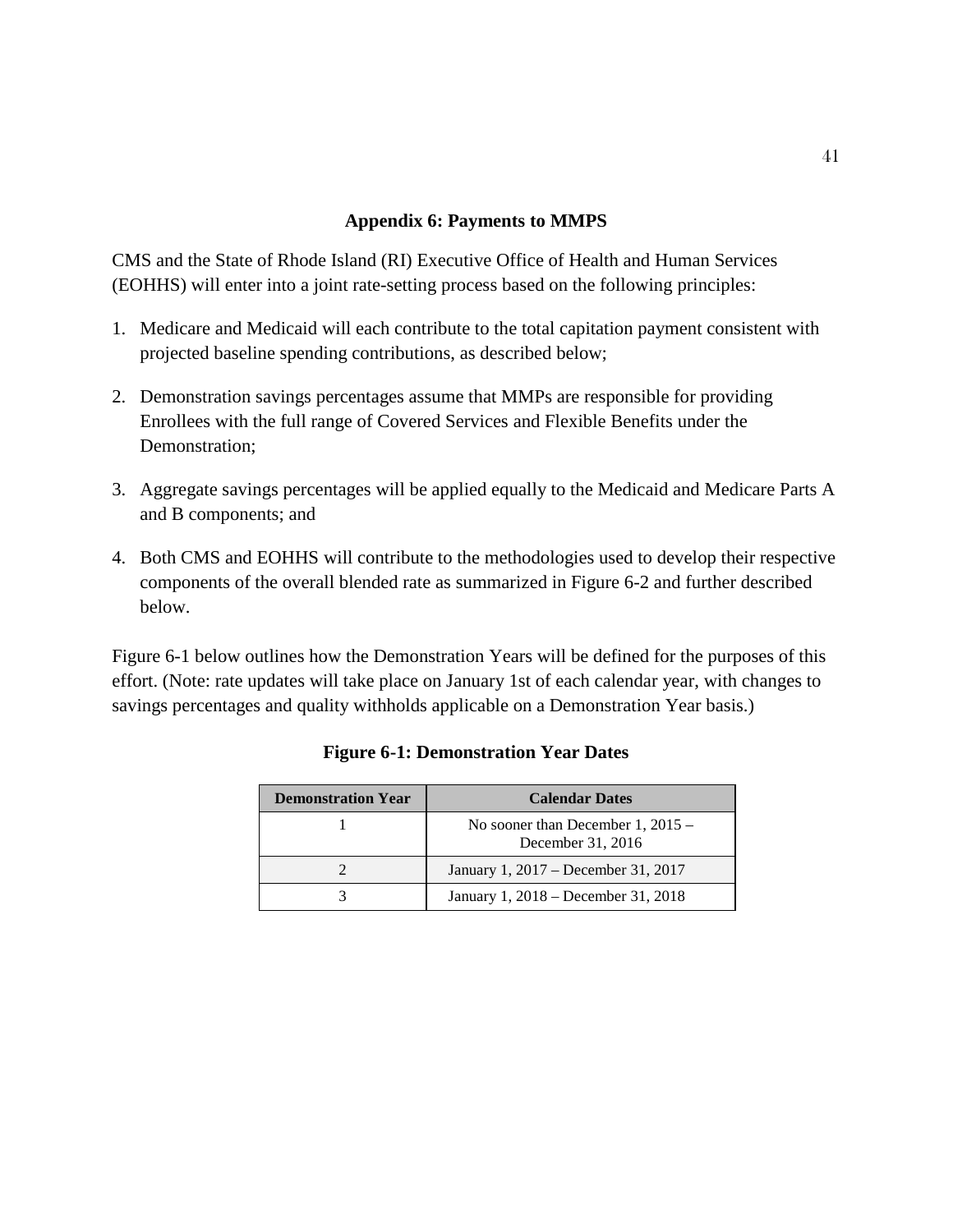| <b>Rate Element</b>                                     | Medicare Parts A and B             | Medicare Part D                            | Medicaid                          |
|---------------------------------------------------------|------------------------------------|--------------------------------------------|-----------------------------------|
| 2014 Baseline costs for the purposes of setting         | <b>Blend of Medicare Advantage</b> | National average monthly bid amount        | Blend of Medicaid capitation      |
| payment rates                                           | payments and Medicare              | (NAMBA) will be used as the baseline       | rates and historical State FFS    |
|                                                         | standardized Fee-For-Service       | for the direct subsidy portion of Part D   | data, with base data and trend    |
| Medicare baseline spending will be established          | (FFS) weighted by where            | spending.                                  | rates developed by State          |
| prospectively on a calendar year basis for each         | <b>Medicare Medicaid Enrollees</b> |                                            | actuaries, subject to CMS         |
| Demonstration county.                                   | who meet the criteria and who      | Note that additional costs associated      | review.                           |
|                                                         | are expected to transition into    | with LIS payments, reinsurance             |                                   |
| Medicaid baseline spending amounts will be set up front | the Demonstration are enrolled     | payments, and risk-sharing are included    |                                   |
| and will be applied in future years unless more recent  | in the prior year. Baseline        | in the Part D baseline for the purposes of |                                   |
| historical data are available and/or CMS' actuaries and | costs will be calculated as a      | tracking and evaluating Part D costs but   |                                   |
| EOHHS determine that a substantial change is necessary  | per member per month               | not for the purposes of setting payment    |                                   |
| to calculate accurate payment rates for the             | (PMPM) standardized cost.          | rates. These amounts will be factored      |                                   |
| Demonstration.                                          |                                    | into plan payments, but these amounts      |                                   |
|                                                         |                                    | are subject to reconciliation consistent   |                                   |
|                                                         |                                    | with Part D reconciliation rules.          |                                   |
| <b>Responsible for producing data</b>                   | <b>CMS</b>                         | <b>CMS</b>                                 | <b>EOHHS</b> and its contractors, |
|                                                         |                                    |                                            | validated by CMS                  |
| <b>Savings percentages</b>                              | Demonstration Year 1: 1%           | Not Applicable                             | Demonstration Year 1: 1%          |
|                                                         | Demonstration Year 2: 1.25%        |                                            | Demonstration Year 2: 1.25%       |
|                                                         | Demonstration Year 3: 3%*          |                                            | Demonstration Year 3: 3%*         |
|                                                         |                                    |                                            |                                   |
| <b>Risk adjustment</b>                                  | Medicare Advantage                 | Medicare Part D RxHCC Model                | Rate Cell Structure with risk     |
|                                                         | <b>CMS-HCC Model</b>               |                                            | adjustment using methodology      |
|                                                         |                                    |                                            | described in section IV below     |
| <b>Quality withhold</b>                                 | Applied                            | Not Applied                                | Applied                           |
|                                                         | Demonstration Year 1: 1%           |                                            | Demonstration Year 1: 1%          |
|                                                         | Demonstration Year 2: 2%           |                                            | Demonstration Year 2: 2%          |
|                                                         | Demonstration Year 3:3%            |                                            | Demonstration Year 3:3%           |
| <b>Other Payment Provisions</b>                         | Minimum Medical Loss Ratio         | Existing Medicare Part D Processes will    | Minimum Medical Loss Ratio        |
|                                                         | (MLR), risk corridors.             | apply                                      | (MLR), risk corridors.            |
|                                                         |                                    |                                            |                                   |

# **Figure 6-2: Summary of Payment Methodology under the Demonstration**

\* Except as otherwise provided for in Section IX.C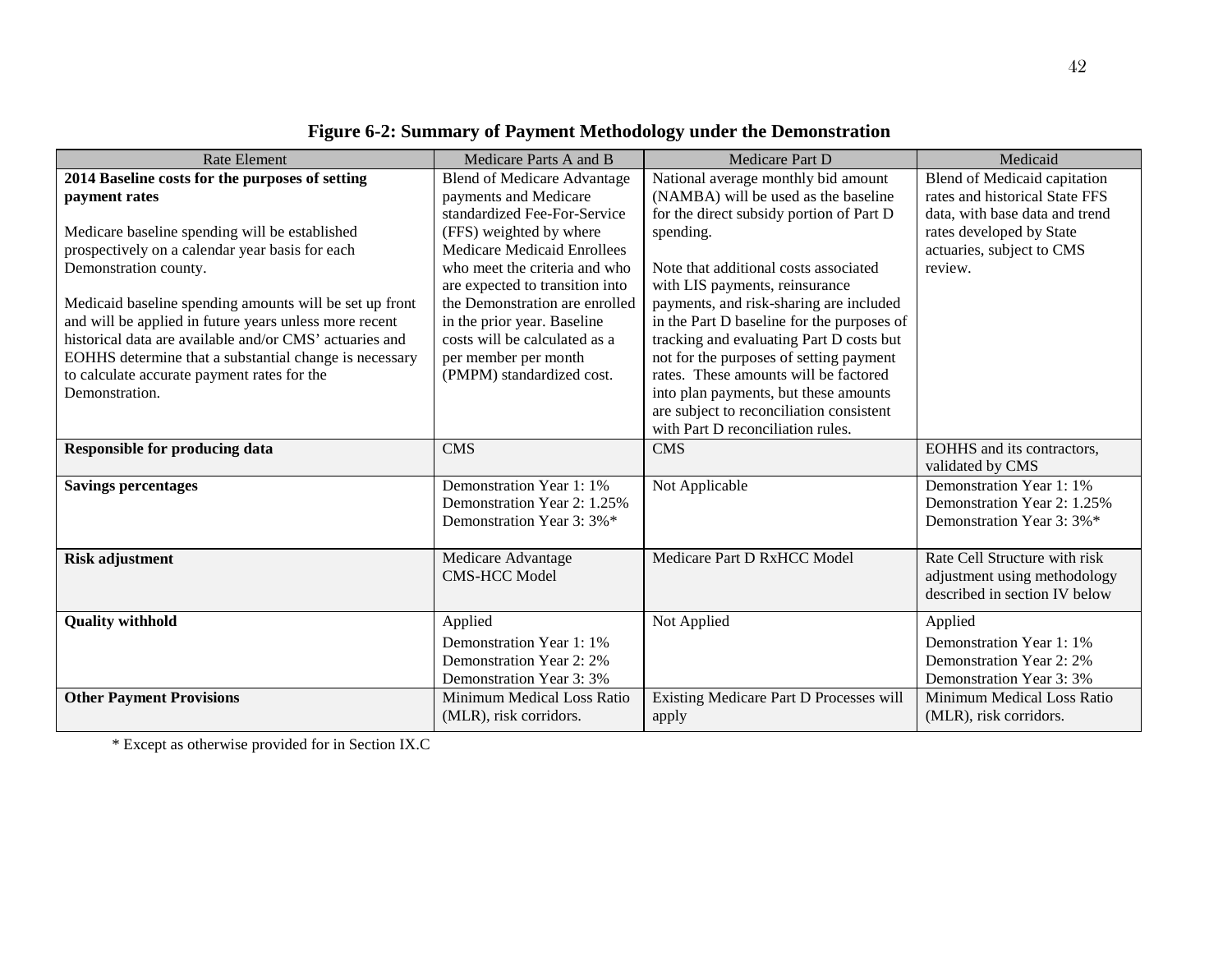## **I. Baseline Spending and Payment Rates for Target Population in the Demonstration Area**

Baseline spending is an estimate of what would have been spent in the payment year had the Demonstration not existed. Medicare baselines will be expressed as standardized (1.0) amounts and applicable on a calendar year basis. The baseline costs include three components: Medicaid, Medicare Parts A and B, and Medicare Part D. Payment rates will be determined by applying savings percentages (see Sections II and III) to the baseline spending amounts.

A. Medicaid:

- i. There are several data sources that contribute to the development of the Medicaid component of the rate for Demonstration Year 1. These sources include the capitation payments and risk/gain share adjustments in the Rhody Health Options (RHO) program, care coordination payments in the existing Connect Care Choice Community Partners (CCCCP) program, and comparable fee-for-service (FFS) expenditures for beneficiaries not enrolled in RHO or CCCCP.
- ii. Prior to implementation of the Demonstration, EOHHS and its actuaries will be responsible for establishing the baseline spending for Medicaid services that will be included under the Demonstration using the most recent data available, including expenses in the RHO and CCCCP programs, i.e. "Phase 1" of the Integrated Care Initiative (capitation rates, risk/gain share payments, encounter data, and FFS expenditures). The baseline will take into account historic payments, and will be trended forward to the Demonstration period.
- iii. The State and its actuaries will provide the estimated baseline spending and underlying data for each year of the Demonstration at the beginning of the Demonstration period to the CMS contracted actuary, who will validate the estimate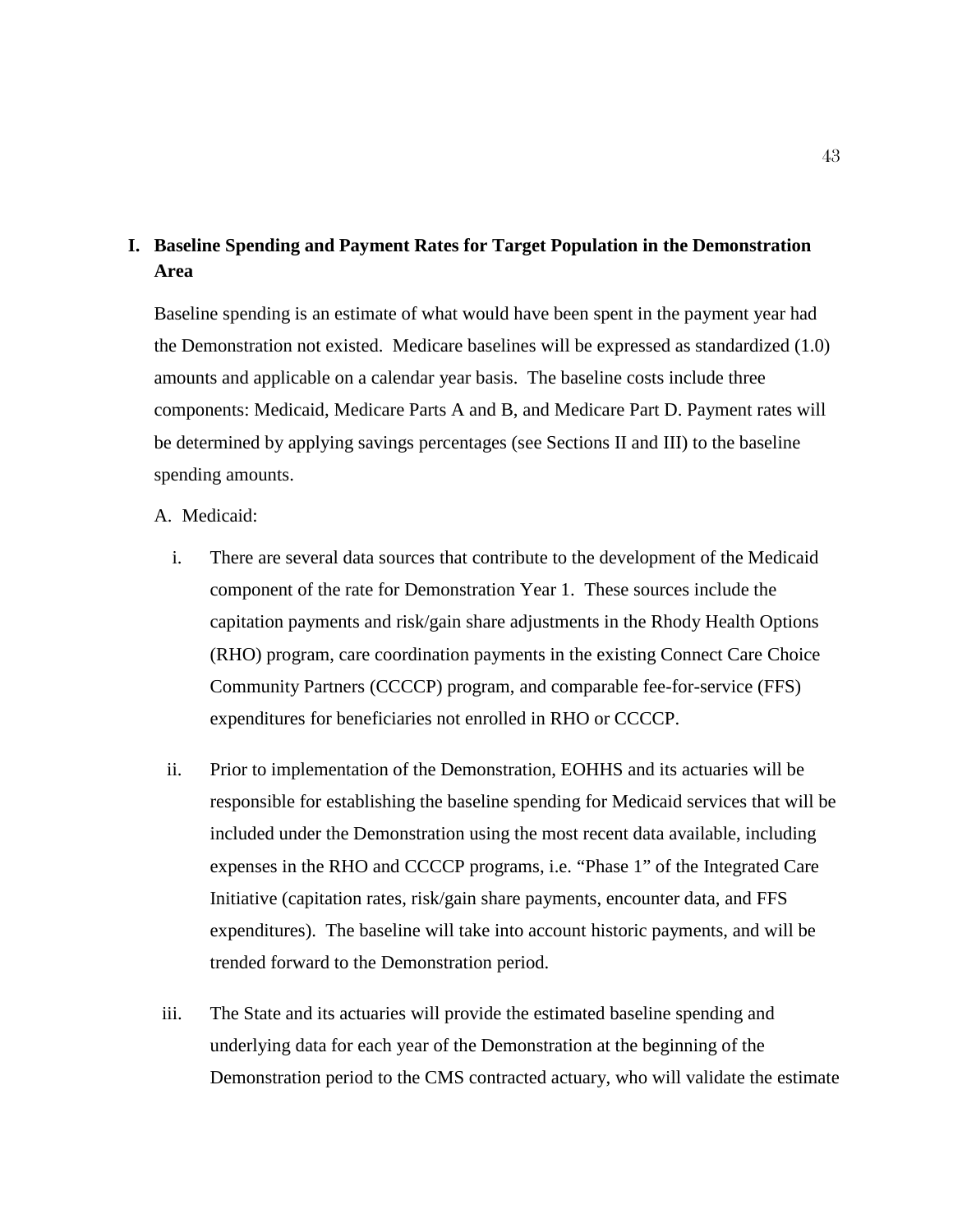of projected costs in Medicaid (absent the Demonstration, and inclusive of the RHO and CCCCP programs, as applicable).

- iv. Except for updates based on more recent historical data, updates to the Medicaid baseline will not be allowable unless CMS determines the update would result in a substantial change to the baseline necessary to calculate accurate payment rates for the Demonstration.
- v. Medicaid payment rates will be determined by applying annual saving percentages (see Sections II and III) to the applicable baseline spending amounts.
- B. Medicare Parts A/B:
	- i. CMS will develop baseline spending (costs absent the Demonstration) and payment rates for Medicare A and B services using estimates of what Medicare would have spent on behalf of the Enrollees absent the Demonstration.
	- ii. The Medicare baseline rate for A/B services will be a blend of the Medicare Advantage projected payment rates and the Medicare FFS standardized county rates for each year, weighted by the proportion of the target population that will be transitioning from each program into the Demonstration. The Medicare Advantage baseline spending will include costs that would have occurred absent the Demonstration, such as quality bonus payments for applicable Medicare Advantage plans.

CMS may adjust the Medicare FFS standardized county rates as necessary to calculate accurate payment rates for the Demonstration. To the extent that the published FFS county rates do not conform with current law in effect for Medicare during an applicable payment month, and to the extent that such nonconformance would have a significant fiscal impact on the Demonstration, CMS will update the baseline (and therefore the corresponding payment rate) to calculate and apply an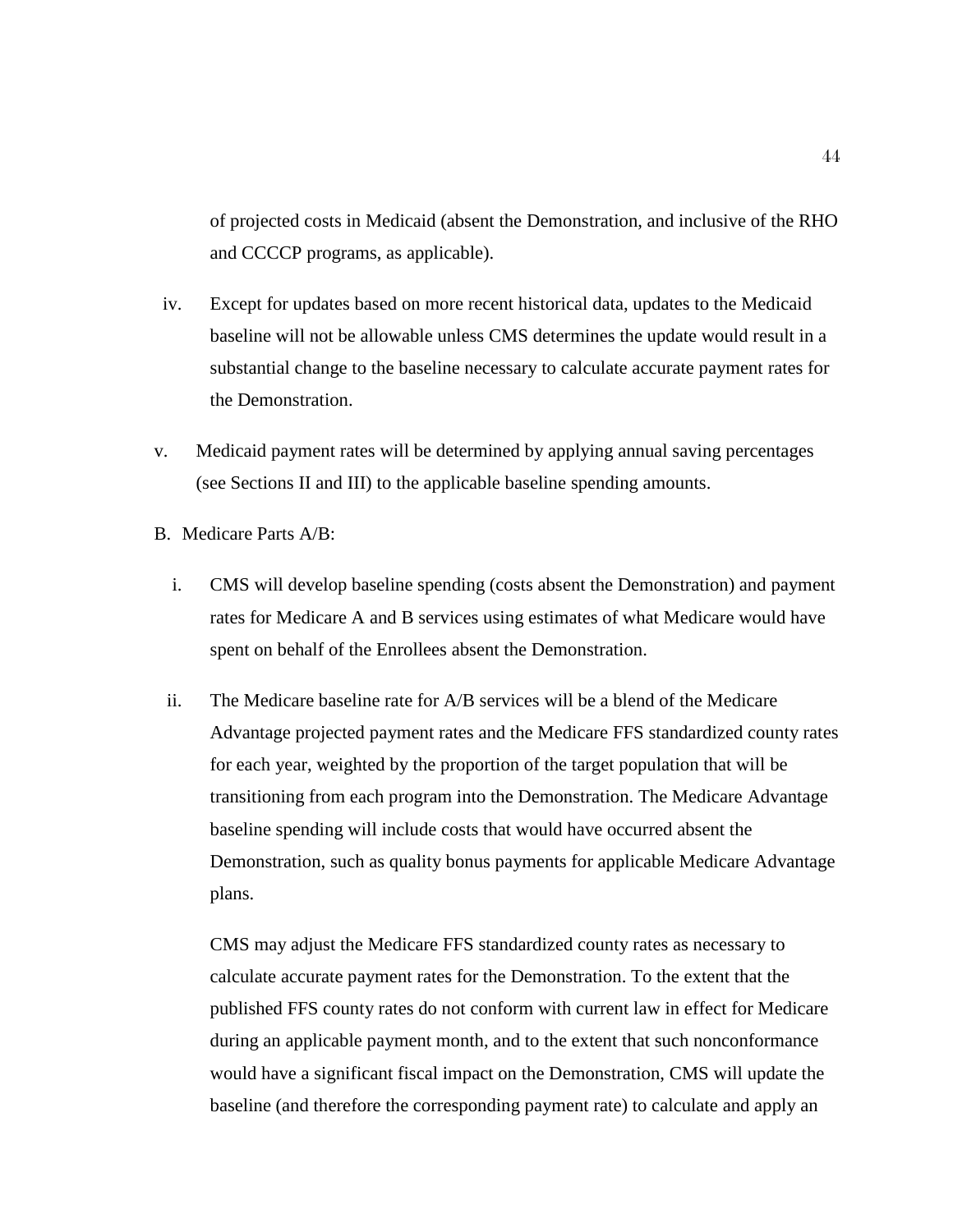accurate payment rate for such month. Such update may take place retroactively, as needed.

- iii. Medicare A/B payment rates will be determined by applying the annual savings percentages (see Sections II and III) to the baseline spending amounts.
- iv. Both baseline spending and payment rates under the Demonstration for Medicare A/B services will be calculated as PMPM standardized amounts for each county participating in the Demonstration for each year. Enrollee risk scores will be applied to the standardized payment rates at the time of payment.
- v. CMS may require EOHHS to provide a data file for Enrollees who would be included in the Demonstration as of a certain date, in order for CMS to more accurately identify the target population to include/exclude in the baseline spending. CMS will specify the format and layout of the file.
- vi. The Medicare portion of the baseline will be updated annually consistent with the annual Fee-For-Service (FFS) estimates and benchmarks released each year with the annual Medicare Advantage rate announcement.
- vii. CMS annually applies a coding intensity adjustment factor to Medicare Advantage risk scores to account for differences in diagnosis coding patterns between the Medicare Advantage and the Original Fee-for-Service (FFS) Medicare programs. The adjustment for 2015 is 5.16% and the adjustment for 2016 is 5.41%. The majority of new Demonstration Enrollees will come from Medicare FFS, and 2015 and 2016 MMP risk scores for those individuals will be based solely on prior FFS claims, beyond the control of the MMPs themselves. In calendar years 2015 and 2016, CMS will apply an appropriate coding intensity adjustment based on the proportion of the target population with prior Medicare Advantage experience on a county-specific basis. In CY 2017, CMS will apply an appropriate coding intensity adjustment reflective of all Demonstration Enrollees; this will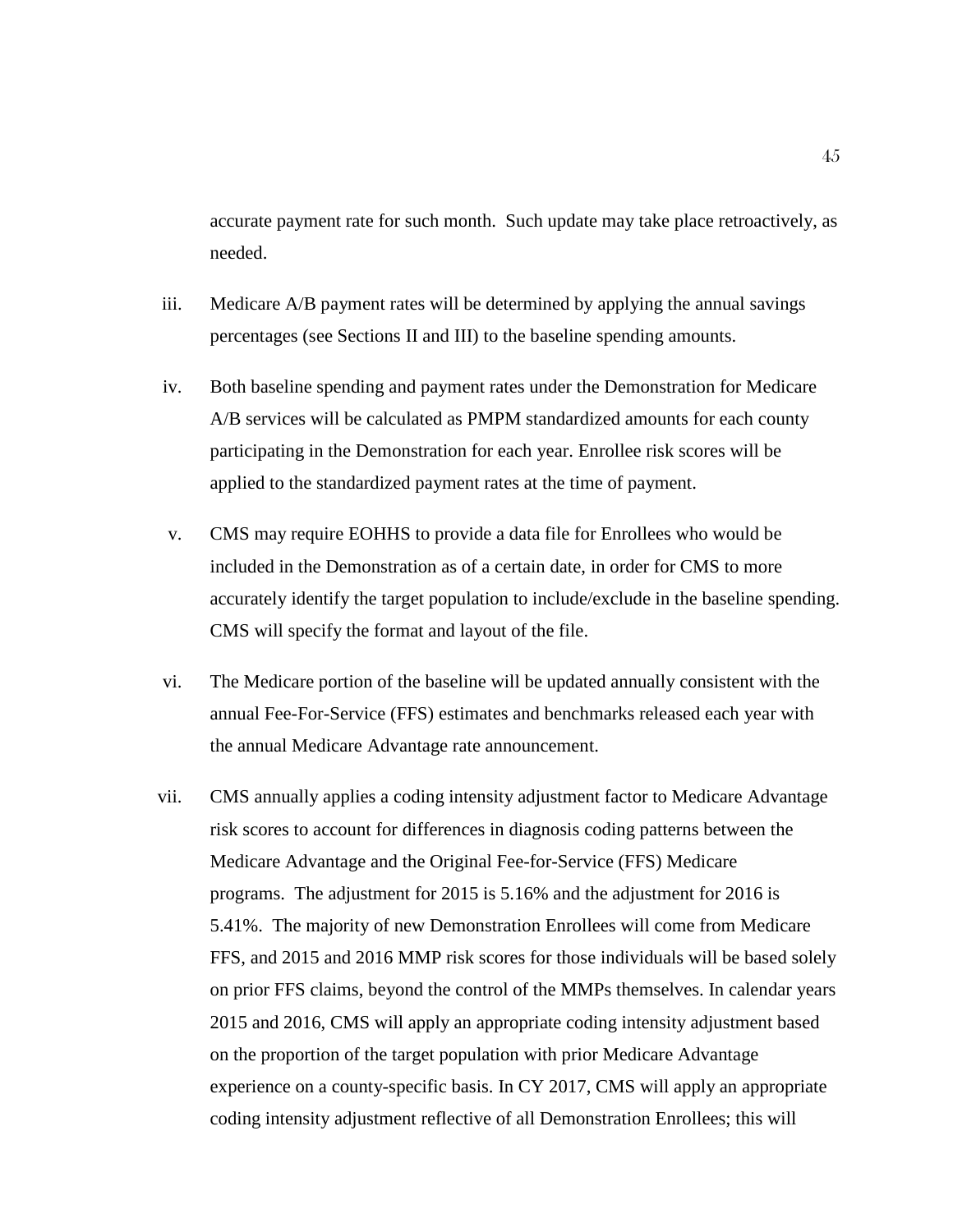apply the prevailing Medicare Advantage coding intensity adjustment proportional to the anticipated proportion of Demonstration Enrollees in CY 2017 with prior Medicare Advantage experience and/or Demonstration experience based on the Demonstration's enrollment phase-in as of September 30, 2016. After calendar year 2017, CMS will apply the prevailing Medicare Advantage coding intensity adjustment to all Enrollees.

- C. Medicare Part D:
	- i. The Medicare Part D baseline for the Part D Direct Subsidy will be set at the Part D national average monthly bid amount (NAMBA) for the calendar year. CMS will estimate an average monthly prospective payment amount for the low income costsharing subsidy and Federal reinsurance amounts; these payments will be reconciled after the end of each payment year in the same manner as for all Medicare Part D sponsors.
	- ii. The CY 2015 Medicare Part D NAMBA is \$70.18.

#### **II. Aggregate Savings Percentages Under the Demonstration**

- A. Both Parties agree that there is reasonable expectation for achieving savings while paying MMPs capitated rates that are adequate to support access to and utilization of medical and non-medical benefits according to Enrollee needs. The savings percentages will be:
	- i. Demonstration Year 1: 1%
- ii. Demonstration Year 2: 1.25%
- iii. Demonstration Year 3: 3%, except as otherwise provided for in Section IX.C
- B. The savings percentages will be calculated and applied based on Demonstration Years. Rate updates will take place on January  $1<sup>st</sup>$  of each calendar year.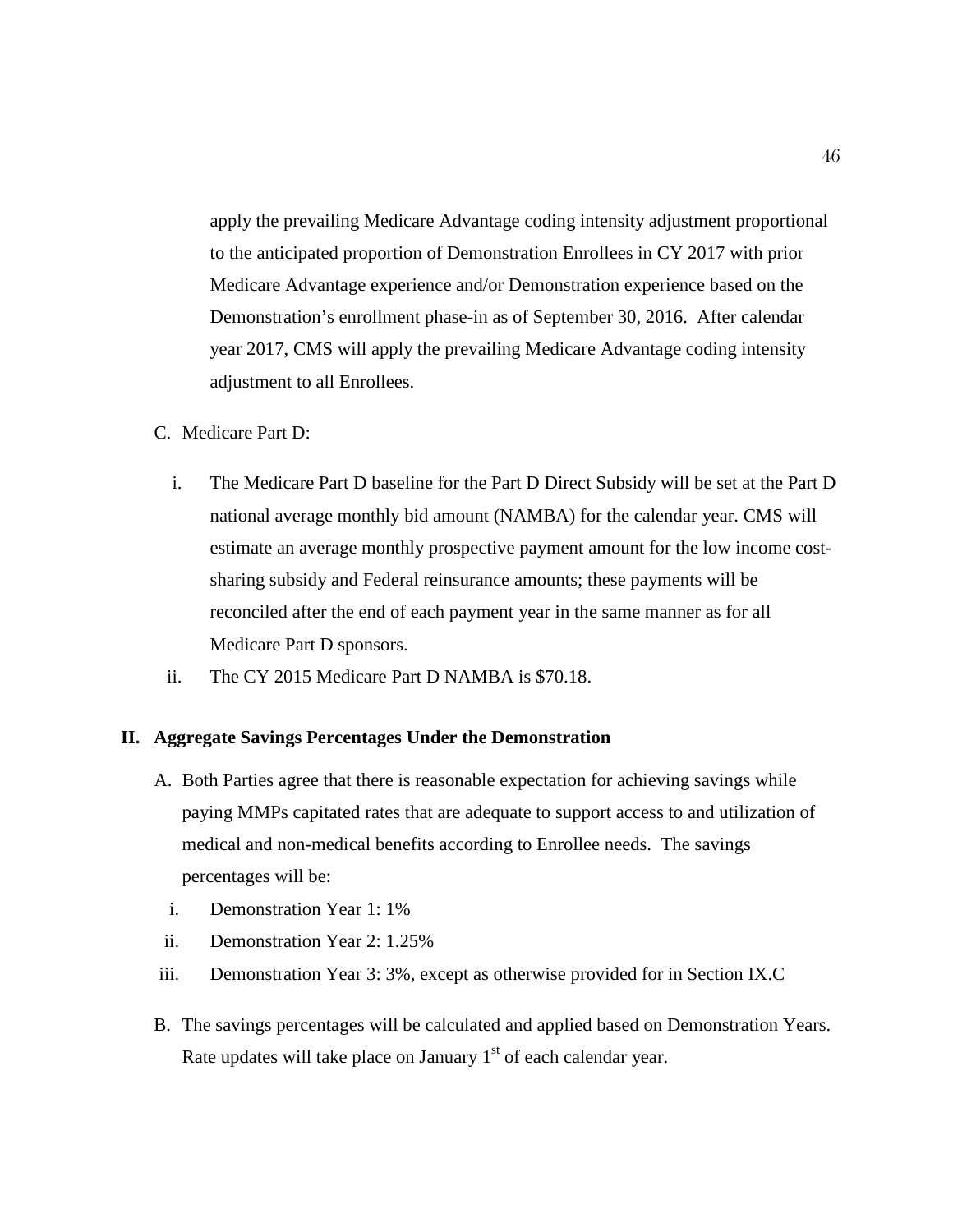## **III. Application of Aggregate Savings Percentages to Each Component of the Integrated Rate**

The aggregate savings percentages identified above will be applied to the Medicare A/B and Medicaid components of the rate. Changes to the savings percentages under Section II of Appendix 6 would only occur if and when CMS and EOHHS jointly determine the change is necessary to calculate accurate and actuarially sound payment rates for the Demonstration.

Savings percentages will not be applied to the Medicare Part D component of the rate. CMS will monitor Part D costs closely on an ongoing basis. Any material change in Medicare Part D costs relative to the baseline may be factored into future year savings percentages.

## **IV. Rate Structure for the Medicaid Component of the Rates**

A. The Medicaid component will employ the rating categories described below:

| <b>Rating</b><br><b>Category</b> | <b>Rating Category Description</b>                 |
|----------------------------------|----------------------------------------------------|
|                                  | Enrollees eligible to receive community or         |
| $1*$                             | facility-based long-term services and supports     |
|                                  | (LTSS)                                             |
|                                  | Enrollees residing in the community who are not    |
|                                  | eligible to receive LTSS                           |
| 3                                | <b>Enrollees with Severe and Persistent Mental</b> |
|                                  | Illness (SPMI)                                     |
|                                  | Enrollees with Intellectual/Developmental          |
|                                  | Disabilities (I/DD)                                |

**Figure 6-3: Medicaid Component Rating Categories**

\*The Medicaid component for rating category 1 will be a blended rate that includes Enrollees eligible for community-based and facility-based LTSS, and will reflect transition assumptions between the two LTSS settings.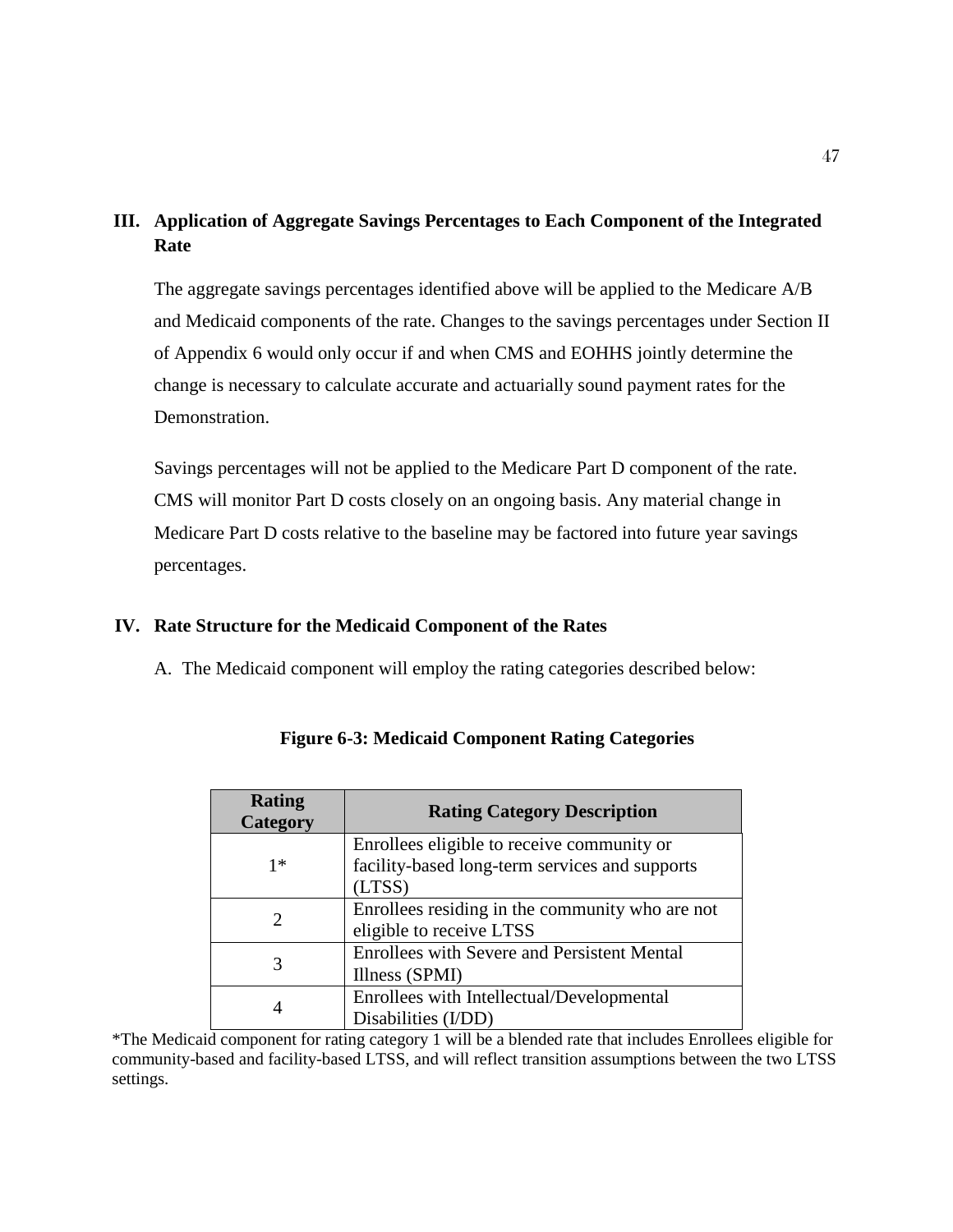B. The rate setting methodology for the Medicaid component will be the same methodology used to set the capitation rates for RHO. To develop RHO PMPM capitation rates for each rating category, EOHHS developed medical and LTSS expense PMPM estimates for the rate year by projecting the selected base period (SFY 2013) PMPMs for each target population forward using selected trend factors. Baseline medical expenses and trend factors will be updated using historical claims experience incurred prior to the Demonstration. There will be no adjustments for age or gender. Rates are statewide. A detailed description of the rate development is presented in the rate book that accompanied the Letter of Intent (the State MMP procurement vehicle) and its exhibits, (see LOI # 7548793 at [www.purchasing.ri.gov\)](http://www.purchasing.ri.gov/).

#### **V. Risk Adjustment Methodology for Medicare Components of the Rates**

- A. The Medicare A/B Demonstration county rate will be risk adjusted based on the risk profile of each enrolled beneficiary. Except as specified in Section I.B.vii, the existing CMS-HCC and CMS-HCC ESRD risk adjustment methodologies will be utilized for the Demonstration.
- B. The Medicare Part D national average bid will be risk-adjusted in accordance with existing Part D RxHCC methodology.

## **VI. Quality Withhold Policy for Medicaid and Medicare A/B Components of the Integrated, Risk-adjusted Rate**

- A. Under the Demonstration, both payers will withhold a percentage of their respective components of the capitation rate. The withheld amounts will be repaid subject to MMPs' performance consistent with established quality thresholds. These thresholds are based on a combination of certain core quality withhold measures (across all demonstrations under the Financial Alignment Initiative), as well as State-specified quality measures.
- B. Withhold Measures in Demonstration Year 1: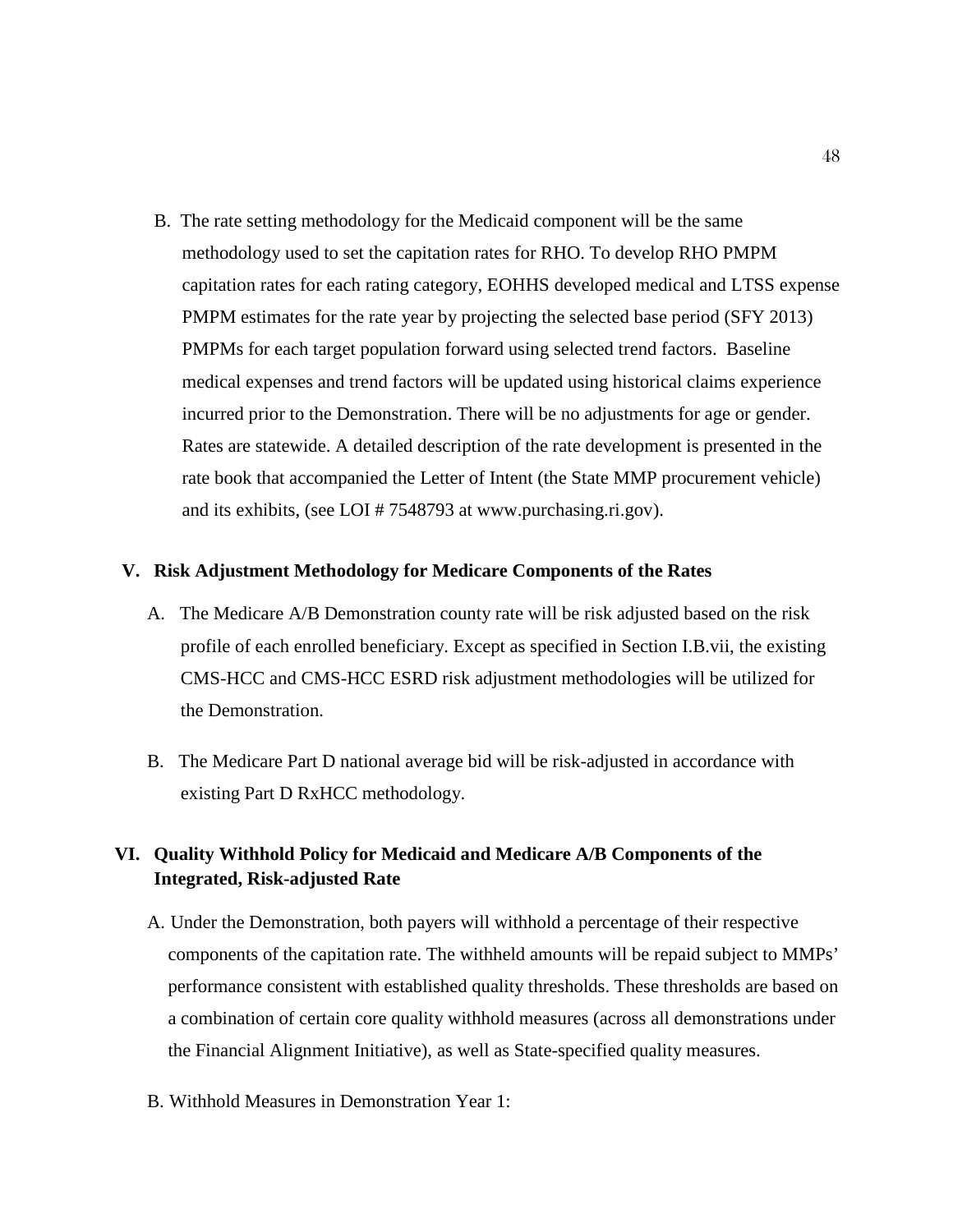- i. Figure 6-4 below identifies core withhold measures for Demonstration Year 1. Together, these will be utilized as the basis for the 1% withhold. Additional detail regarding the agreed upon measures will be included in the Three-way Contract, and the methodology for calculating quality withhold payments will be described in future technical guidance.
- ii. Because Demonstration Year 1 crosses calendar/contract years, MMPs will be evaluated to determine whether they have met required quality withhold requirements at the end of both CY 2015 and CY 2016. The determination in CY 2015 will be based solely on those measures that can be appropriately calculated based on actual enrollment volume during CY 2015. Consistent with such evaluations, the withheld amounts will be repaid separately for each CY.

| <b>Domain</b>                | <b>Measure</b>                                                                                                                                                                                                                                                                                                                                                                                                                      | <b>Source</b>                         | <b>CMS Core</b><br><b>Withhold</b><br><b>Measure</b> |
|------------------------------|-------------------------------------------------------------------------------------------------------------------------------------------------------------------------------------------------------------------------------------------------------------------------------------------------------------------------------------------------------------------------------------------------------------------------------------|---------------------------------------|------------------------------------------------------|
| Assessments                  | Percent of Enrollees with initial<br>assessments completed within 90<br>days of enrollment.                                                                                                                                                                                                                                                                                                                                         | CMS-defined<br>Process Measure        | X                                                    |
| Consumer<br>Governance Board | Establishment of consumer advisory<br>board or consumer inclusion on<br>governance board, consistent with<br>contract requirements                                                                                                                                                                                                                                                                                                  | CMS-defined<br><b>Process Measure</b> | X                                                    |
| <b>Customer Service</b>      | Percent of the best possible score the<br>MMP earned on how easy it is for<br>members to get information and<br>help from the plan when needed:<br>In the last 6 months, how often<br>$\bullet$<br>did your health plan's customer<br>service give you the information<br>or help you needed?<br>In the last 6 months, how often<br>$\bullet$<br>did your health plan's customer<br>service treat you with courtesy<br>and respect? | <b>AHRQ/CAHPS</b>                     | X                                                    |

**Figure 6-4: Quality Withhold Measures for Demonstration Year 1**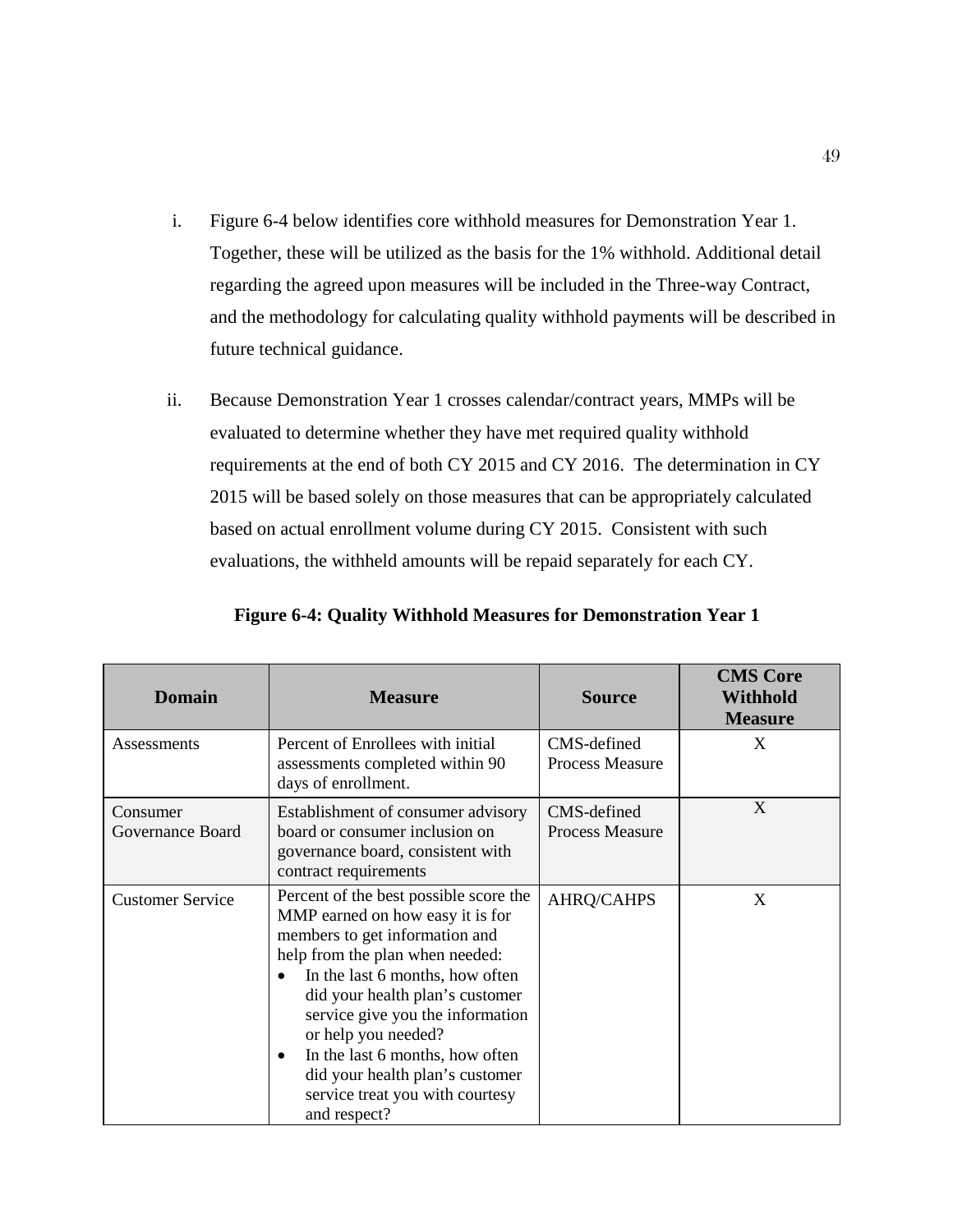| <b>Domain</b>                               | <b>Measure</b>                                                                                                                                                                                                                                                                                                                                                                                                                                                                                                                                                                                                                    | <b>Source</b>                  | <b>CMS</b> Core<br><b>Withhold</b><br><b>Measure</b> |
|---------------------------------------------|-----------------------------------------------------------------------------------------------------------------------------------------------------------------------------------------------------------------------------------------------------------------------------------------------------------------------------------------------------------------------------------------------------------------------------------------------------------------------------------------------------------------------------------------------------------------------------------------------------------------------------------|--------------------------------|------------------------------------------------------|
|                                             | In the last 6 months how, often<br>$\bullet$<br>were the forms for your health<br>plan easy to fill out?                                                                                                                                                                                                                                                                                                                                                                                                                                                                                                                          |                                |                                                      |
| <b>Encounter Data</b>                       | Encounter data submitted timely in<br>compliance with contract<br>requirements.                                                                                                                                                                                                                                                                                                                                                                                                                                                                                                                                                   | CMS-defined<br>Process Measure | X                                                    |
| Getting<br>Appointments and<br>Care Quickly | Percent of best possible score the<br>MMP earned on how quickly<br>members get appointments and care:<br>In the last 6 months, when you<br>needed care right away, how<br>often did you get care as soon as<br>you thought you needed?<br>In the last 6 months, not<br>$\bullet$<br>counting the times when you<br>needed care right away, how<br>often did you get an<br>appointment for your health care<br>at a doctor's office or clinic as<br>soon as you thought you<br>needed?<br>In the last 6 months, how often<br>$\bullet$<br>did you see the person you came<br>to see within 15 minutes of your<br>appointment time? | <b>CAHPS</b>                   | X                                                    |
| <b>Nursing Facility</b><br>Diversion        | Reporting of the number of nursing<br>home certifiable Enrollees who lived<br>outside the nursing facility (NF)<br>during the current measurement year<br>as a proportion of the nursing home<br>certifiable Enrollees who lived<br>outside the NF during the previous<br>year.<br><b>Nursing Facility Diversion Rate:</b><br>Numerator: Of those Enrollees in<br>the denominator, those who did not<br>reside in a NF for more than 100<br>continuous days during the current<br>measurement year.<br>Denominator: Nursing home<br>certifiable Enrollees enrolled in a                                                           | State-specified<br>measure     |                                                      |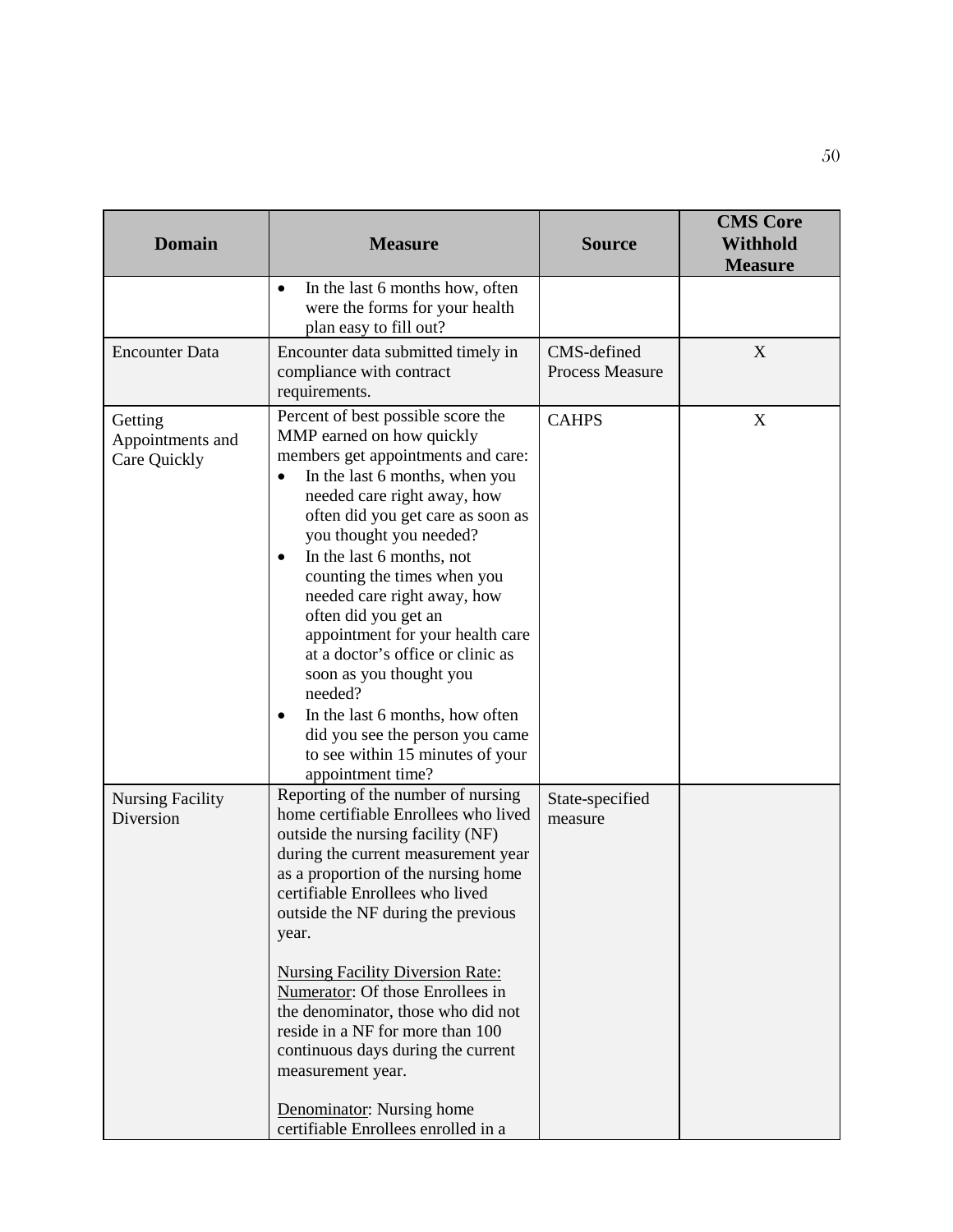| <b>Domain</b>                | <b>Measure</b>                                                                                                                                                                                                                                                         | <b>Source</b>                           | <b>CMS Core</b><br><b>Withhold</b><br><b>Measure</b> |
|------------------------------|------------------------------------------------------------------------------------------------------------------------------------------------------------------------------------------------------------------------------------------------------------------------|-----------------------------------------|------------------------------------------------------|
|                              | plan eleven out of twelve months<br>during the current measurement<br>year, did not reside for more than<br>100 continuous days in a NF during<br>the previous year, and were eligible<br>for Medicaid during the previous<br>year for eleven out of twelve<br>months. |                                         |                                                      |
|                              | <b>Exclusions:</b> Any nursing home<br>certifiable Enrollee with a gap in<br>enrollment of Medicaid eligibility of<br>30 days during the current<br>measurement year.                                                                                                  |                                         |                                                      |
| Out-of-plan Services         | Reporting of the number of Enrollee<br>discharges from, and placements<br>into, residential settings involving<br>out-of-plan services, including<br>residential services for Enrollees<br>with intellectual and developmental<br>disabilities (I/DD).                 | State-specified<br>Measure              |                                                      |
| Person-Centered<br>Care Plan | Percent of Enrollees with care plans<br>within required timeframes.                                                                                                                                                                                                    | CMS/State<br>defined process<br>measure | X                                                    |

(Note: Part D payments will not be subject to a quality withhold, however MMPs will be required to adhere to quality reporting requirements that currently exist under Part D.)

C. Withhold Measures in Demonstration Years 2 and 3

i. The quality withhold will increase to 2% in Demonstration Year 2 and 3% in Demonstration Year 3 and will be based on performance on the core Demonstration and EOHHS-specified measures. Figure 6-5 below identifies the quality withhold measures for Demonstration Years 2 and 3.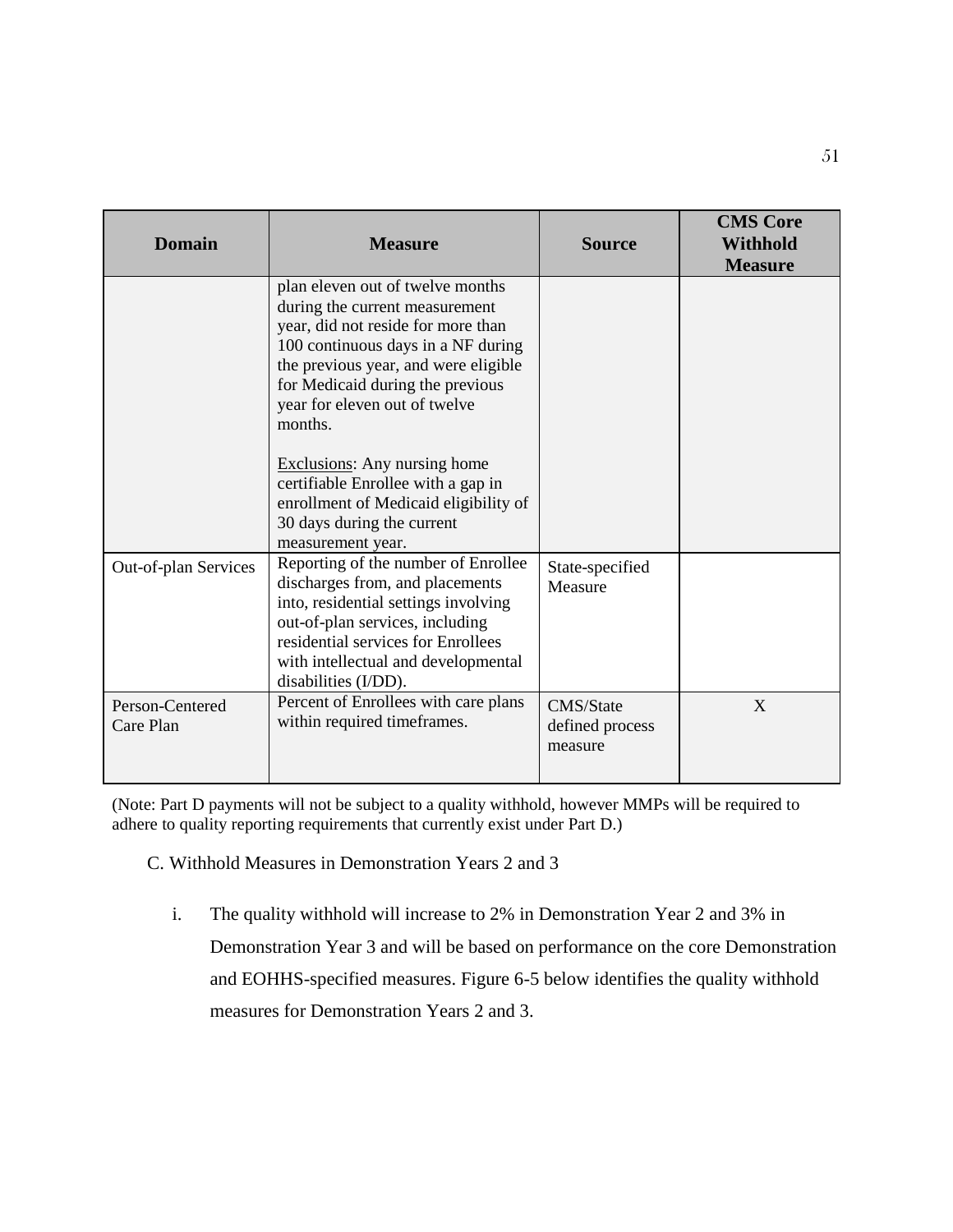| <b>Domain</b>                                                          | <b>Measure</b>                                                                                                                                                                                                                                                                                   | <b>Source</b>                   | <b>CMS Core</b><br><b>Withhold</b><br><b>Measure</b> | <b>State</b><br><b>Specified</b><br><b>Measure</b> |
|------------------------------------------------------------------------|--------------------------------------------------------------------------------------------------------------------------------------------------------------------------------------------------------------------------------------------------------------------------------------------------|---------------------------------|------------------------------------------------------|----------------------------------------------------|
| Annual Flu Vaccine                                                     | Percent of Enrollees who got a<br>vaccine (flu shot) prior to flu<br>season.                                                                                                                                                                                                                     | <b>AHRQ/CAHPS</b>               | X                                                    |                                                    |
| <b>Controlling Blood</b><br>Pressure                                   | Percentage of Enrollees 18-85<br>years of age who had a<br>diagnosis of hypertension and<br>whose blood pressure was<br>adequately controlled (<140/90)<br>during the measurement year.                                                                                                          | <b>NCQA/HEDIS</b>               | X                                                    |                                                    |
| Follow-up After<br>Hospitalization for<br><b>Mental Illness</b>        | Percentage of discharges for<br>Enrollees 6 years of age and<br>older who were hospitalized for<br>treatment of selected mental<br>health disorders and who had an<br>outpatient visit, an intensive<br>outpatient encounter or partial<br>hospitalization with a mental<br>health practitioner. | <b>NCQA/HEDIS</b>               | $\mathbf X$                                          |                                                    |
| Part D Medication<br>Adherence for Oral<br><b>Diabetes Medications</b> | Percent of Enrollees with a<br>prescription for oral diabetes<br>medication who fill their<br>prescription often enough to<br>cover 80% or more of the time<br>they are supposed to be taking<br>the medication.                                                                                 | <b>CMS</b><br>PDE data          | X                                                    |                                                    |
| Plan All-Cause<br>Hospital<br>Readmissions                             | Percent of Enrollees discharged<br>from a hospital stay who were<br>readmitted to a hospital within<br>30 days, either from the same<br>condition as their recent hospital<br>stay or for a different reason.                                                                                    | <b>NCQA/HEDIS</b>               | X                                                    |                                                    |
| Reducing the Risk of<br>Falling                                        | Percent of Enrollees with a<br>problem falling, walking or<br>balancing who discussed it with<br>their doctor and got treatment<br>for it during the year.                                                                                                                                       | <b>NCQA/HEDIS</b><br><b>HOS</b> | X                                                    |                                                    |
| Screening for Clinical<br>Depression and                               | Percentage of Enrollees ages 21<br>years and older screened for                                                                                                                                                                                                                                  | <b>CMS</b>                      | X                                                    |                                                    |

**Figure 6-5: Quality Withhold Measures for Demonstration Years 2 and 3**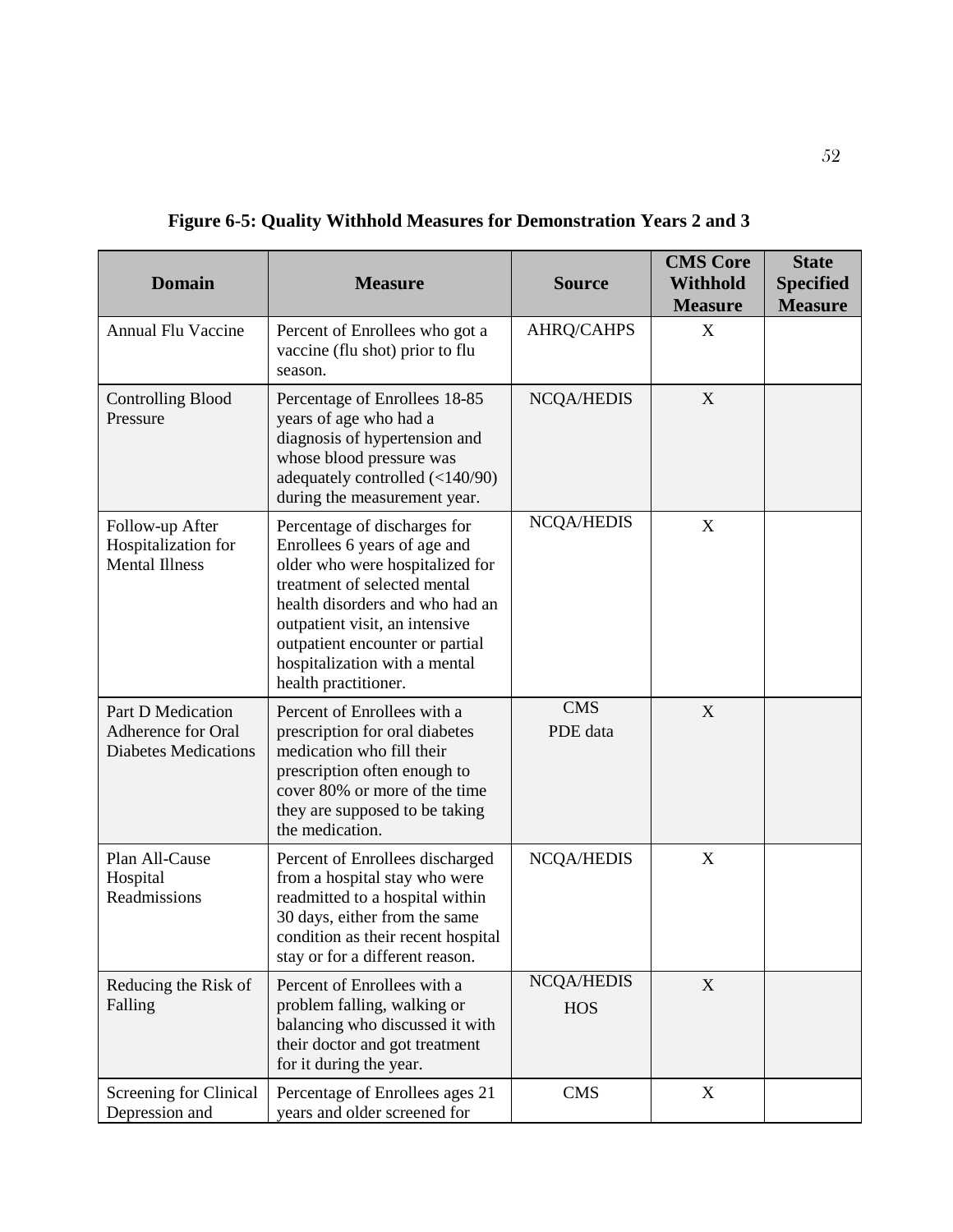| <b>Domain</b>                                                     | <b>Measure</b>                                                                                                                                                                                                                                                                                                                                                                                                                                                                                         | <b>Source</b>              | <b>CMS Core</b><br><b>Withhold</b><br><b>Measure</b> | <b>State</b><br><b>Specified</b><br><b>Measure</b> |
|-------------------------------------------------------------------|--------------------------------------------------------------------------------------------------------------------------------------------------------------------------------------------------------------------------------------------------------------------------------------------------------------------------------------------------------------------------------------------------------------------------------------------------------------------------------------------------------|----------------------------|------------------------------------------------------|----------------------------------------------------|
| Follow-up Care                                                    | clinical depression using a<br>standardized tool and follow-up<br>plan documented.                                                                                                                                                                                                                                                                                                                                                                                                                     |                            |                                                      |                                                    |
| <b>Care for Older Adults</b><br>- Medication Review               | Percent of Enrollees whose<br>doctor or clinical pharmacist has<br>reviewed a list of everything<br>they take (prescription and non-<br>prescription drugs, vitamins,<br>herbal remedies, other<br>supplements) at least once a<br>year.                                                                                                                                                                                                                                                               | <b>NCQA/HEDIS</b>          |                                                      | X                                                  |
| <b>Care for Older Adults</b><br>- Functional Status<br>Assessment | Percent of Enrollees whose<br>doctor has done a functional<br>status assessment to see how<br>well they are doing activities of<br>daily living (such as dressing,<br>eating, and bathing).                                                                                                                                                                                                                                                                                                            | <b>NCQA/HEDIS</b>          |                                                      | X                                                  |
| <b>Care for Older Adults</b><br>- Pain Screening                  | Percent of Enrollees who had a<br>pain screening or pain<br>management plan at least once<br>during the year.                                                                                                                                                                                                                                                                                                                                                                                          | <b>NCQA/HEDIS</b>          |                                                      | X                                                  |
| <b>Care for Older Adults</b><br>- Advance Care Plan               | Percent of Enrollees who had an<br>advance care plan during the<br>measurement year.                                                                                                                                                                                                                                                                                                                                                                                                                   | <b>NCQA/HEDIS</b>          |                                                      | X                                                  |
| <b>Nursing Facility</b><br>Diversion                              | Reporting of the number of<br>nursing home certifiable<br>Enrollees who lived outside the<br>nursing facility (NF) during the<br>current measurement year as a<br>proportion of the nursing home<br>certifiable Enrollees who lived<br>outside the NF during the<br>previous year.<br><b>Nursing Facility Diversion Rate:</b><br>Numerator: Of those Enrollees<br>in the denominator, those who<br>did not reside in a NF for more<br>than 100 continuous days during<br>the current measurement year. | State-specified<br>Measure |                                                      | X                                                  |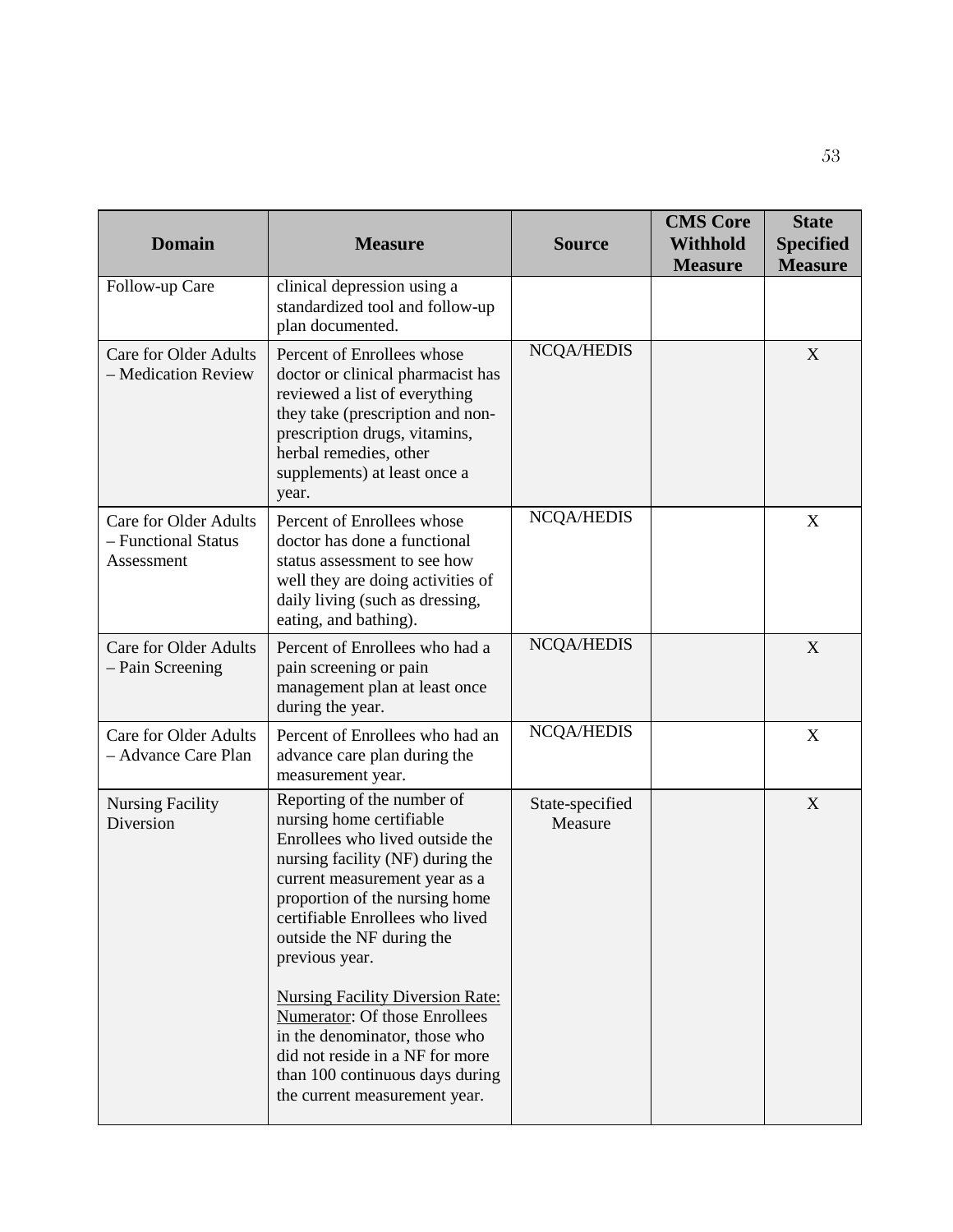| <b>Domain</b>                                 | <b>Measure</b>                                                                                                                                                                                                                                                                                                                                | <b>Source</b>                      | <b>CMS Core</b><br><b>Withhold</b><br><b>Measure</b> | <b>State</b><br><b>Specified</b><br><b>Measure</b> |
|-----------------------------------------------|-----------------------------------------------------------------------------------------------------------------------------------------------------------------------------------------------------------------------------------------------------------------------------------------------------------------------------------------------|------------------------------------|------------------------------------------------------|----------------------------------------------------|
|                                               | Denominator: Nursing home<br>certifiable Enrollees enrolled in<br>a plan eleven out of twelve<br>months during the current<br>measurement year, did not<br>reside for more than 100<br>continuous days in a NF during<br>the previous year, and were<br>eligible for Medicaid during the<br>previous year for eleven out of<br>twelve months. |                                    |                                                      |                                                    |
|                                               | <b>Exclusions:</b> Any nursing home<br>certifiable Enrollee with a gap in<br>enrollment of Medicaid<br>eligibility of 30 days during the<br>current measurement year.                                                                                                                                                                         |                                    |                                                      |                                                    |
| <b>Nursing Facility</b><br><b>Transitions</b> | The number of members who<br>successfully transitioned from a<br>nursing facility to the<br>community.                                                                                                                                                                                                                                        | State-specified<br>process measure |                                                      | X                                                  |

(Note: Part D payments will not be subject to a quality withhold, however MMPs will be required to adhere to quality reporting requirements that currently exist under Part D.)

ii. Additional detail regarding the agreed upon measures will be specified in the Threeway Contract, and the methodology for calculating quality withhold payments will be described in future technical guidance. Metrics applicable to individuals younger than 21 based on technical specifications may be modified to reflect the ICI Demonstration target population.

## **VII. Payments to MMPs**

A. Not later than the fifth day of the month, CMS will make separate monthly, riskadjusted payments to the MMPs for the Medicare Parts A/B and Part D components of the rate, based on standardized Demonstration payment rates. Medicare Parts A/B and Part D payments will be subject to the same payment adjustments that are made for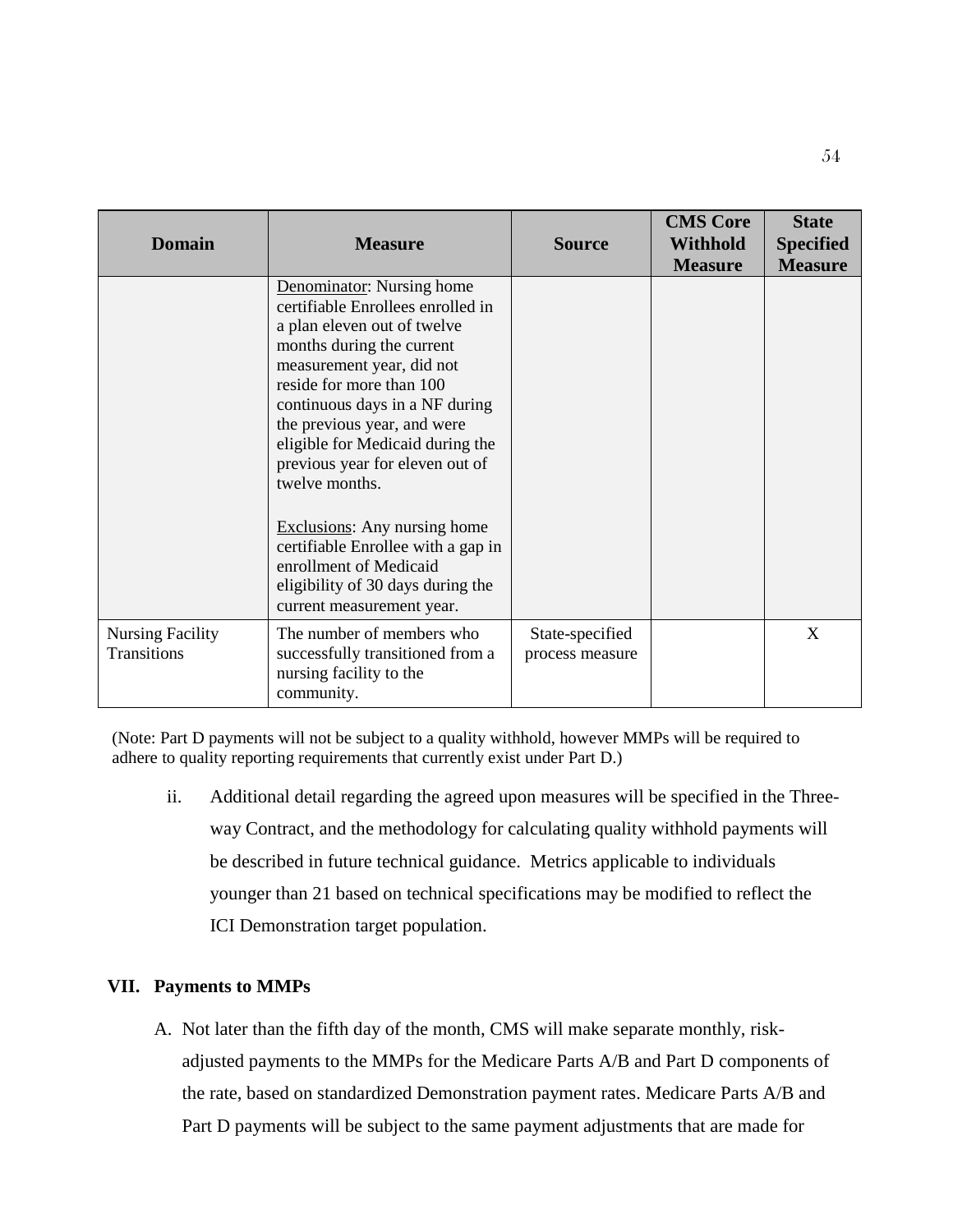payments to Medicare Advantage and Part D plans, including but not limited to adjustments for user fees and Medicare Secondary Payer adjustment factors.

- B. Not later than the fifth day of the month, EOHHS will make a payment to the MMPs for the Medicaid component of the rate.
- C. The capitated payment from CMS and EOHHS is intended to be adequate to support access to and utilization of Covered Services, according to Enrollees' Interdisciplinary Care Plans. CMS and EOHHS will jointly monitor access to care and overall financial viability of MMPs accordingly.

#### **VIII. Evaluate and Pay MMPs Relative to Quality Withhold Requirements**

- A. CMS and EOHHS will evaluate MMP performance according to the specified metrics required in order to earn back the quality withhold for a given year. CMS and EOHHS will share information as needed to determine whether quality requirements have been met and calculate final payments to each MMP from each payer.
- B. Whether or not each MMP has met the quality requirements in a given year will be made public, as will relevant quality scores of MMPs in Demonstration Years 2 and 3.

#### **IX. Minimum Medical Loss Ratio, Cost Reconciliation, and Rate Review**

A. Minimum Medical Loss Ratio: Each MMP will be required each year to meet a minimum Medical Loss Ratio (MLR) threshold which regulates the minimum amount (as a percentage of the gross joint Medicare and Medicaid payments after final risk adjustment) that must be used for expenses either directly related to medical claims or those which are related to the care and quality of care for Enrollees. MLRs will be reported based on 42 CFR §§ 422.2400 et seq. and §§ 423.2400 et seq., with some possible exceptions including, but not limited to, the treatment of care management expenses, subcapitated payments, and "in lieu of" services, where appropriate for the Demonstration.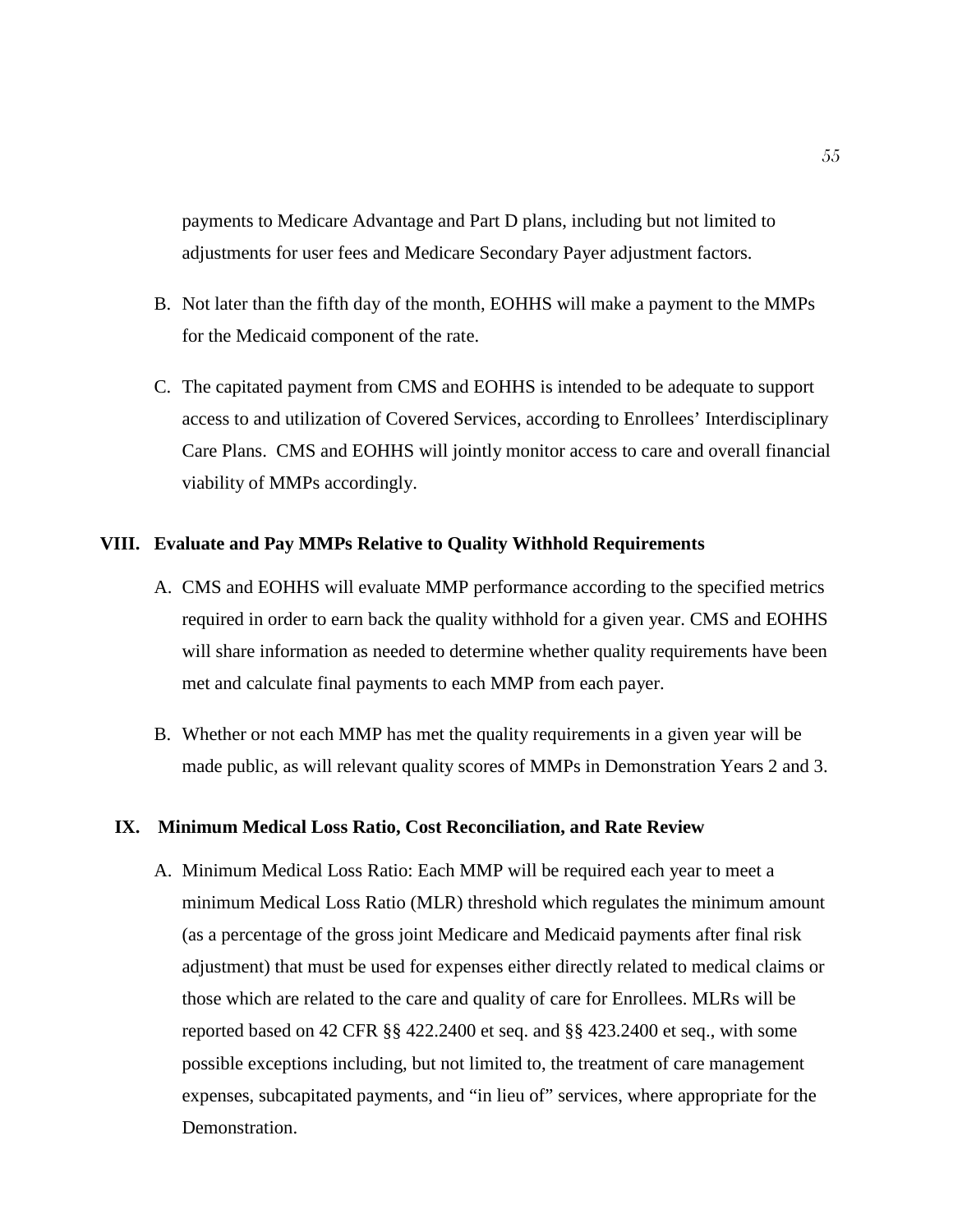- i. If an MMP has an MLR below 85% of the joint Medicare and Medicaid payment to the MMPs, the MMP must remit the amount by which the 85% threshold exceeds the MMP's actual MLR multiplied by the total applicable revenue of the contract. Any collected remittances would be distributed proportionally back to the Medicare and Medicaid programs on a percent of premium basis.
- ii. The Three-way Contract will include additional specifications on the MLR. To the maximum extent possible, the methodology for calculating the MLR will conform to prevailing regulatory requirements applicable to the other products offered by organizations operating MMPs.
- B. Cost Reconciliation: Cost reconciliation under Medicare Part D will continue as-is under the Demonstration. CMS will monitor Part D costs closely on an ongoing basis. Any material increase in Part D costs relative to the baseline may be factored into future Demonstration Year savings percentages.
- C. Rate Review Process: In the event that one or more MMPs experience annual losses in Demonstration Year 1 exceeding 3% of revenue in the aggregate of all regions in which the MMP participates, the savings percentage for Demonstration Year 3 will be reduced to 1.5%. Revenue will include Medicare A/B revenue and Medicaid revenue, including any reconciliation and risk adjustment. Annual losses will be calculated as if the MMP had received the full quality withhold payment and any other offsets, as defined in the Three-way Contract.

CMS and EOHHS will review MMP financial reports, encounter data, and other information to assess the ongoing financial stability of the MMPs and the appropriateness of capitation payments. At any point, the State may request CMS review of documentation from specific MMPs to assess the appropriateness of capitation rates and identify any potential prospective adjustments that would ensure the rate-setting process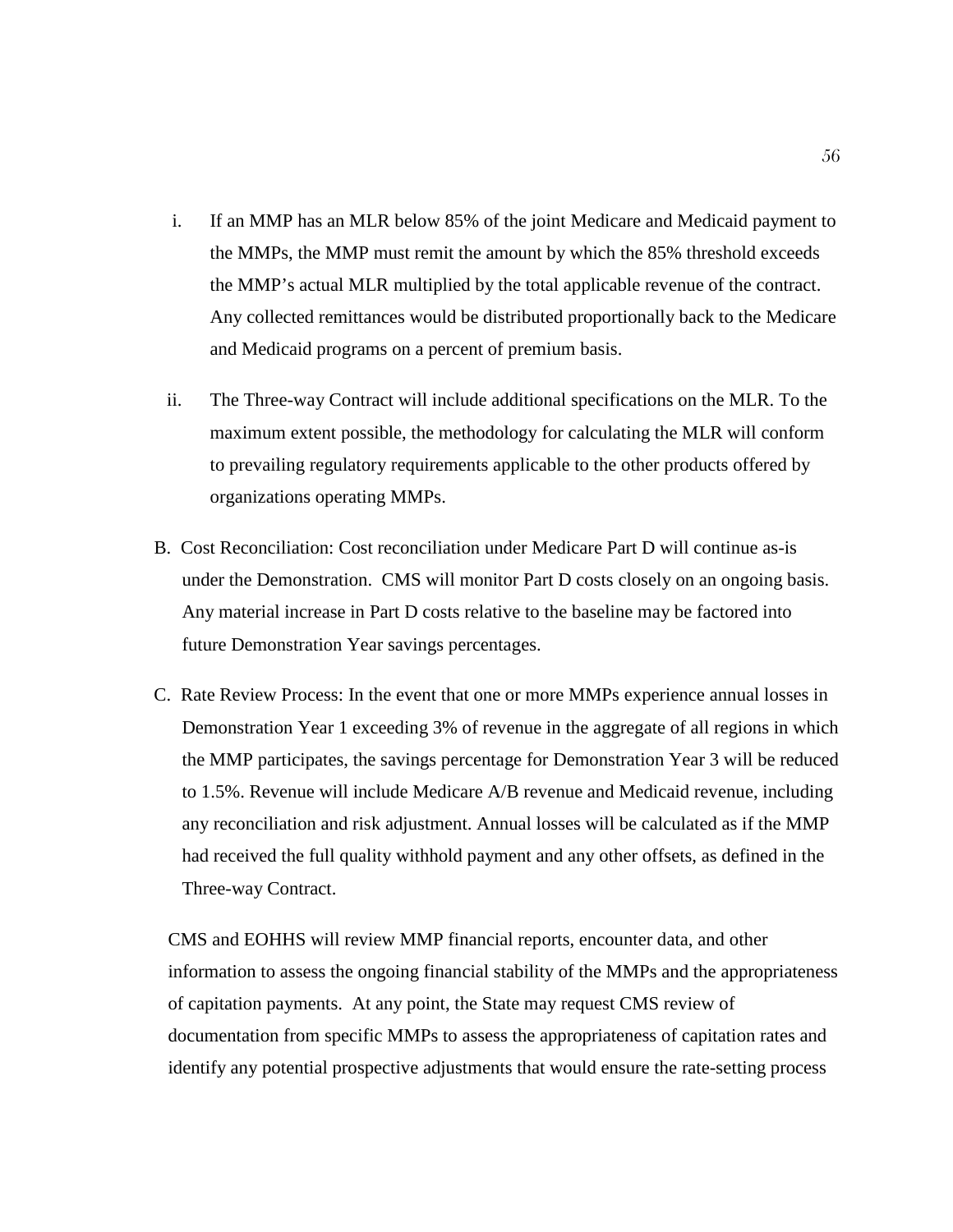is meeting the objective of Medicare and Medicaid jointly financing the costs and sharing in the savings.

#### **X. Risk Mitigation Strategies**

Risk corridors will be established to account for possible enrollment bias and to protect MMPs and payors against uncertainty in rate setting that could result in either overpayment or underpayment until actual Demonstration experience is available.

- A. The Demonstration will use a tiered MMP-level symmetrical risk corridor to include the combined Medicare A/B and Medicaid components.
- B. The risk corridors will be reconciled after application of any risk adjustment methodologies (e.g. CMS-HCC). Risk corridors will be reconciled as if all MMPs had received the full quality withhold payment.
- C. Process for collecting cost information. CMS and EOHHS will evaluate encounter data, cost data, and MMP financial reports to determine MMP incurred costs of services.
- D. Risk corridor share: The Medicare and Medicaid contributions to risk corridor payments or recoupments will be in proportion to their contributions to the capitated payments, not including Part D, except as described below:
	- i. Prior to risk corridor calculations, CMS will analyze FFS Medicare expenditures relative to the risk adjusted county FFS rates for the population enrolled in the Demonstration to calculate a ratio of the risk-adjusted Medicare FFS county rates to Medicare FFS costs ("Rate-to-FFS Ratio"). One ratio will be calculated for the entire Demonstration area.
	- ii. If that analysis shows a Rate-to-FFS Ratio for the entire Demonstration area between 0.98 and 1.02, the maximum Medicare payment/recoupment will equal 2% of the risk-adjusted Medicare baseline in DY1, 1.5% of the risk-adjusted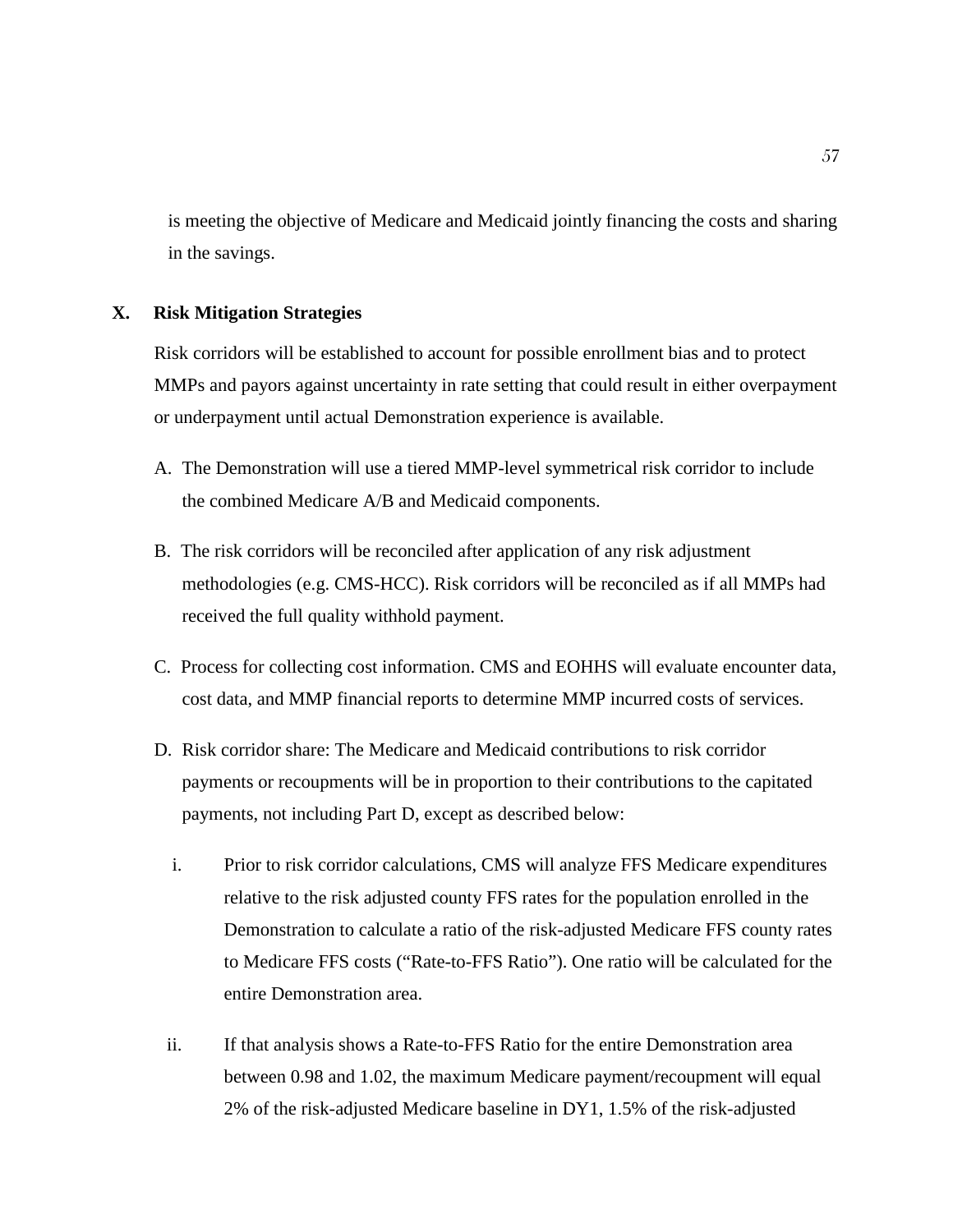Medicare baseline in DY2, and 1% of the risk-adjusted Medicare baseline in DY<sub>3</sub>.

- iii. If the analysis shows a Rate-to-FFS Ratio greater than 1.02 and there are plan losses, Medicare participation in the risk corridor will be limited to 1% of the risk-adjusted Medicare baseline in each year.
- iv. If the analysis shows a Rate-to-FFS Ratio less than 0.98 and there are plan losses, Medicare participation in the risk corridor settlement will be adjusted. First, Medicare will make payment to the MMP of the lesser of the Medicare amount necessary to bring the Rate-to-FFS Ratio to 0.98 or the total plan losses. For Medicare, participation in the risk corridor bands will be capped at 2% of the riskadjusted Medicare baseline in DY1, 1.5% of the risk-adjusted Medicare baseline in DY2, and 1% of the risk-adjusted Medicare baseline in DY3; in such scenarios, the risk-adjusted Medicare baseline will be adjusted to incorporate the payment associated with the Rate-to-FFS Ratio analysis.
- v. If the analysis shows a Rate-to-FFS Ratio less than 0.98 and there are plan gains, Medicare recoupment in the risk corridor will be limited to 1% of the riskadjusted Medicare baseline in each year.
- vi. If the analysis shows a Rate-to-FFS Ratio for the risk adjustment model greater than 1.02 and there are plan gains, Medicare participation in the risk corridor will be adjusted. First, Medicare will recoup from the MMP the lesser of the Medicare amount necessary to bring the Rate-to-FFS Ratio to 1.02 or the total plan gains. For any remaining gains after that recoupment, the risk corridor bands in Section X.E will apply. Medicare recoupment under the risk corridor bands will be capped at 2% of the risk-adjusted Medicare baseline in DY1, 1.5% of the risk-adjusted Medicare baseline in DY2, and 1% of the risk-adjusted Medicare baseline in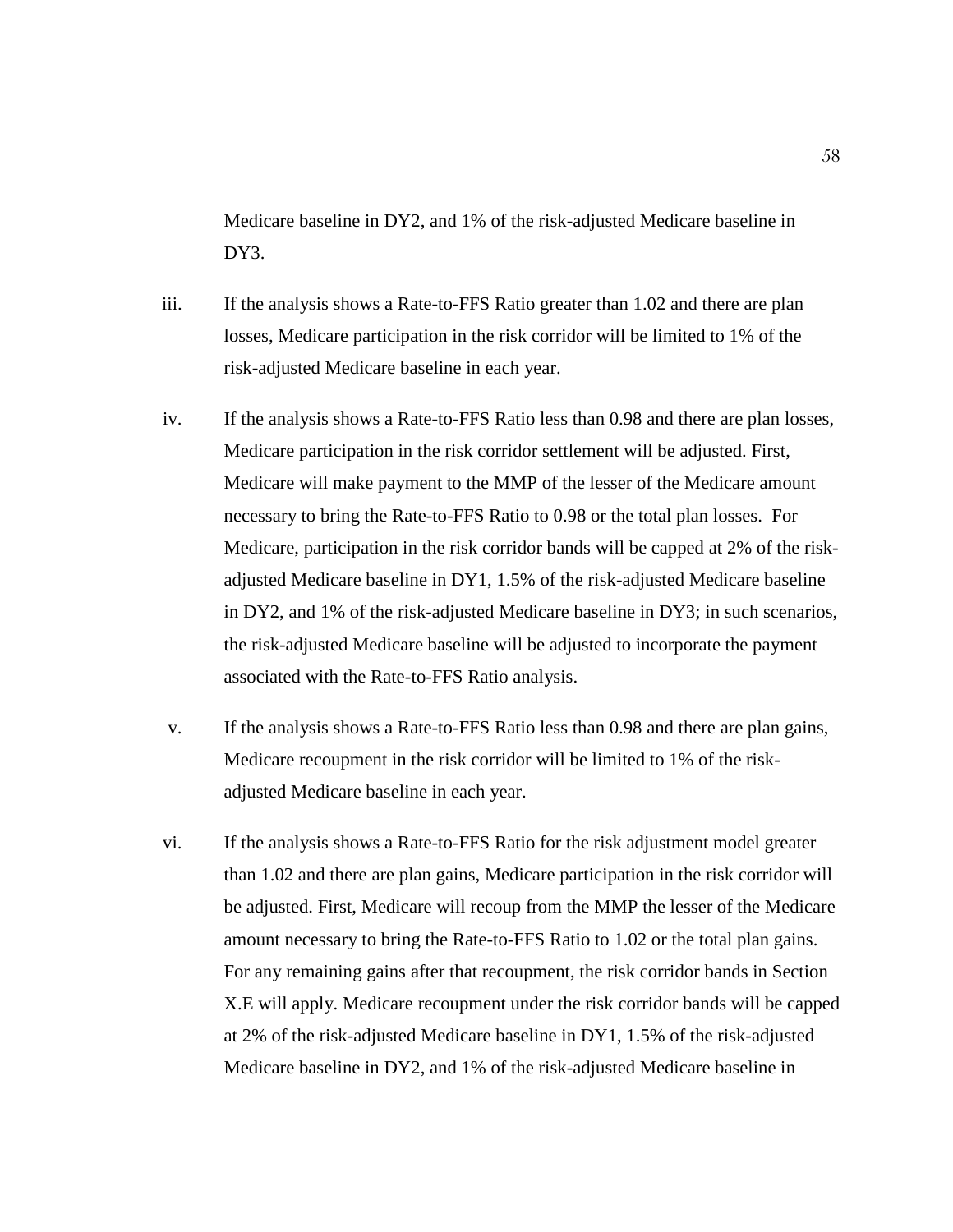DY3; in such scenarios, the Medicare baseline will be adjusted to incorporate the recoupment associated with the Rate-to-FFS Ratio analysis.

- vii. In instances in which risk corridor payments exceed a Medicare maximum, all remaining payments once Medicare has reached its maximum obligation shall be treated as Medicaid expenditures eligible for FMAP.
- E. Risk corridor tiers: CMS and EOHHS will use the following bands to address potential MMP gains/losses.
	- i. Demonstration Year 1:
		- a. Greater than 5% gain/loss, MMPs would bear 10% of the risk/reward; EOHHS and CMS would share in the other 90% as described in Section X.D, above.
		- b. Between 1.5% and 5% gain/loss, MMPs would bear 30% of the risk/reward; EOHHS and CMS would share in the other 70% as described in Section X.D, above.
		- c. Between 0 and 1.5% gain/loss, MMPs would bear 100% of the risk/reward.
	- ii. Demonstration Year 2:
		- a. Greater than 6% gain/loss, MMPs would bear 10% of the risk/reward; EOHHS and CMS would share in the other 90% as described in Section X.D, above.
		- b. Between 2% and 6% gain/loss, MMPs would bear 30% of the risk/reward; EOHHS and CMS would share in the other 70% as described in Section X.D, above.
		- c. Between 0 and 2% gain/loss, MMPs would bear 100% of the risk/reward.
- iii. Demonstration Year 3:
	- a. Greater than 7% gain/loss, MMPs would bear 100% of the risk/reward.
	- b. Between 2.5% and 7% gain/loss, MMPs would bear 30% of the risk/reward; EOHHS and CMS would share in the other 70% as described in Section X.D, above.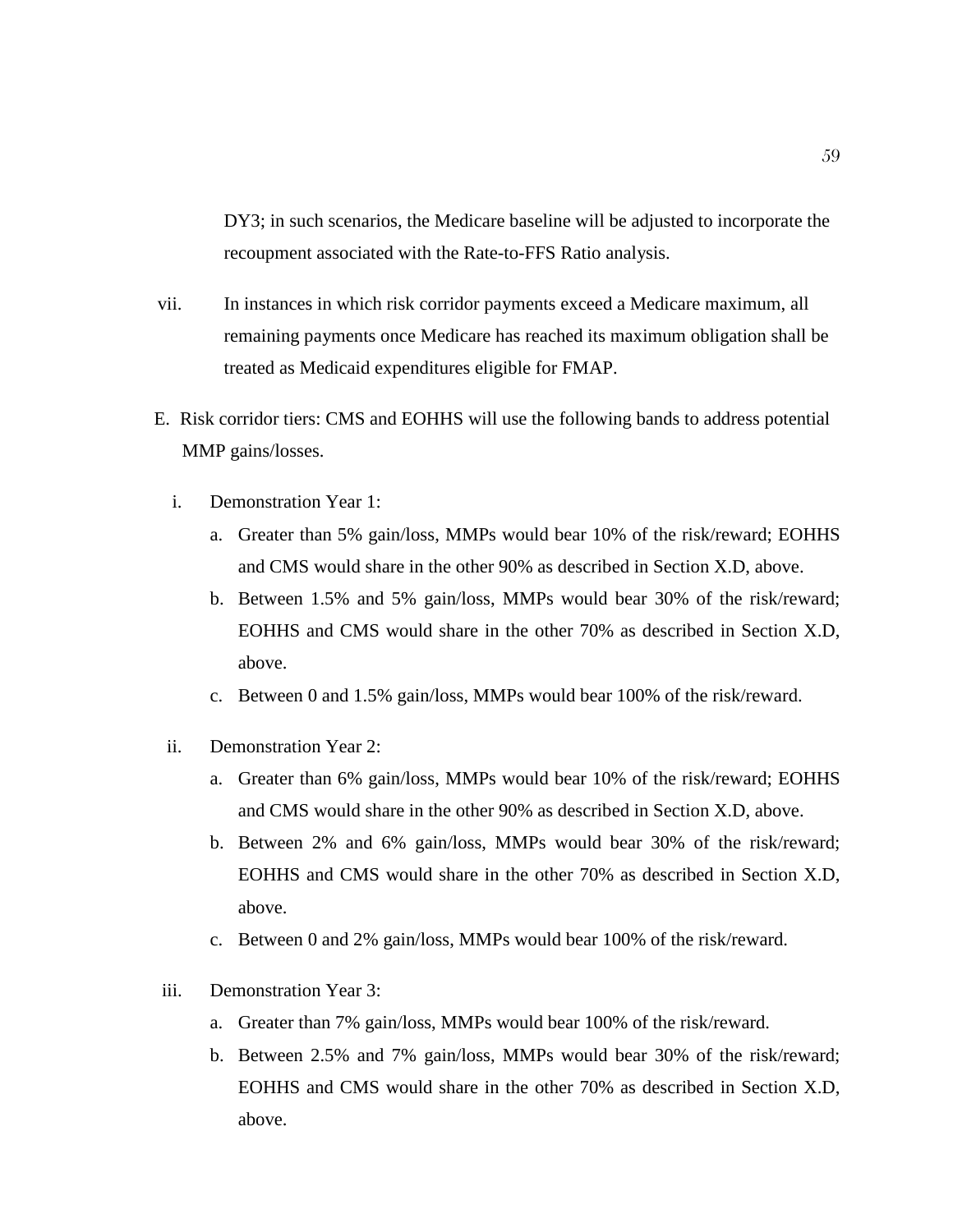- c. Between 0 and 2.5% gain/loss, MMPs would bear 100% of the risk/reward.
- iv. The following expenses will be excluded for purposes of the gain/loss calculations:
	- a. Provider pay-for-performance incentive arrangements that were not approved by CMS/EOHHS; and
	- b. Provider pay-for-performance incentives that exceed EOHHS approved levels, in accordance with EOHHS issued "Guidelines for Provider Pay-for Performance."
- v. Offsets for the purposes of the gain/loss calculations include:
	- a. All Third Party Liability (TPL) collections by the MMP, including those pursuant to subrogation (EOHHS and CMS reserve the right to alter the process for subrogation collections at a future date);
	- b. Reinsurance recoveries made to the MMP;
	- c. Drug rebates received or receivable for drugs provided to Enrollees during the Demonstration; and
	- d. Other payments as determined jointly by EOHHS and CMS.
- vi. As part of the Three-way Contract, both Parties intend to develop an approach to considering MMP administrative costs to ensure that CMS and the State do not share in any MMP losses related to inefficient administrative spending or booking profit margins as an administrative cost, as part of any applicable risk corridor settlement.
- vii. The Three-way Contract will include additional specifications on the risk corridors. To the maximum extent possible, the methodology for calculating any risk corridor payments will conform to prevailing regulatory requirements applicable to the other products offered by organizations operating MMPs. In the event the MMP qualifies to make both a risk corridor payment to CMS and the State, as well as an MLR remittance, the risk corridor calculation will be net of any MLR remittances.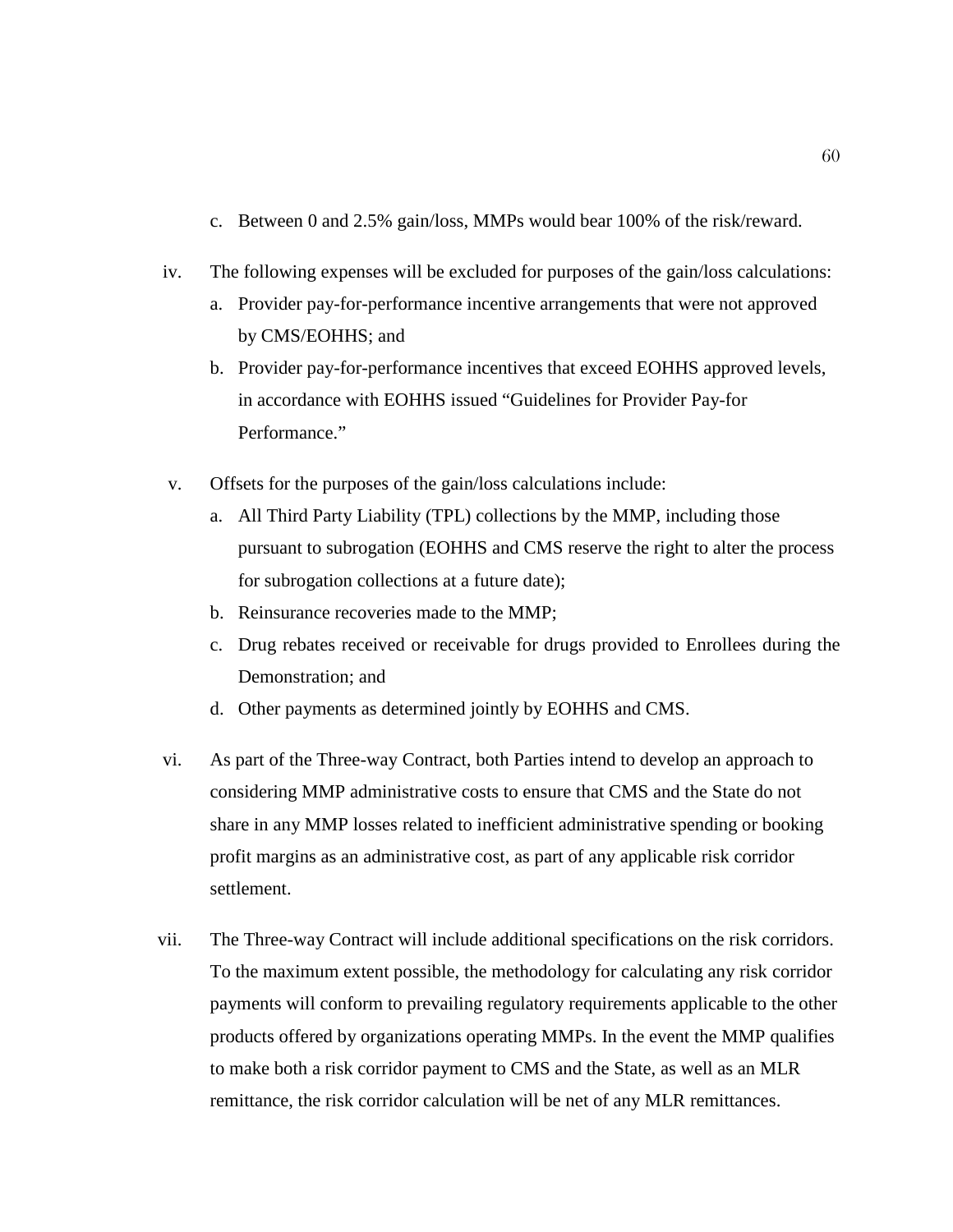- F. Interim and final settlement amounts shall be calculated for each Demonstration Year; however, any Demonstration Year 1 payment will be contingent upon MMP participation in Demonstration Year 2, and any Demonstration Year 2 payment will be contingent upon MMP participation in Demonstration Year 3, unless otherwise permitted by EOHHS and CMS.
- G. Cost reconciliation under Part D will continue as-is under the Demonstration. CMS will monitor Part D costs closely on an ongoing basis. Any material increase in Part D costs relative to the baseline may be factored into future Demonstration Year savings percentages.

### **XI. Payments in Future Years and Mid-Year Rate Adjustments**

- A. Rates will be updated using a similar process for each calendar year. Changes to the Medicare baselines (and therefore the corresponding payment rate) outside of the annual Medicare Advantage rate announcement would occur only if and when CMS and the State determine the change is necessary to calculate accurate payment rates for the Demonstration. For changes solely affecting the Medicare program baseline, CMS will consult with the State prior to making any adjustment, but State concurrence will not be required. Changes may be based on the following factors: shifts in enrollment assumptions; major changes or discrepancies in Federal law and/or State policy compared to the assumptions about Federal law and/or State law or policy used in the development of baseline estimates; and changes in coding intensity. CMS and/or the State will make changes to baseline estimates after identification of the need for such changes, and changes will be applied, if necessary on a retrospective basis, to effectuate accurate payment rates for each month.
- B. Changes to the savings percentages would occur if and when CMS and the State jointly determine that changes in Medicare Part D spending have resulted in materially higher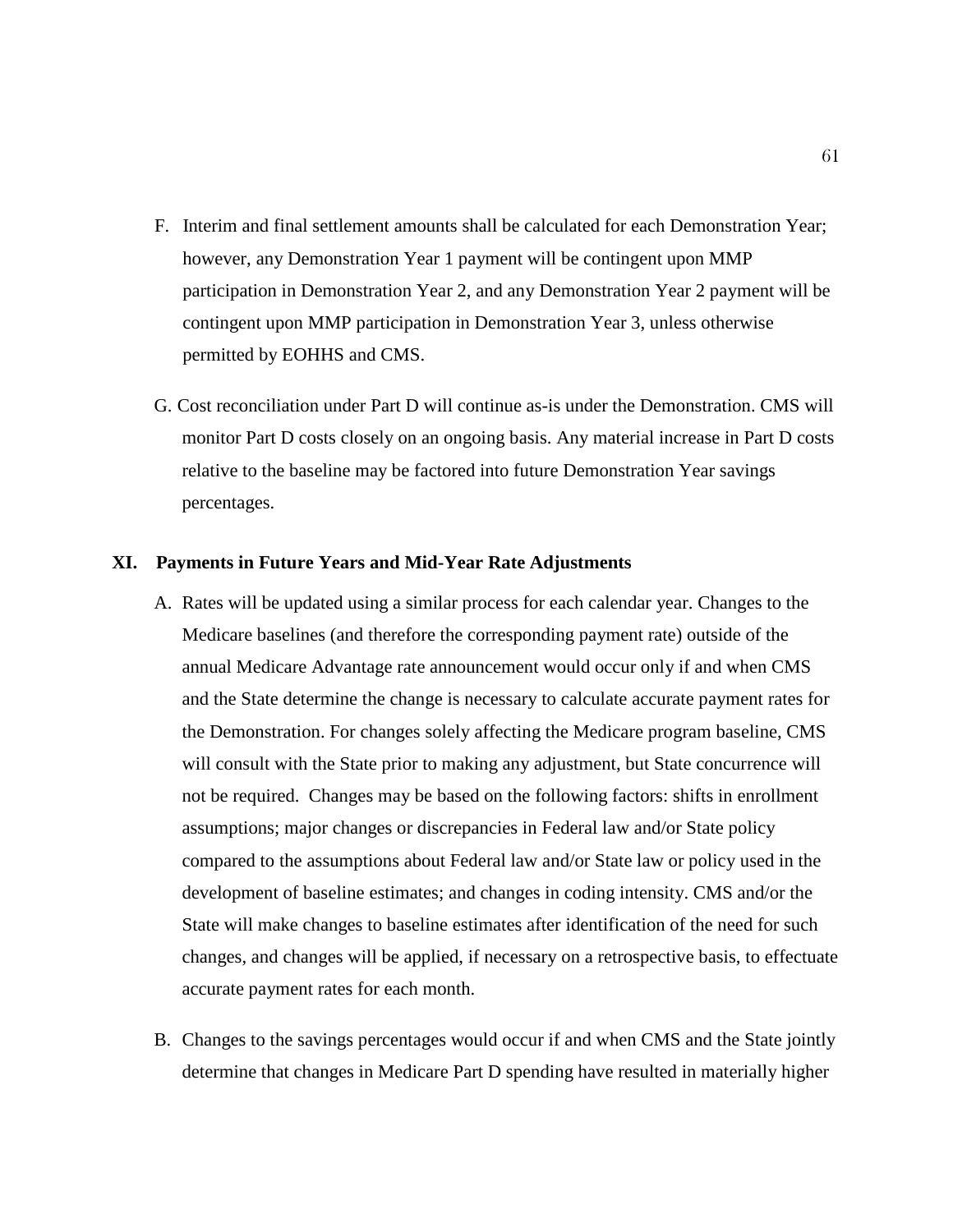or lower savings that need to be recouped through higher or lower savings percentages applied to the Medicare A/B baselines.

- C. If there are major changes to the CMS-HCC methodology for Medicare-Medicaid Enrollees, CMS, in consultation with the State, will revisit the appropriateness of the "Rate-to-FFS-Ratio" methodology described in Section X.
- D. If other statutory changes enacted after the annual baseline determination and rate development process are jointly determined by CMS and the State to have a material change in baseline estimates for any given payment year, baseline estimates and corresponding standardized payment rates shall be updated outside of the annual rate development process.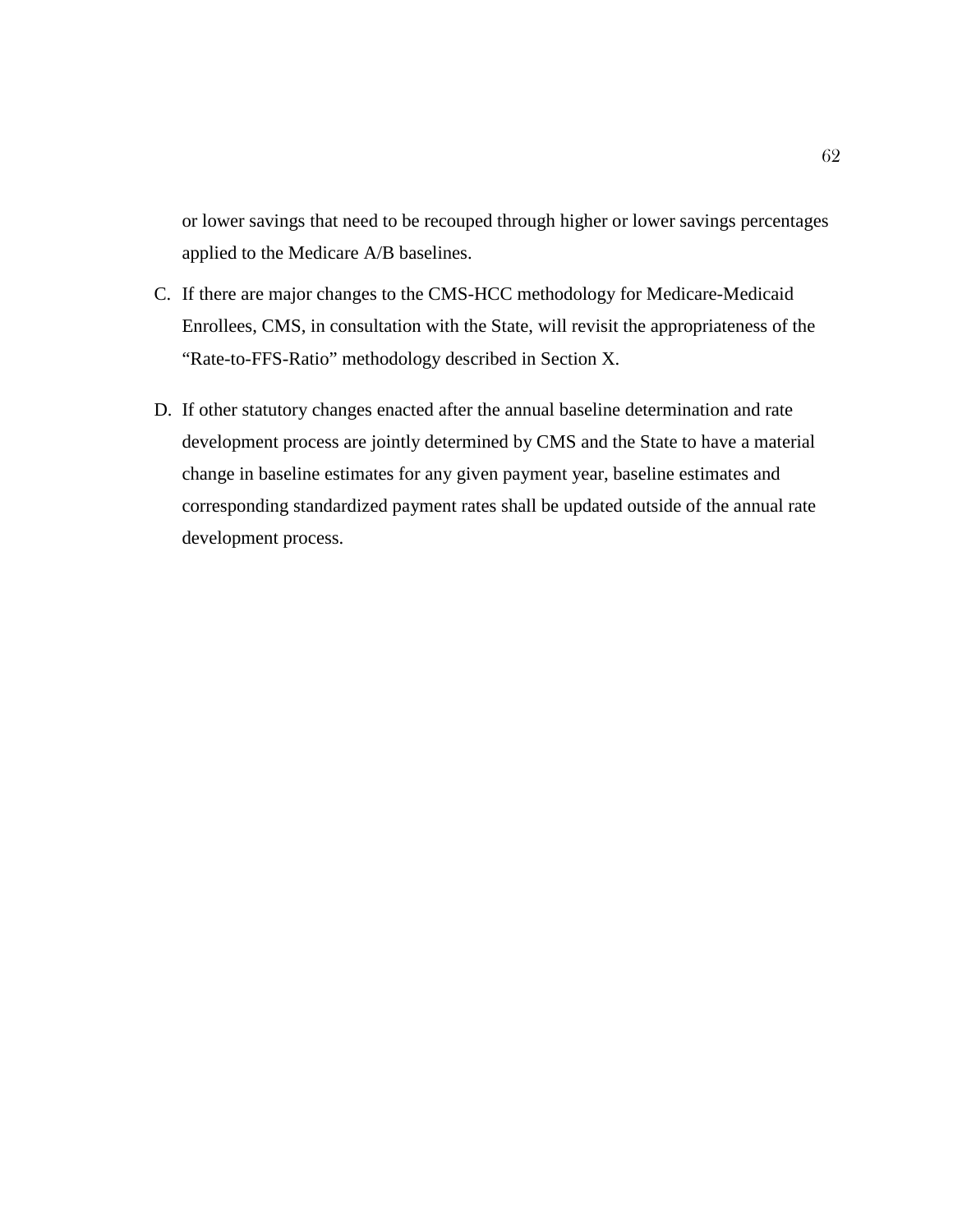## **Appendix 7: Demonstration Parameters**

The purpose of this Appendix is to describe the parameters that will govern this Federal-State partnership; the parameters are based upon those articulated by CMS in its January 9, 2013 and March 29, 2012 Health Plan Management System (HPMS) guidance. CMS and the State have further negotiated these parameters, as specified below.

The following sections explain details of the Demonstration design, implementation, and evaluation. Where waivers from current Medicare and Medicaid requirements are required, such waivers are indicated. Further detail on each of these areas will be provided in the Three-way Contract.

## **I. State of Rhode Island Delegation of Administrative Authority and Operational Roles and Responsibilities**

The Rhode Island (RI) Executive Office of Health and Human Services (EOHHS) is the single State agency that administers the Medicaid program. The Medicaid Director oversees Medicaid operations and will be involved with implementing and monitoring the ICI Demonstration. The Demonstration will benefit from the direct and ongoing involvement of staff and programs across RI EOHHS as described below.

All responsibility for development of the ICI Demonstration model and implementation plan rests with the Medicaid Director, who will chair the ICI Management Team. The Medicaid Director will serve as the main point of contact for the Medicare-Medicaid Coordination Office at CMS regarding CMS/Rhode Island collaboration in the ICI Demonstration. In addition to State staff, the State will use contractors for certain tasks including rate development, data analysis, demonstration evaluation, quality assurance, and other functions.

## **II. Plan or Qualified Entity Selection**

The State, in consultation with CMS, developed an application process that includes the State and CMS requirements to become an MMP under this Demonstration. The State and CMS will engage in a joint selection process that will take into account previous performance in Medicare and Medicaid, and ensure that bidders have met CMS' requirements, as specified in this MOU.

The State, in consultation with CMS, issued a Letter of Interest (LOI) that included the State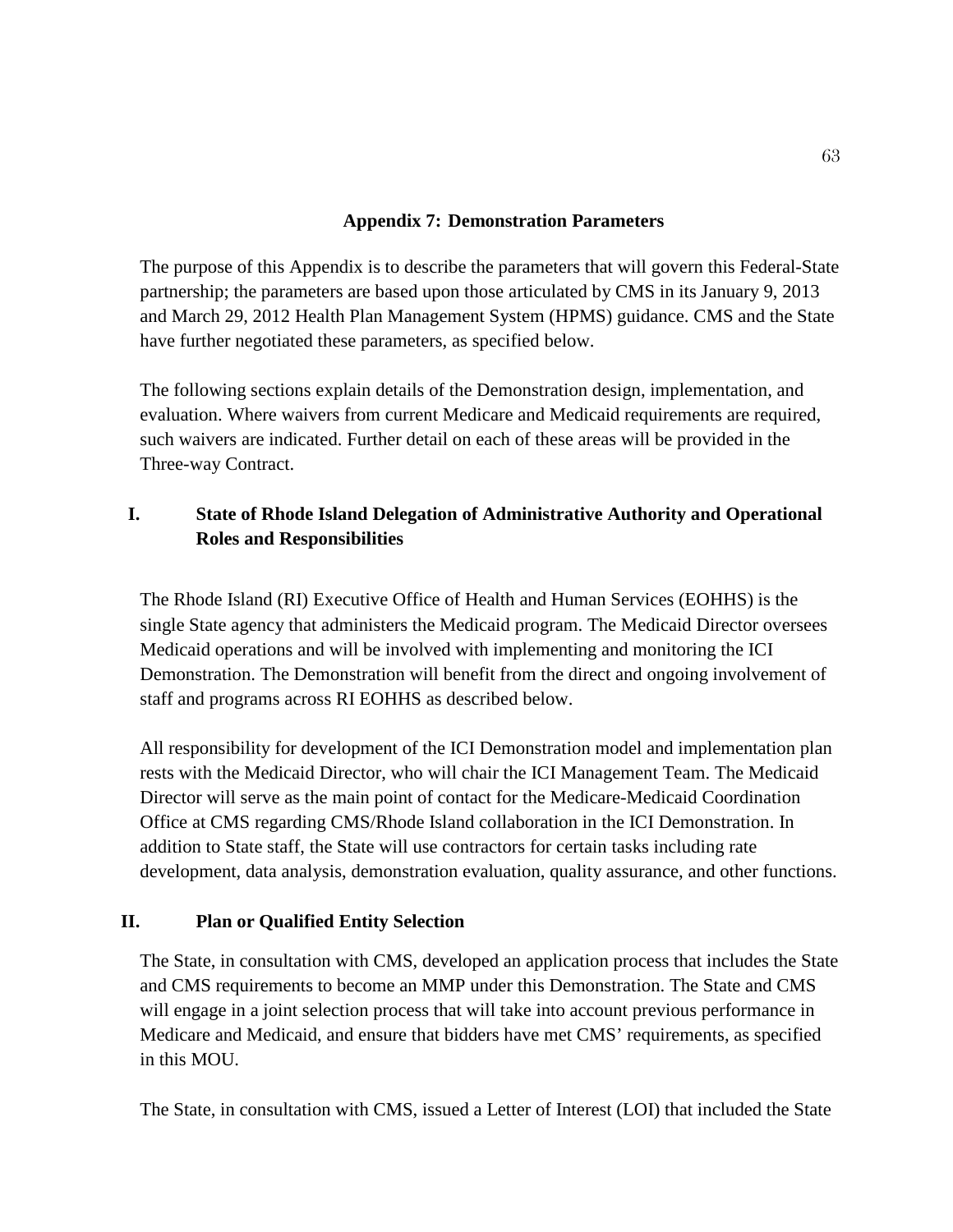requirements to become an MMP under this Demonstration. The State issued the LOI in February 2013 and selected one MMP in June 2013. The LOI is available at the following website: [http://www.ohhs.ri.gov/documents/documents13\\_2ndQ/7461245\\_RHO.pdf.](http://www.ohhs.ri.gov/documents/documents13_2ndQ/7461245_RHO.pdf) The State issued a new LOI in spring 2014, completed in summer 2014, to seek additional MMPs through this process.

All MMP applicants are also required to meet the Medicare components of the plan selection process, including submission of a successful Capitated Financial Alignment Demonstration application to CMS. Successful applicants are required to adhere to any annual contract renewal requirements and guidance updates.

MMP selections are contingent on the selected entities passing a CMS and State-sponsored readiness review. Upon final selection, the State and CMS will ultimately enter into a Threeway Contract with selected plans.

Any future revisions to the final selections will be presented to CMS for prior approval.

## **III. State Level Enrollment Operations Requirements**

- A. Eligible Populations/Excluded Populations: As described in the body of the MOU, Section III.C.1.
- B. Enrollment and Disenrollment Processes: Enrollment and disenrollment transactions will be processed through the State Enrollment Counselor, consistent with the enrollment effective date requirements outlined in the Medicare-Medicaid Plan Enrollment and Disenrollment Guidance. RI EOHHS (or its vendor) will submit enrollment transactions to the CMS Medicare Advantage Prescription Drug (MARx) enrollment system directly or via a third party CMS designates to receive such transactions. CMS will also submit a file to RI EOHHS identifying individuals who have elected to disenroll from a MMP, opt out of passive enrollment, or have enrolled in, or have selected another type of, available Medicare coverage that is not an MMP. RI EOHHS will share enrollment, disenrollment, and opt-out transactions with contracted MMPs.
- C. Uniform Enrollment / Disenrollment and Opt-Out Letter and Forms: Letters and forms will be made available to stakeholders by both CMS and the State.
- D. Enrollment Effective Date(s): All enrollment effective dates are prospective. Enrollee-elected enrollments are effective the first calendar day of the month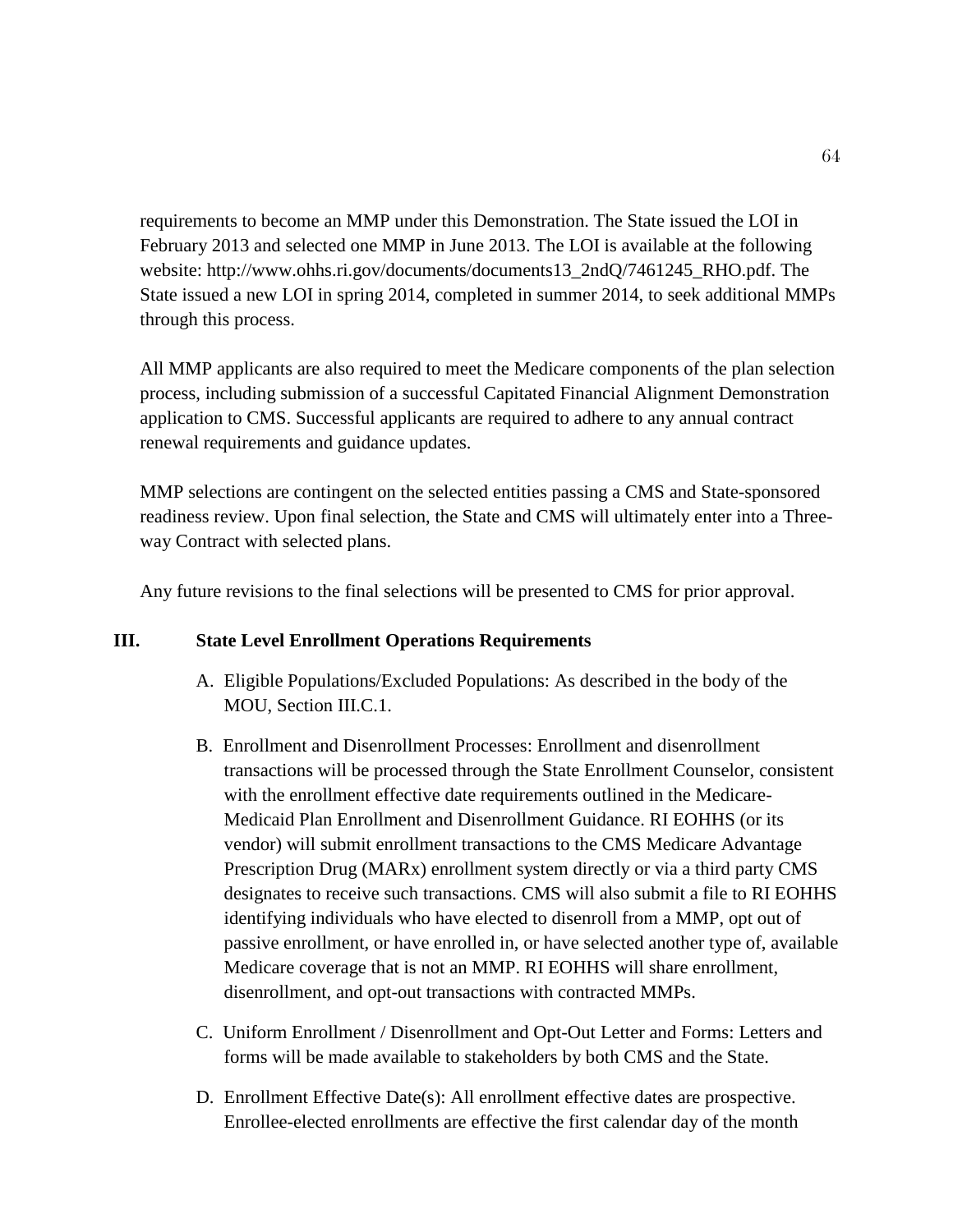following the initial receipt of a beneficiary's request to enroll, so long as the request is received by the 10th of the month. Enrollment requests received after the 10th of the month will be effectuated the first day of the second month following the request.

- E. Passive enrollment is effective not sooner than 60 calendar days after beneficiary notification of the right to select an MMP. All disenrollment requests will be effective the first day of the month following a beneficiary's request to disenroll from the Demonstration.
- F. Disenrollment Effective Date(s): Requests to disenroll from an MMP, opt out, or enroll in a different MMP (if applicable) will be effective the first day of the month following receipt of the request.
- G. Opt-in Enrollments: MMPs will be required to accept opt-in enrollments for eligible individuals no earlier than 90 calendar days prior to the first effective enrollment date, and begin providing coverage for opt-in Enrollees no earlier than December 1, 2015.
- H. Phased Enrollment: The State will utilize a phased approach to enrollment which will enable CMS and the State to assess an MMP's ability to serve a subset of Enrollees before receiving a larger volume of beneficiaries who are passively enrolled.
	- i. The State's enrollment strategy will begin with an opt-in only enrollment period for at least the first two months of the Demonstration.
	- ii. Following the opt-in only period, the State will conduct at least four separate waves of passive enrollment as follows:
		- a. Wave 1: The tentative effective enrollment date for the first wave of passive enrollment is no earlier than February 1, 2016, or two months after the first opt-in effective enrollment date, and may include individuals who are eligible for LTSS benefits in the community.
		- b. Wave 2: The tentative effective enrollment date for the second wave of passive enrollment is no earlier than March 1, 2016, or at least three months after the first opt-in effective enrollment date, and may include individuals who are using nursing facility-based LTSS.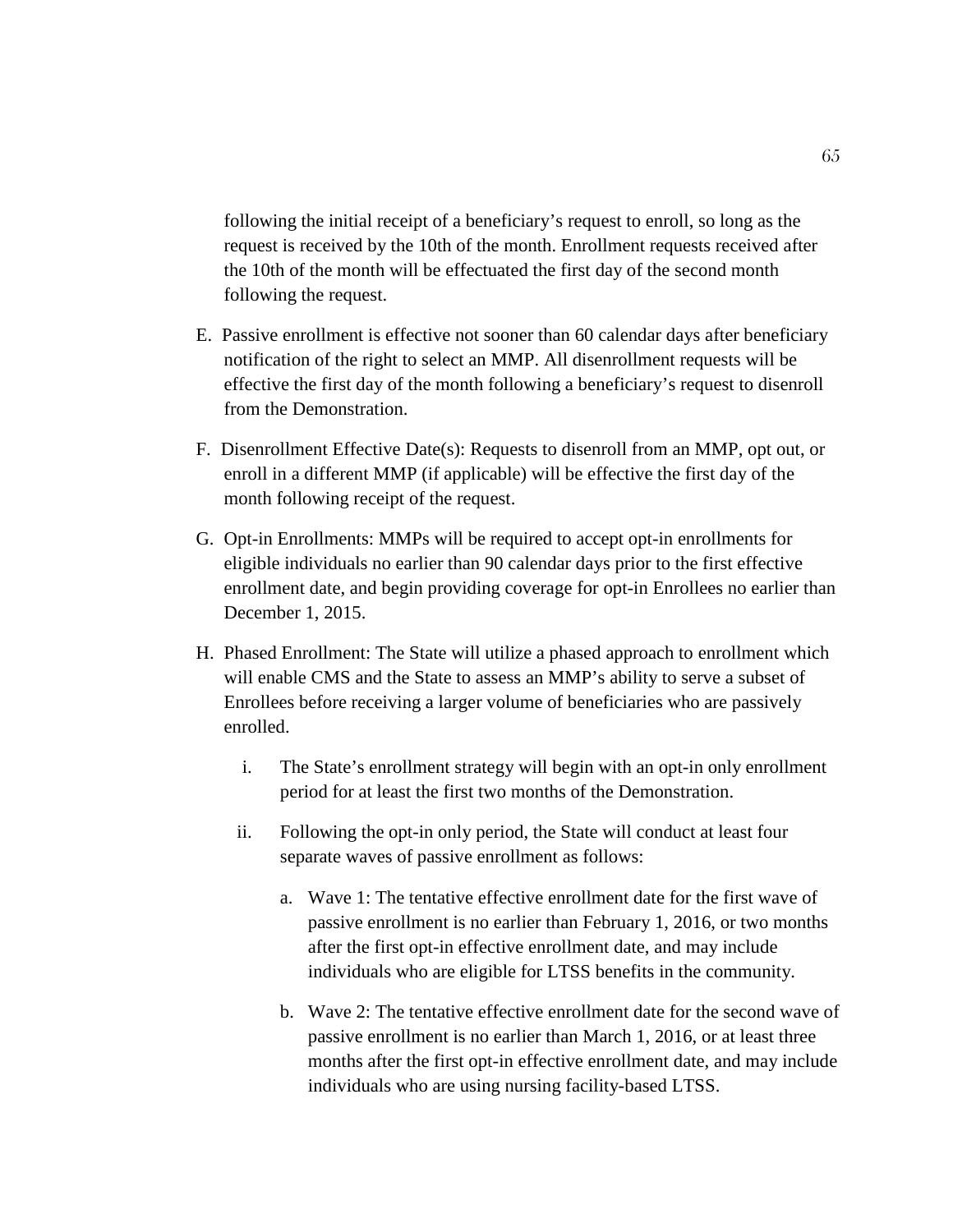- c. Wave 3: The tentative effective enrollment date for the third wave of passive enrollment is no earlier than April 1, 2016, or at least four months after the first opt-in effective enrollment date, and may include individuals not eligible for LTSS.
- d. Wave 4: The tentative effective enrollment date for the fourth wave of passive enrollment is no earlier than May 1, 2016 or at least five months after the first opt-in effective enrollment date and may include individuals with serious and persistent mental illness.
- I. Beneficiary Notification: The State will send notices to individuals eligible to opt in to the ICI Demonstration prior to the first effective enrollment date. In addition:
	- i. The State will provide notice of the option to select an MMP at least 60 calendar days prior to the effective date of each wave of passive enrollment and will accept opt-out requests through the last day of the month prior to the effective date of enrollment. This notice will explain the Enrollee's options, including the option to decline passive enrollment into the MMP, or once enrolled, to request prospective disenrollment from the Demonstration.
	- ii. Thirty calendar days prior to each passive enrollment effective date, a second notice will be provided to Enrollees who have not responded to the initial notice. The notice will include the name of the MMP into which the Enrollee would be enrolled unless he/she selects another plan or opts out of the ICI Demonstration. Rhode Island will proceed with passive enrollment into the identified MMP for Enrollees who do not make a different choice.
	- iii. Any time an individual requests to opt out of passive enrollment or disenroll from the Demonstration, the State will send a letter confirming the opt-out and providing information on the benefits available to the Enrollee once they have opted out or disenrolled.
- J. Medicare Reassignment: Enrollees who otherwise are included in Medicare reassignment effective January 1 of a given year either from their current Medicare Prescription Drug Plan (PDP) or terminating Medicare Advantage Prescription Drug Plan (MA-PD) to another PDP, will not be eligible for passive enrollment that same year. For example: those reassigned to a new PDP effective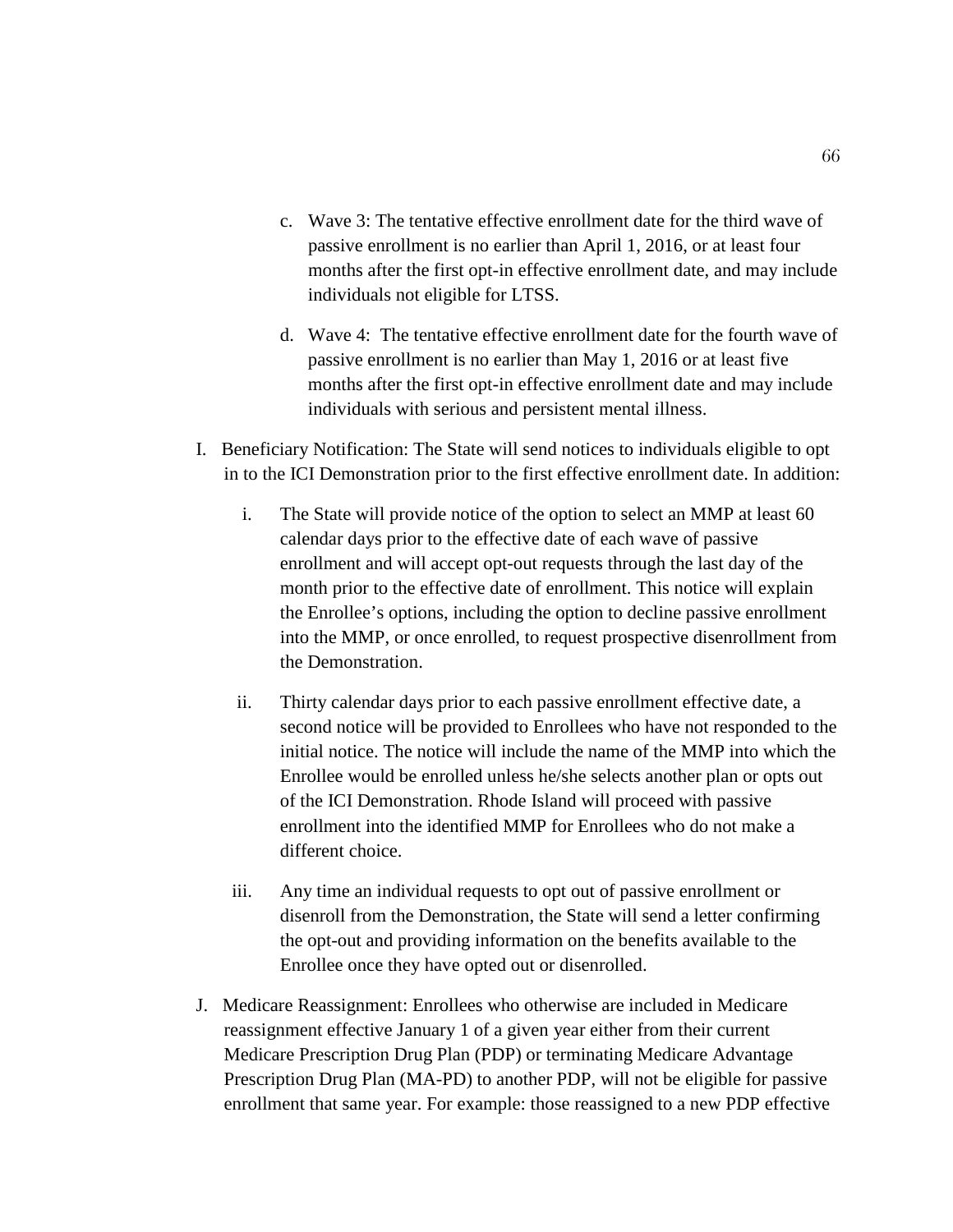January 1, 2015, will be eligible for passive enrollment into an MMP effective no earlier than January 1, 2016.

- K. Enrollment Effective Dates: The State and CMS must agree in writing to any changes to the enrollment effective dates.
- L. No enrollments will be accepted within 6 months of the end of the Demonstration.
- M. Passive enrollment activity will be coordinated with CMS activities such as Annual Reassignment and daily auto-assignment for individuals with the Part D Low Income Subsidy.
- N. "Intelligent Assignment" Algorithm: The State will develop an "intelligent assignment" algorithm for passive enrollment (e.g. that prioritizes continuity of providers and/or services). The algorithm will consider Enrollees' previous Medicaid managed care enrollment and historic provider utilization.
- O. Customer Service: The State will provide customer service, including mechanisms to counsel Enrollees notified of passive enrollment and to receive and communicate Enrollee choice of opt out to CMS on a daily basis via transactions to CMS' MARx system. Medicare resources, including 1-800- Medicare, will remain resources for Medicare Enrollees; calls related to ICI Demonstration enrollment will be referred to the State's Enrollment Counselor for customer service and enrollment support.
- P. CMS and the State will jointly approve all Demonstration enrollment notices to ensure complete and accurate information is provided in concert with other Medicare communications, such as the Medicare  $&$  You handbook. CMS may also send a jointly-approved notice to individuals, and will coordinate such notice with any State notice(s).
- Q. State and CMS systems will be reconciled on a timely basis to resolve discrepancies between systems.
- R. PACE Information: The State will ensure that the PACE program is known to eligible individuals as an integrated program alternative to the ICI Demonstration, within the geographic area where PACE is offered. The option of PACE enrollment will be specified in outreach and educational materials about the ICI Demonstration and will be incorporated into the Enrollment Counselor scripts and protocols consistent with geographic limitations.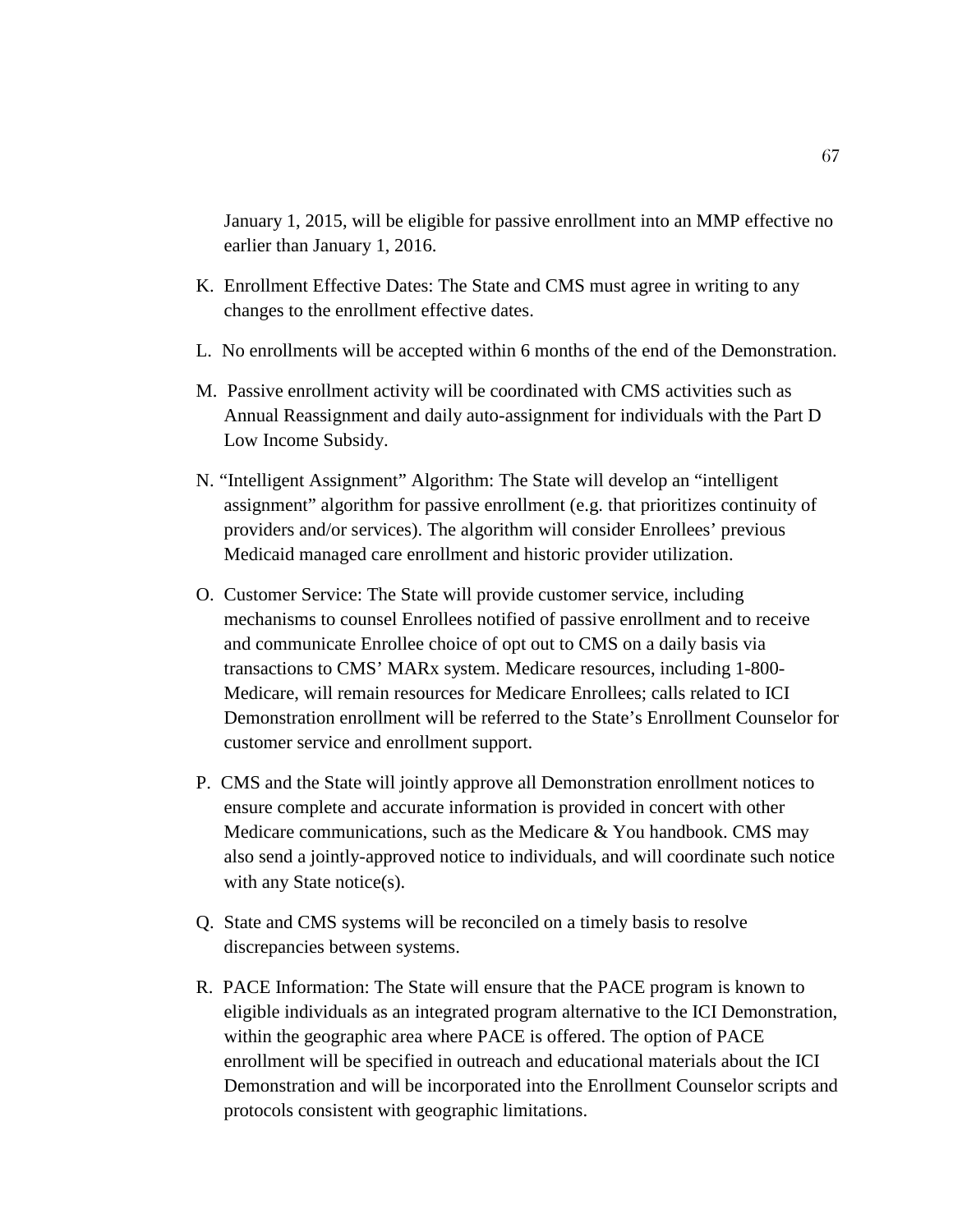### **IV. State Level Delivery System Requirements**

A. Requirements for Care Management and Care Coordination: MMPs will offer Care Management services to all Enrollees as needed to support health and wellness, ensure effective linkages and coordination between the primary care provider (PCP) and other providers and services, and to coordinate the full range of medical and behavioral health services, preventive services, medications, LTSS, social supports, and enhanced benefits as needed, both within and outside the MMP. Care Management services include both Intensive Care Management (ICM) for Enrollees who are eligible for LTSS and other high-risk Enrollees who may benefit from such services, and Care Coordination services for individuals with more limited needs. All Care Management services will be person-centered and will be delivered to Enrollees according to their strength-based needs and preferences. Enrollees will be encouraged to participate in decision making with respect to their care.

MMPs shall have effective systems, policies, procedures and practices in place to identify Enrollees in need of Care Management services, including an early warning system and procedures that foster proactive identification of high-risk Enrollees and to further identify Enrollees' emerging needs. A determination of which Enrollees are at high risk will be made by the MMP as a result of its predictive modeling results, Initial Health Screen or Comprehensive Functional Needs Assessment, and/or State-established minimum required determinants of health status, as described below. Enrollees who are determined to be at high-risk and eligible for ICM may include, but not be limited to, individuals with complex medical conditions and/or social support needs that may lead to: the need for high-cost services; deterioration in health status; or, institutionalization.

- i. The objectives of the ICI Demonstration Care Management model are to:
	- a. Ensure delivery of integrated care based on an Interdisciplinary Care Plan (ICP) in collaboration with community-based providers, with appropriate incentives to maximize quality and cost-effectiveness;
	- b. Offer person-centered, strength-based supports that empower Enrollees to participate in the care delivery process;
	- c. Increase the proportion of individuals successfully residing in a community setting;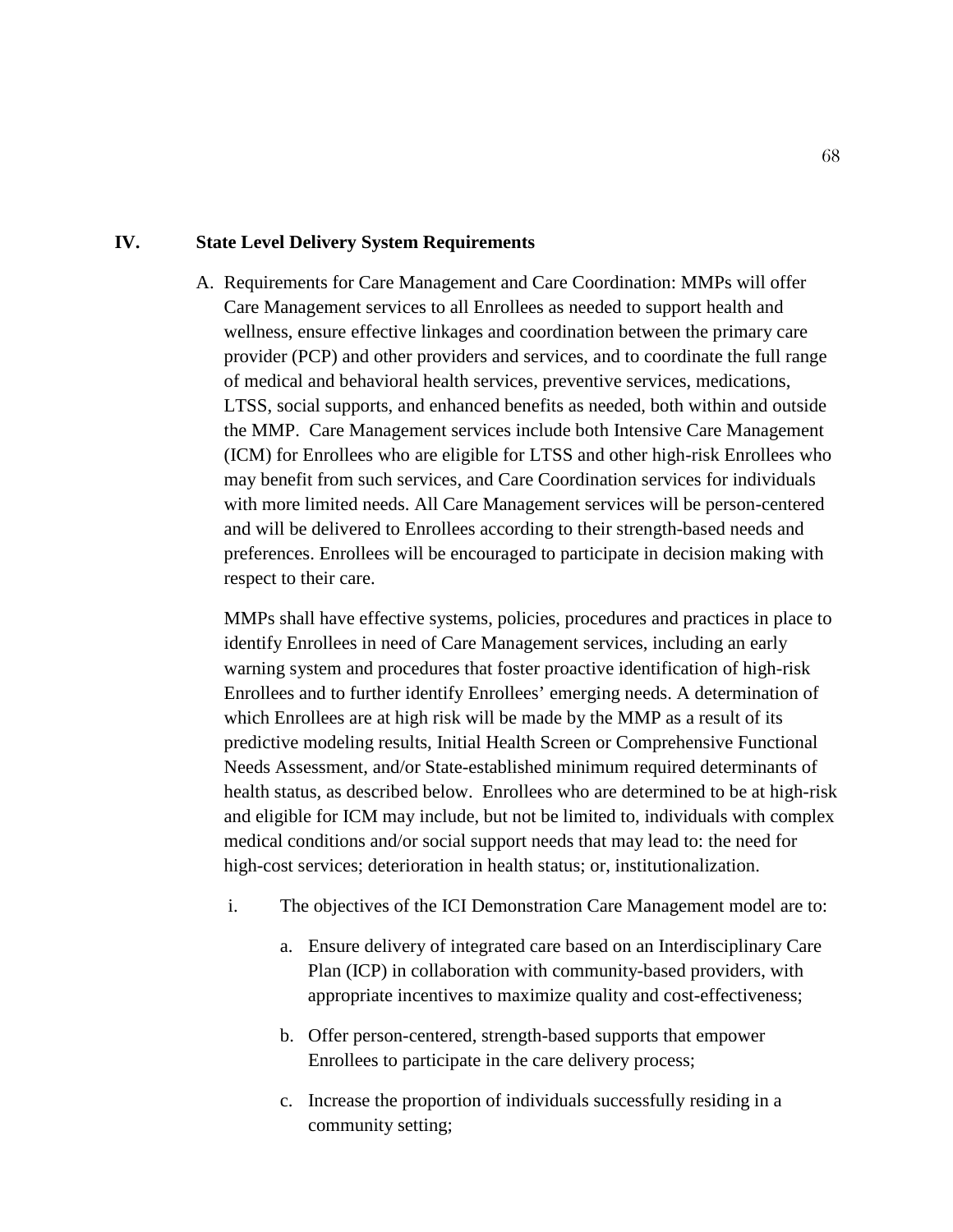- d. Ensure that needed services identified through the assessment processes are obtained and that any existing gaps or barriers to necessary services are eliminated with a focus in transitions in care and the integration of physical and behavioral health, and that MMPs create payment incentives to achieve this goal, among others;
- e. Facilitate access to timely, appropriate, accessible and quality primary, acute, behavioral health, LTSS, and community support services;
- f. Assist Enrollees in achieving an optimal level of wellness and function by facilitating timely and appropriate health care service delivery and Enrollee self-advocacy and self-management;
- g. Evaluate and continuously improve the quality and effectiveness of the Care Management program, including the use of payment incentives;
- h. Tailor successful evidenced-based practices to meet the needs of Enrollees; and
- i. Maximize the use of technology to improve access to care and provision of care while reducing cost.
- ii. Among other outcomes, ICI Care Management efforts will seek to:
	- a. Achieve cost-effectiveness while improving or maintaining the level of quality by using payment incentives among other tools;
	- b. Maintain Enrollees in the least intensive setting possible with a focus on community-based resources; and
	- c. Implement payment, measurement and incentive strategies that decrease avoidable hospitalizations and emergency room utilization, and reduce nursing home admissions and lengths of stay.
- iii. Routine Care Coordination for Low- and Moderate-risk Enrollees: Upon initial enrollment, Enrollees who reside in the community and are not eligible for LTSS, and have not otherwise been determined to be high risk, will receive a telephonic Initial Health Screen (IHS) to risk stratify them into a low-, moderate-, or high-risk category. Those who stratify as highrisk will then receive an in-person Comprehensive Functional Needs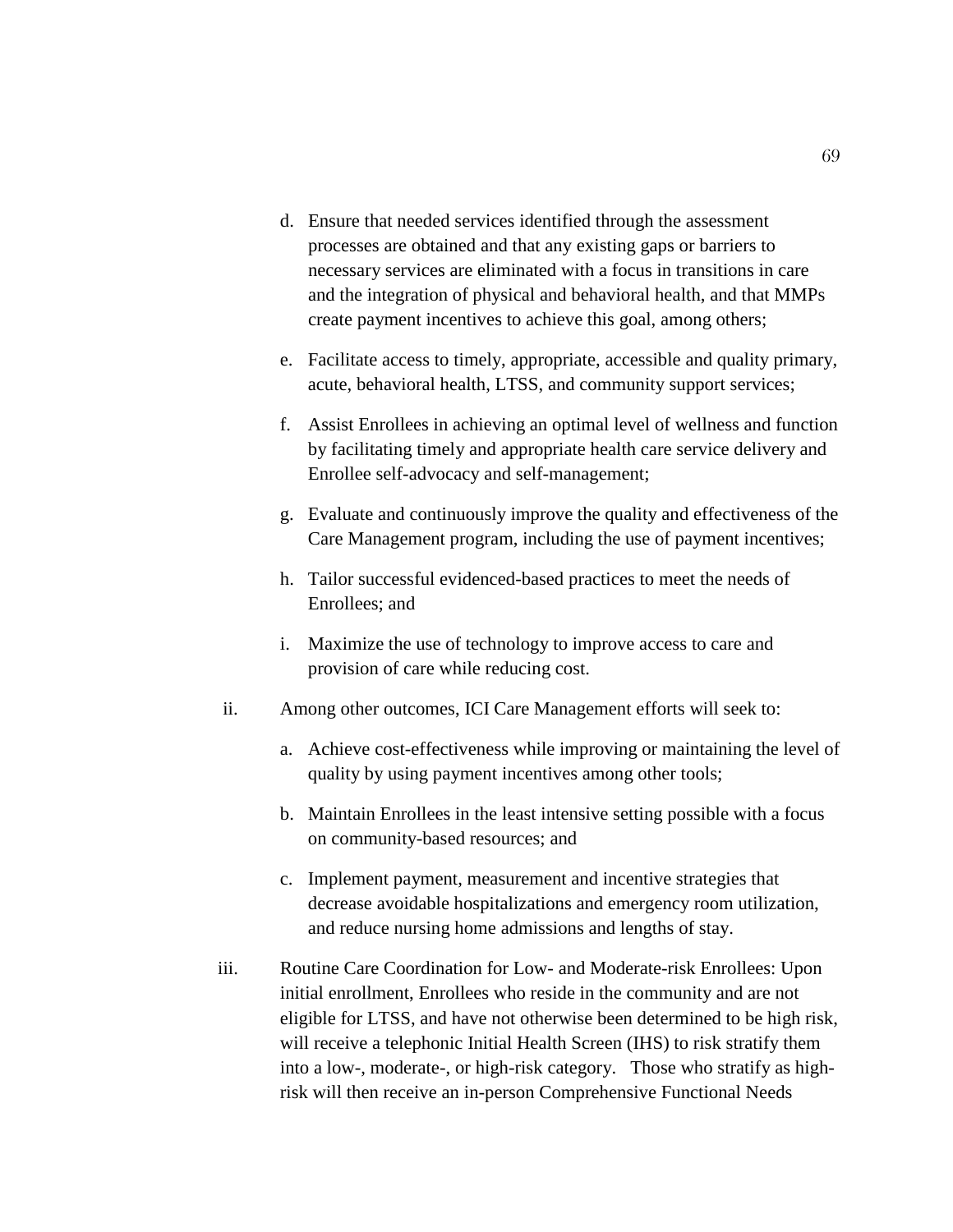Assessment, described in Section IV.b.ii. Care Coordination for individuals at low and moderate risk will include, but is not limited to:

- a. Routine support from Enrollee Services within the MMP. The Enrollee can contact Enrollee Services as needed to obtain telephonic support (e.g. referrals to community-based services, identification of specialists, assistance arranging services). Enrollee Services will facilitate contact with Care Management services as requested or needed by the Enrollee;
- b. Wellness services, provided and documented by the PCP at least annually in the Enrollee medical record;
- c. Health and wellness information will be shared with the ICT as appropriate, including the Enrollee, a caregiver if desired by the Enrollee, the PCP, and any other relevant providers as determined by the PCP or the Enrollee;
- d. Peer Navigator services, to the extent that MMP Care Management staff determines such supports to be necessary and beneficial. Lowrisk Enrollees will be eligible to receive Peer Navigator services, based on need, as periodic support to identify additional needs and supports and to follow through on referrals and community-based services;
- e. Targeted support from MMP Care Management or Enrollee Services staff, to be designated by the MMP at the time the Enrollee is identified as being in need of support;
- f. A CFNA, in the event that the Enrollee experiences a change in health status or social supports, as described in Section IV.b.iii.a. The provision of a CFNA may be triggered by: predictive modeling data; a self- or other referral regarding the Enrollee's needs; or contact with MMP staff that indicates the potential for increased risk such that the Enrollee may qualify for ICM services;
- g. Home safety checks as needed by an Initial Health Screen or CFNA; and
- h. In-home services, as needed.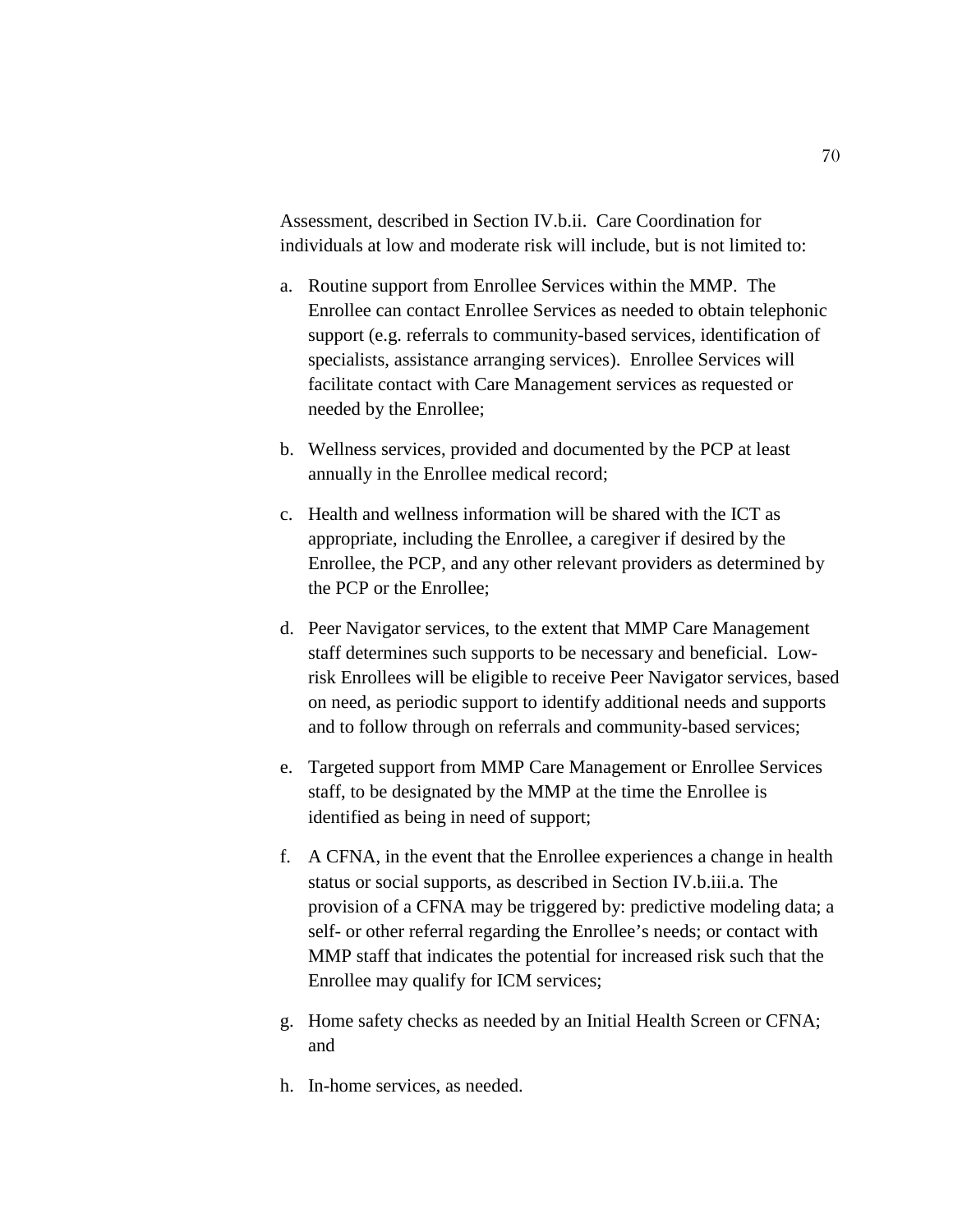- iv. Intensive Care Management (ICM) for High-risk Enrollees: ICM will be available to Enrollees eligible for LTSS, or who are determined to be high-risk via the IHS and CFNA or other sources. ICM will include a set of high-touch, person-centered care management activities requiring direct interaction with the Enrollee and ICT; data collection, analysis, interpretation, and communication of data to the ICT; and monitoring and quality assurance of ICM activities. Specific ICM services will include, but are not limited to:
	- a. Person-centered Care Management and coordination from a Lead Care Manager with physical and/or behavioral health expertise, as described in Section IV.C., based on the Enrollees' strength-based preferences and needs;
	- b. Creation of a comprehensive Interdisciplinary Care Plan (ICP), as described in Section IV.F. The ICP will be shared with and updated by the ICT, and will include ongoing monitoring and revisions to the ICP to continuously improve the health and well-being of the Enrollee until such time that ICM services are not needed;
	- c. Coordination of a range of home and community-based services as needed, including but not limited to Peer Navigator services, to the extent that MMP care management staff determines such supports to be necessary and beneficial;
	- d. For Enrollees with intellectual and developmental disabilities (I/DD) who are receiving out-of-plan services excluded from the capitation rates, coordination of those out-of-plan services as part of the ICP;
	- e. Home safety checks as determined by a CFNA; and
	- f. Payment incentives by the MMP to support ICM goals and objectives.
	- v. Coordination with Medicaid Health Homes: Enrollees may be eligible to receive Health Home services if they meet State-specified criteria and an approved Health Home operates in the Demonstration county. Enrollees who receive Care Management from a Health Home will have their needs coordinated by the Health Home for the condition(s) qualifying those Enrollees for Health Home services (e.g. an SPMI Health Home would continue to coordinate SPMI services). The MMP Lead Care Manager will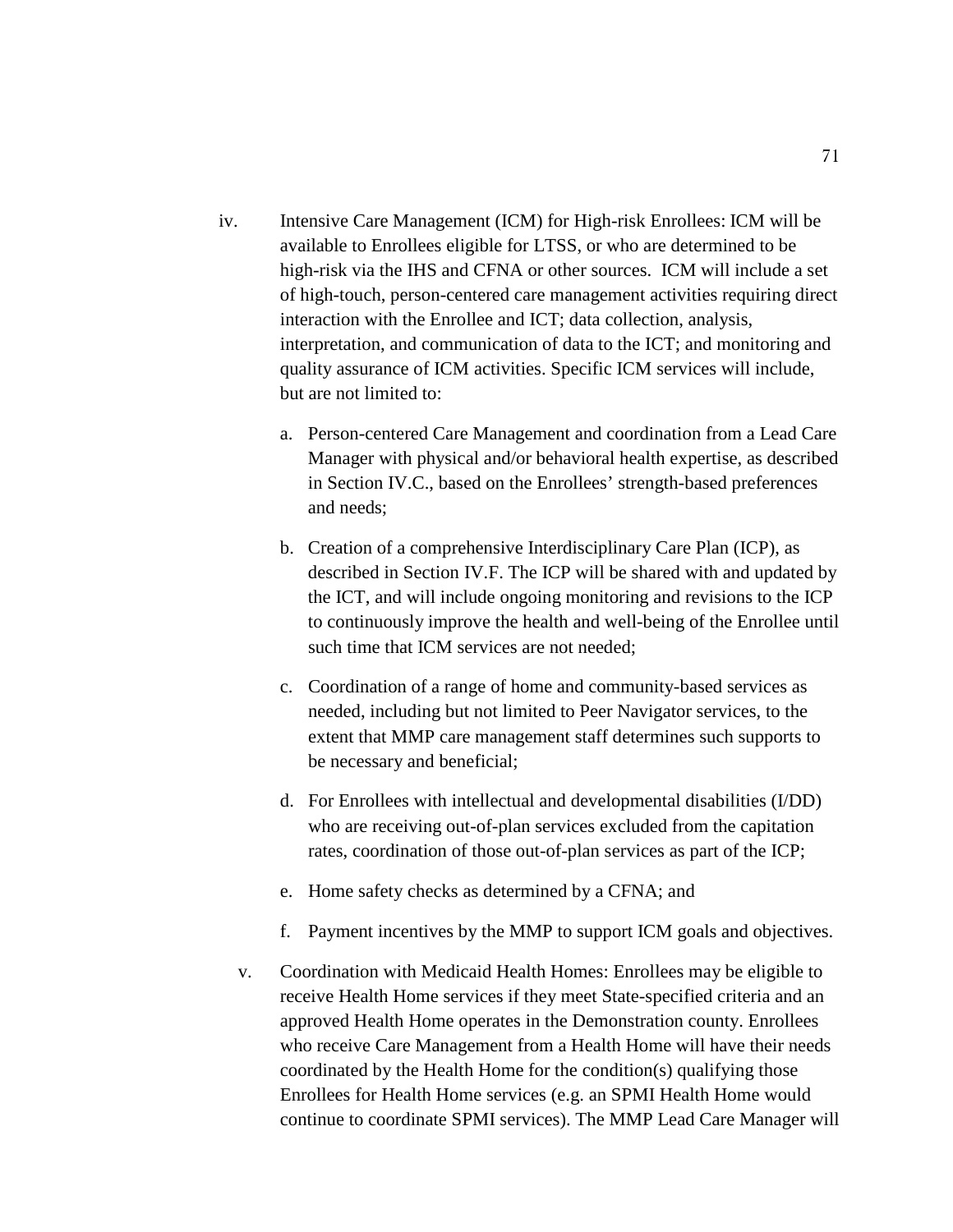be required to coordinate with the Health Home for both Health Home and MMP services. The Health Home care manager will be a member of the Interdisciplinary Care Team, and any Health Home care plan will be integrated into the Interdisciplinary Care Plan developed by the MMP.

MMPs and Health Homes will ensure there are no gaps or duplication in services provided to Enrollees. The Three-way Contract will further specify the responsibilities of the MMPs and the expectation of the Health Homes to support and coordinate MMP and Health Home services.

- B. Requirements for Assessment: The assessment process consists of two main components: Initial Health Screens for Enrollees who are not eligible for LTSS, and Comprehensive Functional Needs Assessments for Enrollees who are eligible for LTSS or who are otherwise determined to be high-risk. Both types of assessment are informed by and result in risk profiling.
	- i. Initial Health Screen (IHS): Each MMP will develop an IHS, which EOHHS will review and approve. During the first six months of the ICI Demonstration, MMPs will be required to administer a telephonic IHS within one hundred-eighty (180) calendar days of effective enrollment to all Enrollees who are not eligible for LTSS or otherwise determined to be high-risk. After the first six months of the Demonstration, MMPs must administer the IHS within forty-five (45) calendar days of effective enrollment for non-LTSS Enrollees not otherwise determined to be highrisk. The MMP will re-administer the IHS for an Enrollee based on the Enrollee's condition or needs, including as indicated by predictive modeling or provider- or self-referral. If the Enrollee or caregiver requests an IHS, it must be completed within fifteen (15) calendar days of the request.
		- a. At a minimum, the IHS shall include:
			- 1. Complete demographic information including, but not limited to household information including mailing address, and phone number; the Enrollee's preferred language; age/date of birth; and living arrangement (lives alone, lives with family, etc.) and current residence status (community or facility-based);
			- 2. Strength-based needs and preferences;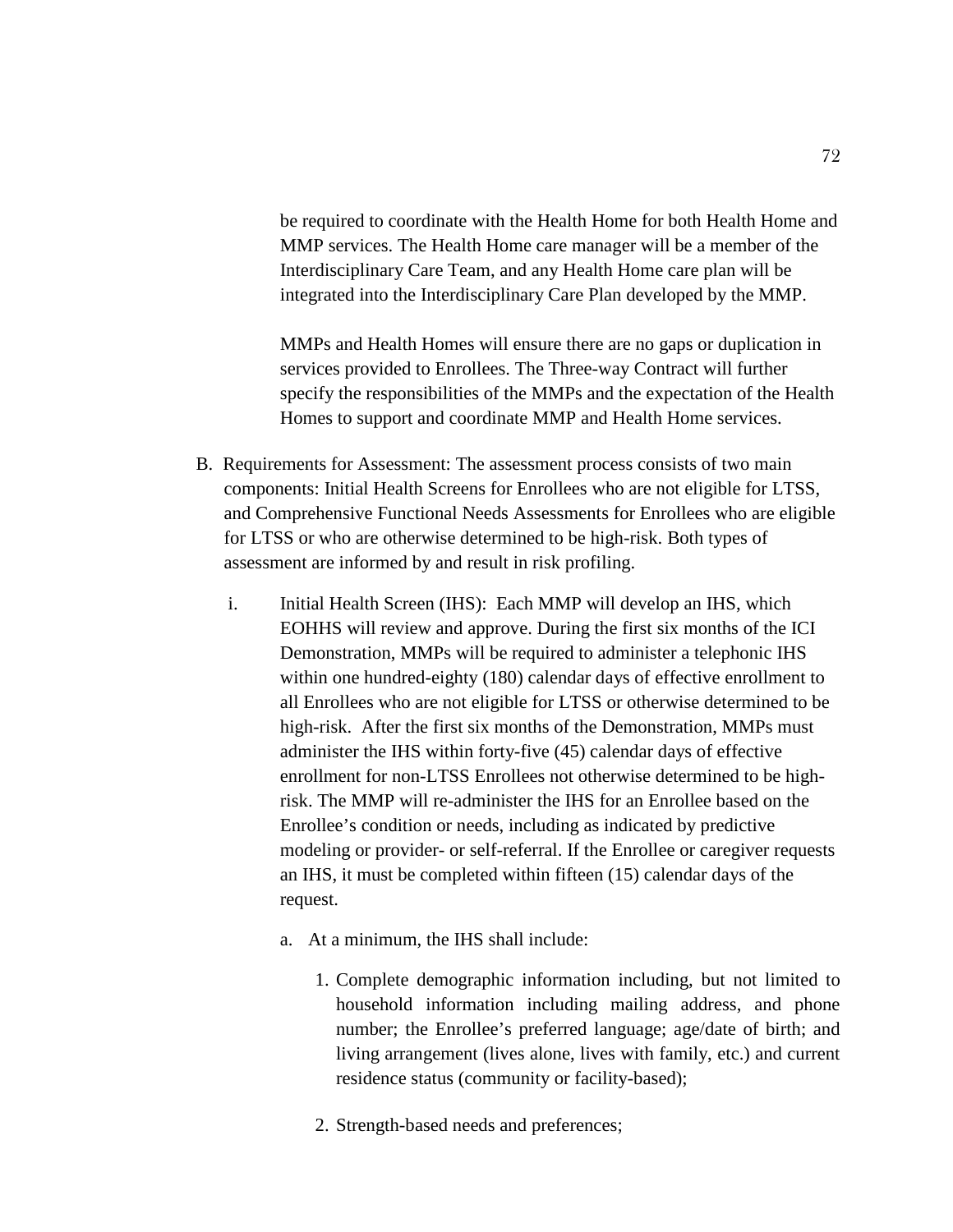- 3. Self-reported health status;
- 4. Emergency room utilization in the last six months;
- 5. History of hospitalizations in the last year;
- 6. Presence of co-morbid chronic conditions;
- 7. Availability of an informal caregiver;
- 8. Prior nursing facility admissions;
- 9. Ability to perform activities of daily living (ADLs); and

10. Perceived risks (e.g. of falls).

- b. The MMP will stratify each Enrollee who receives the IHS as being low-, moderate-, or high-risk. The State will identify minimum required determinants of high-risk status that may include, but are not limited to, three or more emergency department visits in the prior six month period, a hospital re-admission within 60 calendar days prior to enrollment, loss of an informal caregiver in the prior six-month period, potential loss of housing, and indication of an unstable chronic disease process in the six months prior to the IHS.
- c. The MMP will incorporate the results of the IHS into the Enrollee's ICP as applicable, and will distribute the revised ICP to appropriate ICT members including, but not limited to, Enrollees and their caregivers. IHS results for low-risk enrollees will be distributed to the PCP as appropriate.
- ii. Comprehensive Functional Needs Assessment (CFNA): For Enrollees eligible for LTSS, and Enrollees not eligible for LTSS but determined to be at high risk based on the IHS or other sources, the MMP will perform a CFNA within the timeframes described in Section IV.B.ii.b. MMPs will leverage existing MDS data when conducting an assessment of the needs of individuals who are eligible for LTSS and are residing in a nursing facility.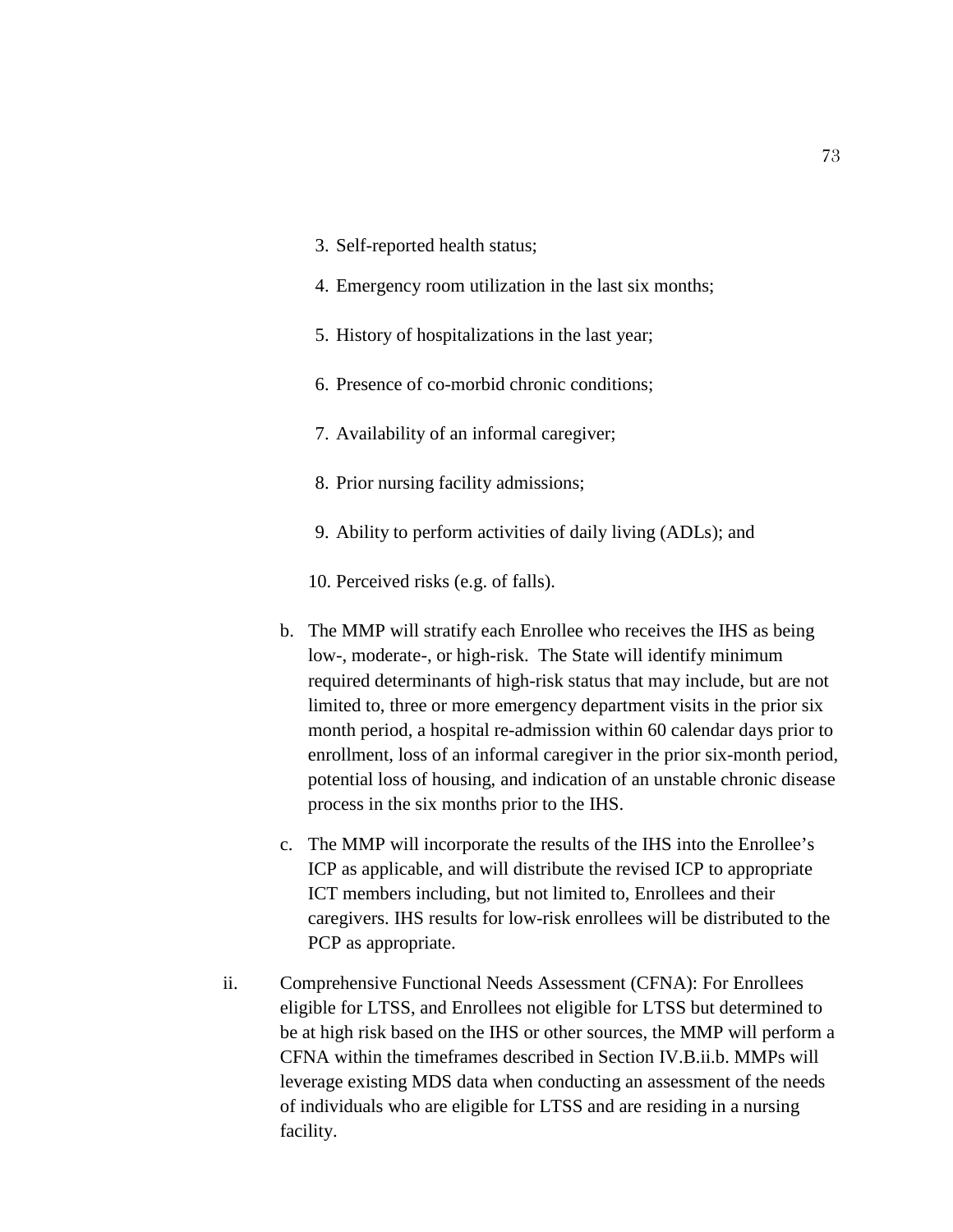- a. MMPs shall develop and submit to EOHHS a CFNA tool and scoring methodology, subject to EOHHS review and approval, to identify high-risk Enrollees who require ICM services. MMPs shall develop a Discharge Opportunity Assessment and Wellness Assessment for individuals who reside in a nursing facility as described in Section IV.B.iv, below.
- b. MMPs shall ensure the completion of a CFNA for the following Enrollees, within the following timeframes:
	- 1. Non-LTSS High-risk: Enrollees living in the community who are not eligible for LTSS and who are determined by the MMP based on the IHS or via predictive modeling activities to be high-risk Enrollees will receive an in-person CFNA in their homes (with Enrollee consent). Throughout the Demonstration, the CFNA must be completed no later than fifteen (15) days after IHS completion. Reassessments will be conducted by phone or in-person at least annually, or sooner if required based on the Enrollee's condition or needs or the circumstances described in Section IV.B.iii.a.
	- 2. Community LTSS: Enrollees who are eligible for LTSS and who reside in the community will receive an in-person CNFA in their homes (with Enrollee consent). During the first six months of the Demonstration, for Enrollees eligible for community-based LTSS who were not enrolled in an RHO plan (or other Medicaid managed care plan operated by the MMP parent organization) immediately prior to the Demonstration, the CFNA will be completed no later than one hundred-eighty (180) calendar days after the effective enrollment date. After the first six months of the Demonstration, the CFNA must be completed no later than fifteen (15) calendar days after the effective enrollment date. Reassessments will be conducted in-person, or by phone if needed or requested by the Enrollee, at least every ninety (90) calendar days, or sooner if required based on the Enrollee's condition or needs or the circumstances described in Section IV.B.iii.a.
	- 3. Previous RHO: For Enrollees eligible for LTSS who were enrolled in an RHO plan (or other Medicaid managed care plan operated by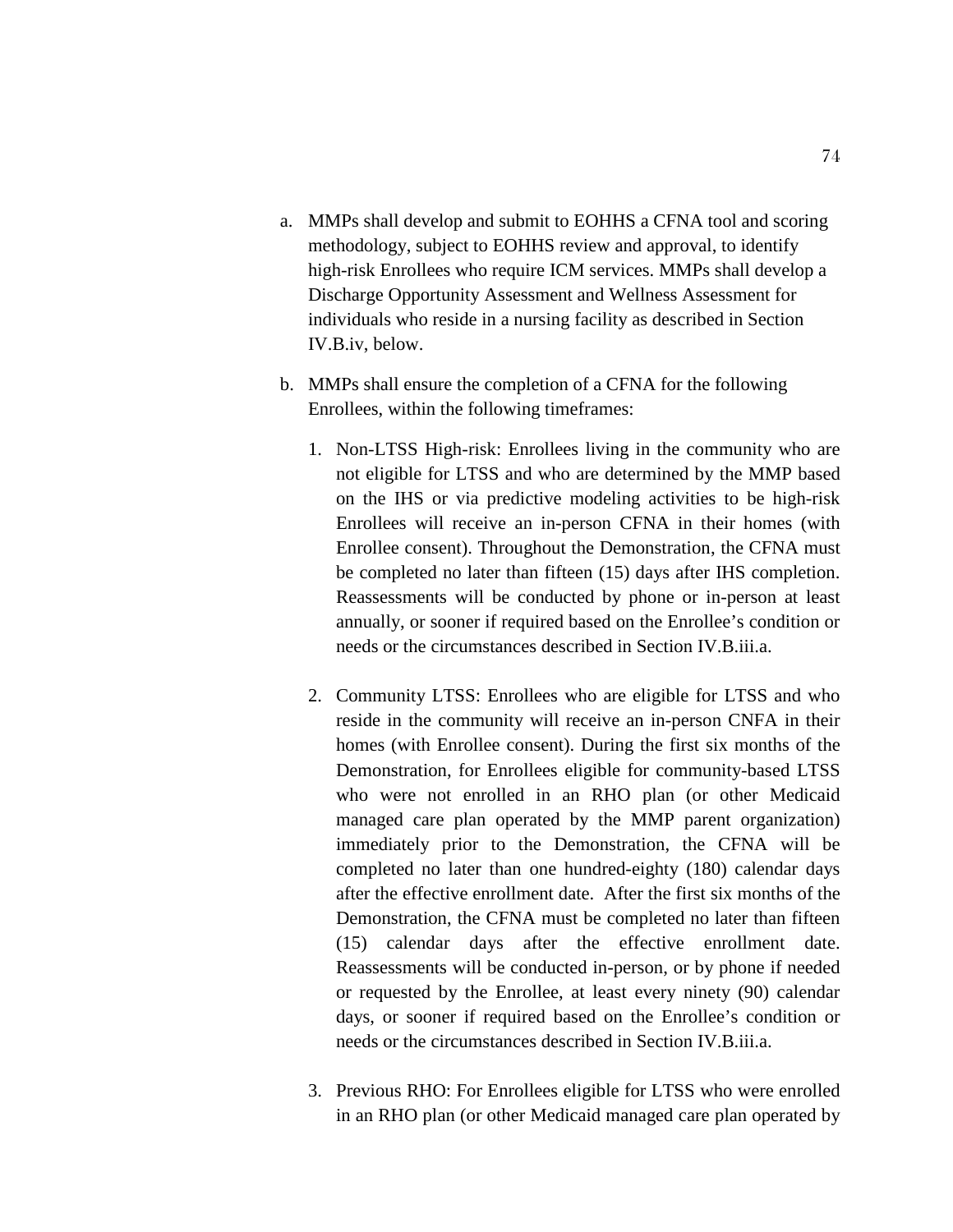the MMP parent organization) immediately prior to the Demonstration, the previous assessment conducted by the RHO plan will be shared with the ICT within thirty (30) days of ICI Demonstration enrollment. If the RHO assessment was completed within the 180 calendar days prior to MMP enrollment, the Enrollee will be reassessed according to the applicable timeframe for that Enrollee, using the RHO assessment date as the starting point.

- 4. For all Enrollees described above in Sections IV.B.ii.b.1 through IV.B.ii.b.3, the MMP will further be required to ensure the conduct of an in-person re-assessment within fifteen (15) calendar days of identifying a significant change in the Enrollee's condition or needs or the circumstances described in Section IV.B.iii.a, with the exception of hospitalizations. Following a hospitalization, reassessments will be conducted within five (5) days of discharge.
- c. At a minimum, a CFNA for community-based high-risk individuals must include, but not be limited to, an assessment of:
	- 1. Enrollee strength-based preferences and needs for care delivery, housing, caregiver involvement and other key factors as they relate to care;
	- 2. Self-reported health status;
	- 3. Utilization history for emergency room services, inpatient services, community-based LTSS, and nursing facility services within the last 18 months;
	- 4. Medical and behavioral health history including all chronic conditions and history of exacerbations within the prior 12 months;
	- 5. Medications and medication management needs;
	- 6. Mental health screening and history including, but not limited to, cognitive functioning;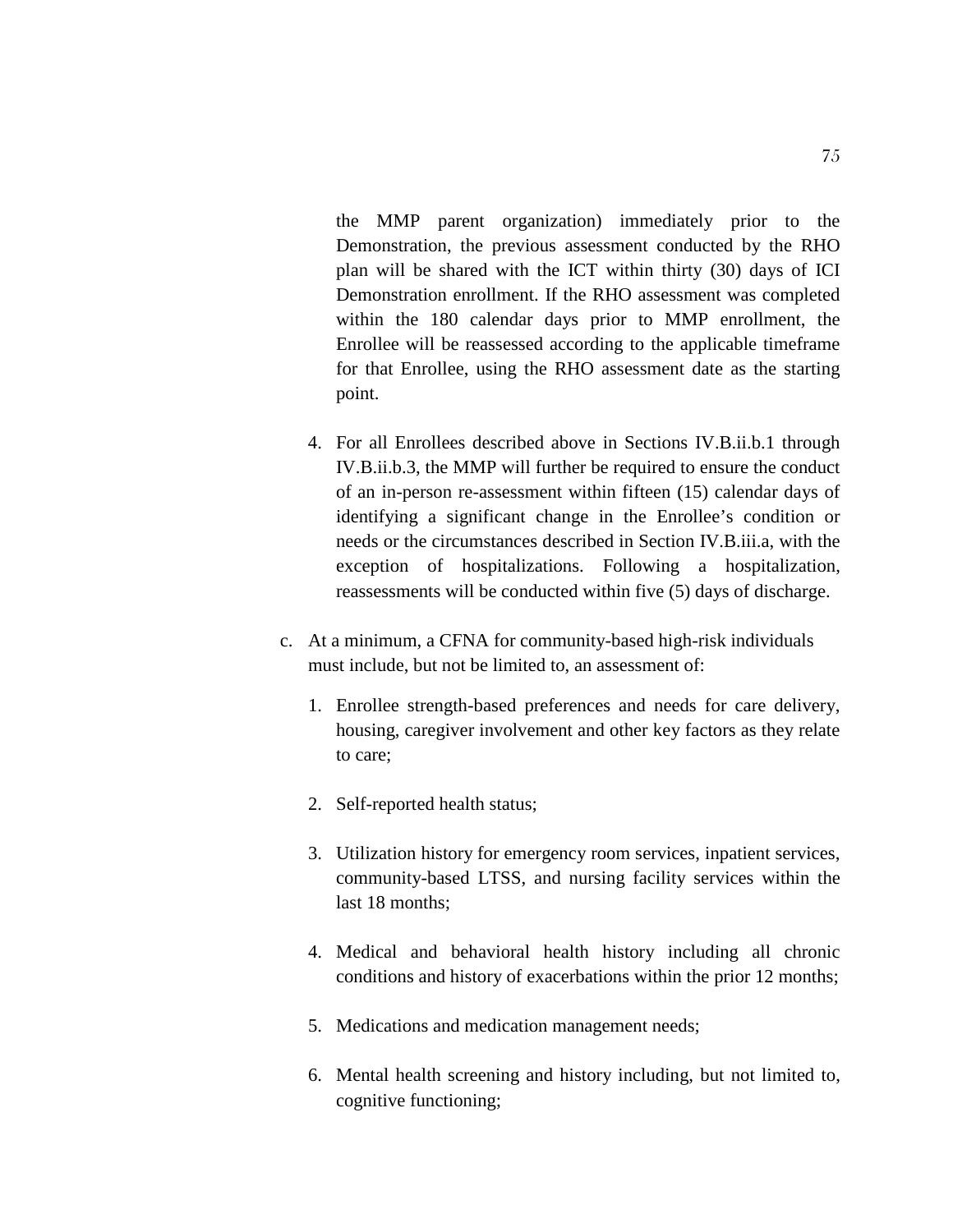- 7. Alcohol, tobacco, and other drug use;
- 8. Ability to perform Activities of Daily Living (ADLs);
- 9. Fall risks, home safety evaluation, home modifications needed;
- 10. Advance directives;
- 11. Cultural and linguistic preferences;
- 12. Evaluation of visual and hearing needs and preferences;
- 13. Caregiver resources and involvement;
- 14. Informal and community support systems;
- 15. Nutritional status and availability of appropriate food based on the Enrollee's medical needs and preferences;
- 16. Housing, social service, legal needs;
- 17. Potential to avoid institutional care (e.g. housing status, availability of an informal caregiver);
- 18. Interest in vocational rehabilitation, employment, or volunteer work; and
- 19. Barriers to meeting goals or complying with the ICP.
- d. The CFNA, including reassessments, will be administered by a licensed clinician.
- iii. Comprehensive Re-assessment: MMPs will be required to ensure the completion of comprehensive re-assessments on an ongoing basis for Enrollees eligible for community-based LTSS and high-risk non-LTSS Enrollees using the timelines listed in Section IV.B.ii.b. The comprehensive re-assessment will have the same content as the initial CFNA and must be fully updated at the time of re-assessment.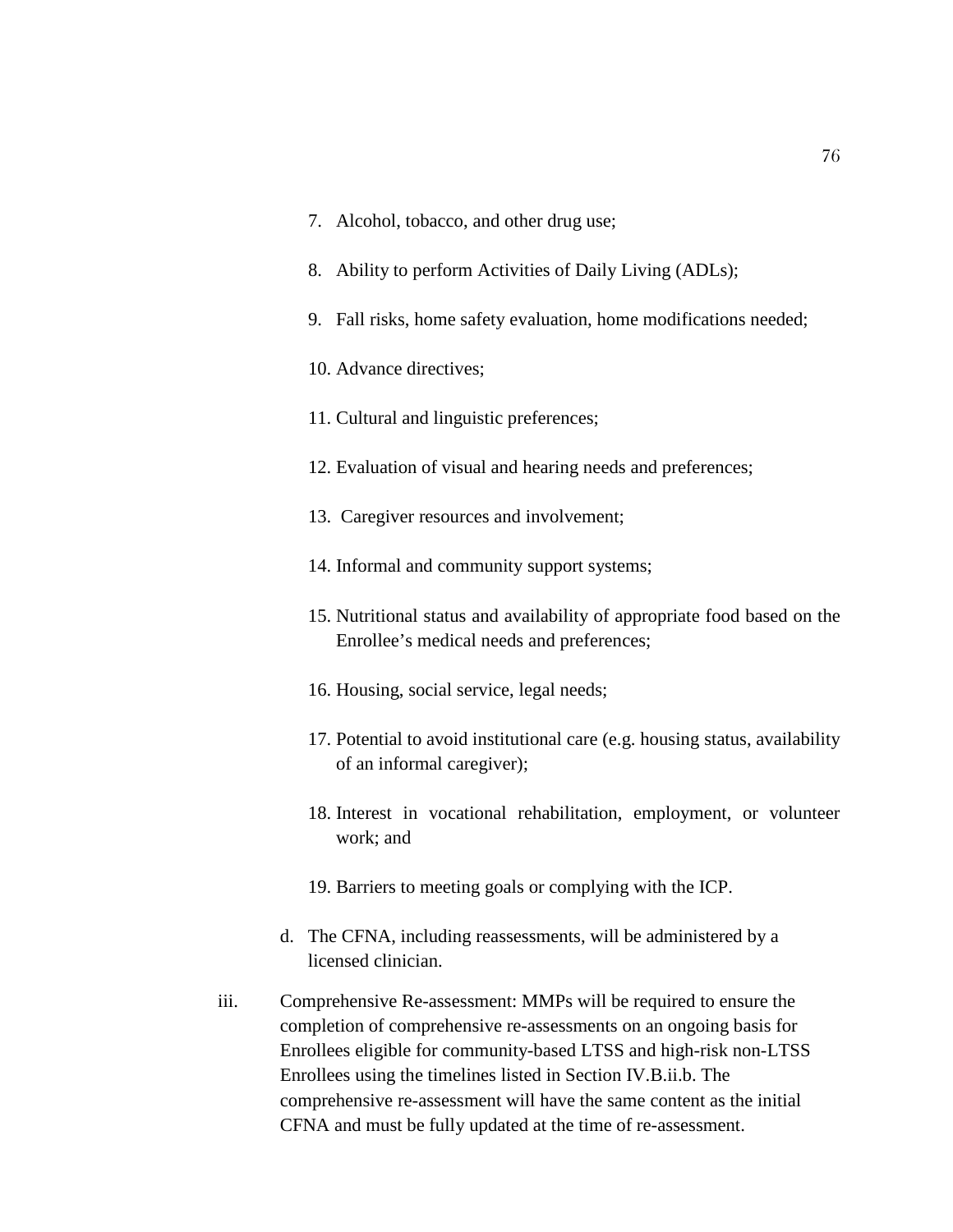- a. Changes in the Enrollee's condition or needs that may warrant a comprehensive re-assessment include, but may not be limited to: hospitalization; significant changes in medication; change in, or loss of, a caregiver; medical, psychosocial or behavioral health crisis; excessive emergency department utilization; other major changes in the Enrollee's psychosocial, medical, behavioral condition; or major changes in caregivers or housing.
- b. MMPs will incorporate the results of the comprehensive re-assessment into the Enrollees' ICPs, and will distribute the revised ICPs to appropriate ICT members including, but not limited to, Enrollees and their caregivers.
- iv. Facility-based LTSS: At least quarterly, the MMP shall identify nursing facility residents who may have the desire and/or opportunity to return to the community, based on methods including but not limited to self- or provider referral, MDS results, and predictive modeling. MMPs shall develop a Discharge Opportunity Assessment for those individuals. The Discharge Opportunity Assessment shall be conducted within thirty (30) days of Enrollee identification or referral.
	- a. The Discharge Opportunity Assessment may include, but not be limited to data regarding:
		- 1. Whether the Enrollee wishes to return to a community-based residence;
		- 2. The Enrollee's MDS score;
		- 3. Whether the Enrollee has been in the nursing facility for 90 days or more;
		- 4. Whether the Enrollee has a home in the community; and
		- 5. Whether the Enrollee has an informal caregiver to assist at a community-based residence.
	- b. For Enrollees residing in nursing facilities who are found to have the desire and/or opportunity to return to the community, the MMP shall ensure the development of a person-centered Community Transition Plan designed to support community reintegration. Such Enrollees will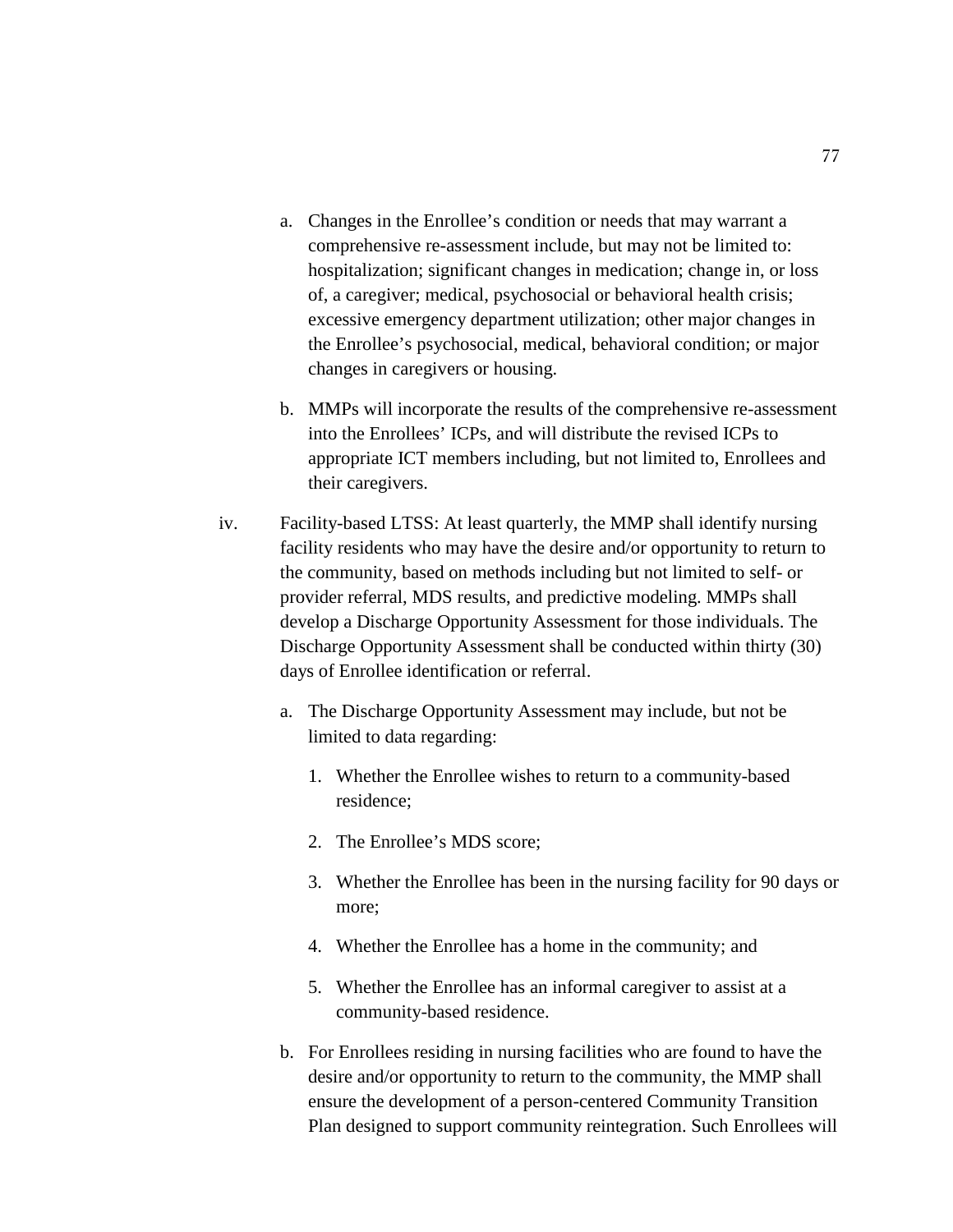also be assigned a Transitions Care Manager (TCM). The TCM will participate in discharge planning meetings, develop a plan of care, facilitate referrals to community providers, conduct a home safety evaluation, and follow the Enrollee upon discharge, including a faceto-face home visit within 24 hours of the discharge. The Community Transition Plan shall include, but is not limited to:

- 1. Identification of community supports;
- 2. Availability of housing;
- 3. Safety assessment of residence;
- 4. Identification of home modification needs; and
- 5. Identification of DME needs.
- c. For Enrollees in nursing facilities who do not desire to return to the community, the MMP shall ensure the completion of a Wellness Assessment in the facility using MDS and other existing data to the greatest extent possible and appropriate. The Wellness Assessment shall be completed within one hundred-twenty (120) days of enrollment, and will inform development of a Wellness Plan (see Section IV.G). Reassessments will be conducted based on the Enrollee's condition or needs, or the circumstances described in Section IV.B.iii.a. The Wellness Assessment will include, but is not limited to:
	- 1. Enrollee strength-based preferences and needs for care delivery, housing, caregiver involvement, and other key factors as they relate to care;
	- 2. Health status;
	- 3. Utilization history for inpatient services and other acute care needs within the last 18 months;
	- 4. Medical and behavioral health history;
	- 5. Mental health screening and history, including but not limited to depression and cognitive functioning;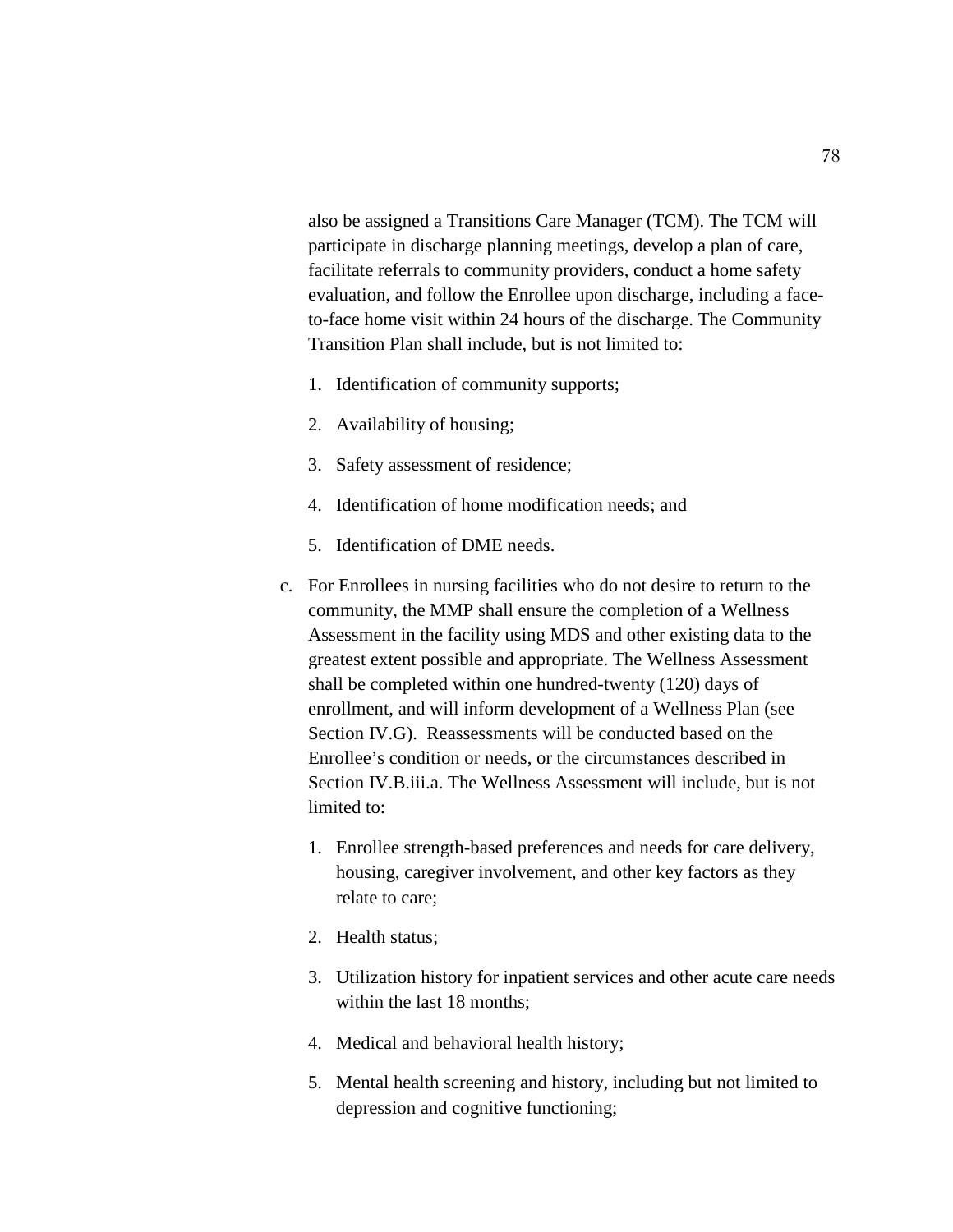- 6. Ability to perform ADLs;
- 7. Fall risks;
- 8. Advance directives;
- 9. Cultural and linguistic preferences;
- 10. Evaluation of visual and hearing needs and preferences;
- 11. Nutritional status; and
- 12. Barriers to meeting goals or complying with the Wellness Plan.
- C. Requirements for Lead Care Managers: The MMP will assign an LCM to each Enrollee who is eligible for community LTSS or who is determined to be at high risk for poor health outcomes and/or high costs associated with health care delivery. Such Enrollees will be eligible to receive ICM services.

For Enrollees with a primarily medical condition(s), a qualified individual with physical health expertise shall be designated as the LCM. For individuals with a primary mental illness or substance use disorder, a qualified individual with behavioral health expertise shall be designated as the LCM. Regardless of whether the primary expertise of the LCM is in physical or behavioral health, all ICM is intended to be holistic and person-centered, and not restricted to solely physical or behavioral health. When necessary, the MMP will make physical health Care Management resources available to the primary behavioral health LCMs, and vice versa, to meet the comprehensive needs of Enrollees. The MMP shall establish the role and responsibilities of each type of LCM.

The MMP will maintain policies and procedures for assigning LCMs to manage the delivery of ICM services in a manner that ensures that Enrollees are served by the staff best qualified to meet their needs. In the event that Enrollees wish to select different LCMs, the MMP shall help them do so. The MMP is expected to leverage existing care management supports that may already be in place. These supports may include a nurse care manager in a primary care practice where the Enrollee receives primary care.

i. The LCM will: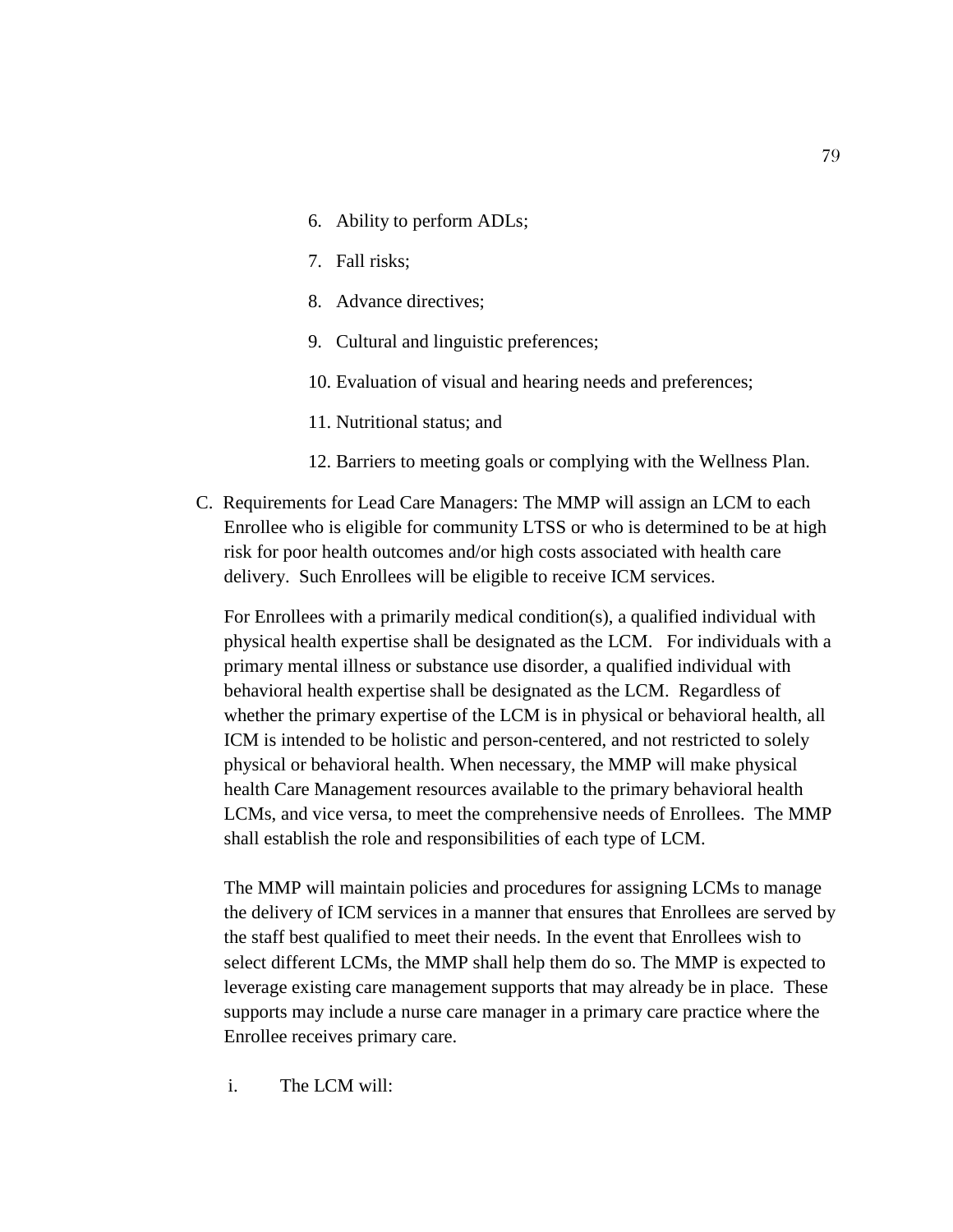- a. Conduct the CFNA (to the extent that the MMP has sufficient information to assign an LCM with appropriate expertise to an Enrollee prior to full CFNA results) and fully incorporate such results into the Enrollee's ICP. If the MMP does not have sufficient information to assign an LCM to an Enrollee prior to the CFNA, a qualified LCM will perform the CFNA and another LCM with expertise more relevant to the Enrollee's needs may be assigned after the CFNA is completed;
- b. Discuss the Enrollee's desired treatment results and outcomes;
- c. Oversee creation of the ICT with appropriate participants, reflecting both in- and out-of-plan services, as appropriate;
- d. Convene a telephonic or in-person meeting of the ICT, if appropriate and necessary, to discuss Enrollee needs and preferences;
- e. Hold in-person or telephonic ICT meeting(s) on an as needed basis, including any time an Enrollee experiences a significant change in condition (e.g. hospitalization or loss of caregiver) and qualifies for ICM;
- f. Use all relevant information from the CFNA, Enrollee and family input, and other data to create a comprehensive, multidisciplinary ICP;
- g. Develop and implement the ICP in collaboration with the ICT;
- h. Share the ICP with the Enrollee, the Enrollee's family and/or caregiver (with Enrollee consent), and appropriate members of the ICT;
- i. Coordinate service delivery among all providers associated with the Enrollee's care, including but not limited to providers of medical, LTSS, and behavioral health services; including providers or out-ofplan services, as described in Section V.D;
- j. Follow up with providers to obtain necessary test and treatment results, or other information about the Enrollee's health status;
- k. Provide or link Enrollees to self-management and disease management education, with a focus on self-care;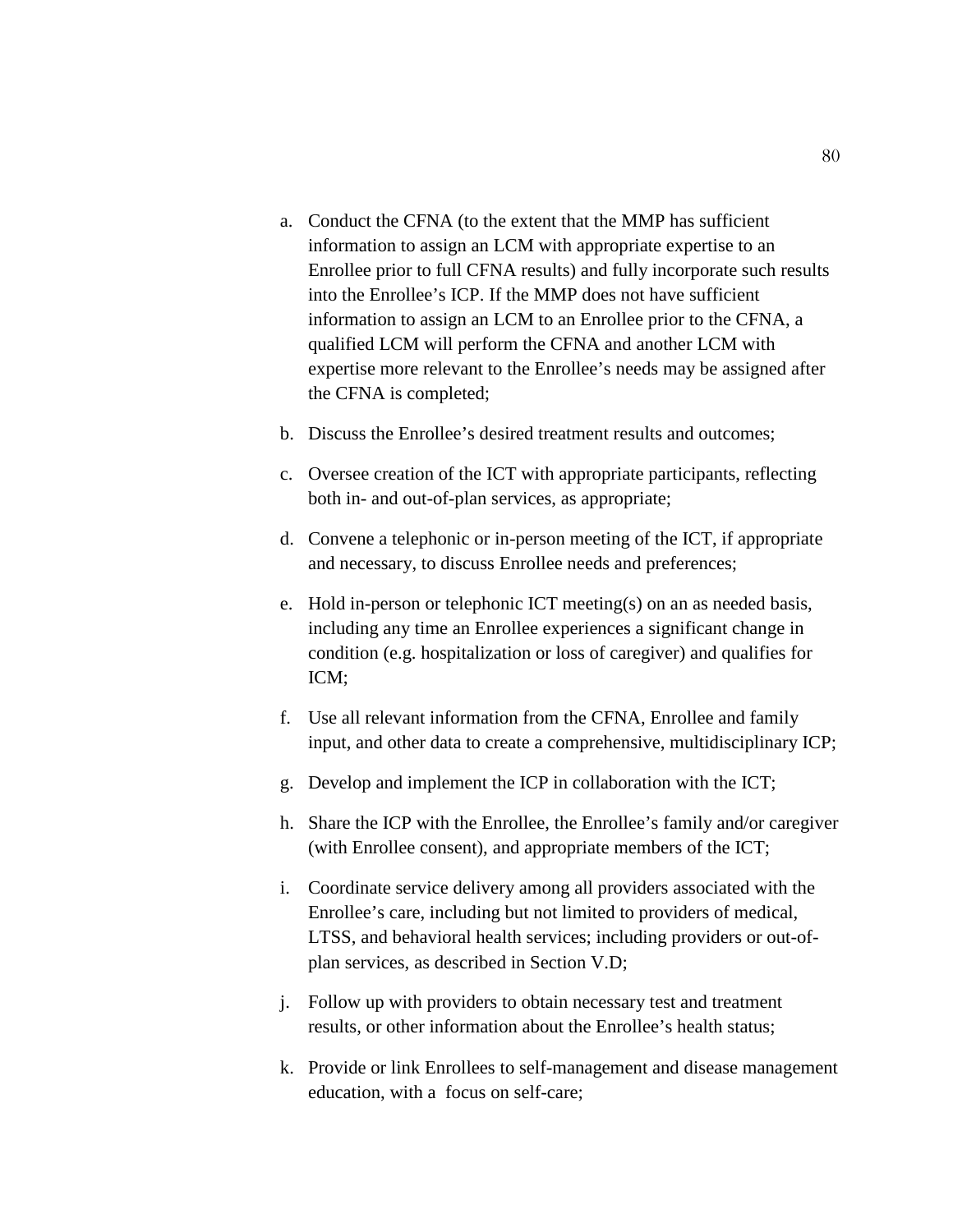- l. Review and update the ICP periodically as needed, assessing progress toward achieving Enrollee-centered goals and outcomes, and making appropriate revisions in collaboration with the Enrollee and the Enrollee's providers as the Enrollee's condition and needs change;
- m. Provide information and engage in discussion with Enrollees to help inform decisions about use of medical resources, including the emergency room; and
- n. Make referrals for services and assist providers in obtaining the necessary authorization to provide services, including access to alternative therapies.
- ii. All LCMs will receive training on interdisciplinary care coordination and key LCM responsibilities.
- iii. Minimum qualifications and experience required for LCMs, including those with behavioral health expertise, will be included in the Three-way Contract.
- D. Requirements for Care Coordinators and Care Management Staff for Low- and Moderate-risk Non-LTSS Enrollees: The MMP will make Care Coordinators and/or Care Management staff available to Enrollees who are not eligible for LTSS and are not otherwise designated as being high-risk.
	- i. Care Coordinators and/or other Care Management staff will:
		- a. Support provider level staff to the greatest degree possible to incorporate Care Management activities at the practice level;
		- b. Build on and improve the State's medical home model;
		- c. Ensure the IHS is conducted and that data from the IHS, and other sources as appropriate, are conveyed to the PCP in order to deliver preventive services, if appropriate;
		- d. Be available to educate Enrollees on prevention, wellness, and selfcare as needed and desired by the Enrollees; and
		- e. Facilitate referrals to appropriate services, as needed.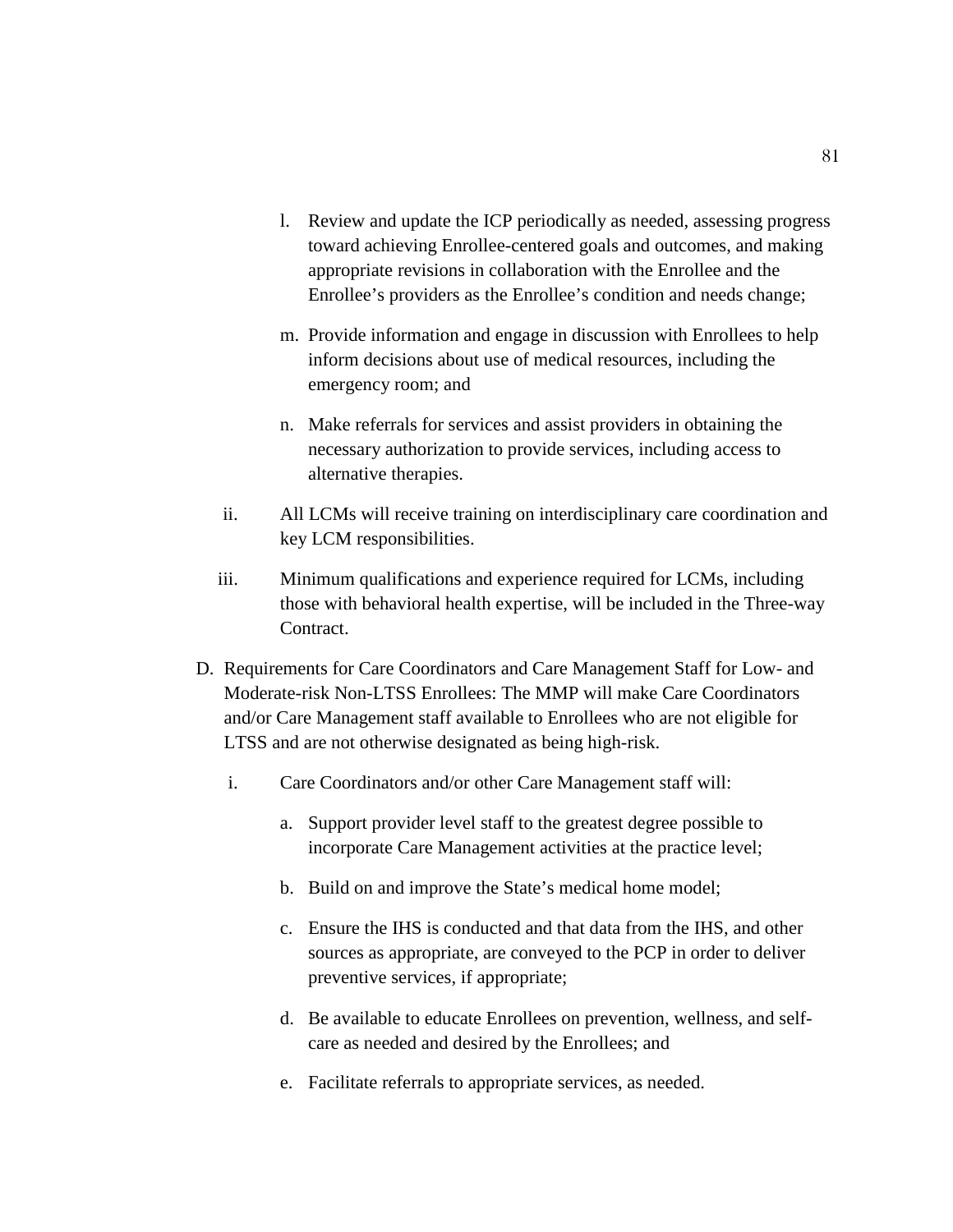- ii. In addition, as necessary and appropriate based on the Enrollee's needs, Care Coordinators and/or other Care Management staff will:
	- a. Coordinate service delivery among providers associated with the Enrollee's care, including but not limited to providers of medical, LTSS, and behavioral health services as needed, and including both inand out-of-plan services;
	- b. Provide or link Enrollees to self-management and disease management education, with a focus on self-care as needed;
	- c. Make referrals for in- and out-of-plan services and assist providers in obtaining the necessary authorization to provide services, including access to alternative therapies as necessary and appropriate;
	- d. Provide Member Services support to link Enrollees who do not receive LTSS to necessary Care Management resources within the MMP;
	- e. Address changes in condition and arrange for a CFNA based on the terms in Section IV.B.ii of this MOU, when needed as a result of a change in the Enrollee's condition, and refer Enrollees for ICM services when appropriate;
	- f. Arrange home safety checks for the Enrollee, when indicated by the IHS;
	- g. Make available all relevant information to support the delivery of integrated care at the practice level;
	- h. Promote the sharing of data and information with providers through tools that include, but are not limited to, shared medical records, secure messaging, health information exchange and other techniques to support care integration; and
	- i. Provide other support as appropriate.
- iii. Minimum qualifications and experience required for Care Coordinators or other Care Management staff will be included in the Three-way Contract.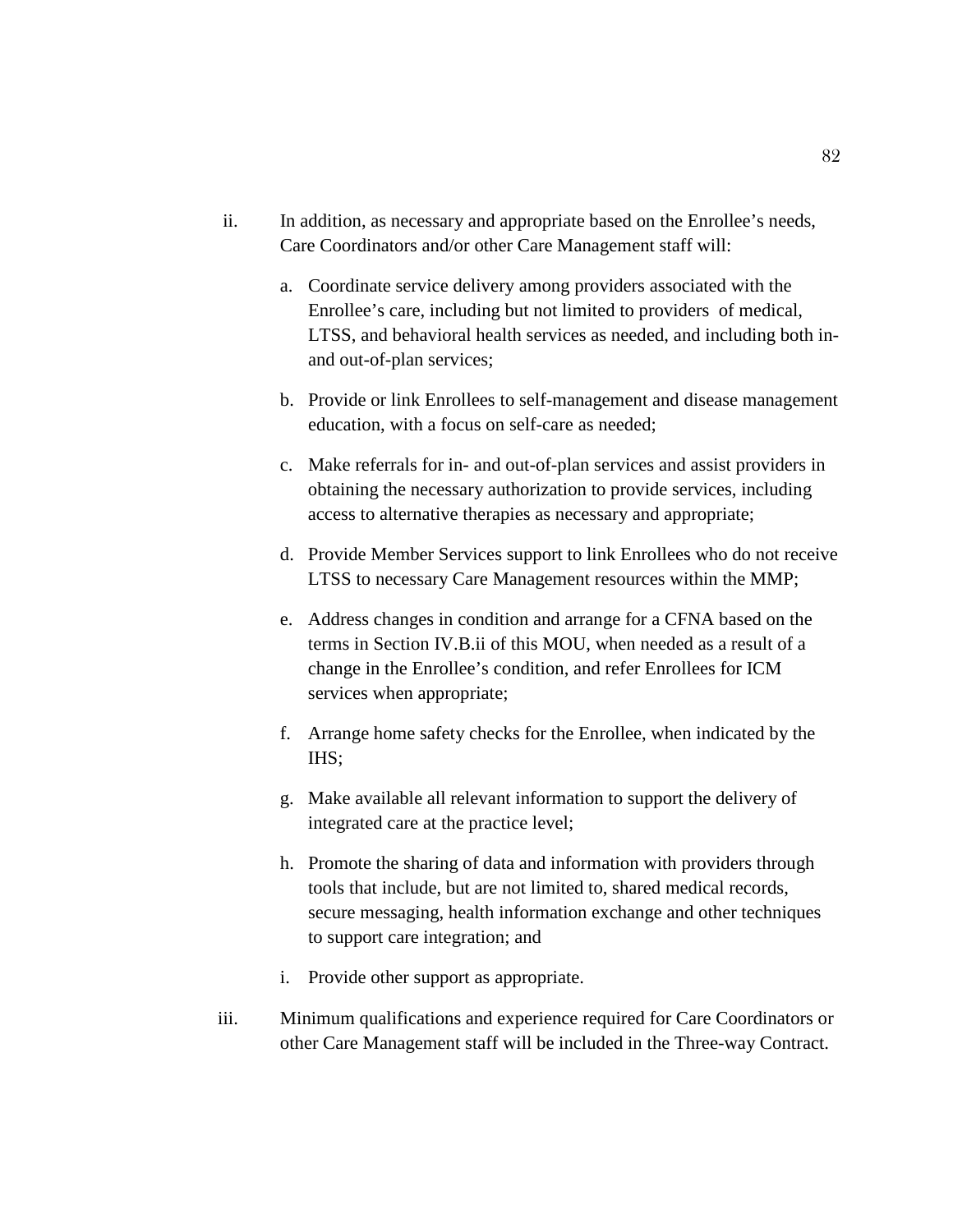- E. Requirements for the Interdisciplinary Care Team: The MMP shall ensure assembly of an ICT for each Enrollee based on the Enrollee's person-centered needs.
	- i. The MMP will utilize the ICT to:
		- a. Serve as a communication hub to coordinate services across the full continuum of care, including but not limited to primary, specialty, behavioral health, LTSS, and other services, and including both inplan and out-of-plan services;
		- b. Support transitions from hospital or nursing facility to community, under the direction of the LCM, as applicable;
		- c. Collaborate across all physical, behavioral, and social support disciplines with attention to coordinated provision of Enrollee education and self-management support; behavior change techniques and motivational interviewing practices when delivering services to Enrollees; medication management; coordination of community-based services and supports; referrals, as desired by the Enrollee and as appropriate, to end-of-life services and supports; and changes in the Enrollee's condition when additional multidisciplinary planning is necessary and potentially beneficial;
		- d. Promote the delivery of Care Management services in an integrated fashion at the practice level; and
		- e. Promote the use of performance data at the individual and the population-based level to promote incentives to improve care delivery.
	- ii. For Enrollees eligible for LTSS or determined to be high-risk, the LCM shall oversee development of the ICT. The ICT shall include the Enrollee, the LCM, and the PCP. Additional individuals, including but not limited to the following, may be included as appropriate and applicable:
		- a. Family members and/or caregivers;
		- b. Behavioral health specialist;
		- c. Peer Navigator;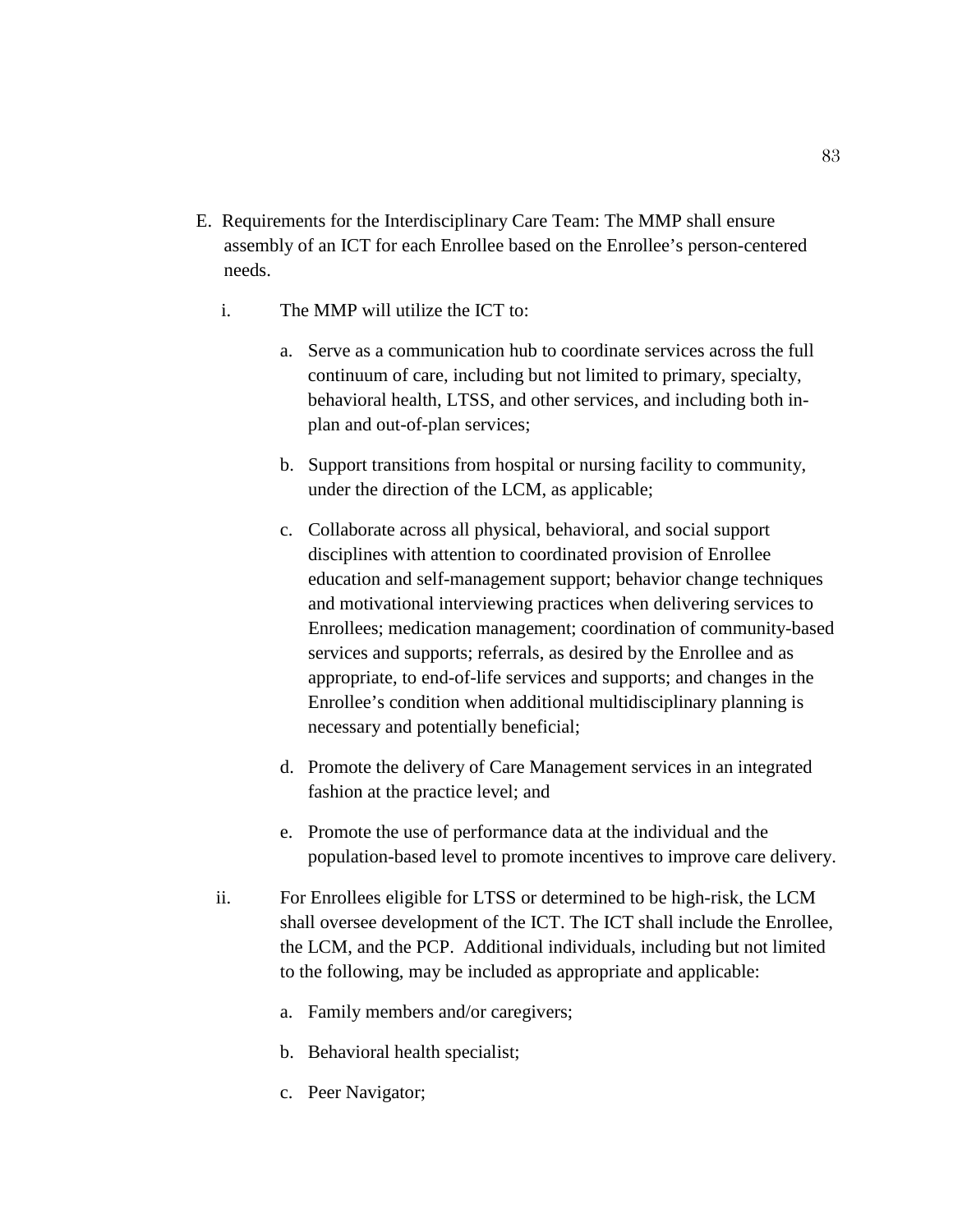- d. Pharmacist;
- e. Physical, occupational and/or speech therapists;
- f. LTSS providers;
- g. Health Home care manager, if applicable; and
- h. Other key medical specialists or human service providers.
- iii. For Enrollees not eligible for LTSS and not otherwise determined to be high-risk, the ICT shall include individuals based on the Enrollee's needs and preferences, and as applicable, including but not limited to:
	- a. The Enrollee;
	- b. Family members and/or caregivers;
	- c. PCP;
	- d. Health Home care manager, if applicable; and
	- e. Behavioral health specialist if appropriate.
- F. Requirements for the Interdisciplinary Care Plan (ICP): The MMP will ensure development of an appropriate ICP for each Enrollee eligible for community LTSS or determined to be at high risk (including Enrollees newly determined to be at high risk). The ICP must be developed within five (5) calendar days of completion of the CFNA, or sooner, based on Enrollee needs. The ICP must be modified, if necessary, within five (5) days after a hospitalization. The MMP will:
	- i. Comprehensively document within the ICP the needs and interventions identified by the ICT and CFNA, including medical, behavioral health, LTSS, Health Home services and/or care plans, and other critical needs (e.g. legal or housing), and including both services covered by the MMP (i.e. included in the capitated rate) and out-of-plan services. At minimum, the ICP will include but not be limited to:
		- a. Short- and long-term goals and expected outcomes and measures including timelines for achievement of goals, including reference to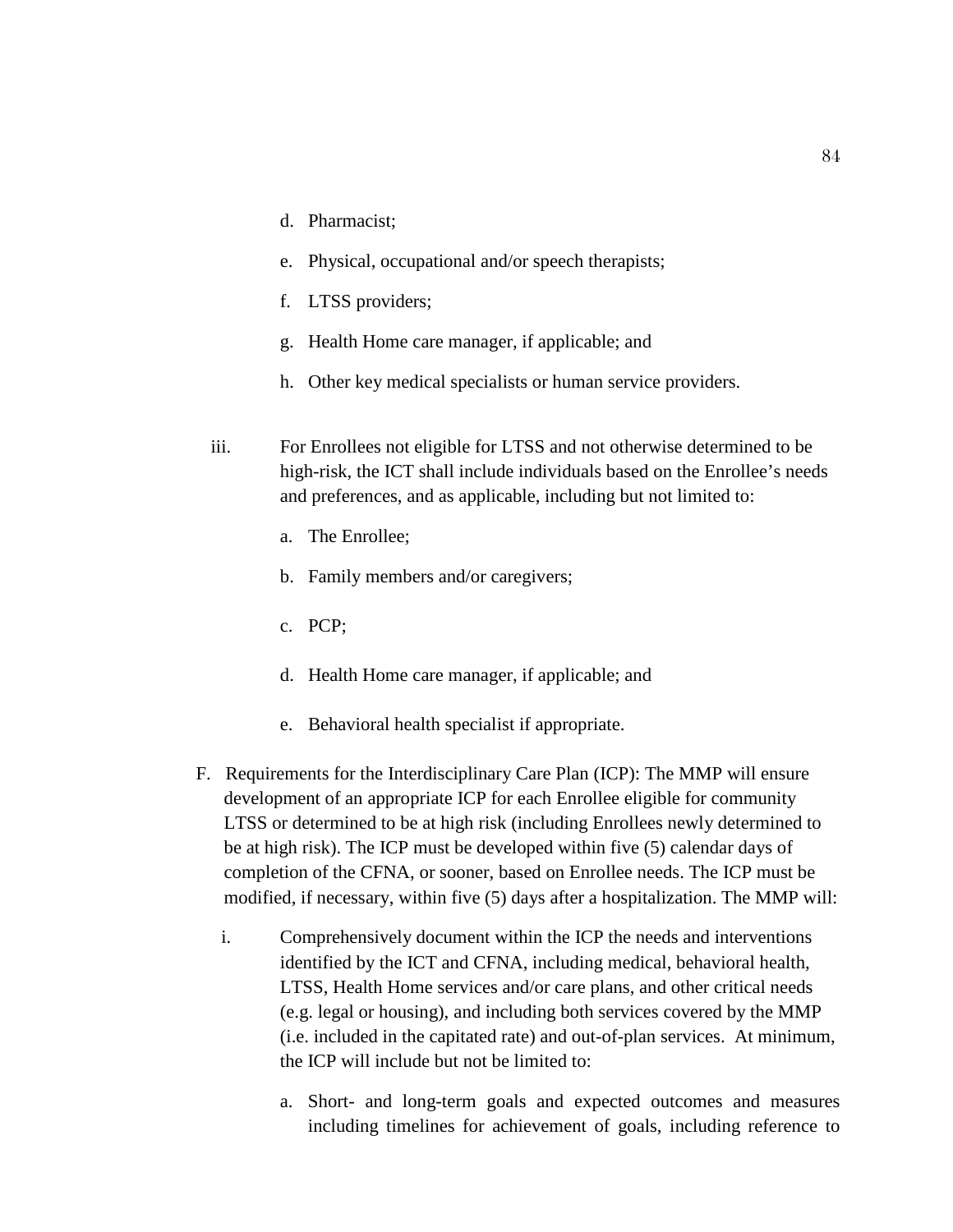any goals, outcomes, and measures listed in other clinical care plans the Enrollee may have outside of the MMP;

- b. Barriers to service delivery and strategies to address such barriers;
- c. Measures taken to reduce risks without restricting the Enrollee's autonomy to undertake risks to achieve goals;
- d. Medical, behavioral, and psychosocial support needs and ICM interventions, including but not limited to:
	- 1. Integrated interventions that incorporate medical, behavioral health, LTSS, social service, and community living support needs;
	- 2. Plans for known or anticipated care transitions;
	- 3. Disease management/chronic condition management including, but not limited to, self-management and education;
	- 4. Prevention and wellness goals and strategies;
	- 5. Home safety needs, issues, and interventions;
	- 6. Availability of informal support systems, including factors that put the Enrollee's informal supports at risk;
	- 7. Specific person(s) and/or any provider agency responsible for delivering LTSS, including back-up plans to the extent possible;
	- 8. Self-directed services and supports;
	- 9. Advanced care planning, if desired by the beneficiary;
	- 10. Other needed interventions (e.g. housing, legal, recreational);
	- 11. Signatures (or other indications of consent, where applicable) of all people with responsibility for ICP implementation, including the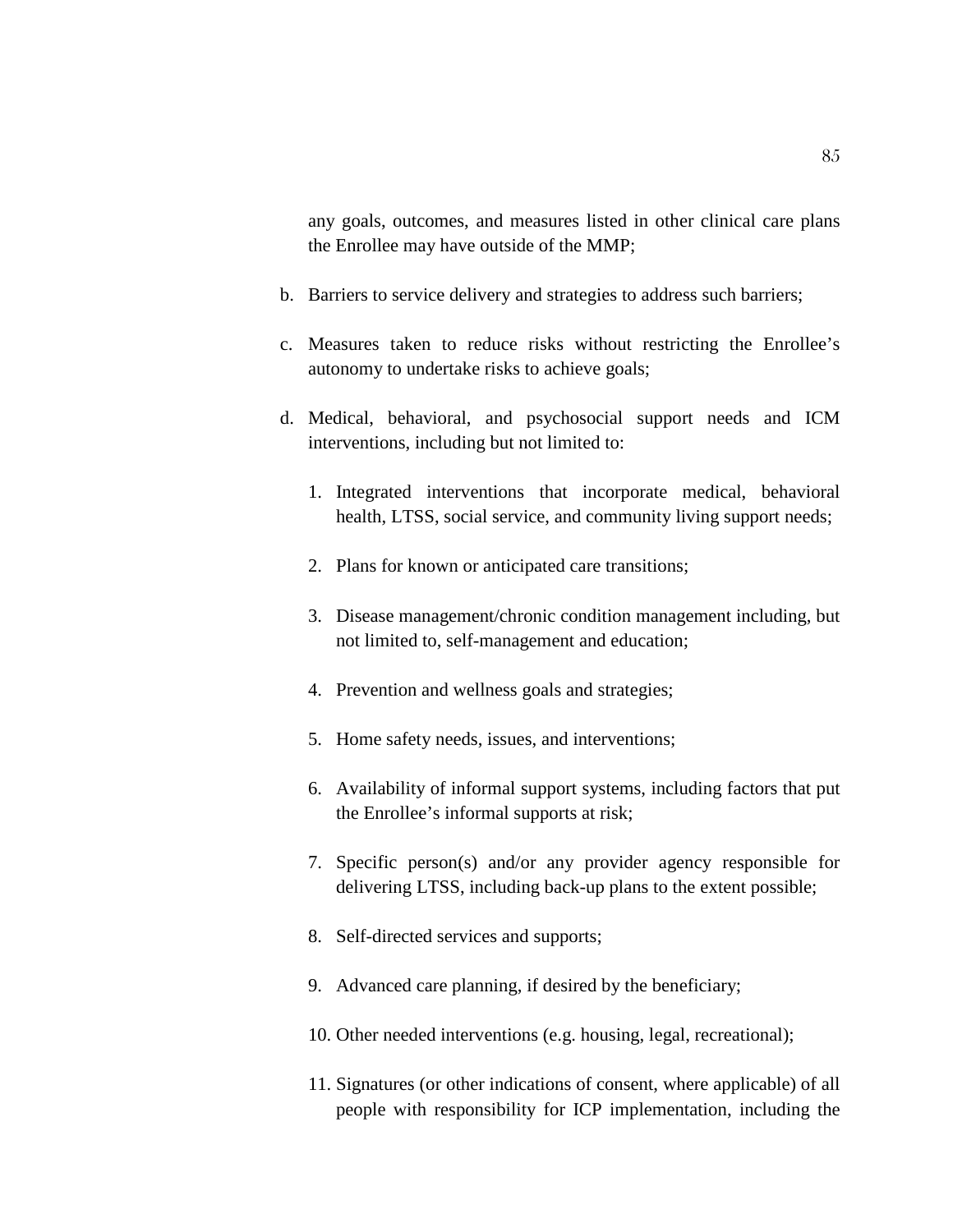Enrollee and the Enrollee's designee, if applicable and with the Enrollee's consent, and a timeline for Enrollee and/or LCM ICP review signifying ICP acceptance and an intention to follow the ICP; and

- 12. Emergency after-hours backup plan that ensures that an informal caregiver is available, if needed, from a contracted agency in person 24 hours per day, seven days per week. Such emergency situations include but are not limited to: significant change in Enrollee condition, unexpected caregiver absence, fire, or flood.
- ii. Distribute copies of the original ICP and ICP updates to the Enrollee, the Enrollee's family or caregiver, and providers, as appropriate and with Enrollee consent. For Enrollees who were in a Rhody Health Options plan (or other Medicaid managed care plan operated by the MMP parent organization) immediately prior to the Demonstration and who enroll in an MMP not operated by the individual's previous plan, the MMP must obtain the current care plan from the previous plan.
- iii. Develop the ICP with an emphasis on leveraging existing caregivers and services and avoiding duplication with existing resources, including but not limited to sources of Care Management outside of the MMP.
- iv. Write the ICP in a culturally and linguistically appropriate manner that enhances the Enrollee's health literacy while considering the Enrollee's overall capacity to learn and be self-directed. Goals must be documented in the first person.
- v. Ensure that the ICP considers processes and strategies for resolving conflict or disagreement within the ICM and care coordination processes. The MMP must maintain clear conflict of interest guidelines for all ICM participants, as well as a method for the Enrollee to request ICP revision. Enrollees must be informed by the MMP of their rights and the process to appeal the denial, termination, or reduction of a service.
- G. Requirements for the Wellness Plan: The MMP will develop an appropriate Wellness Plan for Enrollees receiving facility-based LTSS who do not desire and/or are not able to return to the community. The Wellness Plan must be developed within fifteen (15) calendar days of completion of the Wellness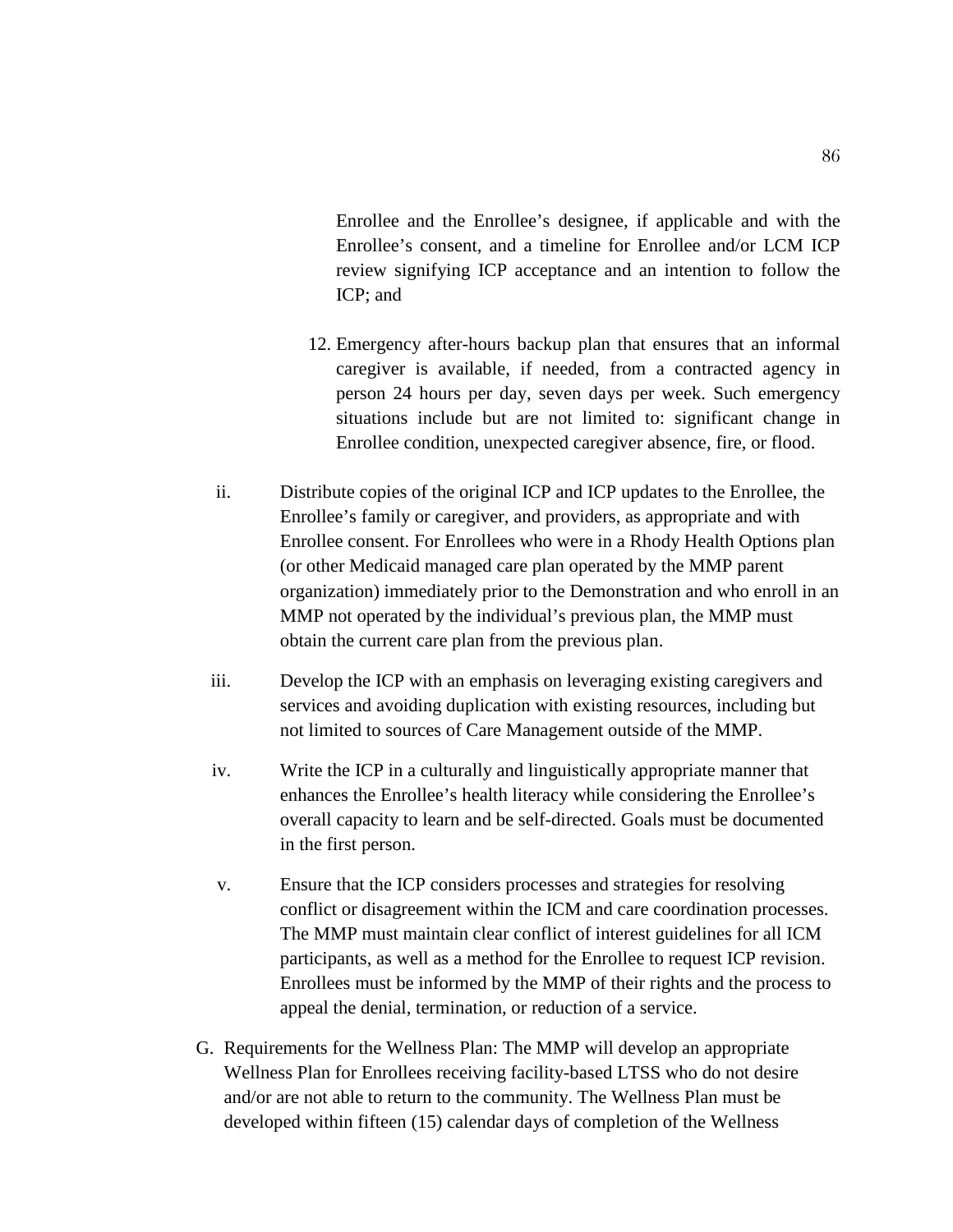Assessment, or sooner, based on Enrollee needs. The Wellness Plan must be modified, if necessary, within five (5) days after a hospitalization. At minimum, the Wellness Plan will include but not be limited to:

- i. Short- and long-term goals and expected outcomes and measures including timelines for achievement of goals, including reference to any goals, outcomes, and measures listed in other clinical care plans the Enrollee may have outside of the MMP;
- ii. Barriers to service delivery and strategies to address such barriers;
- iii. Measures taken to reduce risks without restricting the Enrollee's autonomy to undertake risks to achieve goals;
- iv. Medical, behavioral, and psychosocial support needs, including but not limited to:
	- a. Plans for known or anticipated care transitions;
	- b. Prevention and wellness goals and strategies;
	- c. Advanced care planning, if desired by the beneficiary; and
	- d. ADL needs, goals, and strategies.
- H. Requirements for Peer Navigators: Some Enrollees may require Peer Navigator assistance in accessing support services or coordinating non-medical care, or benefit from a "peer mentoring" relationship. Peer Navigator responsibilities to support such needs include assisting Enrollees in making appointments, transportations, follow-up, and services. The responsibilities of these Peer Navigators (with oversight by the LCM, as applicable) may include:
	- i. Participating in Peer Navigator training administered by the MMP;
	- ii. Assisting with making appointments for health care services;
	- iii. Canceling scheduled appointments if necessary;
	- iv. Assisting with transportation needs;
	- v. Following up with Enrollees and providers to assure that appointments are kept;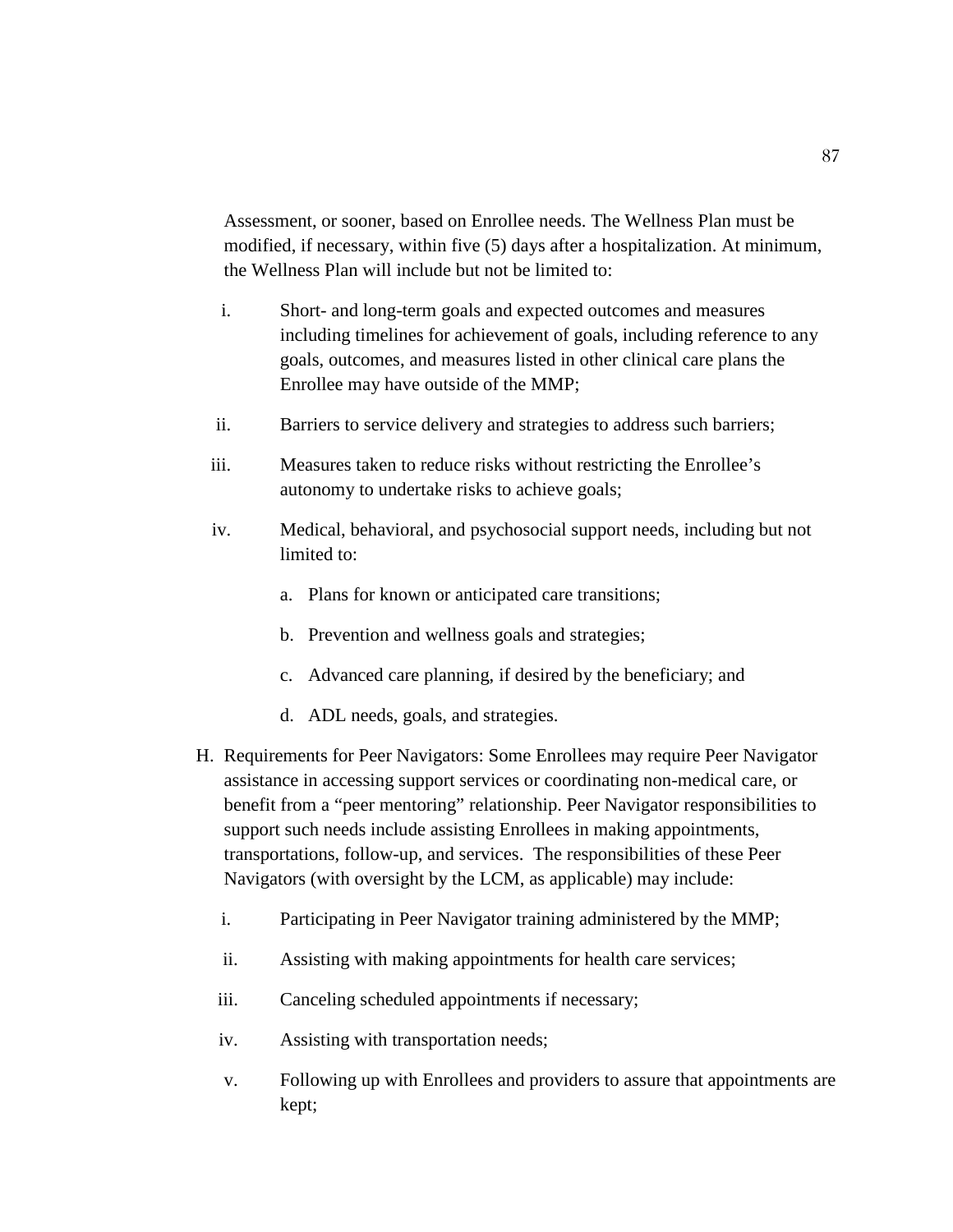- vi. Rescheduling missed appointments;
- vii. Linking Enrollees to alternatives to facility-based medical care, including the emergency room, when appropriate and desired by the Enrollee;
- viii. Assisting Enrollees to access both formal and informal community-based support services such as child care, housing, employment, and social services;
- ix. Assisting Enrollees to deal with non-medical emergencies and crises;
- x. Assisting Enrollees in meeting ICP goals, objectives, and activities;
- xi. Providing emotional support to Enrollees, when needed; and
- xii. Serving as a role model in guiding the Enrollee to practice responsible health behavior.
- I. Requirements for Predictive Modeling: The State shall require MMPs to utilize predictive modeling software to stratify Enrollees for whom claims history exists into low-, moderate-, and high-risk categories. At a minimum, MMPs will utilize predictive modeling software that uses claims data and evidence-based algorithms to categorize Enrollees. Such software will further identify Enrollees at risk for poor health outcomes who may benefit from Care Management services. With regard to predictive modeling data, MMPs will be required to:
	- i. Use predictive modeling data, to identify Enrollees' changing needs on an ongoing basis, where claims history is available. MMPs must stratify Enrollees' needs based on acuity as well as risk for hospitalization or nursing facility placement.
	- ii. Include a thorough analysis of claims data, encounter data, and/or data from other systems over a one-year period in predictive modeling activities, where a full year of claims data exists for an Enrollee. Where one year of data does not exist, the MMP will determine whether and how to conduct predictive modeling activities.
	- iii. At least monthly, conduct a data "sweep" and subsequent analysis of claims data for new and existing Enrollees to identify Enrollees at risk of poor health outcomes who may benefit from Care Management services.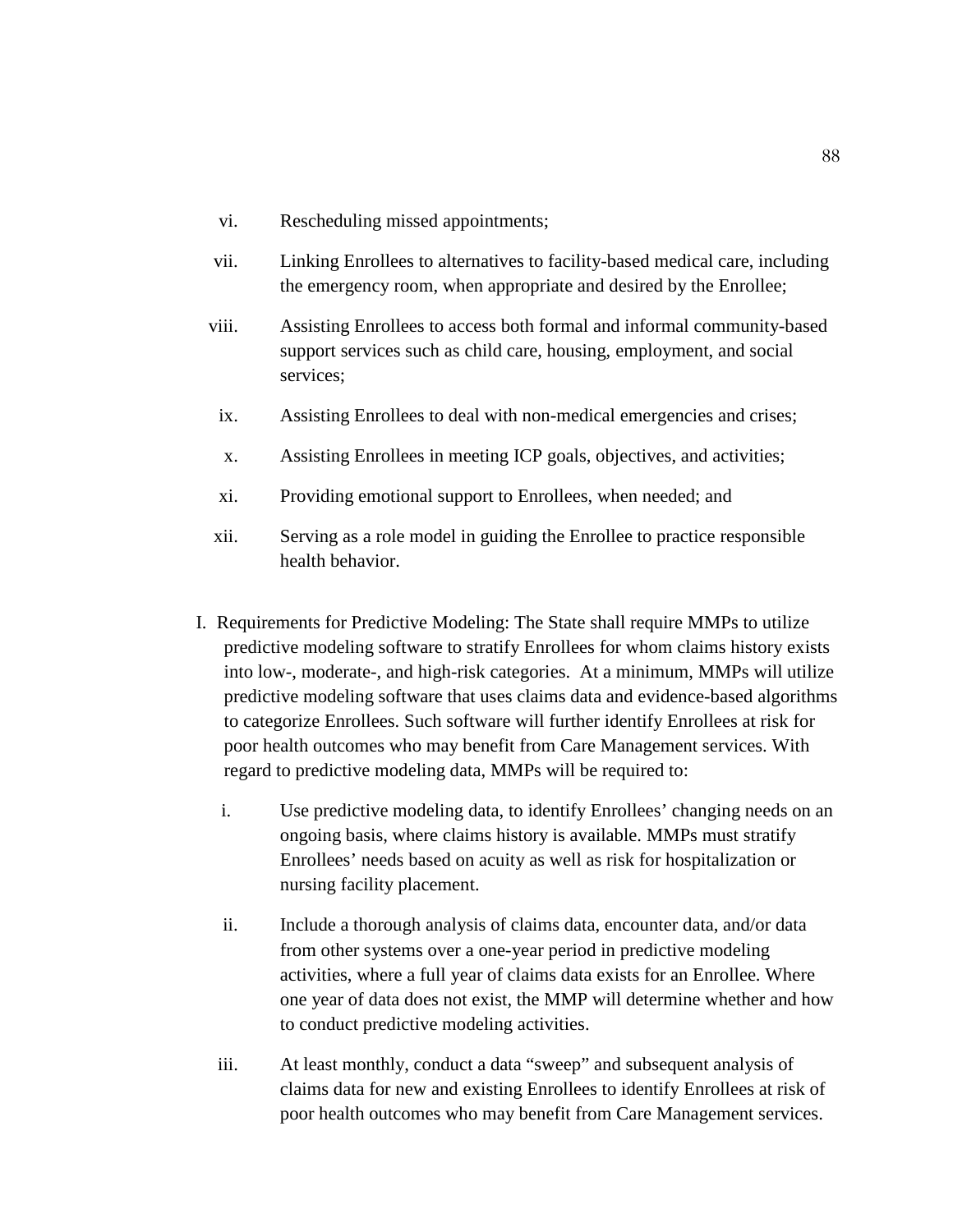- iv. Review predictive modeling data and any other available information for each Enrollee not eligible for LTSS to determine if an in-person CFNA is needed and in what timeframe, as described in Section IV.B.ii.
- J. Requirements for Additional Data Analysis: In addition to predictive modeling activities, MMPs will be required to analyze Enrollee risk and potential needs based upon all available information, including IHS and CFNA results, encounter data, hospital discharge summaries, provider referrals and referrals of all types (including Enrollee self-referral), data collected through utilization management processes, and Enrollee and caregiver input. MMPs will be required to:
	- i. Utilize all available data, including information gathered via the full range of applicable assessment activities, to identify and plan for each Enrollee's person-centered needs and to inform development of an appropriate ICP, where applicable.
	- ii. Review referrals and any other available information for each Enrollee not eligible for LTSS to determine if an in-person CFNA is needed and in what timeframe, as described in Section IV.B.ii.
- K. Network Adequacy: The following standards will be used for access to all covered services except in the event that Medicaid or Medicare standards are more stringent and would provide for increased access to providers. Each MMP's provider network must meet the existing applicable Medicare and Medicaid provider network requirements. State Medicaid standards shall be utilized for community-based and facility-based LTSS, as described below, or for other services for which Medicaid is exclusive, and Medicare standards shall be utilized for pharmacy benefits and for other services for which Medicare is primary, unless applicable Medicaid standards for such services are more favorable to the Enrollee (i.e., offer broader coverage). Home health and durable medical equipment requirements, as well as any other services for which Medicaid and Medicare may overlap, shall be subject to the more favorable to the Enrollee (i.e., offer broader coverage) of the applicable Medicare and Medicaid standards.

MMPs shall ensure they maintain a network of providers that is sufficient in number, mix and geographic distribution to meet the complex and diverse needs of the anticipated number of Enrollees in the service area. Networks will be subject to confirmation through readiness reviews and regular examination on an ongoing basis.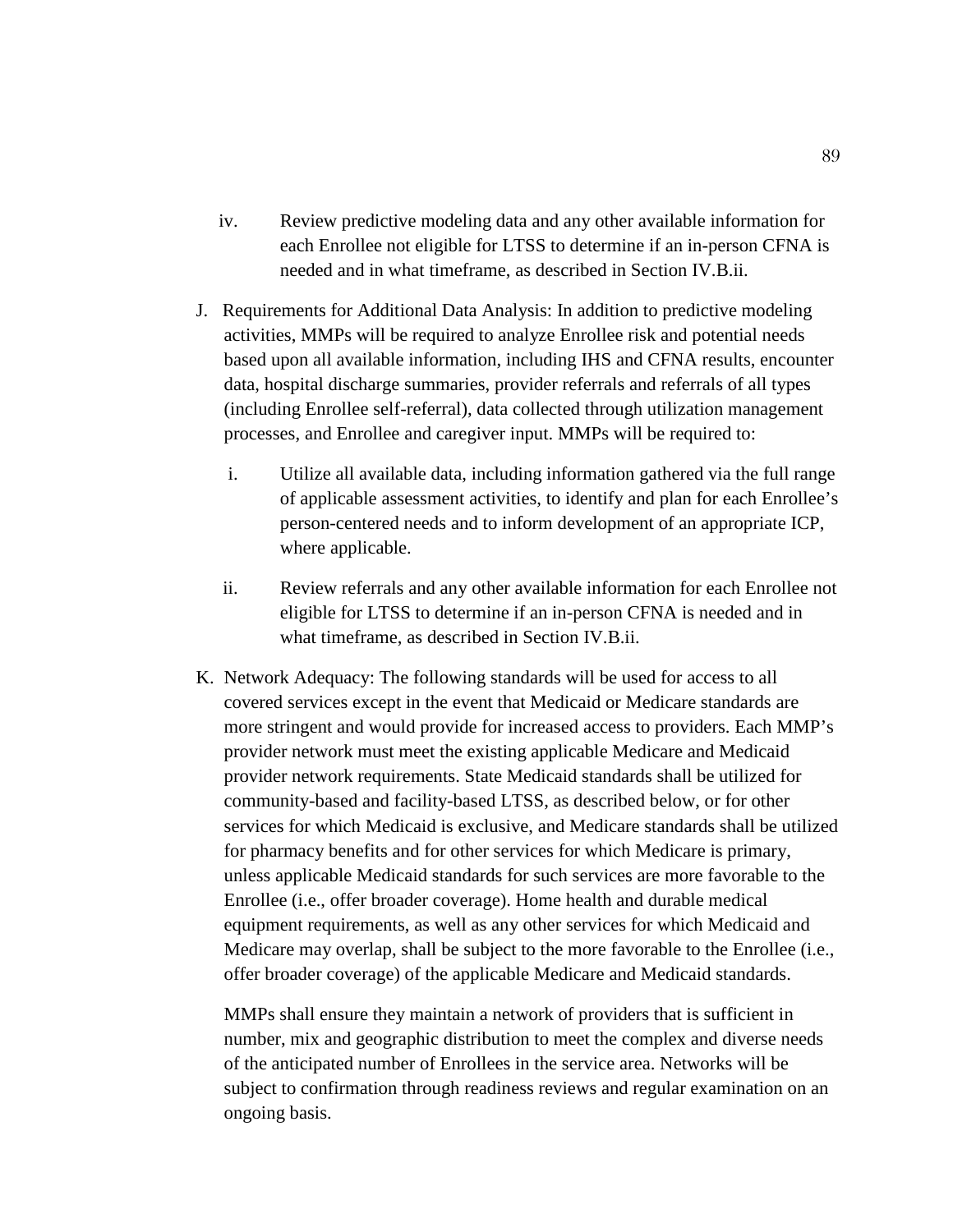Medicare network standards account for the type of service area (rural, urban, suburban, etc.), travel time, and minimum number of the type of providers, as well as distance in certain circumstances. The State and CMS may grant exceptions to these general rules to account for patterns of care for Medicare-Medicaid Enrollees, but will not do so in a manner that will dilute access to care for Enrollees.

Additionally, the provider network must meet all of the following requirements:

- i. Twenty-four Hour Coverage: The MMP will provide coverage, either directly or through its PCPs, to Enrollees on a twenty four (24) hours per day, seven (7) days per week basis. If PCPs are to provide such coverage, the MMP will have a back-up plan for instances where the PCP is not available. The MMP will also have written policies and procedures describing how Enrollees and providers can contact the MMP to receive instructions for treatment of an emergent or urgent medical problem.
- ii. Travel Time: The MMP will make available to every Enrollee a PCP whose office is located within the maximum timeframes outlined in the Medicare Advantage standards, currently: in Providence county, ten (10) minutes or less driving time from the Enrollee's home; and in all other counties, fifteen (15) minutes or less. Enrollees may, at their discretion, select PCPs located farther from their homes.
- iii. Access Standards for Long-Term Care Providers: The MMP shall ensure that home and community-based services are available twenty-four (24) hours per day, seven (7) days per week. The required services must be in place within five (5) days of determination of an Enrollee's need. Nursing facilities shall be located within ten (10) miles of an Enrollee's address of record, unless the Enrollee selects a nursing facility farther than 10 miles. Assisted living facilities, adult day care service centers and other community-based LTSS agencies shall be located within twenty (20) minutes driving time of the Enrollee's address of record, unless the Enrollee selects a provider located more than 20 minutes driving time of the Enrollee's address of record.
- L. Solvency: MMPs will be required to meet solvency requirements: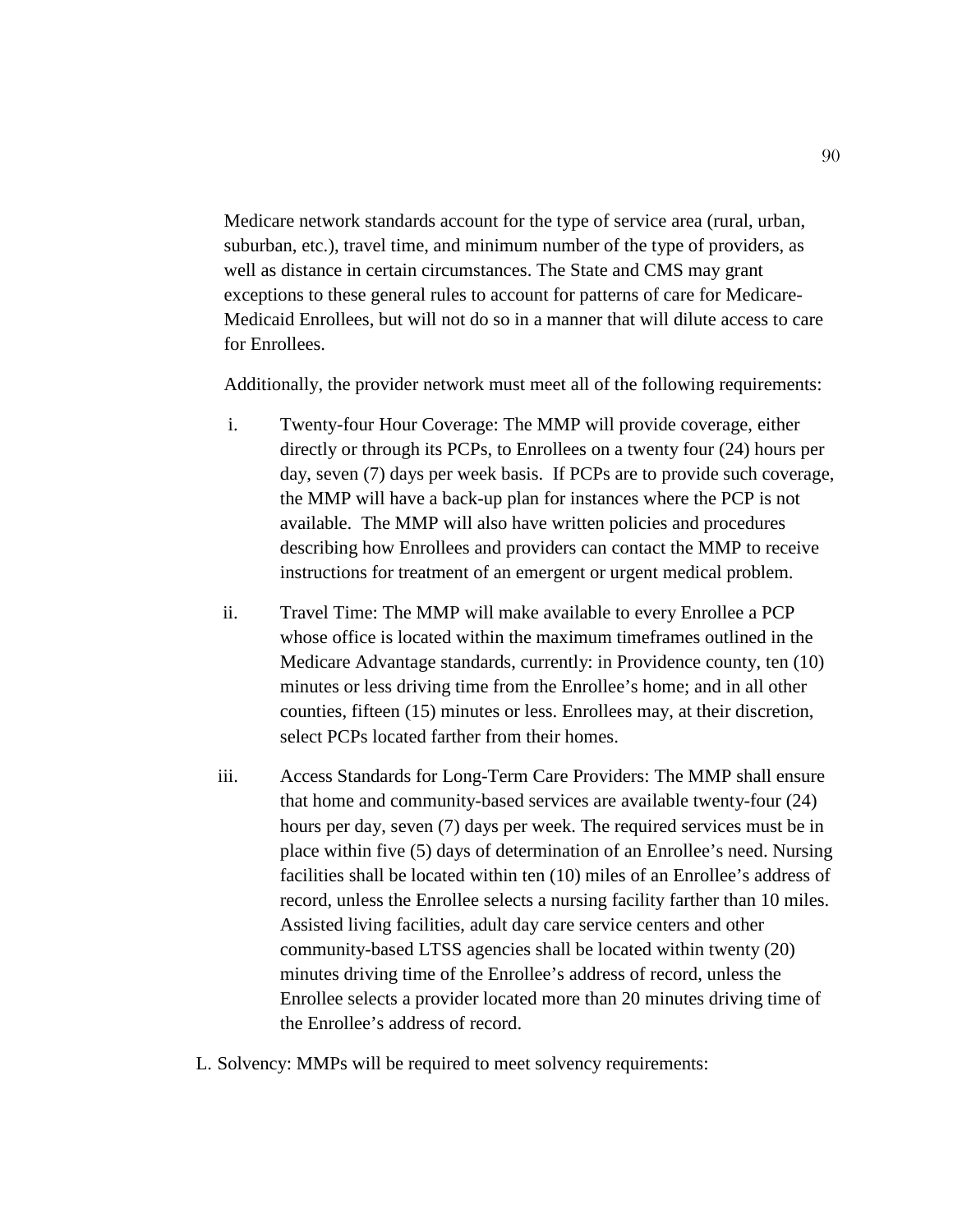- i. Consistent with section 1903 (m) of the Social Security Act, and regulations found at 42 CFR  $\S~422.402^1$  $\S~422.402^1$ , and 42 CFR  $\S~438.116$ ; and
- ii. MMPs will be required to meet solvency requirements established in the Three-way Contract.
- M. Credentialing and Practitioner Licensure Authorities and Application within Approved Contracts: MMPs must adhere to managed care standards at 42 CFR Part 438.214 and 42 CFR Part 422.204, and must be accredited by NCQA and follow NCQA procedural requirements for standards for credentialing and recredentialing. In order to minimize administrative burdens on MMPs and providers, MMPs must employ a single, uniform provider credentialing application that will be developed with the input from MMPs and stakeholders, meet Medicare contracting requirements, and be approved by the State.
- N. Enrollee Ombudsman Program: The State will make available to Enrollees an independent, conflict-free entity to serve as Enrollee Ombudsman based on a grant proposal submitted to CMS. The requirements for the Enrollee Ombudsman will be outlined in the Three-way Contract, as well as in the Special Terms and Conditions if a grant is awarded. The requirements for MMP cooperation with the Enrollee Ombudsman will be outlined in the Three-way Contract.

The Enrollee Ombudsman will provide Enrollees assistance in accessing their care, understanding and exercising their rights and responsibilities, and in appealing adverse decisions made by their MMP. The Enrollee Ombudsman will be accessible to all Enrollees by telephone and, where appropriate, in person. The Enrollee Ombudsman will provide advice, information, referral and assistance in accessing benefits and in navigating the MMPs, providers, or RI EOHHS. Ombudsman assistance will be available to Enrollees free of charge. The Enrollee Ombudsman may participate in MMP Enrollee Advisory Committee activities. The Enrollee Ombudsman will be required to regularly report on its work to the State and CMS. MMPs will be required to notify Enrollees of the availability of the Enrollee Ombudsman in materials including, but not limited to, enrollment materials, annual notice of grievance and appeal procedures, and all written notices of denial, reduction or termination of a service.

<span id="page-92-0"></span><sup>&</sup>lt;sup>1</sup> 42 CFR § 422.402, The standards established under this part supersede any state law or regulation (other than state licensing laws or state laws relating to plan solvency) with respect to the Medicare Advantage (MA) plans that are offered by MA organizations.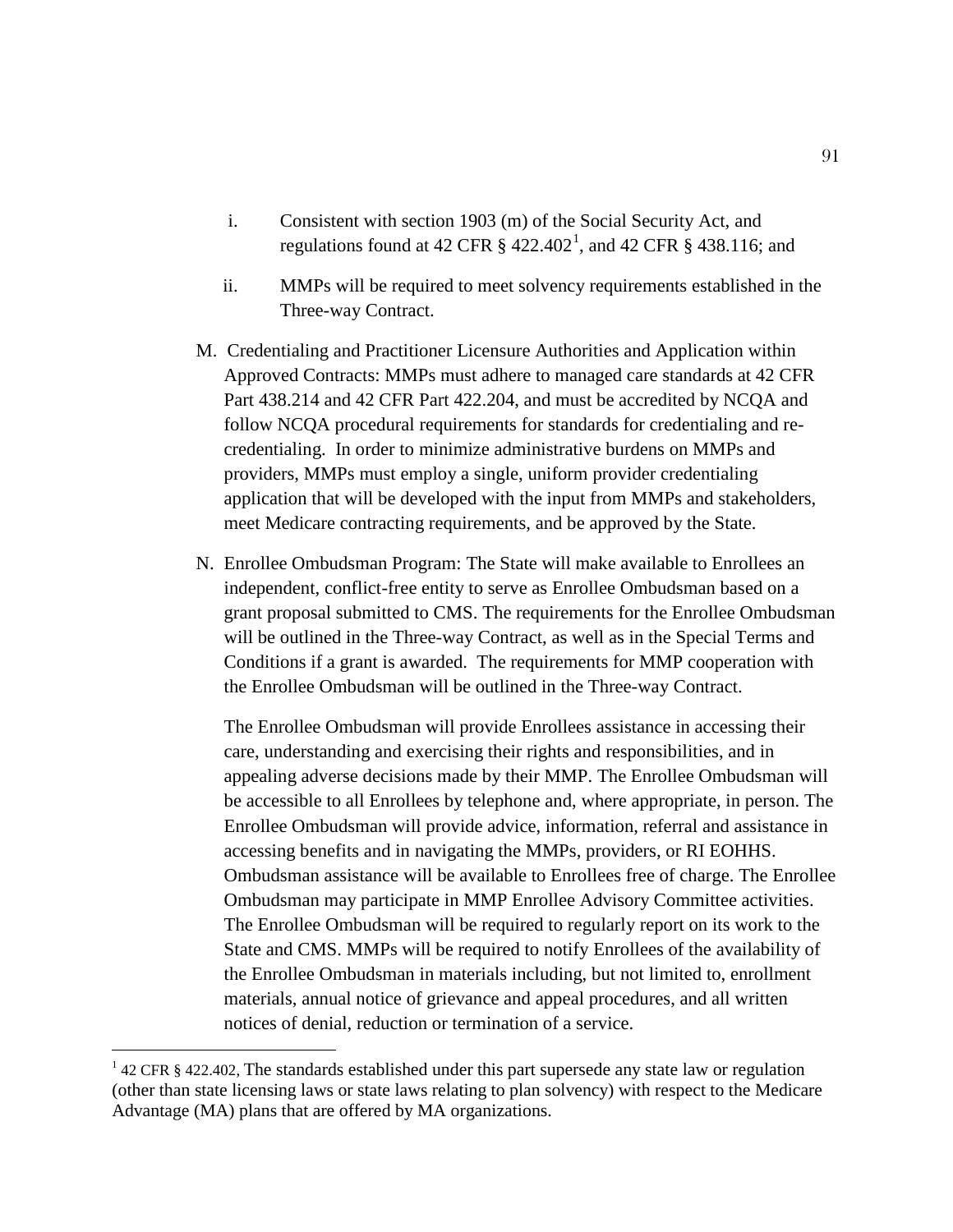RI EOHHS will employ and contract with staff to manage the Enrollee Ombudsman program. The Enrollee Ombudsman program will deliver services to Enrollees under contract with local community-based organizations. RI EOHHS will oversee the delivery of all Enrollee Ombudsman program services and the State will provide ongoing technical assistance to the Enrollee Ombudsman program. CMS will support training for the Enrollee Ombudsman program and its contracted community-based organizations on the ICI Demonstration and its objectives.

### **V. Benefits**

- A. Medical Necessity Determinations Medically necessary items and services are defined in Appendix 1 for both Medicare and Medicaid covered services. Where there is overlap between Medicare and Medicaid benefits, the standard that provides more extensive coverage shall apply; the benefits will maintain coverage to at least the extent provided by Medicare and RI EOHHS as outlined in both State and Federal rules. MMPs will be required to abide by the more generous of the applicable Medicare, RI EOHHS, or the combined Medicare-Medicaid standard.
	- i. All care must be provided in accordance and compliance with the ADA, as specified by the *Olmstead* decision.
	- ii. The MMP must cover all services as outlined in the Three-way Contract and in the State and Federal guidance and may not impose more stringent coverage rules unless explicitly authorized by the Three-way Contract.
	- iii. As a term and condition of this Demonstration, the MMPs will be required to provide all medically necessary Medicare Parts A, B, and D and Medicaid State Plan and 1115(a) demonstration items and services, except as specified in Section V.D below. The Planned ICI Demonstration services will be updated to address any changes due to State Plan Amendments or changes to Rhode Island's Section 1115(a) demonstration.
- B. Supplemental Benefits The State and CMS may consider adding certain supplemental benefits to the required ICI Demonstration benefit package in Demonstration Years 2 and 3. These services may include the following:
	- i. Integrated pain management program;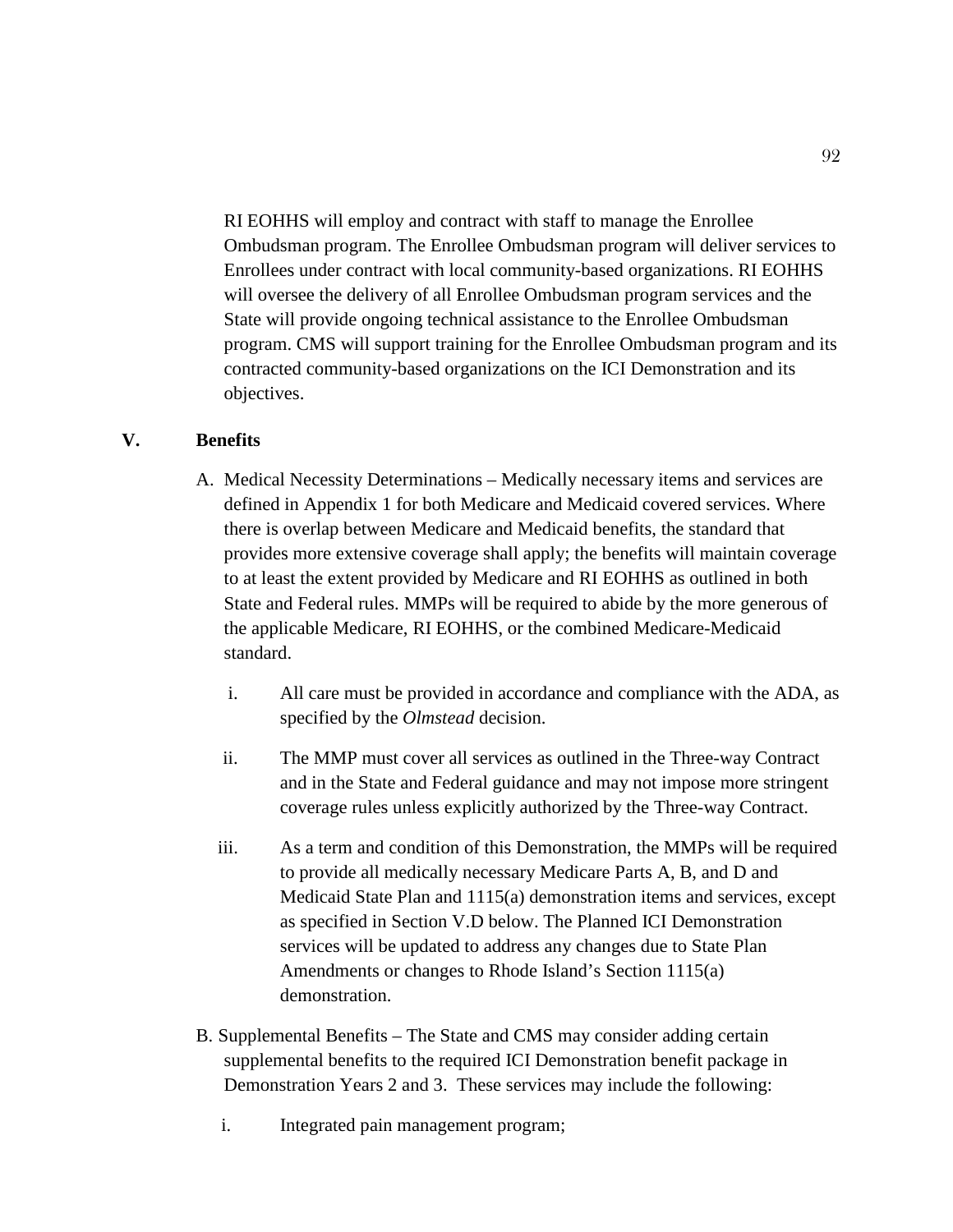- ii. Screening, Brief Intervention and Referral to Treatment (SBIRT); and
- iii. Non-medical transportation.
- C. Flexible Benefits MMPs will have discretion to use the capitated payment to offer Flexible Benefits, as specified in the Enrollee's ICP, as appropriate to address the Enrollee's needs. The MMPs will have the flexibility to cover items or services that are not traditionally included as Medicare or Medicaid covered services but that are necessary and appropriate for the Enrollee and are covered as cost-effective alternative services.
- D. Out-of-plan Benefits The following benefits will be available to Enrollees through the Medicaid fee-for-service (FFS) delivery system and not through the MMP benefit package. These services are currently out-of-plan benefits in RHO. MMPs will be required to refer to and coordinate these services as appropriate, and to include in their contracts with PCP, behavioral health, LTSS, and other relevant providers the requirement to coordinate with in-plan and out-of-plan services. The State will also issue a provider communication prior to Demonstration implementation describing the MMP requirement and provider expectation to coordinate both in-plan and out-of-plan services for Enrollees. The State will monitor the coordination and provision of out-of-plan services. Additional detail will be provided in the Three-way Contract. The State will also monitor claims throughout the Demonstration to ensure appropriate payment and non-payment for out-of-plan benefits. CMS and EOHHS may seek to include these services in the ICI Demonstration at a later point in time.
	- i. Dental services;
	- ii. HIV Medical and Non-Medical Case Management;
	- iii. Non-emergency transportation services (non-emergency transportation is coordinated by the MMPs, including with the State's contracted transportation broker);
	- iv. Residential services for Enrollees with I/DD, including less than 24-hour support, 24-hour support, shared living arrangements, environmental accessibility modifications to the home and/or vehicle, electronic devices allowing Enrollees to obtain help in an emergency, and specialized equipment and supplies (e.g. items necessary for Enrollees to improve their daily living or communication needs);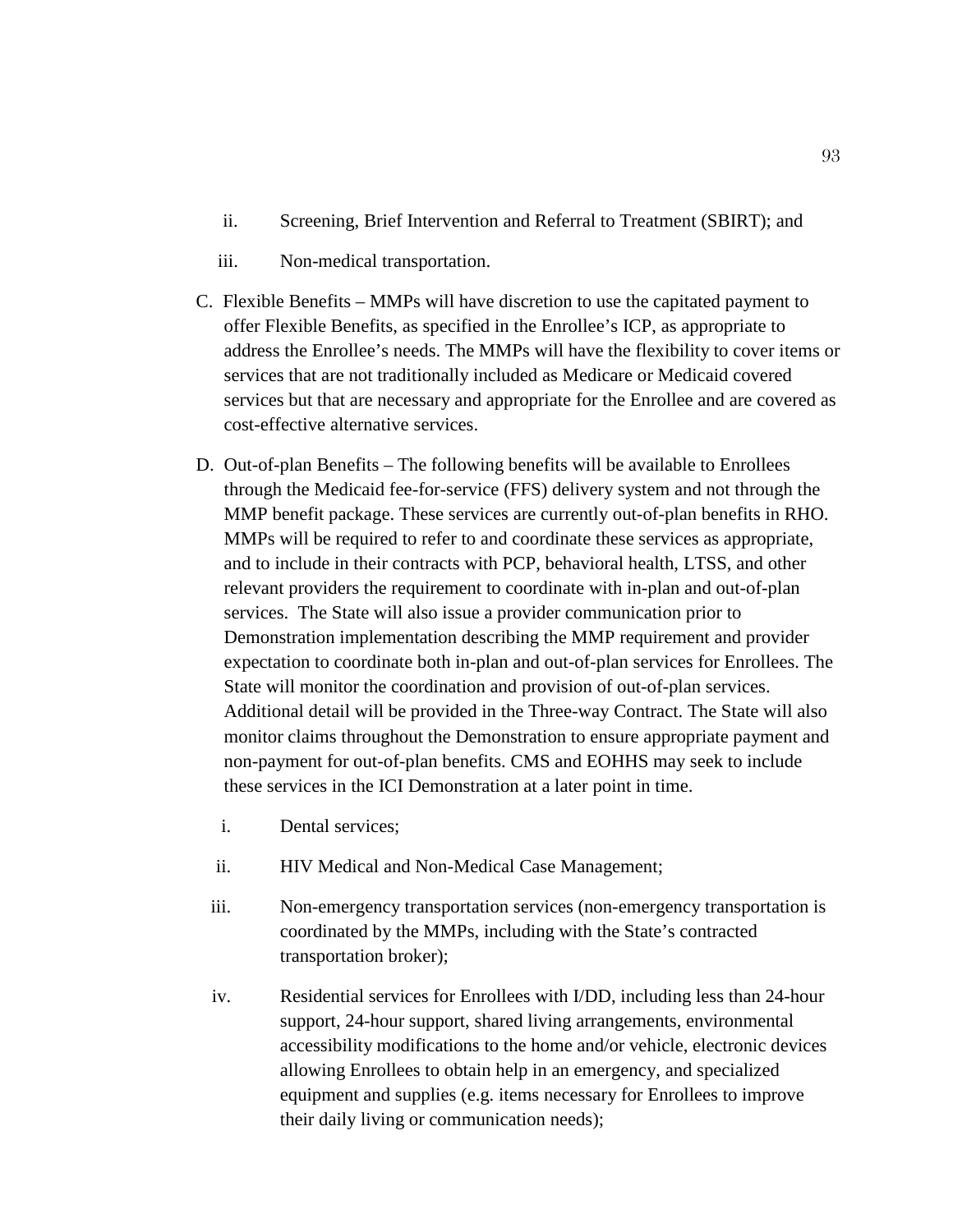- v. Day/employment supports for Enrollees with I/DD; and
- vi. Family supports for Enrollees with I/DD, including respite services, homemaker services, personal care services, environmental accessibility modifications to the home and/or vehicle, electronic devices allowing Enrollees to obtain help in an emergency, and specialized equipment and supplies (e.g. items necessary for Enrollees to improve their daily living or communication needs).
- E. Election of Medicare Hospice Benefit As in Medicare Advantage, if, after enrollment, an Enrollee elects to receive the Medicare hospice benefit, the Enrollee will remain in the MMP, but will obtain the hospice service through the Medicare FFS benefit and the MMP would no longer receive Medicare Part C payment for that Enrollee. Medicare hospice services and all other Original Medicare services would be paid for under Medicare FFS. MMPs and providers of hospice services would be required to coordinate these services with the rest of the Enrollee's care, including with Medicaid and Part D benefits and any additional benefits offered under the MMPs. MMPs would continue to receive Medicare Part D payment, for which no changes would occur. Medicaid services and payments for hospice Enrollees must comply with the ICI Demonstration 1115(a) demonstration requirements.
- F. Continuity of Care For all items and services other than nursing facility services and non-Part D prescription drugs, MMPs must allow Enrollees to maintain current providers and service levels at the time of enrollment for at least six months after enrollment, or until an IHS (for Enrollees determined to be low or moderate risk) or CFNA and ICP have been completed by the MMP, whichever is later. Any reduction, suspension, denial or termination of previously authorized services shall trigger the required notice under 42 CFR Part 438.404 and 42 CFR Part 422.568 which clearly articulate the Enrollee's right to file an Appeal (either expedited, if warranted, or standard), the right to have authorized service continue pending the Appeal, and the right to a fair hearing if the plan renders an adverse determination (either in whole or in part) on the Appeal. The continuity of care period for non-Part D prescription drugs shall be 90 days. Part D transition rules and rights will continue as provided for in current law and regulation. Individuals in nursing facilities at the time of Demonstration implementation may remain in the facility for the duration of the Demonstration as long as they continue to meet RI EOHHS criteria for nursing facility care, unless they or their families prefer to move to a different nursing facility or return to the community.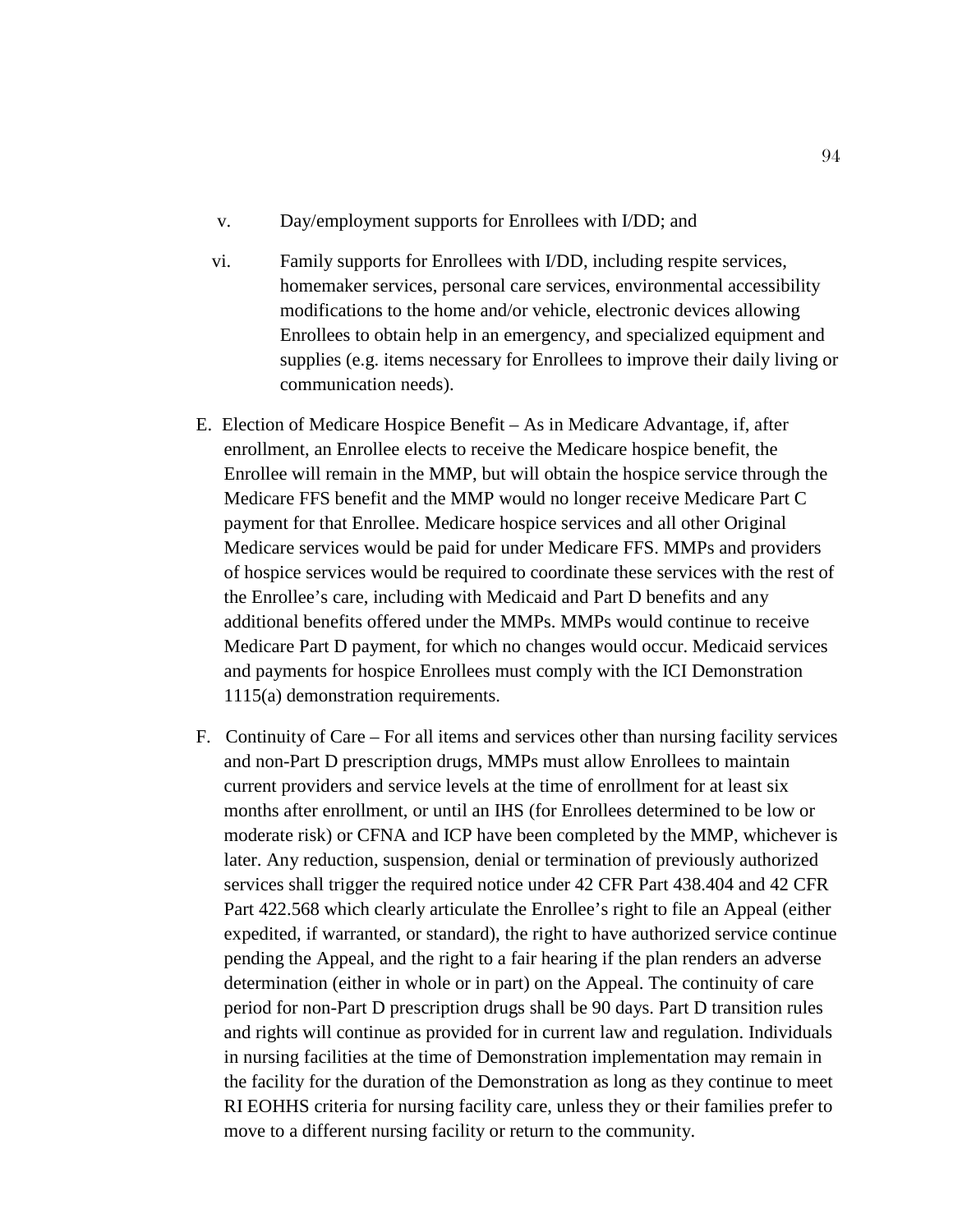i. MMPs are required to provide or arrange for all covered Medically Necessary Services provided by the Three-way Contract, whether by subcontract or by single-case agreement in order to meet the needs of the Enrollee.

During the continuity of care period, change from the existing provider can only occur in the following circumstances:

- a. The Enrollee requests a change;
- b. The IHS and/or CFNA and ICP are complete, and the Enrollee agrees to the change;
- c. The provider chooses to discontinue providing services to an Enrollee as currently allowed by Medicare or Medicaid; or
- d. The MMP, CMS, or the State identifies provider performance issues that affect an Enrollee's health and welfare, including but not limited to exclusion of that provider from the Medicare and/or Medicaid program.
- ii. During the continuity of care period, MMPs will maintain Enrollees' current providers at no less than the Medicare or Medicaid FFS rate and honor prior authorizations issued by RI EOHHS, its contracted managed care entities, and Medicare.
- G. Out-of-Network Reimbursement Rules MMPs must cover emergent or urgent services provided by out-of-network providers and may authorize other out-ofnetwork services to promote access to continuity of care. For services that are part of the traditional Medicare benefit package, MMPs will be required to pay noncontracting providers at least the lesser of the providers' charges or the Medicare FFS payment amounts, for all settings and types of care for authorized out-ofnetwork services. For nursing facility services that are part of the traditional Medicaid benefit package, MMPs will be required to pay non-contracting providers a rate similar to the Medicaid FFS rate.
- H. Under the Demonstration, skilled nursing level care may be provided in a longterm care facility without a preceding acute care inpatient stay for individuals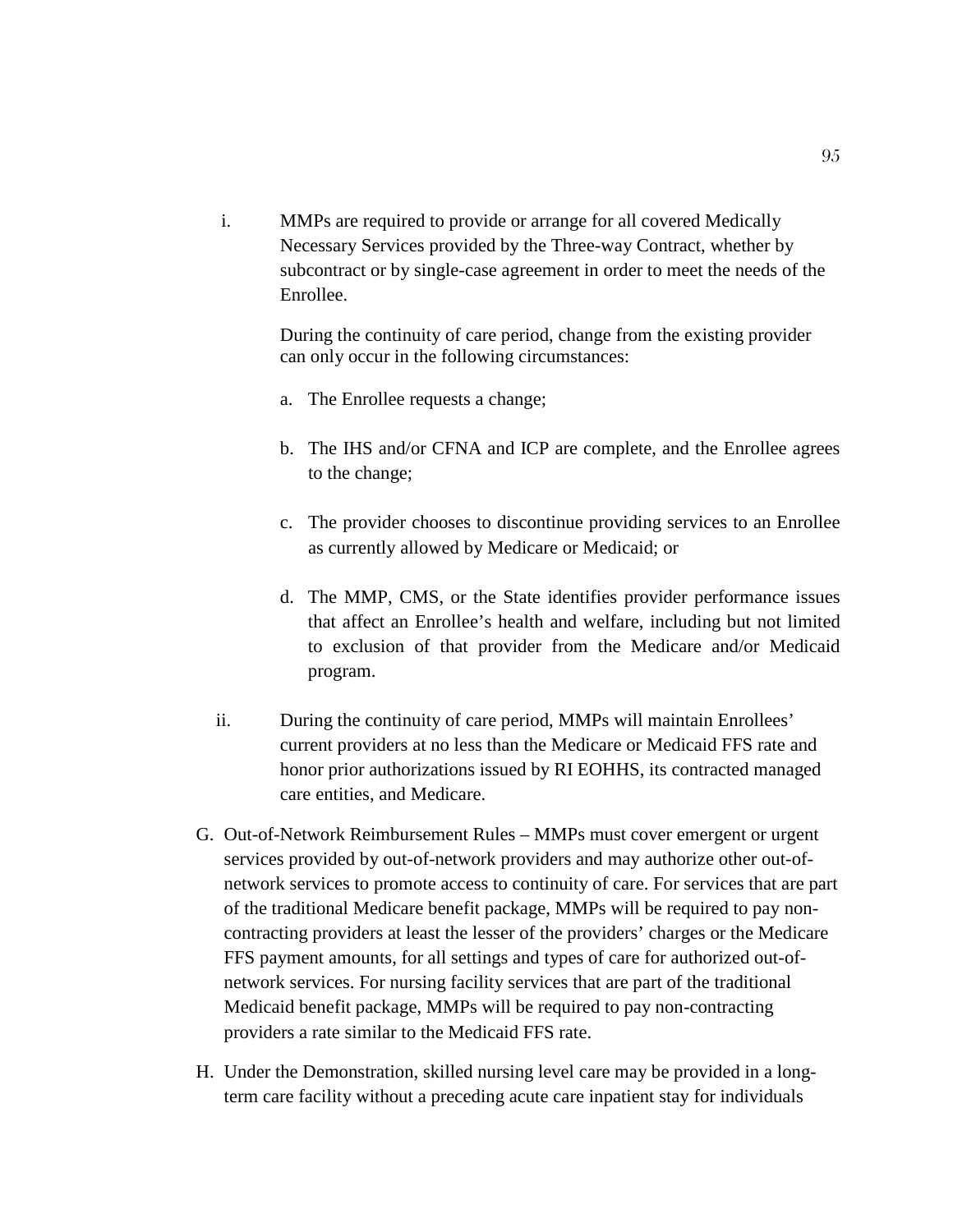enrolled in the ICI Demonstration, when the provision of this level of care is clinically appropriate and can avert the need for an inpatient stay.

I. For Enrollees residing in nursing facilities who wish to move to the community, the MMP will comply with the "Nursing Home Transition Including Rhode to Home" guidelines issued by RI EOHHS regarding nursing facility transitions. The MMP ensures that all community supports, including housing, are in place prior to the Enrollee's transition, and providers are knowledgeable and prepared to support the Enrollee, including interface and coordination with and among clinical services and community-based LTSS.

# **VI. Model of Care**

All MMPs (in partnership with contracted providers) will be required to implement an evidence-based Model of Care (MOC) meeting all CMS MOC standards for Special Needs Plans (SNP). CMS' MMP MOC approval process is based on scoring each of the eleven clinical and non-clinical elements of the MOC. The scoring methodology is divided into three parts: (1) a standard; (2) elements; and (3) factors. These components of the MOC approval methodology are defined below:

- A. Standard: The standard is defined as an MOC that has achieved a score of 70 percent or greater based on NCQA's scoring methodology.
- B. Elements: The MOC has 11 clinical and non-clinical elements, as identified below, and each element will have a score that will be totaled and used to determine the final overall score. The 11 MOC elements are listed below:
	- Description of the Plan-specific Target Population;
	- Measurable Goals;
	- Staff Structure and Care Management Goals;
	- Interdisciplinary Care Team;
	- Provider Network having Specialized Expertise and Use of Clinical Practice Guidelines and Protocols;
	- MOC Training for Personnel and Provider Network;
	- Health Risk Assessment;
	- Individualized Care Plan;
	- Integrated Communication Network;
	- Care Management for the Most Vulnerable Subpopulations; and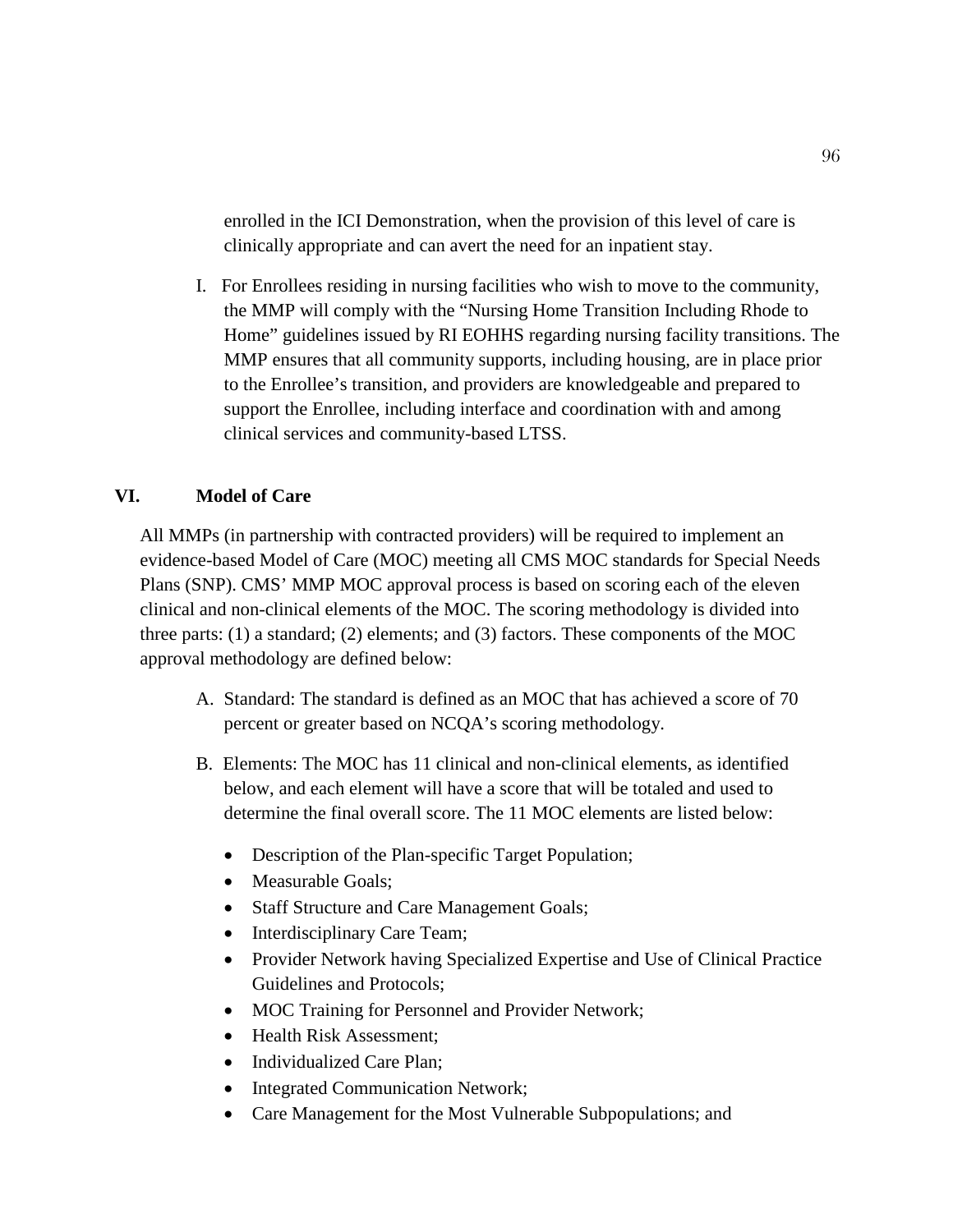- Performance and Health Outcomes Measurement.
- C. Factors: Each element is comprised of multiple factors that are outlined in the MOC upload matrix in the Capitated Financial Alignment Demonstration application. The factors for each element are scored using a system from 0 to 4, where 4 is the highest score for a factor. Plans are required to provide a response that addresses every factor within each of the 11 elements. The scores for each factor within a specific element are totaled to provide the overall score for that element out of a total of 160 possible points. Plans must achieve a minimum score of 70 percent to meet the CMS approval standard.

It is CMS' intent for MOC reviews and approvals to be a multi-year process that will allow MMPs to be granted up to a three-year approval of their MOC based on higher MOC scores above the passing standard. The specific time periods for approvals are as follows:

- i. Plans that receive a score of eighty-five (85) percent or higher will be granted an approval of the CMS MOC requirement for three (3) years.
- ii. Plans that receive a score in the seventy-five (75) percent to eighty-four (84) percent range will be granted an approval of the CMS MOC requirement for two (2) years.
- iii. Plans that receive a score in the seventy (70) percent to seventy-four (74) percent range will be granted an approval of the CMS MOC requirement for one (1) year.

MMPs will be permitted to cure problems with their MOC submissions after their initial submissions. MMPs with MOCs scoring below 70 percent will have the opportunity to improve their scores based on CMS and State feedback on the elements and factors that need additional work. At the end of the review process, prospective MMPs with MOCs that do not meet CMS' standards for approval will not be eligible for selection as MMPs.

# **VII. Prescription and Select Non-Prescription Drugs**

The integrated formulary must include any Medicaid-covered drugs that are excluded by Medicare Part D and covered under the ICI Demonstration. MMPs must also cover drugs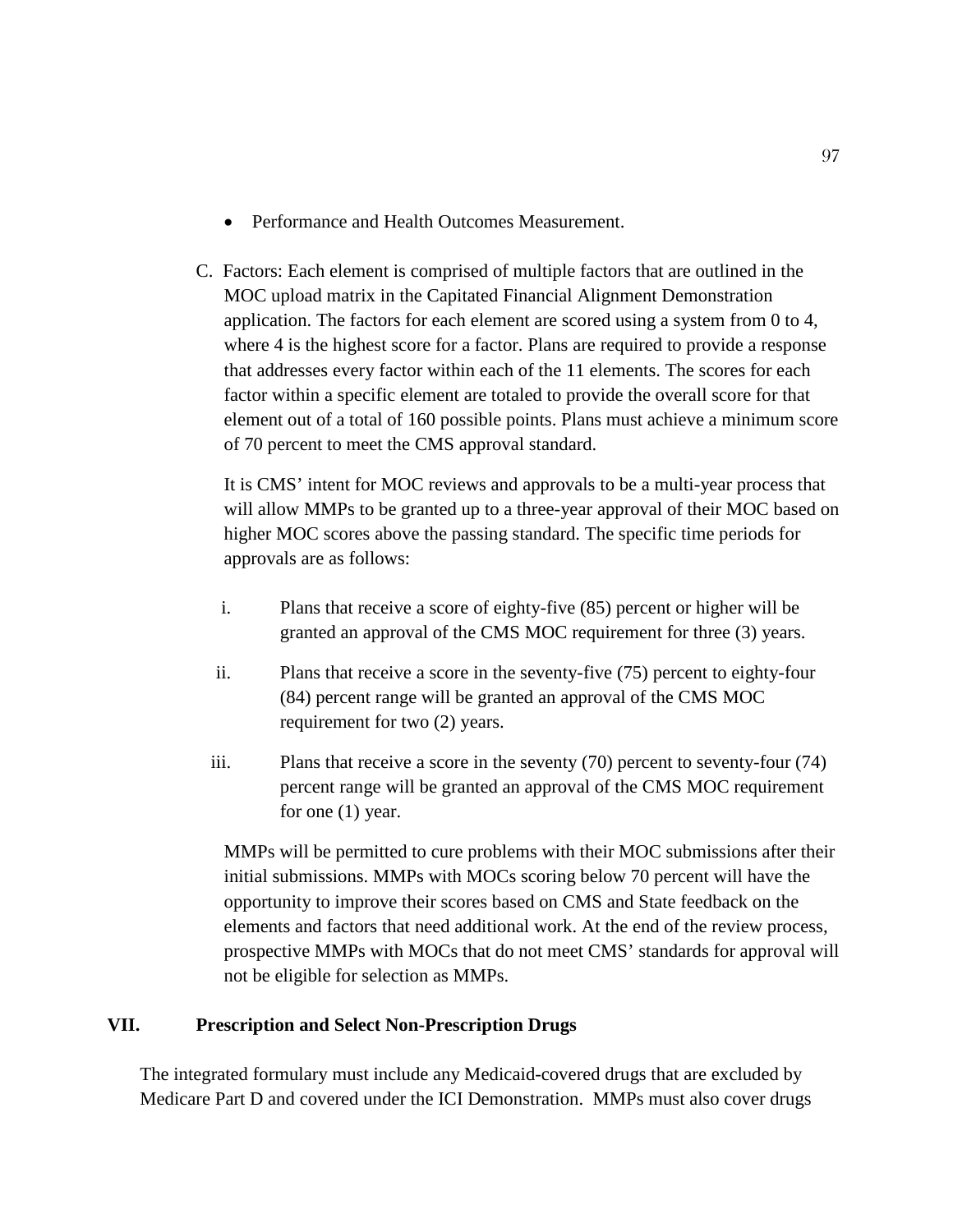covered by Medicare Parts A or B. In all respects, unless stated otherwise in this MOU or the Three-way Contract, Part D requirements will continue to apply.

## **VIII. Grievances**

Enrollees shall be entitled to file internal grievances directly with the MMP. Each MMP must track, report, and resolve its grievances or re-route improperly-filed grievance requests to the coverage decision or appeals processes, as appropriate. MMPs must have internal controls in place for properly identifying incoming requests as a grievance, an initial request for coverage, or an appeal to ensure that requests are processed timely through the appropriate procedures.

## **IX. Appeals**

Each MMP must have mechanisms in place to track and report all Appeals. Other than Medicare Part D appeals, which shall continue to be adjudicated under processes set forth at 42 CFR Part 423, Subpart M unchanged, the following is the baseline for a unified Medicare-Medicaid Appeals process:

A. Appeals Process:

- i. Appeal time frames Enrollees, their appointed representatives, and their providers (for Medicare services) will have:
	- a. Ninety (90) calendar days from the date of denial notice to file an MMP Appeal.
	- b. Thirty (30) calendar days from the MMP's notice of disposition (i.e. resolution) to request a State Fair Hearing for Medicaid-only services; and
	- c. Thirty (30) calendar days from the notice of the right to a State Fair Hearing following the Independent Review Entity's (IRE) adverse disposition (i.e., resolution) to request a State Fair Hearing for Medicare-Medicaid overlapping services under the process described in Section IX.B.iii, below. The Enrollee will receive notice from his/her MMP of the Enrollee's right to request a State Fair Hearing through the State Fair Hearing agency.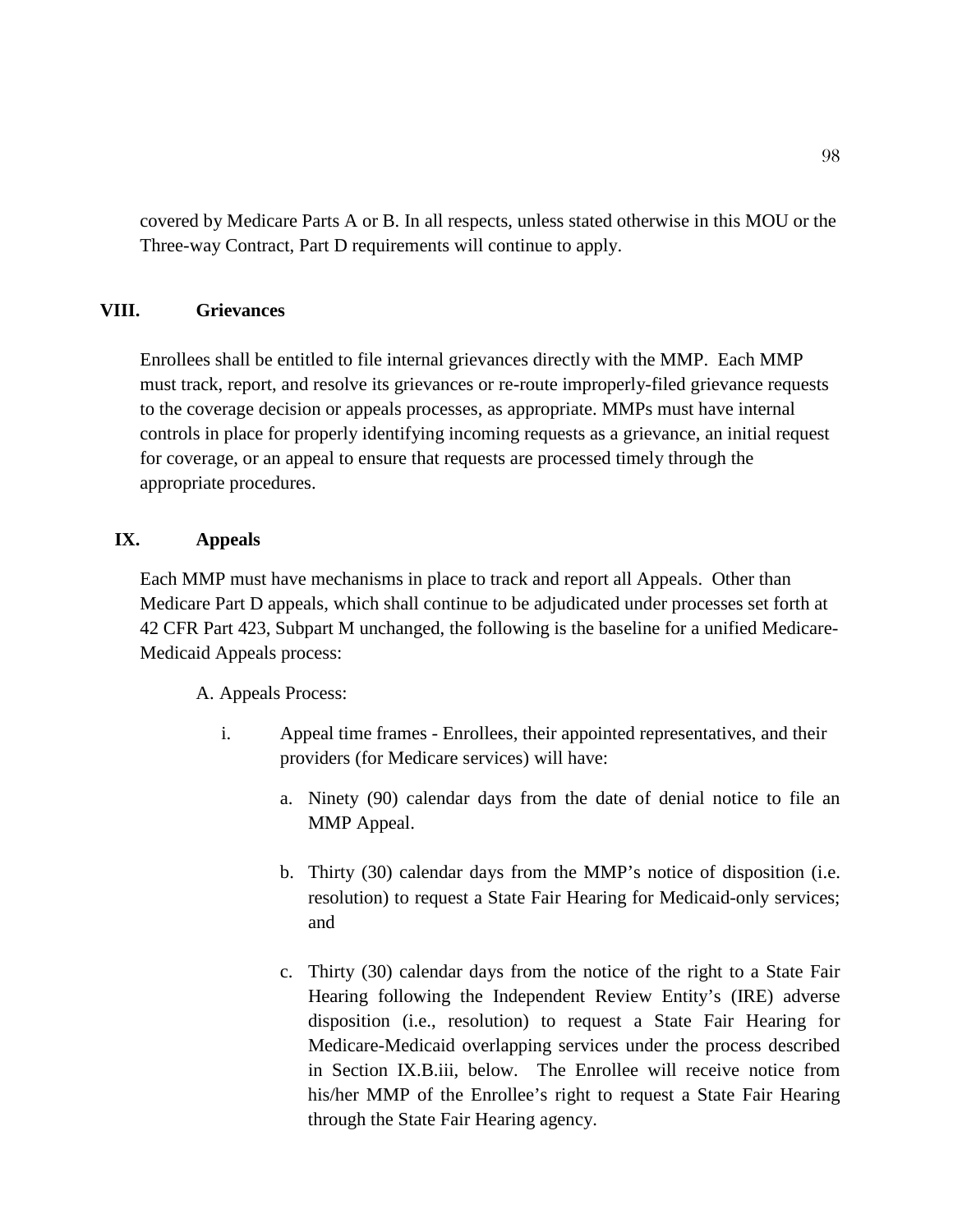- B. Appeal levels: Initial Appeals must be filed with the MMP. The filing of an internal Appeal and exhaustion of the MMP internal Appeals process is a prerequisite to an external appeal to Medicare or Medicaid.
	- i. Subsequent Appeals for traditional Medicare A and B services will be automatically forwarded to the Medicare Independent Review Entity (IRE) if the plan upholds its initial denial.
	- ii. For Medicaid-only benefits, if the resolution following the MMP Appeal process is not wholly in favor of the Enrollee, such Enrollee or his/her authorized representative may request a State Fair Hearing.
	- iii. Services for which Medicare and Medicaid overlap (including home heath, durable medical equipment and skilled therapies, but excluding Medicare Part D) will be defined in a unified way in the Three-way Contract as required MMP benefits. If the resolution following the MMP Appeal process is not wholly in favor of the Enrollee, the Appeal related to these services will be forwarded to the IRE by the MMP. If the Enrollee disagrees with the outcome of any part of the MMP decision, the Enrollee or his/her authorized representative may then request a State Fair Hearing and/or file a request for hearing with an Administrative Law Judge. Any determination in favor of the Enrollee will require payment by the MMP for the service or item in question.
- C. Appeal resolution time frames:

The MMP shall resolve Appeals consistent with 42 C.F.R. § 422.560 et seq. and 42 C.F.R. § 438.408. All initial, MMP-level Appeals must be resolved and Enrollees notified by the MMP as expeditiously as the Enrollee's condition requires, but always within the following timeframes. This excludes Part D Appeals, which will be resolved in accordance with existing rules.

i. Appeals requiring expedited review: The MMP must give prompt oral notice of the denial and a written notice within two (2) calendar days when the MMP determines, or a treating provider who serves the Enrollee indicates, that application of the time frames for a standard Appeal could seriously jeopardize the Enrollee's life, health, or ability to maintain or regain maximum function.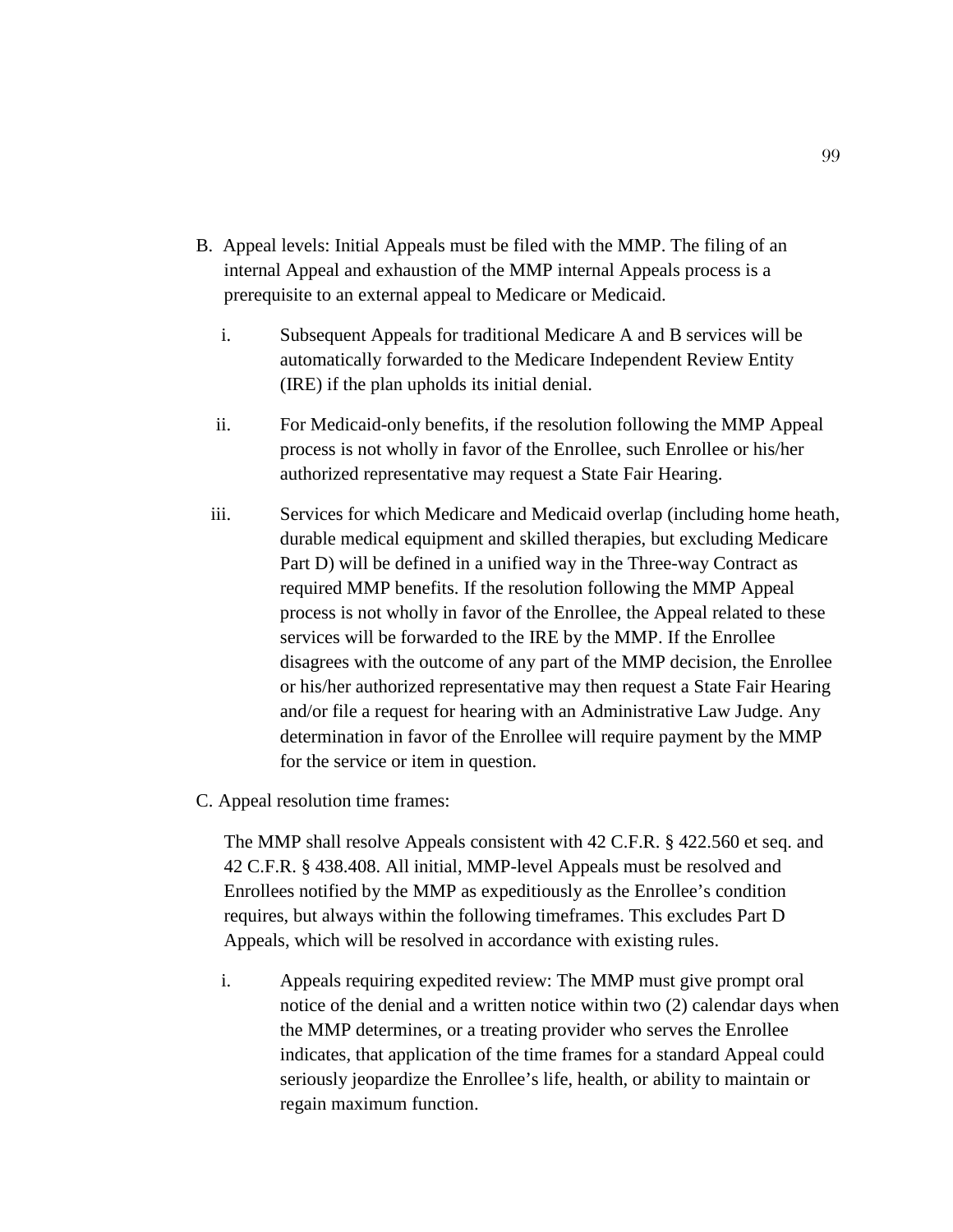- ii. Other medical care: All MMP-level Appeals must be resolved as expeditiously as the Enrollee's condition requires, but always within thirty (30) calendar days of the initial request for standard Appeals. The MMP may extend the timeframe by up to 14 calendar days, per 42 C.F.R. § 422.590(a) and 42 C.F.R. § 438.408(c), if the Enrollee requests the extension or if the MMP justifies a need for additional information and how the delay is in the interest of the Enrollee. This excludes Part D appeals, which will be resolved in accordance with existing rules.
- iii. Non-medical care: If the Appeal involves a problem other than access to medical care (e.g. claims payment disputes), the MMP must decide on the Appeal within thirty (30) calendar days of all necessary information being received by the MMP. The MMP must make all efforts to obtain all necessary information within 30 calendar days of receiving the Appeal.
- iv. External Appeals filed or auto-forwarded to the Medicare IRE shall be resolved under the current Medicare Appeal timelines.
- v. For Medicaid-only services appealed to a State Fair Hearing, Standard Appeals will be resolved within ninety (90) calendar days of the filing of an Appeal with the MMP, not including the number of days the Enrollee took to file for a State Fair Hearing; or three (3) business days for expedited requests, pursuant to 42 CFR 438.408(b) and (c), and 431.244(f).
- vi. For Medicare-Medicaid overlap services, if the Enrollee requests a State Fair Hearing for his/her Medicaid benefits, standard Appeals will be resolved within ninety (90) calendar days of the date the Enrollee filed the Appeal with the MMP, not including the number of days the Enrollee took to file for a State Fair Hearing; or 72 hours for expedited requests.
- vii. Continuation of Benefits Pending an Appeal:
	- a. All Medicare Parts A and B, and non-Part D benefits will be required to be provided pending the resolution of the MMP Appeal process. This means that such benefits will continue to be provided by providers to Enrollees, and those MMPs must continue to pay providers for providing such services pending the resolution of the MMP Appeal process. This right to aid pending an Appeal currently exists in Medicaid, but is generally not currently available in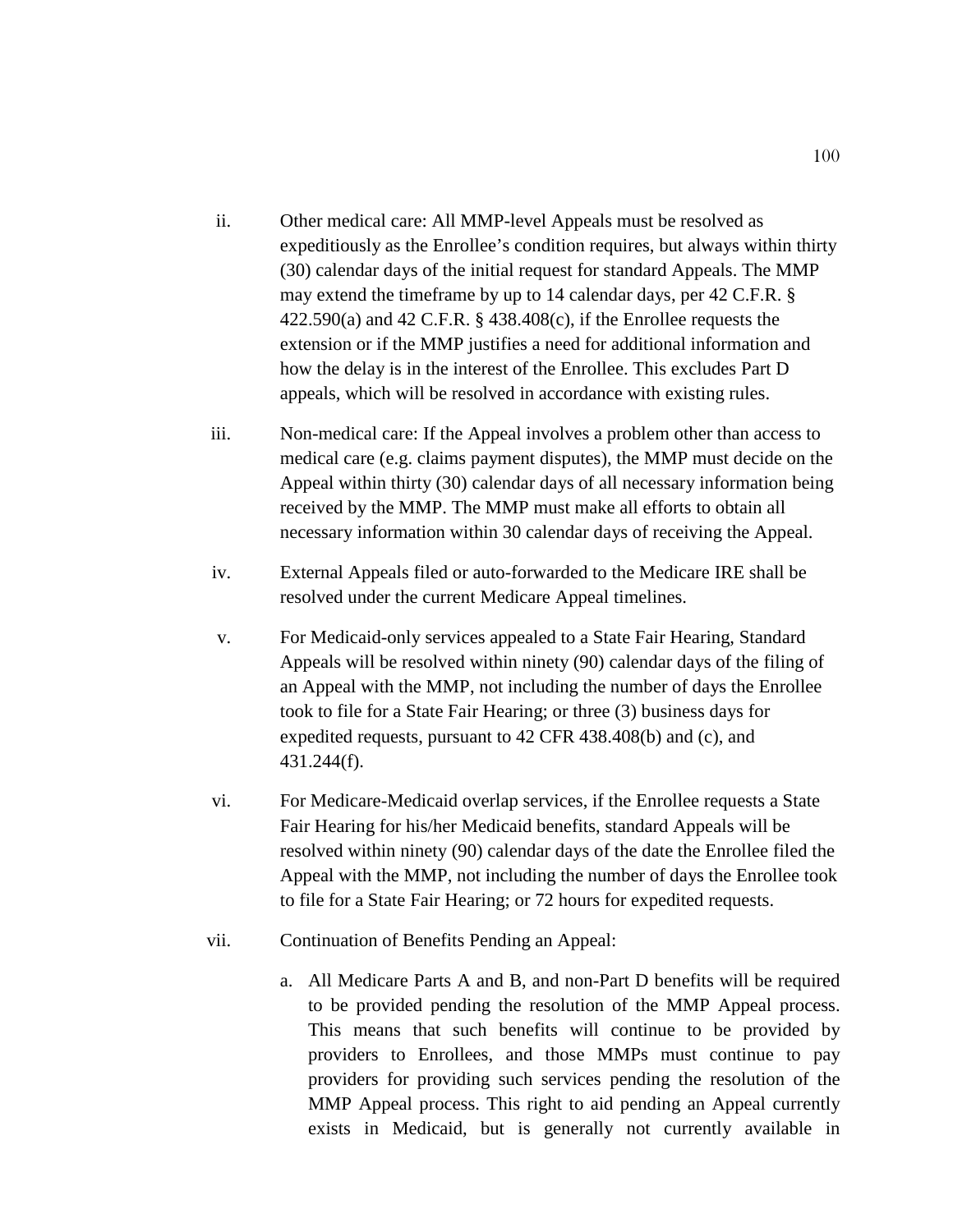Medicare. Existing Medicaid rules concerning benefits pending an Appeal will not change.

- b. For Medicaid-only service and Medicare-Medicaid overlap service Appeals: If the request for an Appeal is filed with the MMP within 10 calendar days of the Notice of Action or prior to the date of the action, services will be required to be provided pending the resolution of the MMP Appeal process.
- c. Following the MMP Appeal process, if resolution at the MMP level is not wholly in favor of the Enrollee:
	- 1. For Medicaid-only services, if the Enrollee files an Appeal with the State Fair Hearing Agency within 10 calendar days of the Notice of Disposition from the MMP or prior to the date of the Action, services will be required to be provided and paid for pending the resolution of the State Fair Hearing Appeal process;
	- 2. For appeals of Medicare-Medicaid overlap services, if the resolution of the Medicare IRE is not wholly in favor of the Enrollee, and the Enrollee files an Appeal with the State Fair Hearing Agency within 10 calendar days of the IRE's decision notice, services will be required to be provided and paid for pending resolution of the State Fair Hearing Appeal process.
- D. Integrated Notice: MMP Enrollees will be notified of all applicable Demonstration, Medicare Appeal, Medicaid Appeal, and State Fair Hearing rights – including whether an individual may receive benefits pending the Appeal – through a single notice jointly developed by the State and CMS.
- E. In the case of a decision where both the State Fair Hearing and the IRE issue a ruling, the MMP shall be bound by the ruling that is most favorable to the Enrollee.

# **X. MMP Marketing, Outreach, and Education Activity**

As indicated in the CMS "Announcement of Calendar Year (CY) 2013 Medicare Advantage Capitation rates and Medicare Advantage and Part D Payment Policies and Final Call Letter" released on April 2, 2012, CMS Medicare Marketing Guidelines do not apply to marketing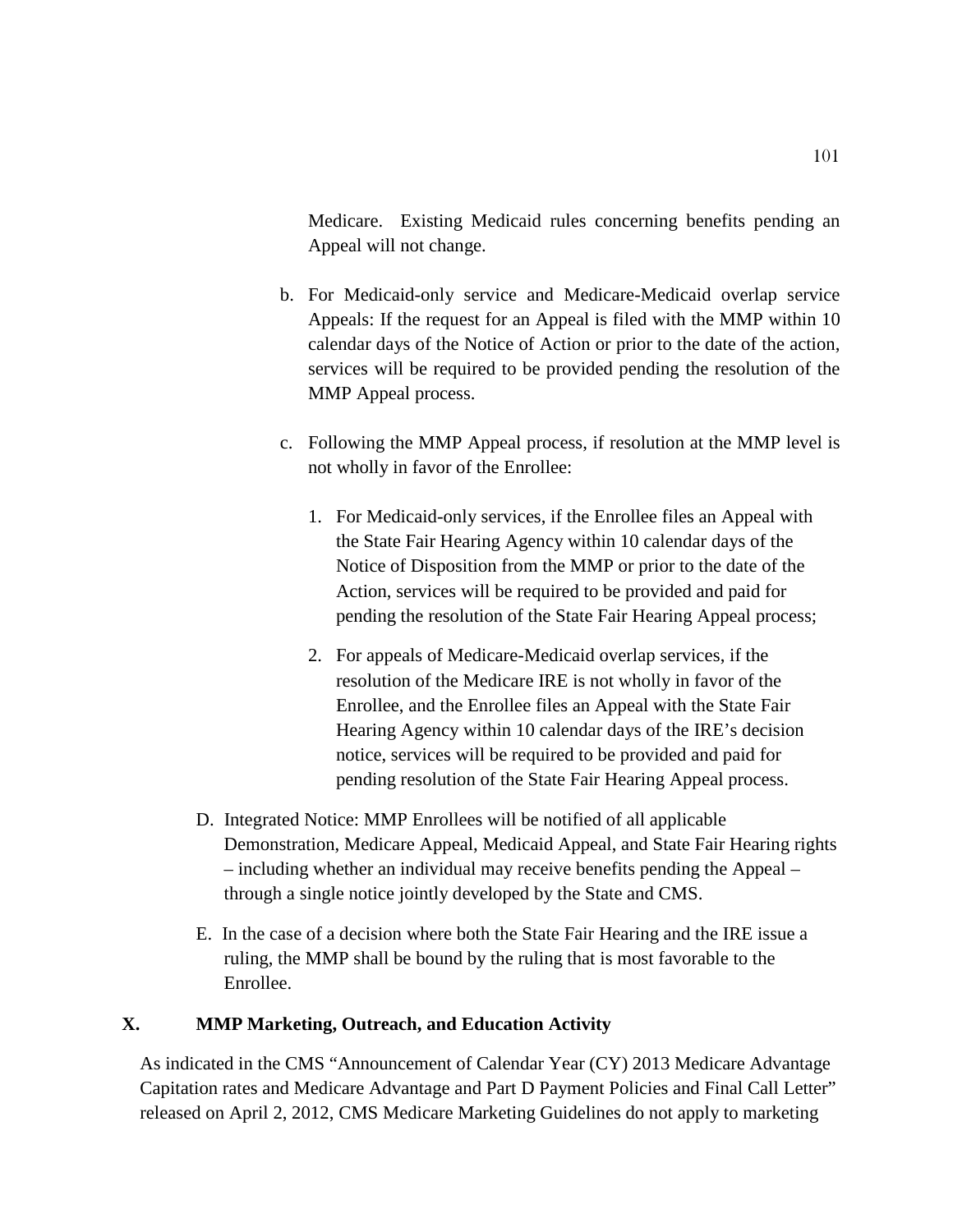done by State governments and marketing materials created by the State do not need to be reviewed or submitted in HPMS. However, CMS and the State agree to work together in the development of these materials, and the State will consult with CMS on the development of the materials.

- A. Marketing and Enrollee Communication Standards for MMPs MMPs will be subject to rules governing their marketing and Enrollee communications as specified under section 1851(h) and 1932(d)(2) of the Social Security Act; 42 CFR §422.111, 422.2260 et. seq., 423.120(b) and (c), 423.128, and 423.2260 et. seq., 438.104; and the Medicare Marketing Guidelines. The State and CMS will work to develop a single consolidated set of marketing rules and requirements and the Three-way Contract will require MMPs to comply with any unified set of rules and requirements that are developed. The following exceptions apply:
	- i. MMPs may not market directly to individuals on a one-on-one basis but may provide responses to Enrollee-initiated requests for information and/or enrollment. MMPs may participate in group marketing events and provide general audience materials (such as general circulation brochures and media and billboard advertisements).
	- ii. CMS and the State will develop a process to mitigate Enrollee shifting from MMPs to other plans operated by the same parent company. At a minimum, the Three-way Contract will identify procedures to provide additional education to Enrollees that are considering opting out of an MMP for a non-MMP that may be offered by the same corporate parent. Enrollee choices regarding enrollment will be honored by CMS and the State.
- B. Review and Approval of Marketing and Enrollee Communications MMPs must receive prior approval of all marketing and Enrollee communications materials by CMS and/or the State in categories of materials that CMS or the State requires to be prospectively reviewed. In accordance with State rules, the State will conduct prospective review of certain Enrollee communication materials. MMP materials may be designated as eligible for the File & Use process, as described in 42 CFR §422.2262(b) and 423.2262(b), and will therefore be exempt from prospective review and approval by both CMS and the State. CMS and the State may agree to defer to one or the other party for review of certain types of marketing and Enrollee communications, as agreed in advance by both parties. MMPs must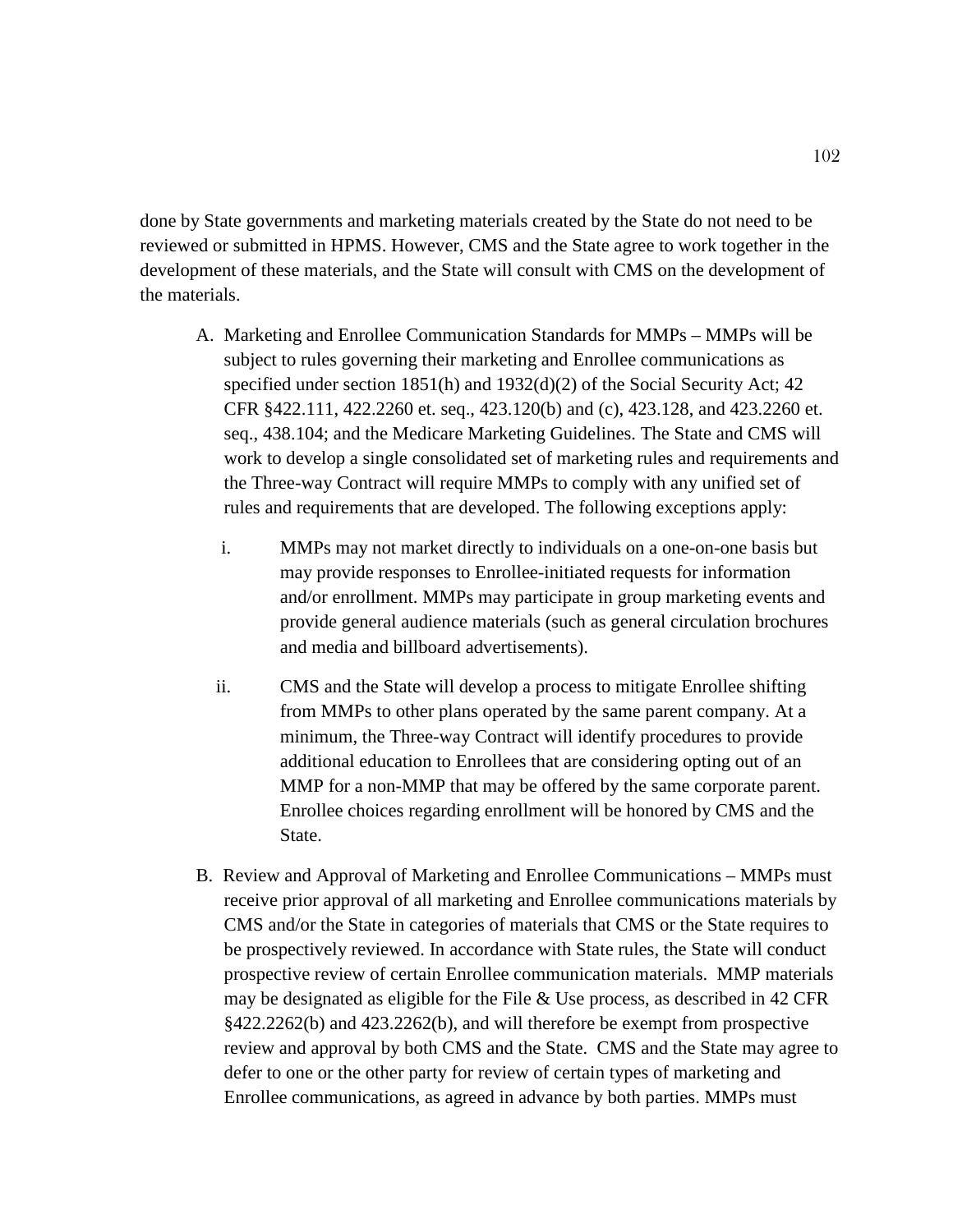submit all marketing and Enrollee communication materials, whether prospectively reviewed or not, via the CMS HPMS Marketing Module.

- C. Permissible Start Date for MMP Marketing Activity MMPs may begin marketing activity, as limited in Sections X.A and X.B above, no earlier than 90 calendar days prior to the effective date of enrollment for the contract year.
- D. CMS and the State will work together to educate individuals about their MMP options. CMS and the State will work together to develop single, consolidated notices and marketing materials for use in the ICI Demonstration. The Three-way Contract will specify that the MMPs will be required to use any notices, materials, or other documents that the State and CMS make mandatory.
- E. The State's independent Enrollment Counselor will be responsible for educating Enrollees on all potential plan choices through a variety of mechanisms. Outreach and educational activities may include letters, outreach events, and/or outbound telephone calls and will take into account the prevalence of cognitive impairments, mental illness, limited English proficiency, and low functional literacy.
- F. Minimum Required Marketing and Enrollee Communications Materials At a minimum, MMPs will provide current and prospective Enrollees the following materials. These materials will be subject to the same rules regarding content and timing of Enrollee receipt as applicable under section 1851(h) of the Social Security Act; 42 CFR §422.111, 422.2260 et. seq., 423.120(b) and (c), 423.128, and 423.2260 et. seq.; and the Medicare Marketing Guidelines.
	- i. An Evidence of Coverage (EOC) document that includes information about all State-covered and MMP-covered additional benefits, in addition to the required Medicare benefits information. Additional content will be required by the State, e.g.: eligibility requirements for ICI Demonstration enrollment; excluded services; Enrollee rights and responsibilities; services requiring prior authorization; self-referral services; explanation that the MMP ID card replaces the Medicare and Medicaid cards; assessment and care planning processes; access and network adequacy requirements; how to access services; how to choose providers; how to access emergency care; the availability of self-directed services and how to begin self-directing services; the right to disenroll from the Demonstration and the procedure for disenrolling; Appeal and Grievance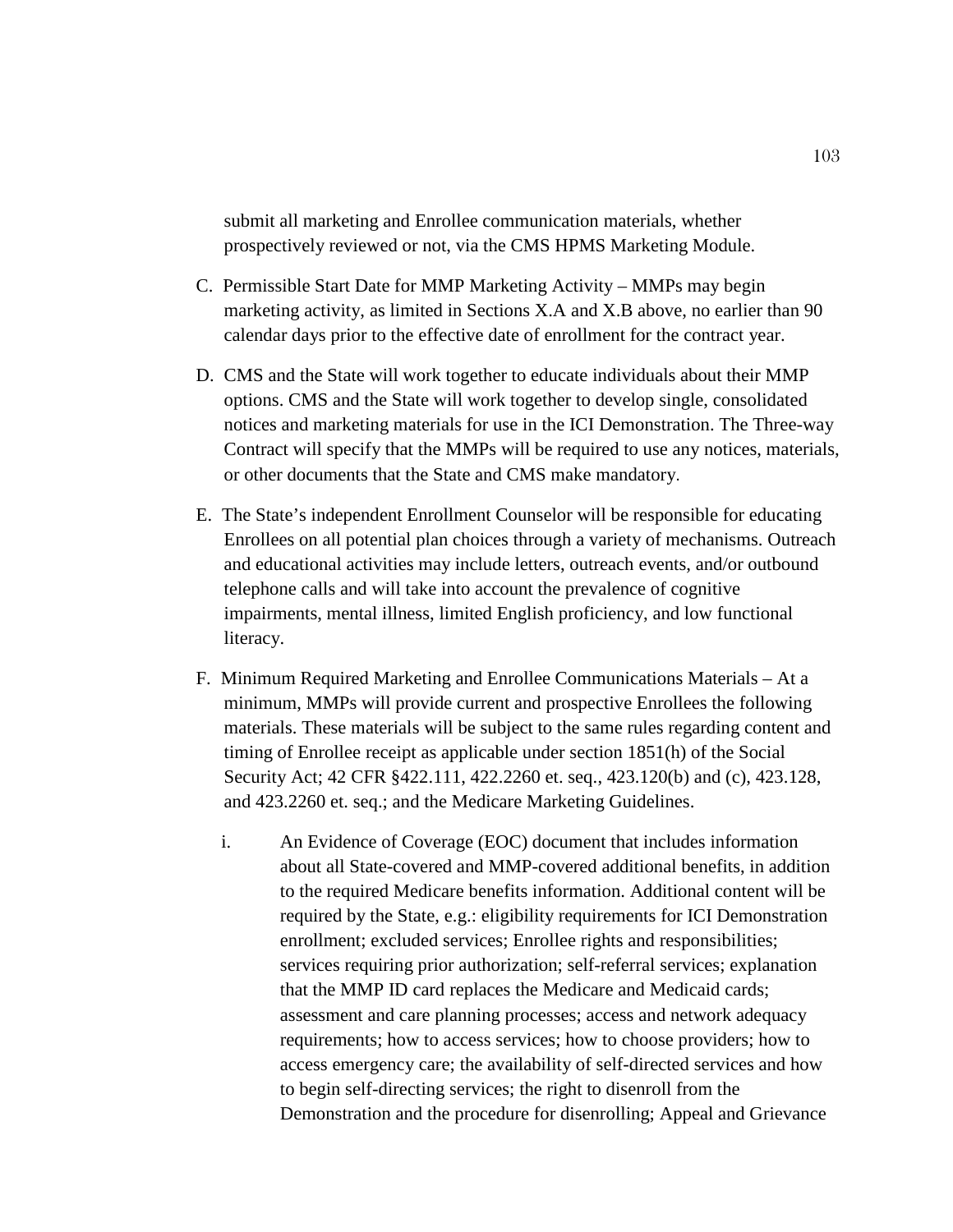rights and processes; non-discrimination requirements; information on Enrollees' right to execute advance directives; how to contact the State call center for any concerns; how to contact the Enrollee Ombudsman for any assistance; how to access additional information in alternative formats or languages; how to access the MMP provider directory; the name of the MMP's parent company and any DBA (Doing Business As) that may be used; toll-free Enrollee services and care management and nurse advice 24-hour service lines; and any other content required by State or Federal regulation.

- ii. An Annual Notice of Change (ANOC) summarizing all major changes to the MMP's covered benefits from one contract year to the next, starting in the second year of the Demonstration.
- iii. A Summary of Benefits (SB) containing a concise description of the important aspects of enrolling in the MMP, as well as the benefits offered under the MMP, including co-payments, applicable conditions and limitations, and any other conditions associated with receipt or use of benefits. MMPs will use a Demonstration-specific SB.
- iv. A combined provider and pharmacy directory that includes all providers of Medicare, Medicaid, and additional benefits. This directory must be available on the MMP website, and provided in paper upon request.
- v. A comprehensive integrated formulary that includes outpatient prescription drugs covered under Medicare, Medicaid, or as MMP-covered additional benefits.
- vi. A single identification (ID) card for accessing all covered services under the MMP.
- vii. All Medicare Part D required notices, with the exception of the creditable coverage and late enrollment penalty notices required under Chapter 4 of the Prescription Drug Benefit Manual and the LIS Rider required under Chapter 13 of the Prescription Drug Benefit Manual.
- G. Notification of Formulary Changes The requirement at 42 CFR Part 423.120(b)(5) that MMPs provide at least 60-day advance notice regarding Part D formulary changes also applies to MMPs for outpatient prescription or over-thecounter drugs or products covered under Medicaid or as additional benefits.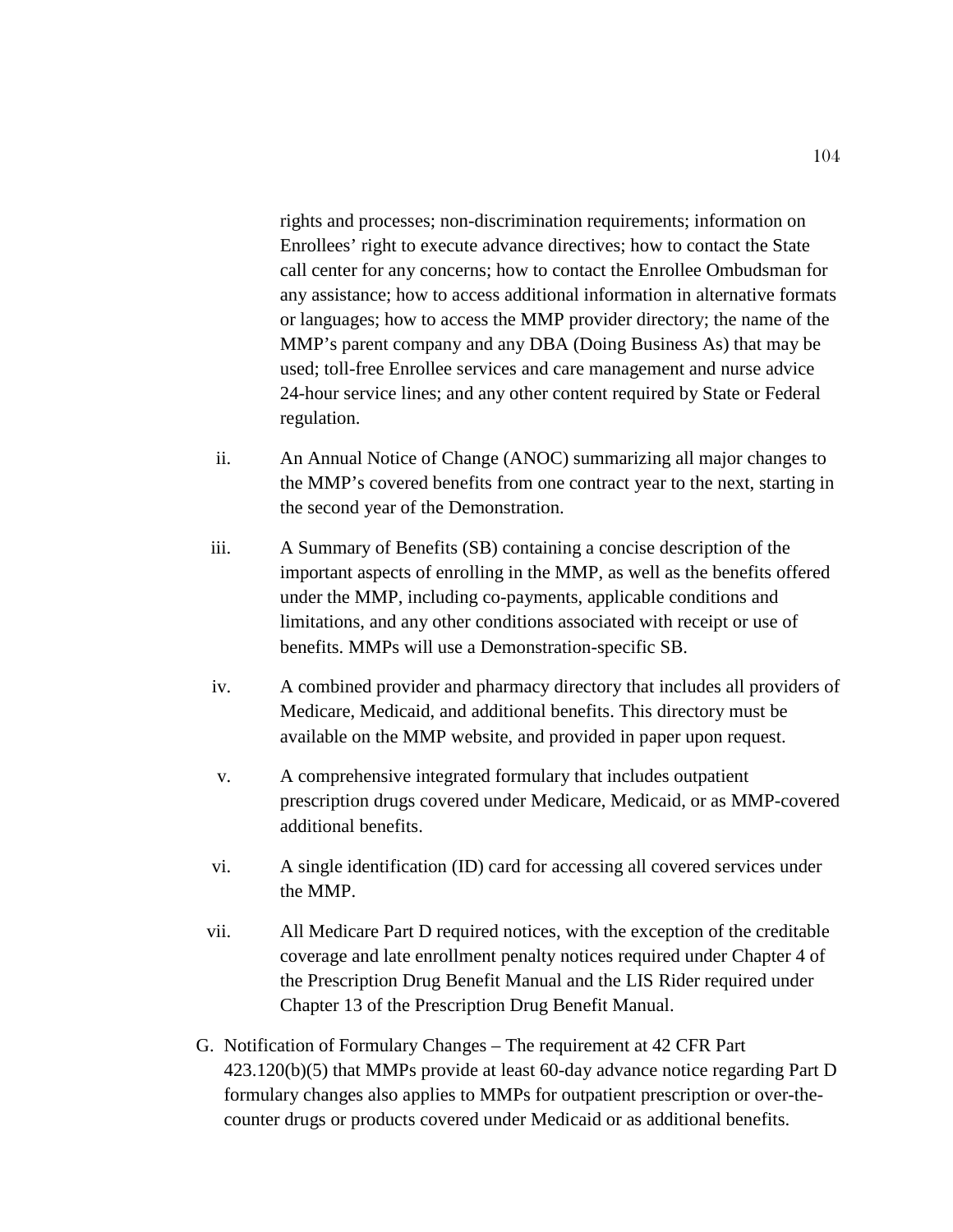### **XI. Administration and Oversight**

#### A. Oversight Framework

- i. Under the Demonstration, there will be a CMS-State Contract Management Team that will ensure access, quality, program integrity, compliance with applicable laws, including but not limited to Emergency Medical Treatment and Active Labor Act (EMTALA) and ADA, and financial solvency, including reviewing and acting on data and reports, conducting studies, and taking corrective action. CMS and the State will require MMPs to have a comprehensive plan to detect, correct, prevent, and report fraud, waste, and abuse. MMPs must have policies and procedures in place to identify and address fraud, waste, and abuse at both the plan and the third-party levels in the delivery of ICI Demonstration benefits, including prescription drugs, medical care, behavioral health, and community-based and facility-based LTSS. In addition, all Medicare Part D requirements and many Medicare Advantage requirements regarding oversight, monitoring, and program integrity will be applied to MMPs by CMS in the same way they are currently applied for Prescription Drug Plan (PDP) sponsors and Medicare Advantage organizations.
- ii. These responsibilities are not meant to detract from or weaken any current State or CMS oversight responsibilities, including oversight by the Medicare Drug Benefit Group and other relevant CMS groups and divisions, as those responsibilities continue to apply, but rather to assure that such responsibilities are undertaken in a coordinated manner. Neither party shall take a unilateral enforcement action relating to day-to-day oversight without notifying the other party in advance.
- B. The Contract Management Team
	- i. Structure: The Contract Management Team will include representatives from CMS and the State, authorized and empowered to represent CMS and the State about aspects of the Three-way Contract. Generally, the CMS members of the team will include the State Lead from the Medicare Medicaid Coordination Office (MMCO), Regional Office Lead from the Consortium for Medicaid and Children's Health Operations (CMCHO), and an Account Manager from the Consortium for Health Plan Operations (CMHPO). The precise makeup will include individuals who are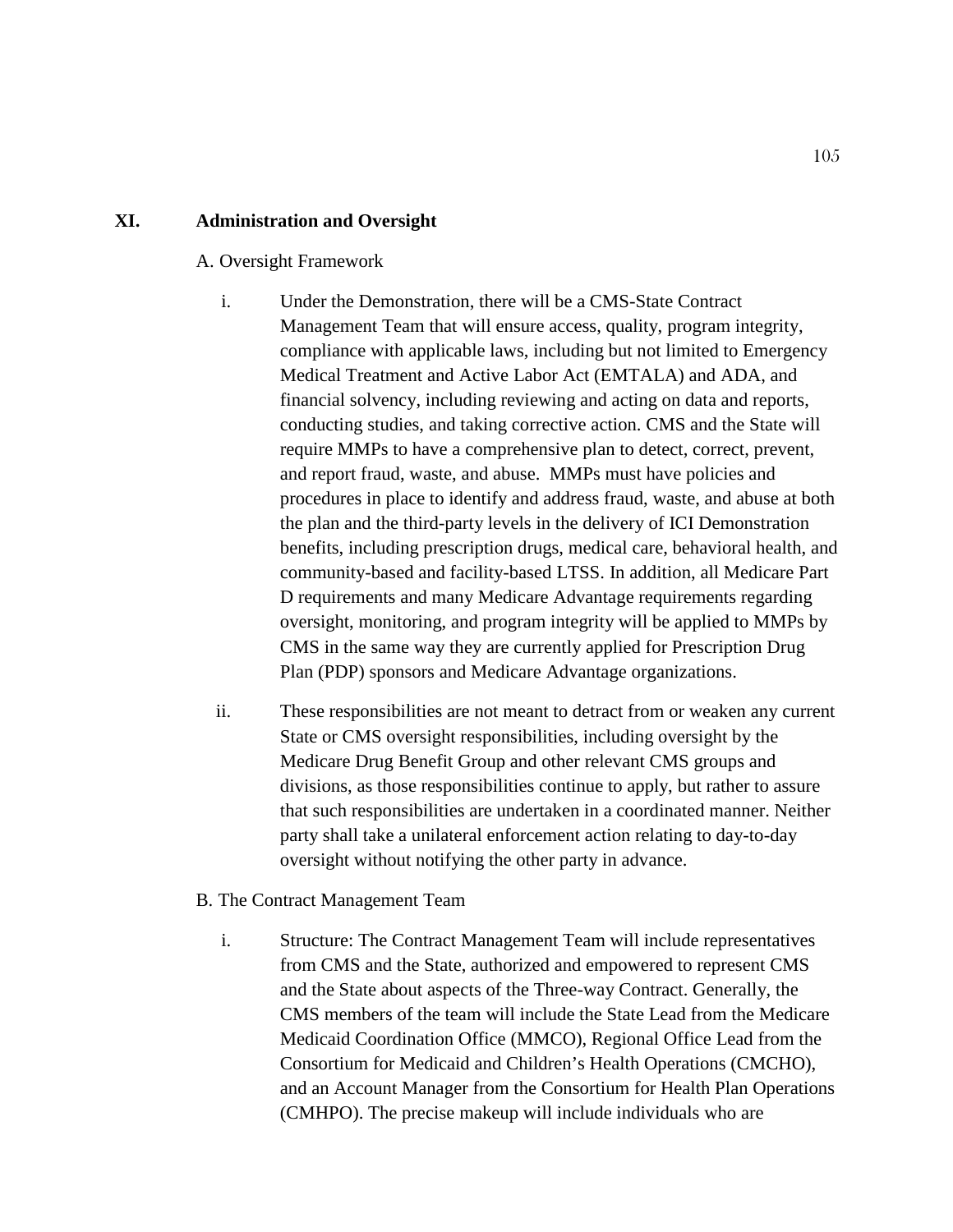knowledgeable about the full range of services and supports utilized by the target population, particularly long-term services and supports.

- ii. Reporting: Data reporting to CMS and the State will be coordinated and unified to the extent possible. Specific reporting requirements and processes for the following areas will be detailed in the Three-way Contract.
	- a. Quality (including HEDIS): Core measures are articulated in Section XI.H, below;
	- b. Rebalancing from Institutional to HCBS Settings;
	- c. Utilization;
	- d. Encounter Reporting;
	- e. Enrollee Satisfaction (including CAHPS);
	- f. Complaints and Appeals;
	- g. Enrollment/Disenrollment Rates;
	- h. Part C and Part D Reporting Requirements;
	- i. All required 1115(a) and 1915(c) waiver reporting; and
	- j. Enrollee Ombudsman.
- C. Day-to-day Oversight and Coordination
	- i. The Contract Management Team will be responsible for monitoring of each MMP. These responsibilities include, but are not limited to:
		- a. Monitoring compliance with reporting requirements;
		- b. Monitoring compliance with the terms of the Three-way Contract, including issuance of joint notices of non-compliance/enforcement;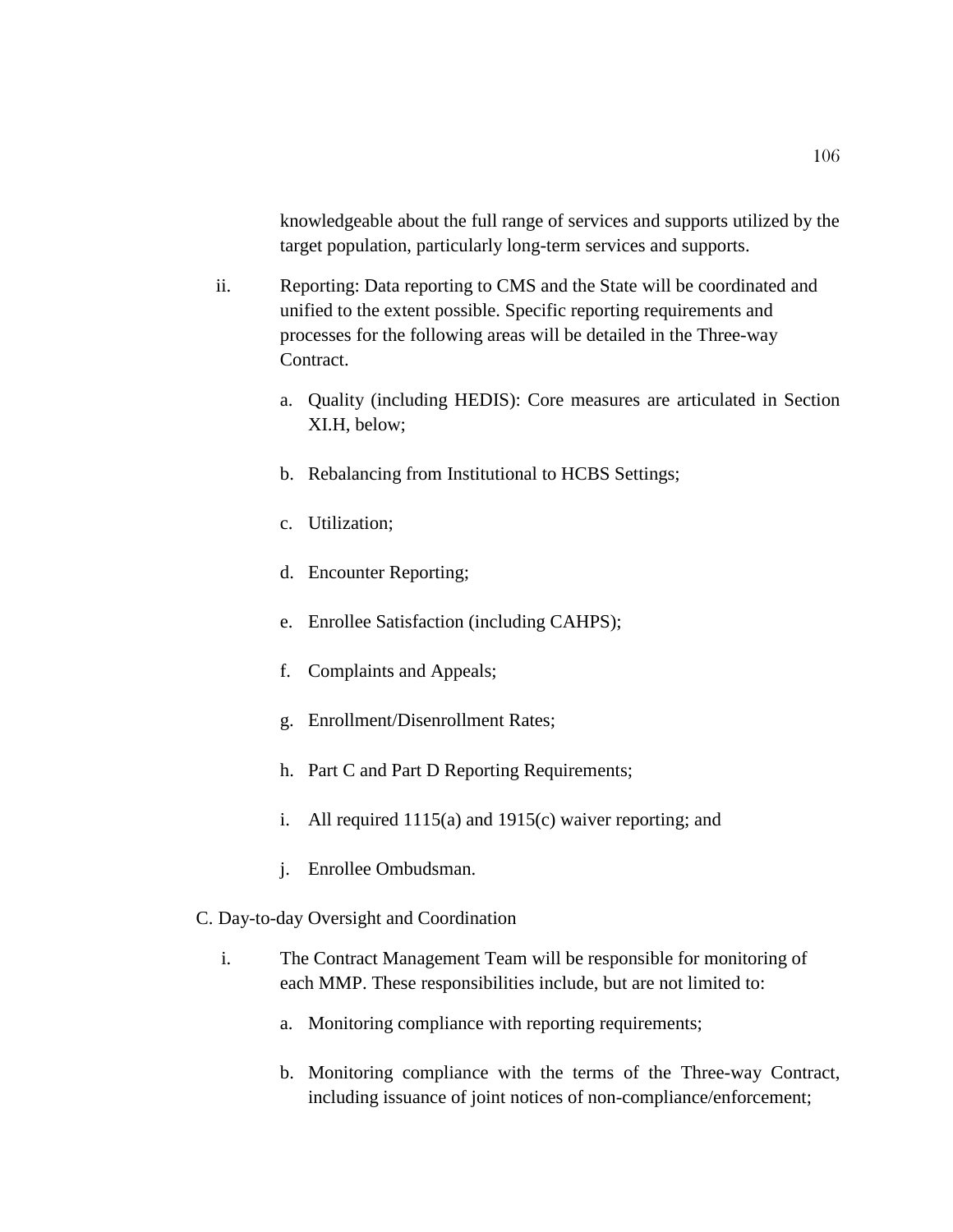- c. Coordination of periodic audits and surveys of the MMP;
- d. Receipt and response to complaints;
- e. Reviewing reports from the Enrollee Ombudsman and coordinating with the Ombudsman as necessary;
- f. Reviewing direct stakeholder input on both plan-specific and systematic performance;
- g. Regular meetings with each MMP;
- h. Coordination of requests for assistance from MMPs and assignment of appropriate State and CMS staff to provide technical assistance;
- i. Coordinating review of marketing materials and procedures; and
- j. Coordinating review of grievance and appeals data, procedures, and materials.
- D. Centralized Program-wide Monitoring, Surveillance, Compliance, and Enforcement

CMS' central office conducts a wide array of data analyses, monitoring studies, and audits. ICI Demonstration MMP contracts will be included in these activities, just as all Medicare Advantage and Part D organizations will be included. Demonstration contracts will be treated in the same manner, which includes analysis of their performance based on CMS internal data, active collection of additional information, and CMS issuance of compliance notices, where applicable. The State and Contract Management Team will be informed about these activities and copied on notices but will not take an active part in these ongoing projects or activities.

E. Emergency/Urgent Situations

Both CMS and the State shall retain discretion to take immediate action where the health, safety, or welfare of any Enrollee is imperiled or where significant financial risk is indicated. In such situations, CMS and the State shall notify a member of the Contract Management Team no more than 24 hours from the date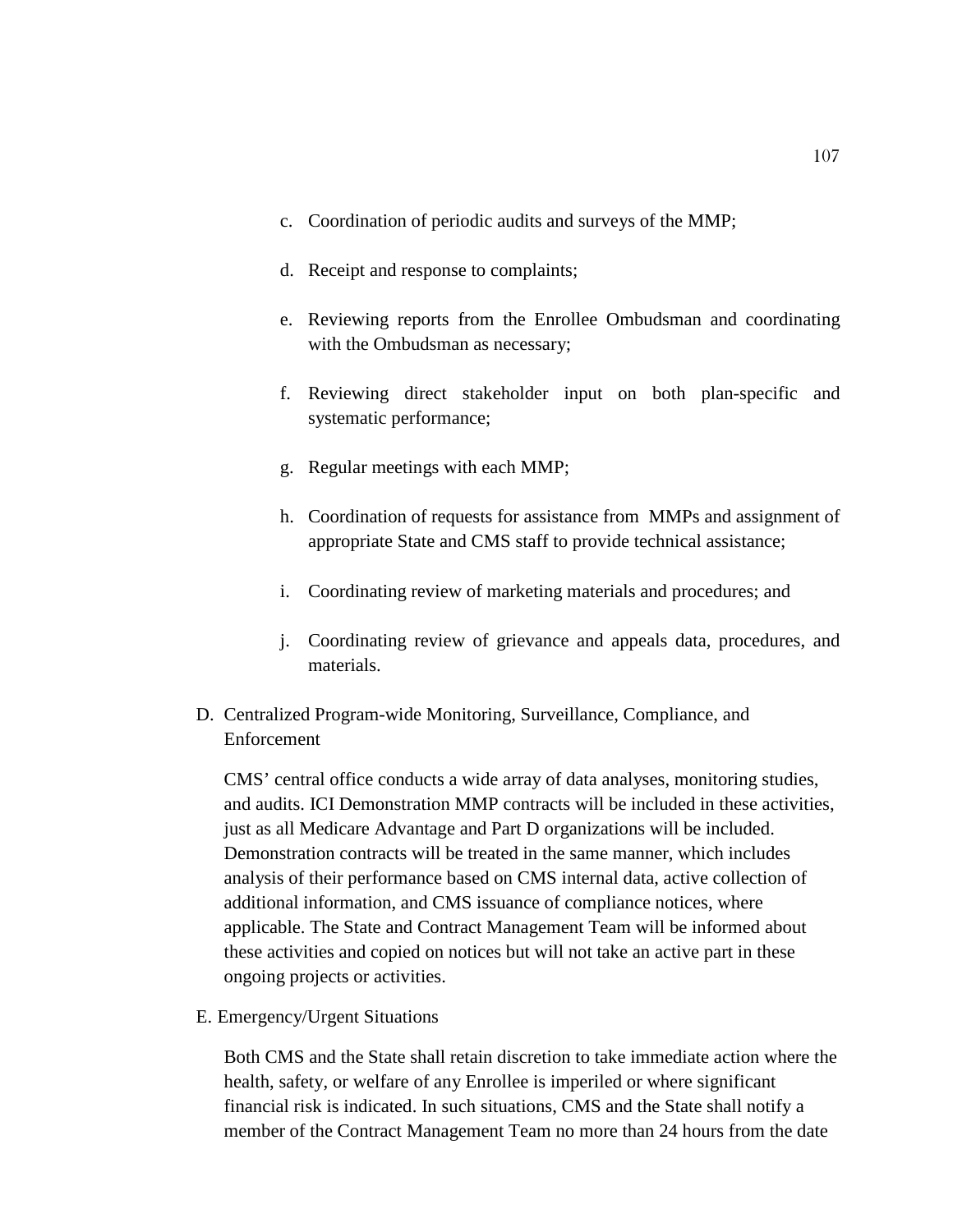of such action, and the Contract Management Team will undertake subsequent action and coordination.

## F. MMP Call Center Requirements

In addition to current Federal regulatory requirements and CMS guidance requirements for Medicare Advantage plans and Part D plans, the following will be required call center elements:

- i. MMPs shall operate a toll-free Enrollee services telephone line call center. The line will be available nationwide for a minimum of 8am to 8pm Eastern Time, seven days per week.
- ii. Customer service representatives must be available in sufficient numbers to support Enrollees and meet CMS and State-specified standards.
- iii. MMPs shall have interpreter services available to call center personnel to answer questions from non-English speaking and limited English proficient current and prospective Enrollees. Oral interpretation services must be available free-of-charge to all current and prospective Enrollees in all non-English languages spoken by Enrollees.
- iv. MMPs must ensure that customer service representatives shall, upon request, make available to Enrollees and potential Enrollees information including, but not limited to, the following:
	- a. The identity, locations, qualifications, and availability of providers;
	- b. Enrollees' rights and responsibilities;
	- c. The procedures available to an Enrollee and/or provider(s) to challenge or appeal the failure of the MMP to provide a requested service and to appeal any adverse Actions (denials);
	- d. How to access oral interpretation services and written materials in prevalent languages and alternative, cognitively accessible formats;
	- e. How to access the Enrollee Ombudsman, the State Enrollee Call Center, and 1-800-Medicare;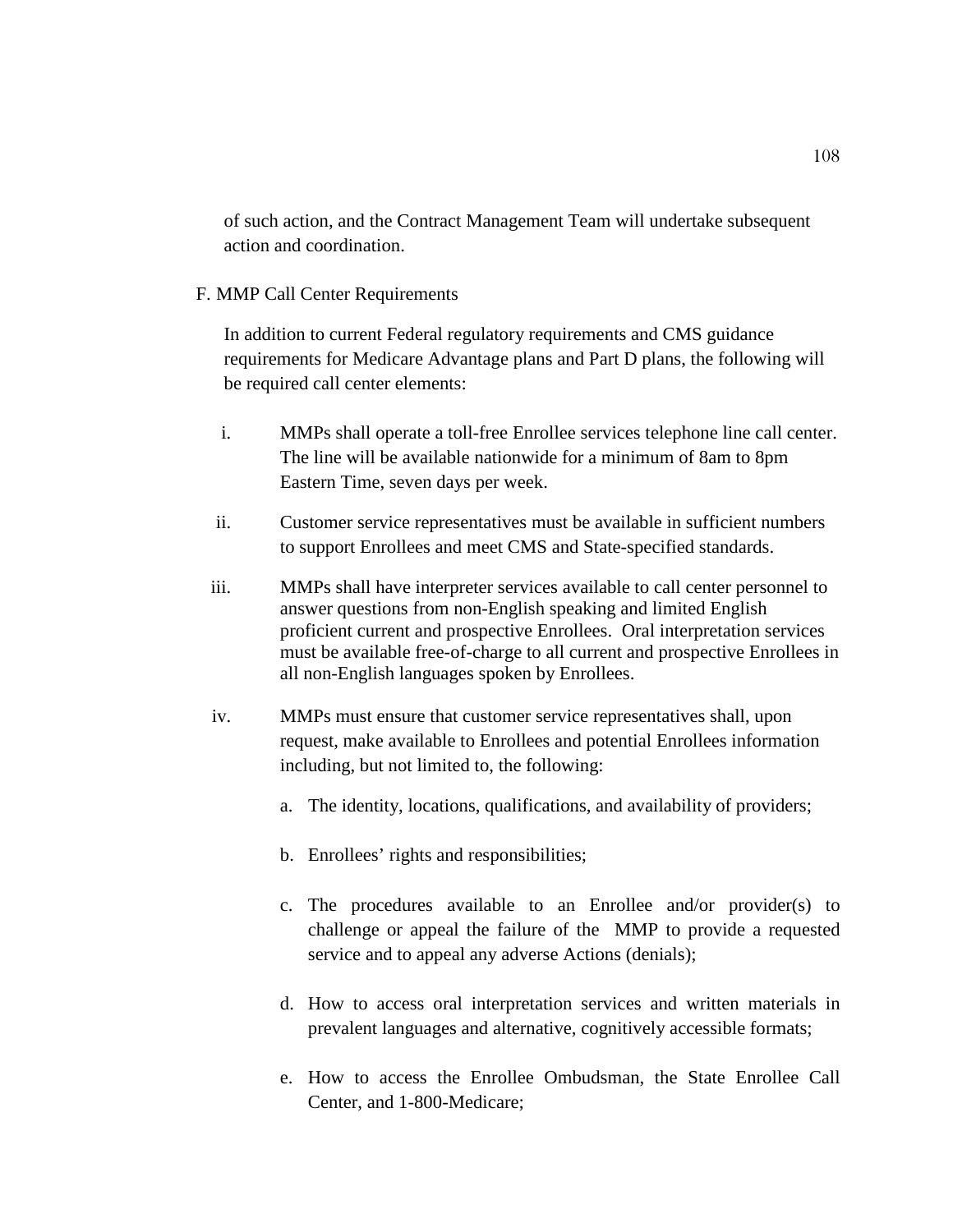- f. Information on all MMP covered services and other available services or resources (e.g., State agency services) either directly or through referral or authorization; and
- g. The procedures for an Enrollee to change MMPs if applicable, or to opt out of the ICI Demonstration.
- G. Data System Specifications, Reporting Requirements, and Interoperability

To the maximum extent possible, CMS and the State will collaborate to achieve interoperability among data systems and reporting processes, including:

- i. Data system description and architecture and performance requirements;
- ii. Current information system upgrades and development plans and resource commitments necessary for implementation;
- iii. Consolidated reporting requirements;
- iv. Encounter reporting;
- v. Reporting data for evaluation and program integrity; and
- vi. Data Exchange among CMS, State of Rhode Island Providers and MMPs, and Health Insurance Exchanges.
- H. Unified Quality Metrics and Reporting

MMPs will be required to report measures that examine access and availability, care coordination/transitions, health and well-being, mental and behavioral health, Enrollee/caregiver experience, screening and prevention, and quality of life. This includes a requirement to report Medicare HEDIS, HOS, and CAHPS data, as well as measures related to long-term services and supports. HEDIS, HOS, and CAHPS measures will be reported consistent with Medicare requirements plus any additional Medicaid measures identified by the State. All existing Medicare Part D metrics will be collected as well. The State will supplement quality reporting requirements with additional State-specific measures.

A combined set of core metrics is described below in Table 7-B; more detail on the measures will be provided in the Three-way Contract. CMS and the State will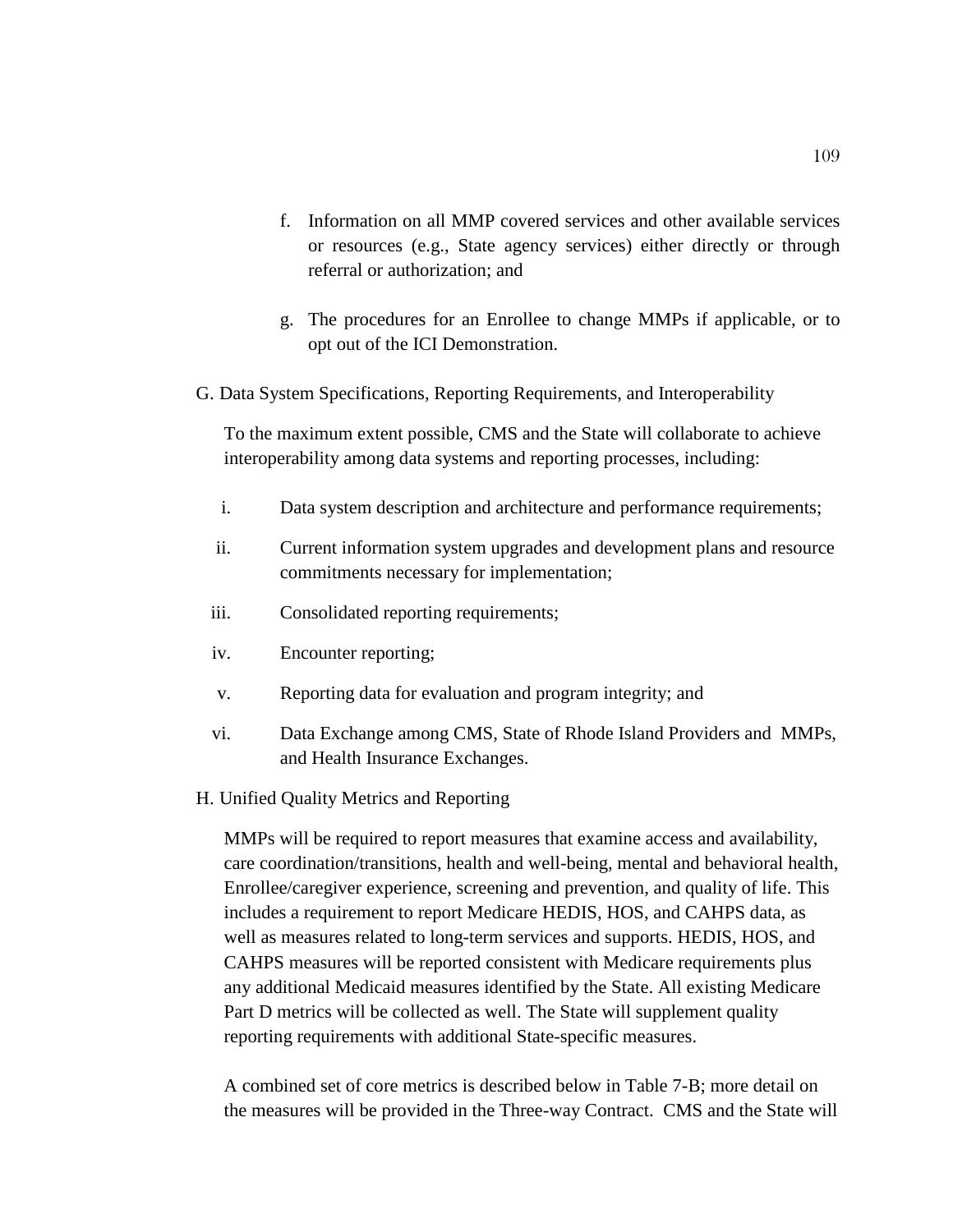utilize the reported measures in the combined set of core metrics for various purposes, including implementation and ongoing monitoring, assessing plan performance and outcomes, and to allow quality to be evaluated and compared with other plans in the model. A subset of these measures will also be used for calculating the quality withhold payment as addressed in Section VI of Appendix 6 in this MOU.

MMPs must submit data consistent with requirements established by CMS and/or the State as further described below and in the Three-way Contract. MMPs will also be subject to monitoring efforts consistent with the requirements of Medicare Advantage and Medicare Part D, as described in Section XI of this Appendix.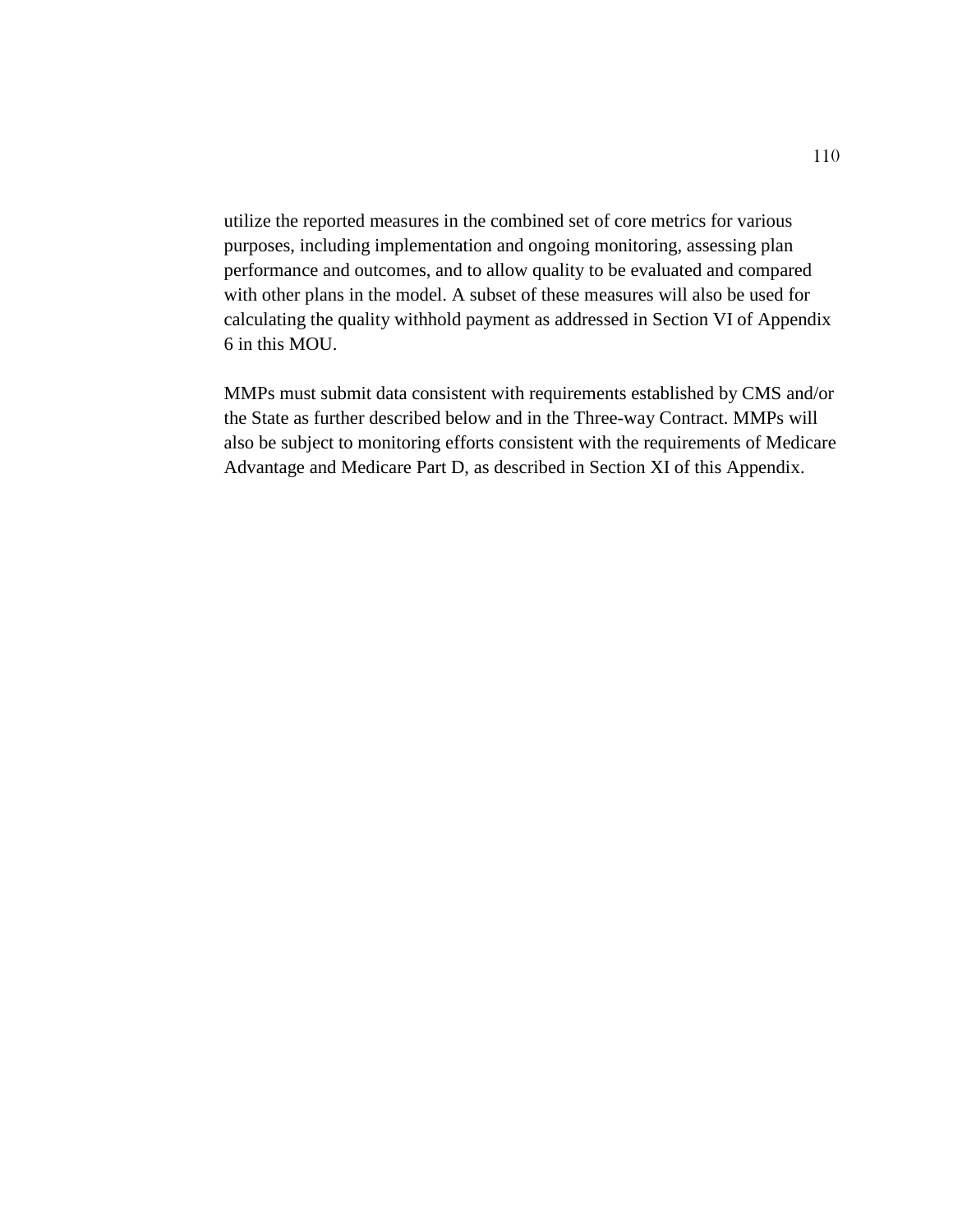| <b>Measure</b>                                                                          | <b>Description</b>                                                                                                                                                                                                                                                                                                                                                                                                                                                                                                                                                                                        | <b>Measure</b><br><b>Steward/Data</b><br><b>Source</b> | <b>CMS Core</b><br><b>Measure</b> | <b>State</b><br><b>Specified</b><br><b>Measure</b> |
|-----------------------------------------------------------------------------------------|-----------------------------------------------------------------------------------------------------------------------------------------------------------------------------------------------------------------------------------------------------------------------------------------------------------------------------------------------------------------------------------------------------------------------------------------------------------------------------------------------------------------------------------------------------------------------------------------------------------|--------------------------------------------------------|-----------------------------------|----------------------------------------------------|
| 1. Antidepressant<br>Medication<br>Management                                           | Percentage of Enrollees 18 years of age and older who were<br>diagnosed with a new episode of major depression and<br>treated with antidepressant medication, and who remained on<br>an antidepressant medication treatment.                                                                                                                                                                                                                                                                                                                                                                              | <b>NCQA/HEDIS</b>                                      | X                                 |                                                    |
| 2. Initiation and<br>Engagement of<br>Alcohol and Other<br>Drug Dependence<br>Treatment | The percentage of adolescent and adult Enrollees with a new<br>episode of alcohol or other drug (AOD) dependence who<br>received the following.<br>• Initiation of AOD Treatment. The percentage of Enrollees<br>who initiate treatment through an inpatient AOD admission,<br>outpatient visit, intensive outpatient encounter or partial<br>hospitalization within 14 days of the diagnosis.<br>• Engagement of AOD Treatment. The percentage of<br>Enrollees who initiated treatment and who had two or more<br>additional services with a diagnosis of AOD within 30 days<br>of the initiation visit. | <b>NCQA/HEDIS</b>                                      | X                                 |                                                    |
| 3. Follow-up After<br>Hospitalization for<br><b>Mental Illness</b>                      | Percentage of discharges for Enrollees 6 years of age and<br>older who were hospitalized for treatment of selected mental<br>health disorders and who had an outpatient visit, an intensive<br>outpatient encounter or partial hospitalization with a mental<br>health practitioner.                                                                                                                                                                                                                                                                                                                      | <b>NCQA/HEDIS</b>                                      | X                                 |                                                    |
| 4. Screening for<br><b>Clinical Depression</b><br>and Follow-up Care                    | Percentage of Enrollees ages 18 years and older screened for<br>clinical depression using a standardized tool and follow-up<br>plan documented.                                                                                                                                                                                                                                                                                                                                                                                                                                                           | <b>CMS</b>                                             | $\mathbf X$                       |                                                    |

## **Table 7-B: Core Quality Measures under the ICI Demonstration**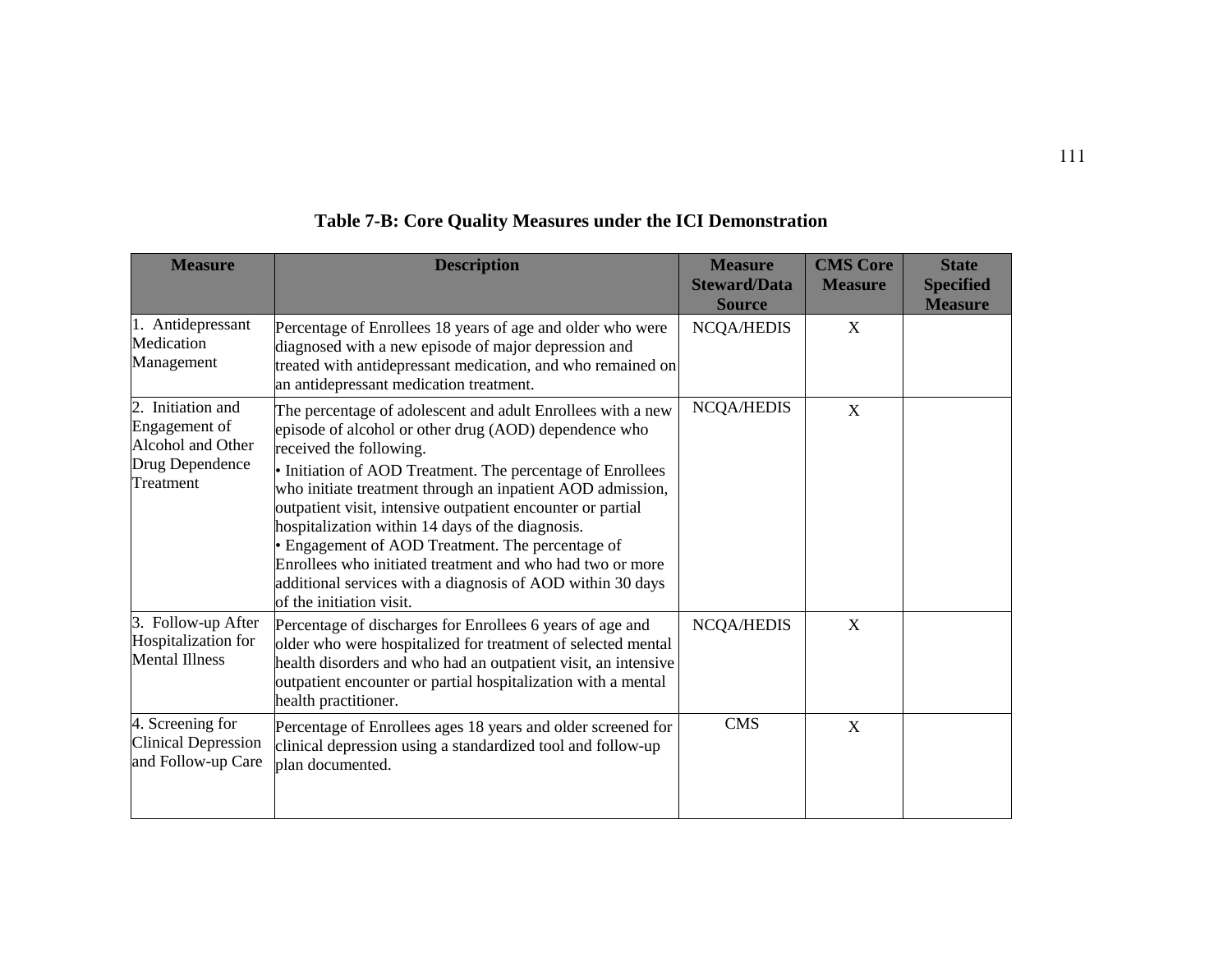| <b>Measure</b>                                                           | <b>Description</b>                                                                                                                                                                                                                                                                                                                                                                                                                                                                                                                                                                                                                                                                 | <b>Measure</b><br><b>Steward/Data</b><br><b>Source</b> | <b>CMS Core</b><br><b>Measure</b> | <b>State</b><br><b>Specified</b><br><b>Measure</b> |
|--------------------------------------------------------------------------|------------------------------------------------------------------------------------------------------------------------------------------------------------------------------------------------------------------------------------------------------------------------------------------------------------------------------------------------------------------------------------------------------------------------------------------------------------------------------------------------------------------------------------------------------------------------------------------------------------------------------------------------------------------------------------|--------------------------------------------------------|-----------------------------------|----------------------------------------------------|
| 5. SNP 1: Complex<br>Case Management                                     | The organization coordinates services for Enrollees with<br>complex conditions and helps them access needed resources.<br>Element A: Identifying Members for Case Management<br>Element B: Access to Case Management<br>Element C: Case Management Systems<br>Element D: Frequency of Member Identification<br>Element E: Providing Members with Information<br>Element F: Case Management Assessment Process<br>Element G: Individualized Care Plan<br>Element H: Informing and Educating Practitioners<br>Element I: Satisfaction with Case Management<br>Element J: Analyzing Effectiveness/Identifying<br>Opportunities<br>Element K: Implementing Interventions and Follow-up | NCQA/SNP<br>Structure &<br><b>Process Measures</b>     | X                                 |                                                    |
| 6. SNP 6:<br>Coordination of<br>Medicare and<br><b>Medicaid Benefits</b> | Evaluation.<br>The organization coordinates Medicare and Medicaid<br>benefits and services for Enrollee.<br>Element A: Coordination of Benefits for Dual Eligible                                                                                                                                                                                                                                                                                                                                                                                                                                                                                                                  | NCQA/SNP<br>Structure &<br><b>Process Measures</b>     | X                                 |                                                    |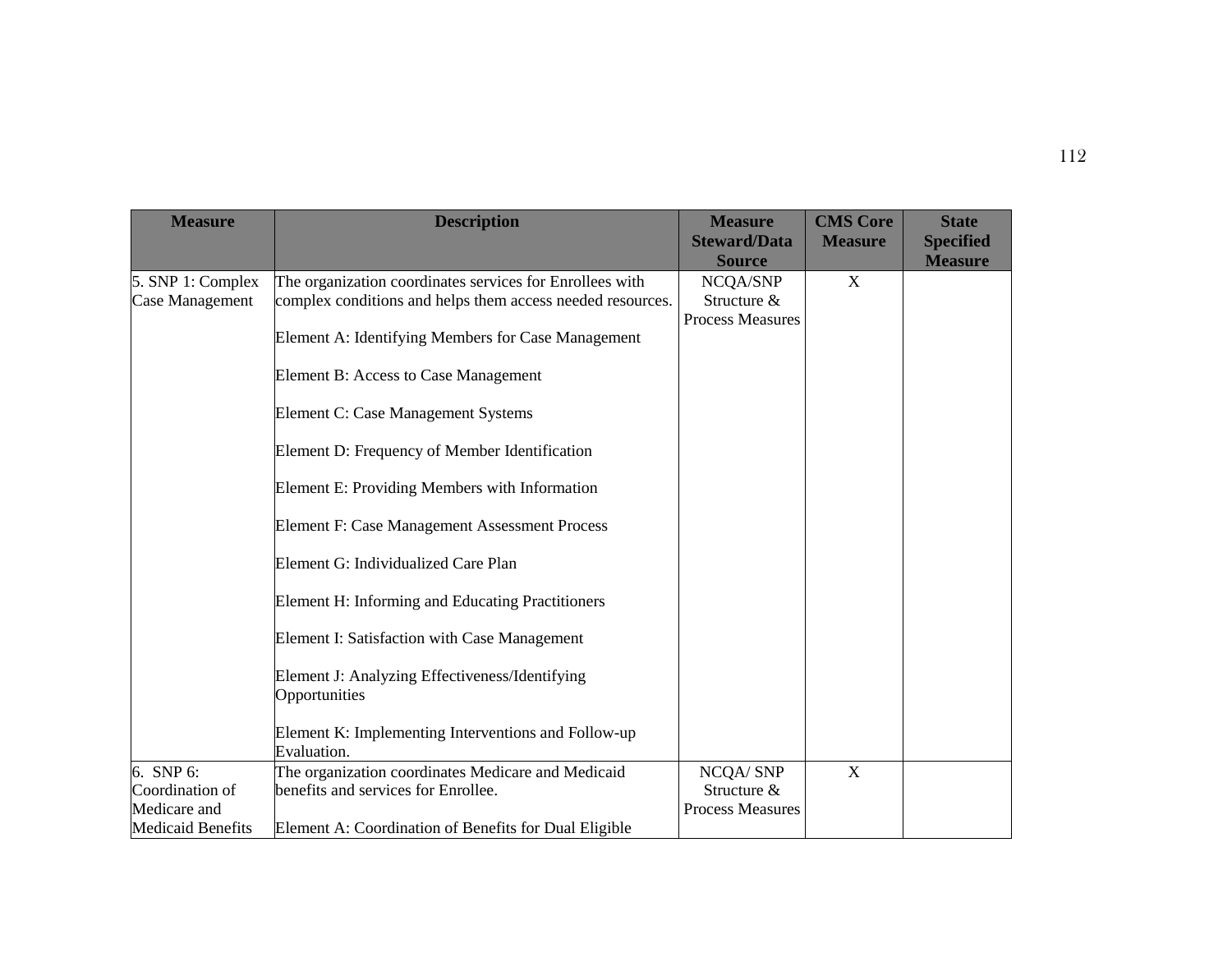| <b>Measure</b>                                                                              | <b>Description</b>                                                                                                                                                                                                                                                                                                                                                                                                                                  | <b>Measure</b><br><b>Steward/Data</b><br><b>Source</b> | <b>CMS Core</b><br><b>Measure</b> | <b>State</b><br><b>Specified</b><br><b>Measure</b> |
|---------------------------------------------------------------------------------------------|-----------------------------------------------------------------------------------------------------------------------------------------------------------------------------------------------------------------------------------------------------------------------------------------------------------------------------------------------------------------------------------------------------------------------------------------------------|--------------------------------------------------------|-----------------------------------|----------------------------------------------------|
|                                                                                             | Enrollees<br>Element B: Administrative Coordination of D-SNPs<br>Element C: Administrative Coordination for Chronic<br>Condition and Institutional Benefit Packages (May not be<br>applicable for demos)<br>Element D: Service Coordination<br>Element E: Network Adequacy Assessment                                                                                                                                                               |                                                        |                                   |                                                    |
| 7. Care Transition<br><b>Record Transmitted</b><br>to Health Care<br>Professional           | Percentage of patients, regardless of age, discharged from an<br>inpatient facility to home or any other site of care for whom a<br>transition record was transmitted to the facility or primary<br>physician or other health care professional designated for<br>follow-up care within 24 hours of discharge.                                                                                                                                      | <b>AMA-PCPI</b>                                        | $\mathbf X$                       |                                                    |
| 8. Medication<br><b>Reconciliation After</b><br>Discharge from<br><b>Inpatient Facility</b> | Percent of patients 65 years or older discharged from any<br>inpatient facility and seen within 60 days following discharge<br>by the physician providing on-going care who had a<br>reconciliation of the discharge medications with the current<br>medication list in the medical record documented.                                                                                                                                              | <b>NCQA/HEDIS</b>                                      | X                                 |                                                    |
| 9. SNP 4: Care<br>Transitions                                                               | The organization manages the process of care transitions,<br>identifies problems that could cause transitions and where<br>possible prevents unplanned transitions.<br><b>Element A: Managing Transitions</b><br>Element B: Supporting Enrollee through Transitions<br>Element C: Analyzing Performance<br><b>Element D: Identifying Unplanned Transitions</b><br><b>Element E; Analyzing Transitions</b><br><b>Element F: Reducing Transitions</b> | NCQA/SNP<br>Structure &<br><b>Process Measures</b>     | $\mathbf X$                       |                                                    |
| 10. CAHPS,<br>Health Plan plus                                                              | The percent of the best possible score that the plan earned on<br>how easy it is for Enrollees to get information from their plan and dependent on                                                                                                                                                                                                                                                                                                  | <b>AHRQ/CAHPS</b>                                      | $\mathbf X$                       |                                                    |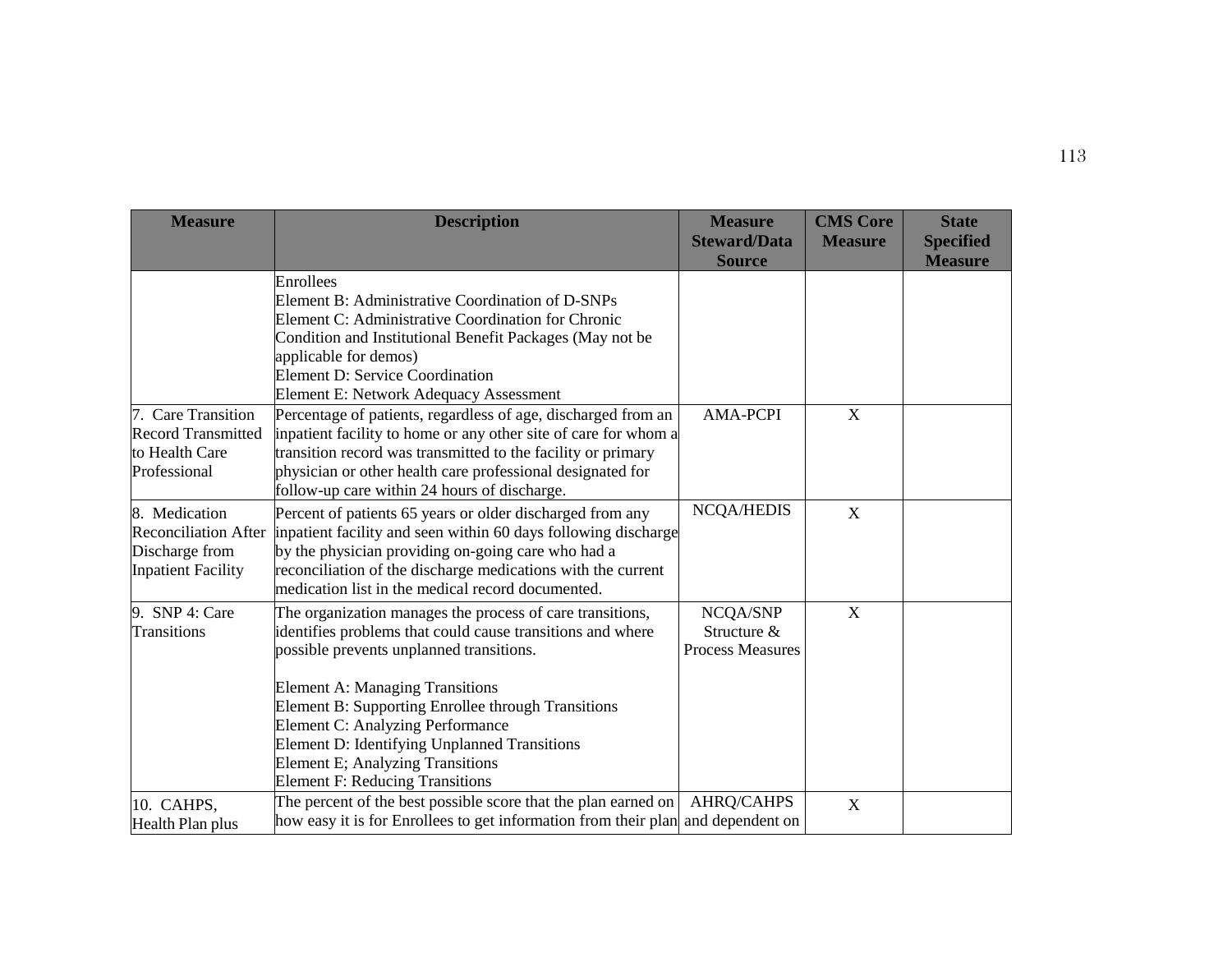| <b>Measure</b>                                                               | <b>Description</b>                                                                                                                                                                                                                                                                                                                                                                                                                                                                                                                                                                                                                                                                                                                 | <b>Measure</b><br><b>Steward/Data</b><br><b>Source</b> | <b>CMS Core</b><br><b>Measure</b> | <b>State</b><br><b>Specified</b><br><b>Measure</b> |
|------------------------------------------------------------------------------|------------------------------------------------------------------------------------------------------------------------------------------------------------------------------------------------------------------------------------------------------------------------------------------------------------------------------------------------------------------------------------------------------------------------------------------------------------------------------------------------------------------------------------------------------------------------------------------------------------------------------------------------------------------------------------------------------------------------------------|--------------------------------------------------------|-----------------------------------|----------------------------------------------------|
| supplemental<br>items/questions<br>Getting Information<br>From Drug Plan     | about prescription drug coverage and cost.<br>A. In the last 6 months, how often did your health plan's<br>customer service give you the information or help you<br>needed about prescription drugs?<br>B. In the last 6 months, how often did your plan's customer<br>service staff treat you with courtesy and respect when you<br>tried to get information or help about prescription drugs?<br>C. In the last 6 months, how often did your health plan give<br>you all the information you needed about prescription<br>medication were covered?<br>D. In the last 6 months, how often did your health plan give<br>you all the information you needed about how much you<br>would have to pay for your prescription medicine? | survey                                                 |                                   |                                                    |
| 11. CAHPS,<br>Rating of Plan for<br>Coverage of<br><b>Prescription Drugs</b> | The percent of the best possible score that the plan earned<br>from Enrollees who rated the plan for its coverage of<br>prescription drugs.<br>Using any number from 0 to 10, where 0 is the worst<br>prescription drug plan possible and 10 is the best<br>drug plan possible, what number would you use to<br>rate your health plan for coverage of prescription<br>drugs?                                                                                                                                                                                                                                                                                                                                                       | AHRQ/CAHPS<br>and dependent on<br>survey               | $\mathbf X$                       |                                                    |
| 12. CAHPS,<br><b>Getting Needed</b>                                          | The percent of best possible score that the plan earned on<br>how easy it is for Enrollees to get the prescription drugs and                                                                                                                                                                                                                                                                                                                                                                                                                                                                                                                                                                                                       | AHRQ/CAHPS<br>and dependent on                         | $\mathbf X$                       |                                                    |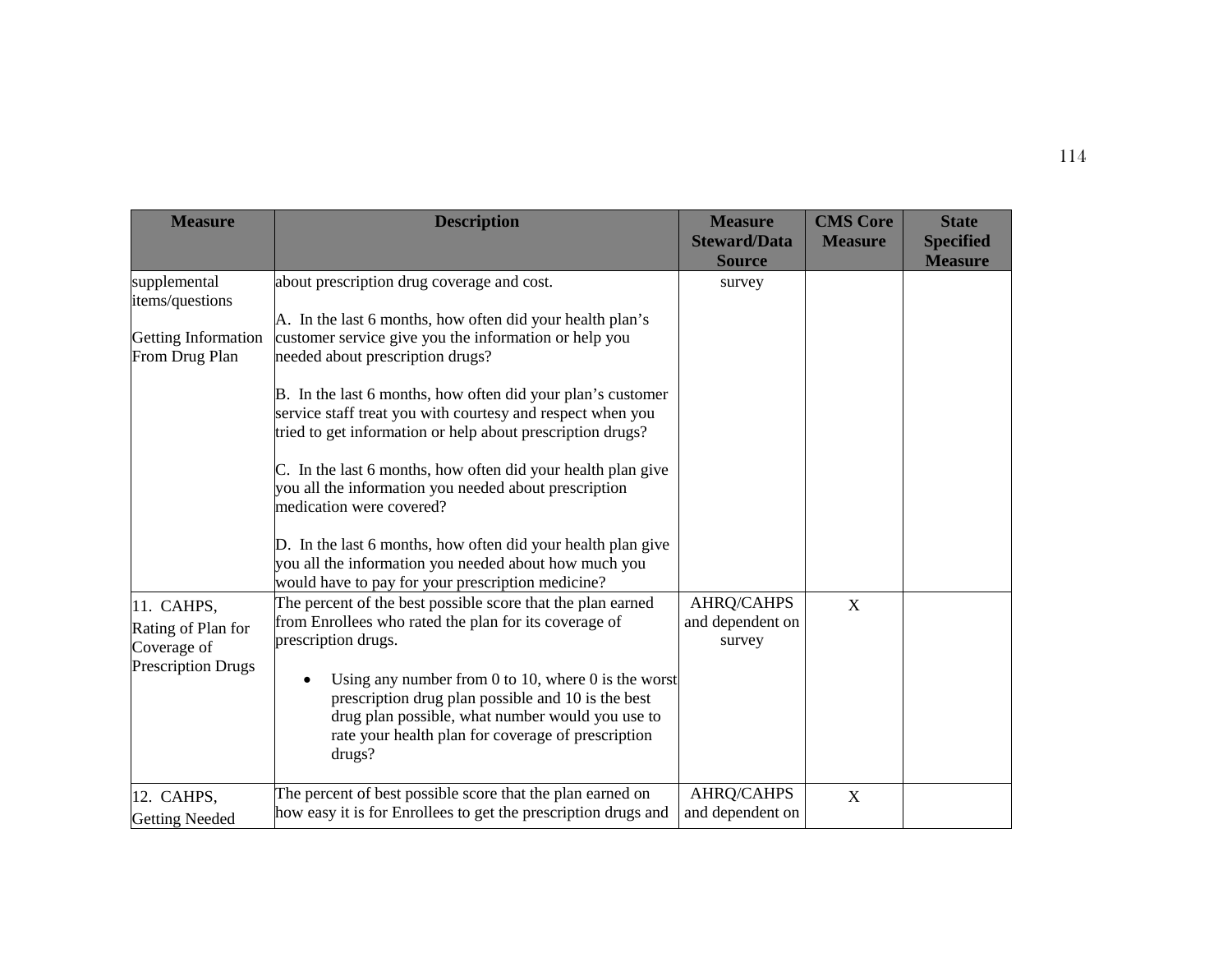| <b>Measure</b>                                            | <b>Description</b>                                                                                                                                                                                                                                                                                                                                                                                                                                                                                                                   | <b>Measure</b><br><b>Steward/Data</b><br><b>Source</b> | <b>CMS Core</b><br><b>Measure</b> | <b>State</b><br><b>Specified</b><br><b>Measure</b> |
|-----------------------------------------------------------|--------------------------------------------------------------------------------------------------------------------------------------------------------------------------------------------------------------------------------------------------------------------------------------------------------------------------------------------------------------------------------------------------------------------------------------------------------------------------------------------------------------------------------------|--------------------------------------------------------|-----------------------------------|----------------------------------------------------|
| Prescription and<br>Non-Prescription<br>Drugs             | non-prescription drugs they need using the plan.<br>A. In the last 6 months, how often was it easy to use your<br>health plan to get the medicines your doctor prescribed?<br>B. In the last six months, how often was it easy to use your<br>health plan to fill a prescription or obtain a non-prescription<br>drug at a local pharmacy?                                                                                                                                                                                           | survey                                                 |                                   |                                                    |
| 13. CAHPS,<br><b>Getting Needed</b><br>Care               | Percent of best possible score the plan earned on how easy it<br>is to get needed care, including care from specialists.<br>A. In the last 6 months, how often was it easy to get<br>appointments with specialists?<br>B. In the last 6 months, how often was it easy to get the care,<br>tests, or treatment you needed through your health plan?                                                                                                                                                                                   | <b>AHRQ/CAHPS</b><br>and dependent on<br>survey        | X                                 |                                                    |
| 14. CAHPS,<br>Getting<br>Appointments and<br>Care Quickly | Percent of best possible score the plan earned on how quickly<br>Enrollees can get appointments and care.<br>A. In the last 6 months, when you needed care right away,<br>how often did you get care as soon as you thought you<br>needed?<br>B. In the last 6 months, not counting the times when you<br>needed care right away, how often did you get an<br>appointment for your health care at a doctor's office or clinic<br>as soon as you thought you needed?<br>C. In the last 6 months, how often did you see the person you | <b>AHRQ/CAHPS</b><br>and dependent on<br>survey        | X                                 |                                                    |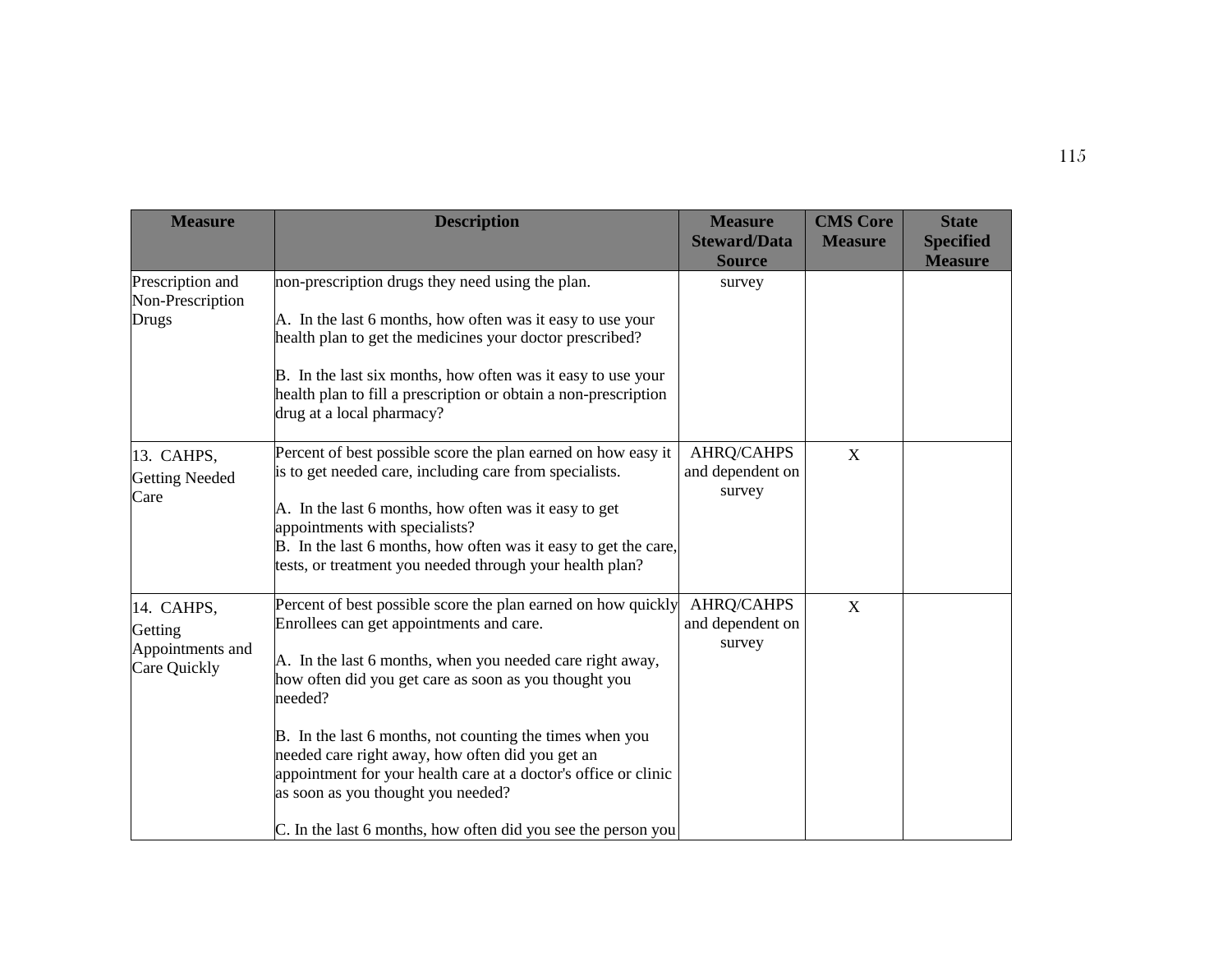| <b>Measure</b>                                                                             | <b>Description</b>                                                                                                                                                                                                                                                                                                      | <b>Measure</b><br><b>Steward/Data</b><br><b>Source</b> | <b>CMS Core</b><br><b>Measure</b> | <b>State</b><br><b>Specified</b><br><b>Measure</b> |
|--------------------------------------------------------------------------------------------|-------------------------------------------------------------------------------------------------------------------------------------------------------------------------------------------------------------------------------------------------------------------------------------------------------------------------|--------------------------------------------------------|-----------------------------------|----------------------------------------------------|
|                                                                                            | came to see within 15 minutes of your appointment time?                                                                                                                                                                                                                                                                 |                                                        |                                   |                                                    |
| 15. CAHPS,<br>Overall Rating of<br><b>Health Care Quality</b>                              | Percent of best possible score the plan earned from Enrollees<br>who rated the overall health care received.<br>Using any number from 0 to 10, where 0 is the worst<br>health care possible and 10 is the best health care<br>possible, what number would you use to rate all your<br>health care in the last 6 months? | <b>AHRQ/CAHPS</b><br>and dependent on<br>survey        | X                                 |                                                    |
| 16. CAHPS,<br>Overall Rating of<br>Plan                                                    | Percent of best possible score the plan earned from Enrollees<br>who rated the overall plan.<br>Using any number from 0 to 10, where 0 is the worst<br>health care possible and 10 is the best health care<br>possible, what number would you use to rate your<br>health plan?                                          | <b>AHRQ/CAHPS</b><br>and dependent on<br>survey        | X                                 |                                                    |
| 17. Part D Call<br>Center - Pharmacy<br><b>Hold Time</b>                                   | How long pharmacists wait on hold when they call the plan's<br>pharmacy help desk.                                                                                                                                                                                                                                      | <b>CMS</b><br>Call Center data                         | X                                 |                                                    |
| 18. Part D Call<br>Center – Foreign<br>Language Interpreter<br>and TTY/TDD<br>Availability | Percent of the time that TTY/TDD services and foreign<br>language interpretation were available when needed by<br>Enrollees who called the plan's customer service phone<br>number.                                                                                                                                     | <b>CMS</b><br>Call Center data                         | X                                 |                                                    |
| 19. Part D Appeals<br>Auto-Forward                                                         | How often the plan did not meet Medicare's deadlines for<br>timely appeals decisions.                                                                                                                                                                                                                                   | <b>IRE</b>                                             | X                                 |                                                    |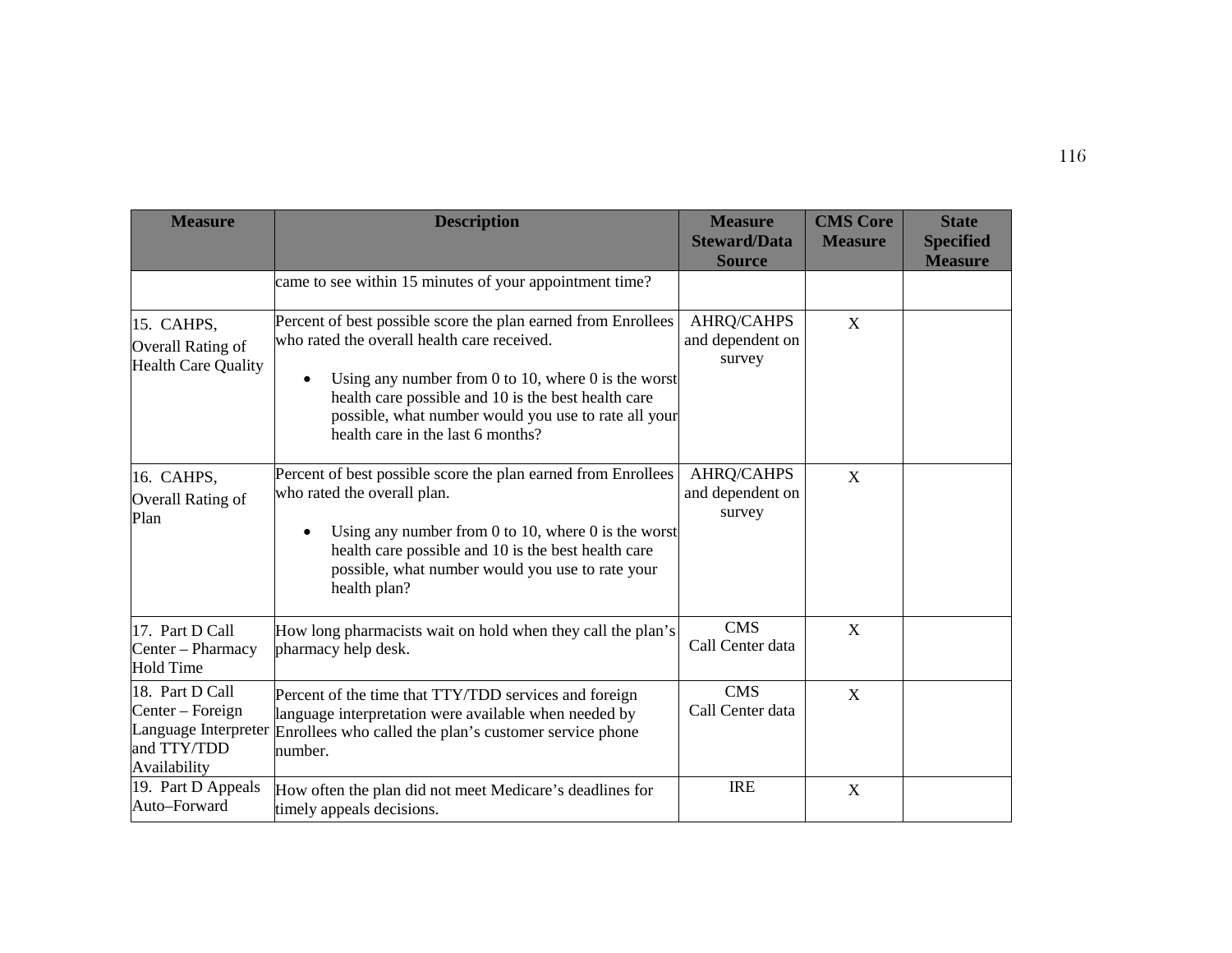| <b>Measure</b>                                                 | <b>Description</b>                                                                                                                                                                                                                                                                                                                                                                                                                                                                                                            | <b>Measure</b><br><b>Steward/Data</b><br><b>Source</b>      | <b>CMS Core</b><br><b>Measure</b> | <b>State</b><br><b>Specified</b><br><b>Measure</b> |
|----------------------------------------------------------------|-------------------------------------------------------------------------------------------------------------------------------------------------------------------------------------------------------------------------------------------------------------------------------------------------------------------------------------------------------------------------------------------------------------------------------------------------------------------------------------------------------------------------------|-------------------------------------------------------------|-----------------------------------|----------------------------------------------------|
|                                                                | This measure is defined as the rate of cases auto-forwarded<br>to the Independent Review Entity (IRE) because decision<br>timeframes for coverage determinations or redeterminations<br>were exceeded by the plan. This is calculated as: [(Total<br>number of cases auto-forwarded to the IRE) / (Average<br>Medicare Part D enrollment)] * 10,000.                                                                                                                                                                          |                                                             |                                   |                                                    |
| 20. Part D<br>Enrollment<br><b>Timeliness</b>                  | The percentage of enrollment requests that the plan transmits<br>to the Medicare program within 7 calendar days of receipt of<br>a completed enrollment request.                                                                                                                                                                                                                                                                                                                                                              | Medicare<br>Advantage<br>Prescription Drug<br>System (MARx) | X                                 |                                                    |
| 21. Part D<br>Complaints about the $_{\rm plan.}$<br>Drug Plan | How many complaints Medicare received about the drug<br>For each contract, this rate is calculated as: [(Total number of<br>complaints logged into the CTM for the drug plan regarding<br>any issues) / (Average Contract enrollment)] $* 1,000 * 30$ /                                                                                                                                                                                                                                                                       | <b>CMS</b><br>CTM data                                      | X                                 |                                                    |
| 22. Part D Enrollee<br>Access and<br>Performance<br>Problems   | (Number of Days in Period).<br>To check on whether Enrollees are having problems getting<br>access to care and to be sure that plans are following all of<br>Medicare's rules, Medicare conducts audits and other types<br>of reviews. Medicare gives the plan a lower score (from 0 to<br>100) when it finds problems. The score combines how severe<br>the problems were, how many there were, and how much<br>they affect plan Enrollees directly. A higher score is better,<br>as it means Medicare found fewer problems. | <b>CMS</b><br>Administrative<br>data                        | X                                 |                                                    |
| 23. Part D Enrollee<br>Choosing to Leave<br>the Plan           | The percent of Enrollees who chose to leave the plan in<br>2013.                                                                                                                                                                                                                                                                                                                                                                                                                                                              | <b>CMS</b><br><b>Medicare Enrollee</b><br>Database Suite of | X                                 |                                                    |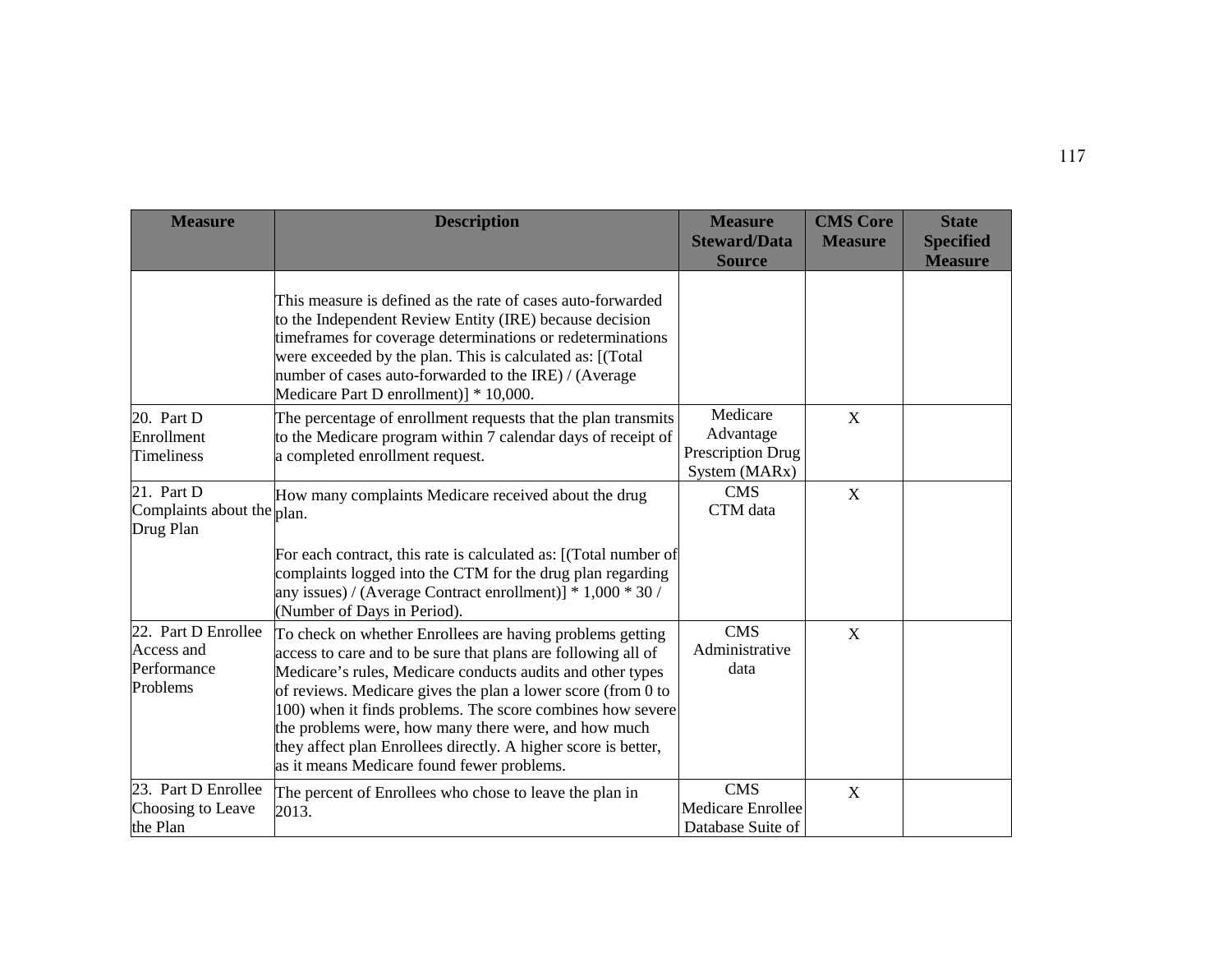| <b>Measure</b>                                                                          | <b>Description</b>                                                                                                                                                                                                                                                                                          | <b>Measure</b><br><b>Steward/Data</b><br><b>Source</b>                                                                                   | <b>CMS Core</b><br><b>Measure</b> | <b>State</b><br><b>Specified</b><br><b>Measure</b> |
|-----------------------------------------------------------------------------------------|-------------------------------------------------------------------------------------------------------------------------------------------------------------------------------------------------------------------------------------------------------------------------------------------------------------|------------------------------------------------------------------------------------------------------------------------------------------|-----------------------------------|----------------------------------------------------|
|                                                                                         |                                                                                                                                                                                                                                                                                                             | <b>Systems</b>                                                                                                                           |                                   |                                                    |
| 24. Part D MPF<br>Accuracy                                                              | The accuracy of how the Plan Finder data match the PDE<br>data.                                                                                                                                                                                                                                             | <b>CMS</b><br>PDE data, MPF<br>Pricing Files,<br>HPMS approved<br>formulary extracts,<br>and data from First<br>DataBank and<br>Medispan | $\mathbf X$                       |                                                    |
| Medication                                                                              | 25. Part D High Risk The percent of the Enrollees who get prescriptions for certain<br>drugs with a high risk of serious side effects, when there may<br>be safer drug choices.                                                                                                                             | <b>CMS</b><br>PDE data                                                                                                                   | X                                 |                                                    |
| 26. Part D Diabetes<br>Treatment                                                        | Percentage of Medicare Part D Enrollees who were<br>dispensed a medication for diabetes and a medication for<br>hypertension who were receiving an angiotensin converting<br>enzyme inhibitor (ACEI) or angiotensin receptor blocker<br>(ARB) medication which are recommended for people with<br>diabetes. | <b>CMS</b><br>PDE data                                                                                                                   | $\mathbf X$                       |                                                    |
| 27. Part D<br>Medication<br>Adherence for Oral<br><b>Diabetes</b><br><b>Medications</b> | Percent of Enrollees with a prescription for oral diabetes<br>medication who fill their prescription often enough to cover<br>80% or more of the time they are supposed to be taking the<br>medication.                                                                                                     | <b>CMS</b><br>PDE data                                                                                                                   | $\mathbf X$                       |                                                    |
| 28. Part D<br>Medication<br>Adherence for<br><b>Hypertension</b> (ACEI<br>or ARB)       | Percent of Enrollees with a prescription for a blood pressure<br>medication who fill their prescription often enough to cover<br>80% or more of the time they are supposed to be taking the<br>medication.                                                                                                  | <b>CMS</b><br>PDE data                                                                                                                   | X                                 |                                                    |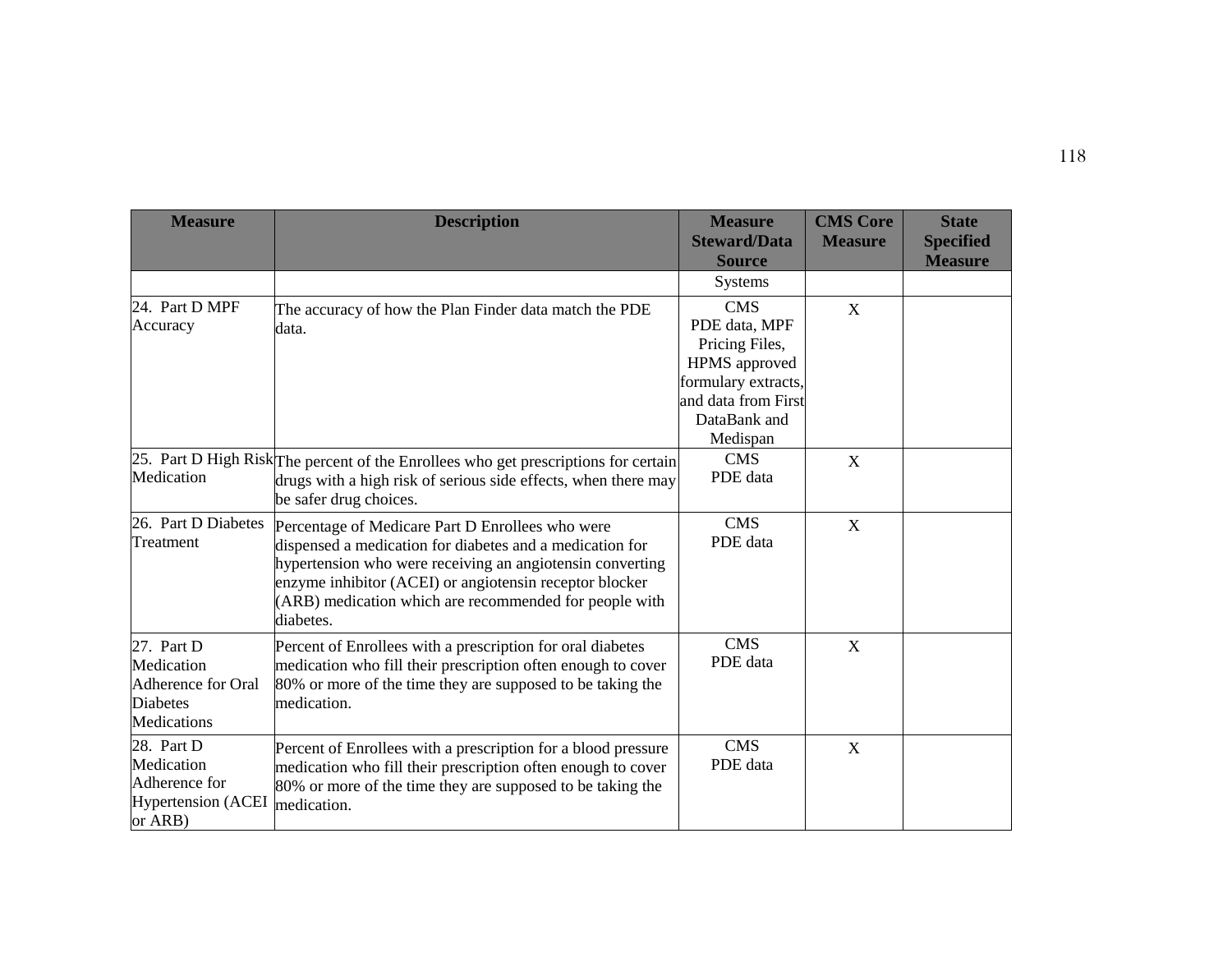| <b>Measure</b>                                                     | <b>Description</b>                                                                                                                                                                                                                                                                                                                                    | <b>Measure</b><br><b>Steward/Data</b><br><b>Source</b> | <b>CMS Core</b><br><b>Measure</b> | <b>State</b><br><b>Specified</b><br><b>Measure</b> |
|--------------------------------------------------------------------|-------------------------------------------------------------------------------------------------------------------------------------------------------------------------------------------------------------------------------------------------------------------------------------------------------------------------------------------------------|--------------------------------------------------------|-----------------------------------|----------------------------------------------------|
| 29. Part D<br>Medication<br>Adherence for<br>Cholesterol (Statins) | Percent of Enrollees with a prescription for a cholesterol<br>medication (a statin drug) who fill their prescription often<br>enough to cover 80% or more of the time they are supposed<br>to be taking the medication.                                                                                                                               | <b>CMS</b><br>PDE data                                 | X                                 |                                                    |
| 30. Plan Makes<br><b>Timely Decisions</b><br>about Appeals         | Percent of Enrollees who got a timely (per timelines in<br>Section IX) response when they made a written appeal to the<br>plan about a decision to refuse payment or coverage.                                                                                                                                                                        | <b>IRE</b>                                             | X                                 |                                                    |
| 31. Part D Appeals<br>Upheld                                       | How often an independent reviewer agrees with the plan's<br>decision to deny or say no to an Enrollee's Part D appeal.<br>This measure is defined as the percent of IRE confirmations<br>of upholding the plans' Part D decisions. This is calculated<br>as: [(Number of Part D cases upheld) / (Total number of Part<br>D cases reviewed)] $* 100$ . | <b>IRE</b>                                             | X                                 |                                                    |
| 32. Non-Part D<br>Appeals Upheld                                   | How often a Hearing Officer agrees with the plan's non-Part<br>D decision to deny or say no to an Enrollee's non-Part D<br>appeal.                                                                                                                                                                                                                    | <b>IRE</b>                                             | X                                 |                                                    |
|                                                                    | This measure is defined as the percent of ICI Administrative<br>Hearing Unit confirmations of upholding the plans'<br>decisions. This is calculated as: [(Number of non-Part D<br>cases upheld) / (Total number of non-Part D cases reviewed)]<br>$*100.$                                                                                             |                                                        |                                   |                                                    |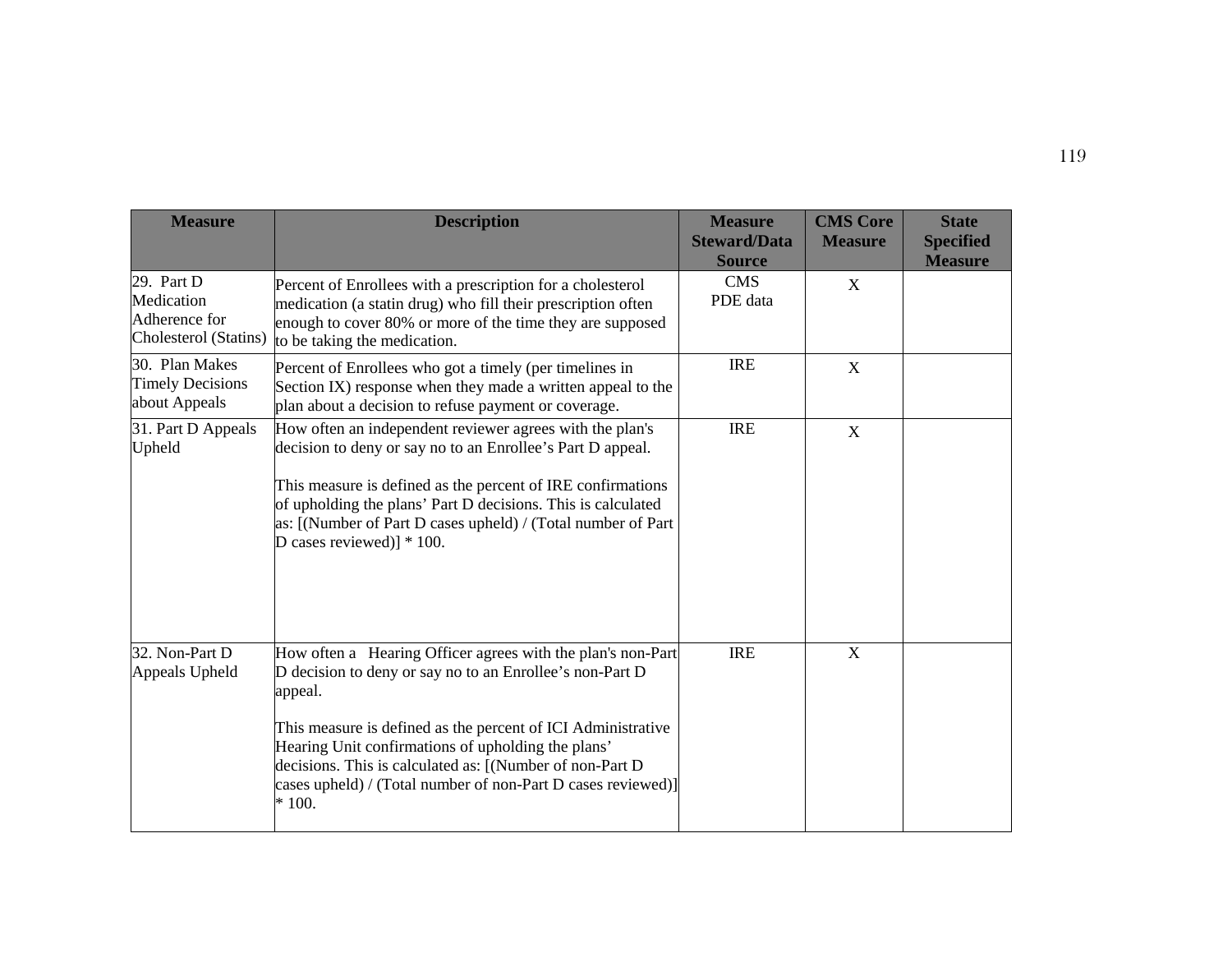| <b>Measure</b>                                                                             | <b>Description</b>                                                                                                                                                                                                                                                                                                                                                                                                                                                 | <b>Measure</b><br><b>Steward/Data</b><br><b>Source</b> | <b>CMS Core</b><br><b>Measure</b> | <b>State</b><br><b>Specified</b><br><b>Measure</b> |
|--------------------------------------------------------------------------------------------|--------------------------------------------------------------------------------------------------------------------------------------------------------------------------------------------------------------------------------------------------------------------------------------------------------------------------------------------------------------------------------------------------------------------------------------------------------------------|--------------------------------------------------------|-----------------------------------|----------------------------------------------------|
| 33. Call Center -<br>Foreign Language<br>Interpreter and<br><b>TTY/TDD</b><br>Availability | Percent of the time that the TTY/TDD services and foreign<br>language interpretation were available when needed by<br>Enrollees who called the plan's customer service phone<br>number.                                                                                                                                                                                                                                                                            | <b>CMS</b><br>Call Center data                         | X                                 |                                                    |
| 34. Percent of High<br><b>Risk Residents with</b><br><b>Pressure Ulcers</b><br>(Long Stay) | Percentage of all long-stay residents in a nursing facility with<br>an annual, quarterly, significant change or significant<br>correction MDS assessment during the selected quarter (3-<br>month period) who were identified as high risk and who have<br>one or more Stage 2-4 pressure ulcer(s).                                                                                                                                                                | NQF endorsed                                           | X                                 |                                                    |
| 35. Enrollee<br>Governance Board                                                           | Establishment of Enrollee advisory board or inclusion of<br>Enrollee on governance board consistent with contract<br>requirements.                                                                                                                                                                                                                                                                                                                                 | CMS/State defined<br>process measure                   | X                                 |                                                    |
| 36. Customer<br>Service                                                                    | Percent of best possible score the plan earned on how easy it<br>is to get information and help when needed.<br>A. In the last 6 months, how often did your health plan's<br>customer service give you the information or help you<br>needed?<br>B. In the last 6 months, how often did your health plan's<br>customer service treat you with courtesy and respect?<br>C. In the last 6 months, how often were the forms for your<br>health plan easy to fill out? | AHRQ/CAHPS                                             | $\mathbf X$                       |                                                    |
| 37. Assessments                                                                            | Percentage of Enrollees with initial assessments completed<br>within required timeframes.                                                                                                                                                                                                                                                                                                                                                                          | CMS/State defined<br>process measure                   | X                                 |                                                    |
|                                                                                            | 38. Person-Centered Percent of Enrollees with care plans within required                                                                                                                                                                                                                                                                                                                                                                                           | CMS/State defined                                      | $\mathbf X$                       | X                                                  |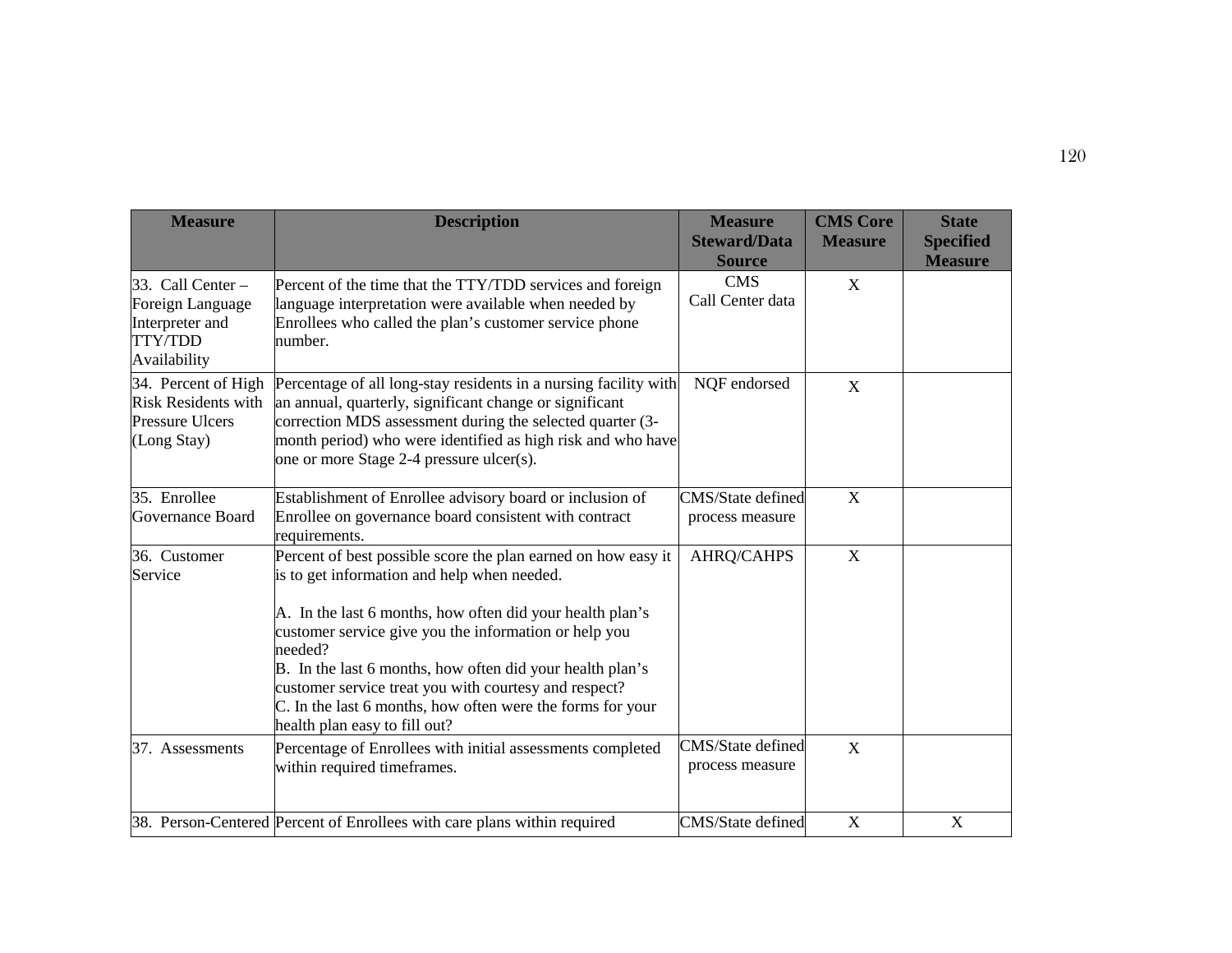| <b>Measure</b>                                                               | <b>Description</b>                                                                                                                                                                                                           | <b>Measure</b><br><b>Steward/Data</b><br><b>Source</b> | <b>CMS Core</b><br><b>Measure</b> | <b>State</b><br><b>Specified</b><br><b>Measure</b> |
|------------------------------------------------------------------------------|------------------------------------------------------------------------------------------------------------------------------------------------------------------------------------------------------------------------------|--------------------------------------------------------|-----------------------------------|----------------------------------------------------|
| Care Plan                                                                    | timeframes.                                                                                                                                                                                                                  | process measure                                        |                                   |                                                    |
| 39. Documentation<br>of Care Goals                                           | Percent of Enrollees with documented discussions of care<br>goals.                                                                                                                                                           | CMS/State defined<br>process measure                   | X                                 |                                                    |
| 40. Real Time<br><b>Hospital Admission</b><br><b>Notifications</b>           | Percent of hospital admission notifications occurring within<br>specified timeframe.                                                                                                                                         | CMS/State defined<br>process measure                   | $\mathbf X$                       |                                                    |
| 41. Discharge<br>follow-up                                                   | Percent of Enrollees with specified timeframe between<br>discharge to first follow-up visit.                                                                                                                                 | CMS/State defined<br>process measure                   | $\mathbf X$                       |                                                    |
| 42. Care for Older<br><b>Adults</b> - Medication<br>Review                   | Percent of Enrollees whose doctor or clinical pharmacist has<br>reviewed a list of everything they take (prescription and non-<br>prescription drugs, vitamins, herbal remedies, other<br>supplements) at least once a year. | <b>NCQA/HEDIS</b>                                      | X                                 |                                                    |
| 43. Care for Older<br><b>Adults</b> – Functional<br><b>Status Assessment</b> | Percent of Enrollees whose doctor has done a functional<br>status assessment to see how well they are doing activities of<br>daily living (such as dressing, eating, and bathing).                                           | <b>NCQA/HEDIS</b>                                      | $\mathbf X$                       |                                                    |
| 44. Care for Older<br>Adults - Pain<br>Screening                             | Percent of Enrollees who had a pain screening or pain<br>management plan at least once during the year.                                                                                                                      | <b>NCQA/HEDIS</b>                                      | X                                 |                                                    |
| 45. Diabetes Care -<br>Eye Exam                                              | Percent of Enrollees with diabetes who had an eye exam to<br>check for damage from diabetes during the year.                                                                                                                 | <b>NCQA/HEDIS</b>                                      | X                                 |                                                    |
| 46. Diabetes Care -<br><b>Kidney Disease</b><br>Monitoring                   | Percent of Enrollees with diabetes that had a kidney function<br>test during the year.                                                                                                                                       | <b>NCQA/HEDIS</b>                                      | X                                 |                                                    |
|                                                                              | 47. Diabetes Care – Percent of Enrollees with diabetes who had an A-1-C lab test NCQA/HEDIS                                                                                                                                  |                                                        | X                                 |                                                    |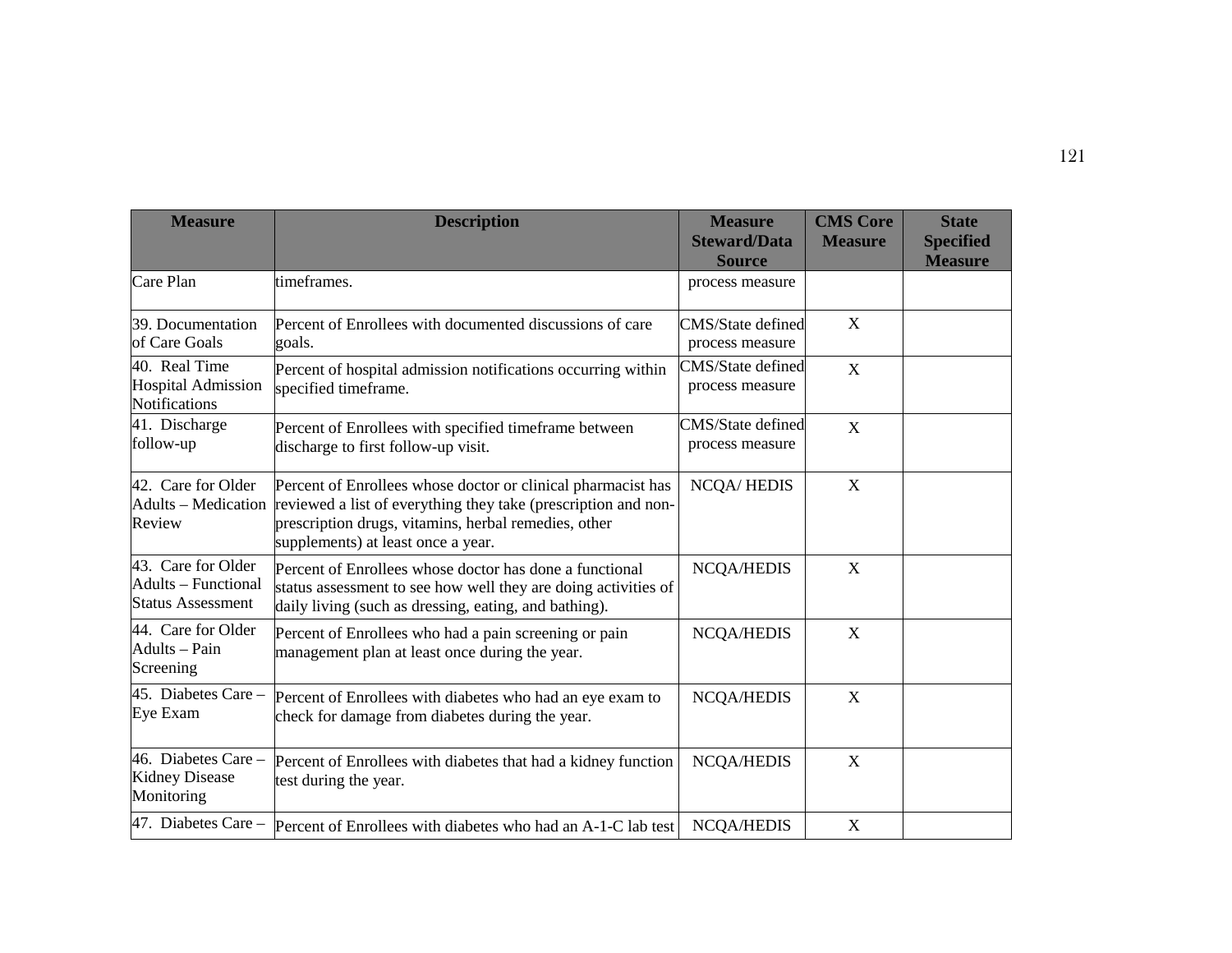| <b>Measure</b>                                   | <b>Description</b>                                                                                                                                                                                                                                                                                                    | <b>Measure</b><br><b>Steward/Data</b><br><b>Source</b>                | <b>CMS Core</b><br><b>Measure</b> | <b>State</b><br><b>Specified</b><br><b>Measure</b> |
|--------------------------------------------------|-----------------------------------------------------------------------------------------------------------------------------------------------------------------------------------------------------------------------------------------------------------------------------------------------------------------------|-----------------------------------------------------------------------|-----------------------------------|----------------------------------------------------|
| <b>Blood Sugar</b><br>Controlled                 | during the year that showed their average blood sugar is<br>under control.                                                                                                                                                                                                                                            |                                                                       |                                   |                                                    |
| 48. Rheumatoid<br><b>Arthritis</b><br>Management | Percent of Enrollees with Rheumatoid Arthritis who got one<br>or more prescription(s) for an anti-rheumatic drug.                                                                                                                                                                                                     | <b>NCQA/HEDIS</b>                                                     | $\mathbf X$                       |                                                    |
| 49. Reducing the<br><b>Risk of Falling</b>       | Percent of Enrollees with a problem falling, walking or<br>balancing who discussed it with their doctor and got<br>treatment for it during the year.                                                                                                                                                                  | <b>NCQA/HEDIS</b><br><b>HOS</b>                                       | X                                 |                                                    |
| 50. Plan All-Cause<br>Readmissions               | Percent of Enrollees discharged from a hospital stay who was<br>readmitted to a hospital within 30 days, either from the same<br>condition as their recent hospital stay or for a different<br>reason.                                                                                                                | <b>NCQA/HEDIS</b>                                                     | X                                 |                                                    |
| 51. Controlling<br><b>Blood Pressure</b>         | Percentage of Enrollees 18-85 years of age who had a<br>diagnosis of hypertension and whose blood pressure was<br>adequately controlled $\left($ < 140/90) during the measurement<br>year.                                                                                                                            | <b>NCQA/HEDIS</b>                                                     | $\mathbf X$                       |                                                    |
| 52. Comprehensive<br>medication review           | Percentage of Enrollees who received a comprehensive<br>medication review (CMR) out of those who were offered a<br>CMR.                                                                                                                                                                                               | <b>Pharmacy Quality</b><br>Alliance (PQA)<br>Part D Reporting<br>Data | $\mathbf X$                       |                                                    |
| 53. Complaints<br>about the Plan                 | How many complaints Medicare received about the health<br>plan.<br>Rate of complaints about the plan per 1,000 Enrollees. For<br>each contract, this rate is calculated as: [(Total number of all<br>complaints logged into the CTM) / (Average Contract<br>enrollment)] $* 1,000 * 30 /$ (Number of Days in Period). | <b>CMS</b><br>CTM data                                                | $\mathbf X$                       |                                                    |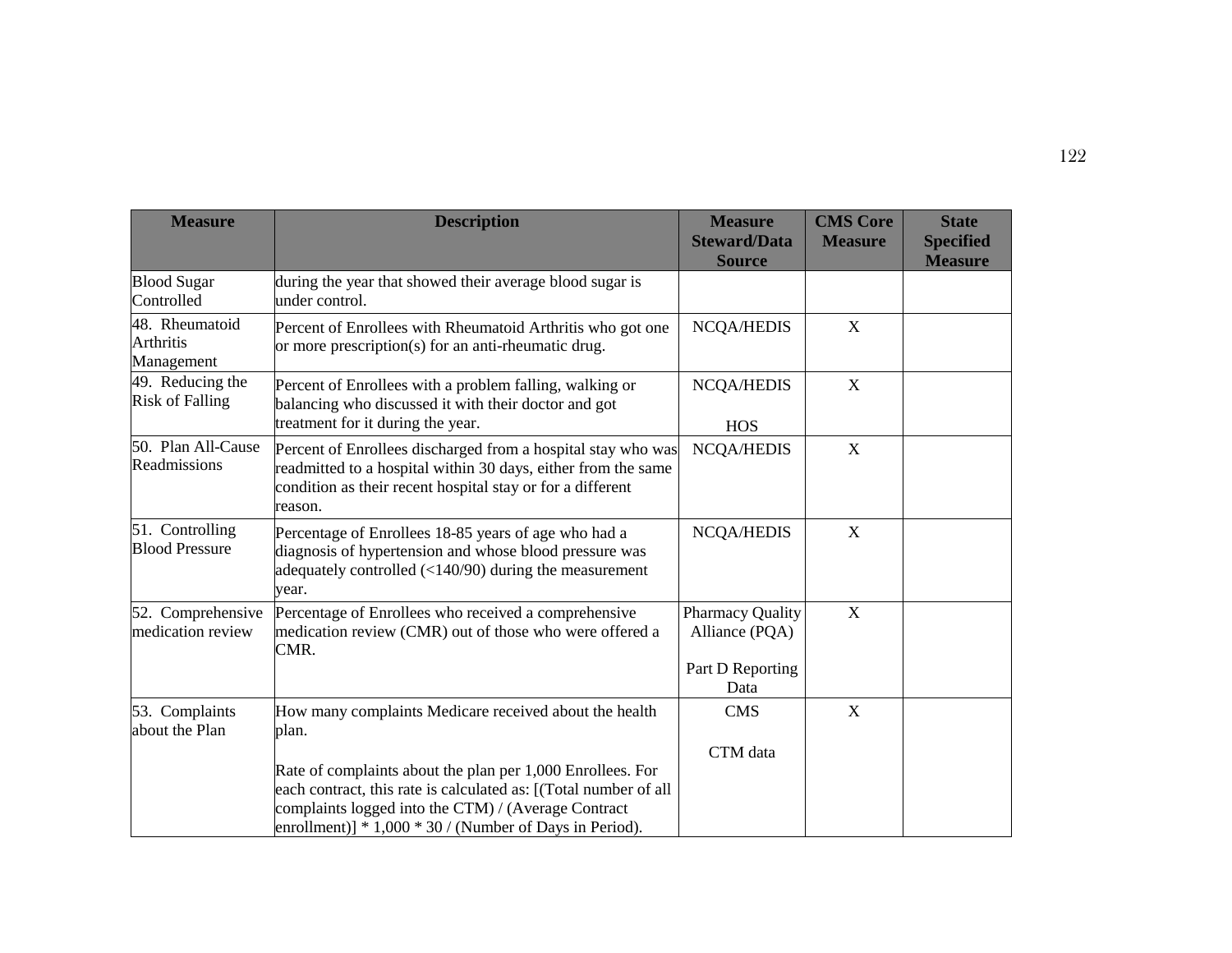| <b>Measure</b>                                        | <b>Description</b>                                                                                                                                                                                                                                                                                                                                                                                                                                                                          | <b>Measure</b><br><b>Steward/Data</b><br><b>Source</b> | <b>CMS Core</b><br><b>Measure</b> | <b>State</b><br><b>Specified</b><br><b>Measure</b> |
|-------------------------------------------------------|---------------------------------------------------------------------------------------------------------------------------------------------------------------------------------------------------------------------------------------------------------------------------------------------------------------------------------------------------------------------------------------------------------------------------------------------------------------------------------------------|--------------------------------------------------------|-----------------------------------|----------------------------------------------------|
| 54. Enrollee Access<br>and Performance<br>Problems    | To check on whether members are having problems getting<br>access to care and to be sure that plans are following all of<br>Medicare's rules, Medicare conducts audits and other types<br>of reviews. Medicare gives the plan a lower score (from 0 to<br>100) when it finds problems. The score combines how severe<br>the problems were, how many there were, and how much<br>they affect plan Enrollee directly. A higher score is better, as<br>it means Medicare found fewer problems. | <b>CMS</b><br>Enrollee database                        | X                                 |                                                    |
| 55. Enrollees<br>Choosing to Leave<br>the Plan        | The percent of Enrollees who chose to leave the plan in<br>2014.                                                                                                                                                                                                                                                                                                                                                                                                                            | <b>CMS</b>                                             | $\boldsymbol{\mathrm{X}}$         |                                                    |
| 56. Breast Cancer<br>Screening                        | Percent of female Enrollees aged 40-69 who had a<br>mammogram during the past 2 years.                                                                                                                                                                                                                                                                                                                                                                                                      | <b>NCQA/HEDIS</b>                                      | $\boldsymbol{\mathrm{X}}$         |                                                    |
| 57. Colorectal<br><b>Cancer Screening</b>             | Percent of Enrollees aged 50-75 who had appropriate<br>screening for colon cancer.                                                                                                                                                                                                                                                                                                                                                                                                          | <b>NCQA/HEDIS</b>                                      | X                                 |                                                    |
| 58. Cardiovascular<br>Care - Cholesterol<br>Screening | Percent of Enrollees with heart disease who have had a test<br>for —badl (LDL) cholesterol within the past year.                                                                                                                                                                                                                                                                                                                                                                            | <b>NCQA/HEDIS</b>                                      | X                                 |                                                    |
| Cholesterol<br>Screening                              | 59. Diabetes Care – Percent of Enrollees with diabetes who have had a test for<br>-badl (LDL) cholesterol within the past year.                                                                                                                                                                                                                                                                                                                                                             | <b>NCQA/HEDIS</b>                                      | X                                 |                                                    |
| 60. Annual Flu<br>Vaccine                             | Percent of Enrollees who got a vaccine (flu shot) prior to flu<br>season.                                                                                                                                                                                                                                                                                                                                                                                                                   | <b>AHRQ/CAHPS</b><br>Survey data                       | $\mathbf X$                       |                                                    |
| 61. Improving or<br>Maintaining Mental<br>Health      | Percent of all Enrollees whose mental health was the same or<br>better than expected after two years.                                                                                                                                                                                                                                                                                                                                                                                       | <b>CMS</b>                                             | X                                 |                                                    |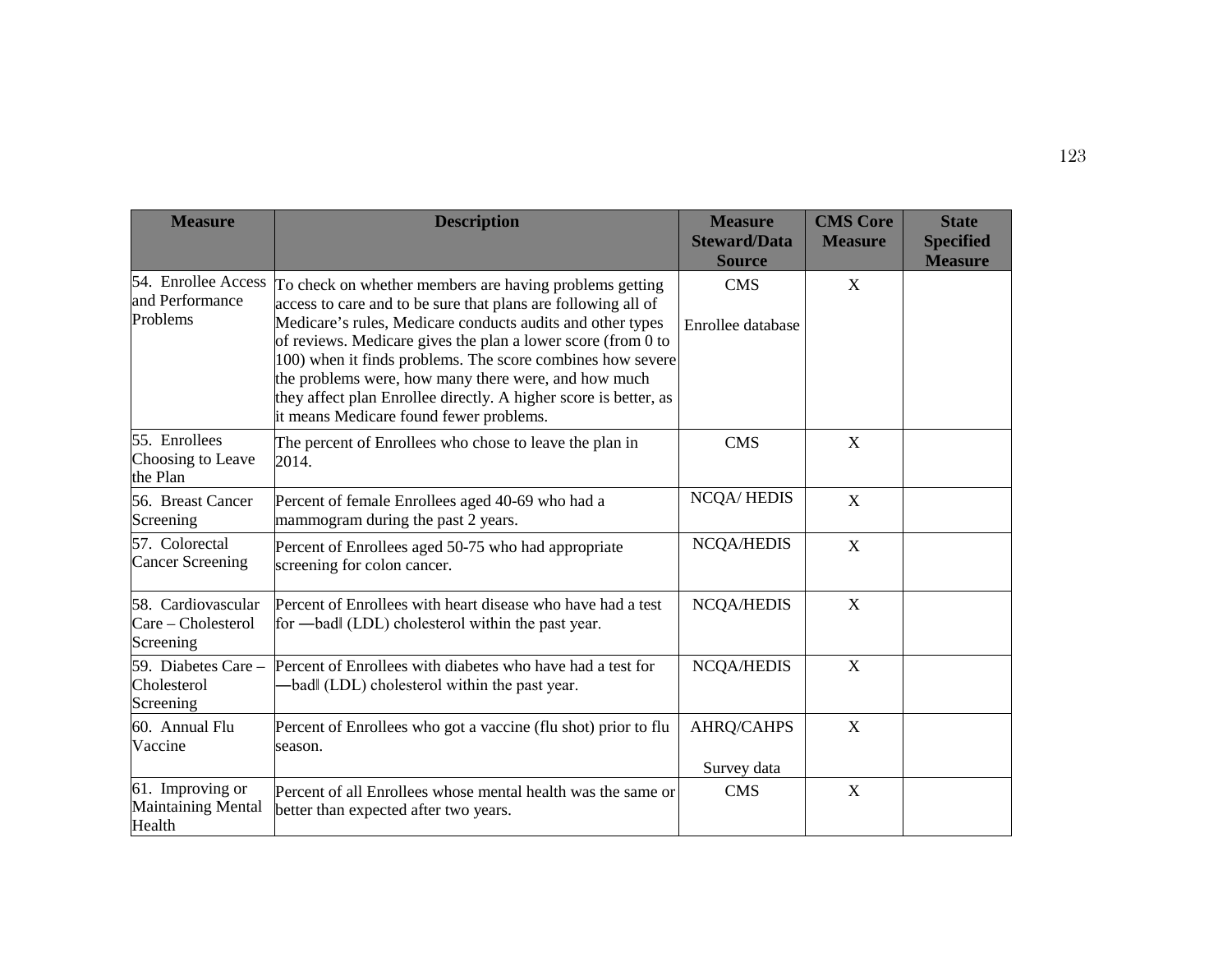| <b>Measure</b>                                        | <b>Description</b>                                                                                                                                                  | <b>Measure</b><br><b>Steward/Data</b><br><b>Source</b> | <b>CMS Core</b><br><b>Measure</b> | <b>State</b><br><b>Specified</b><br><b>Measure</b> |
|-------------------------------------------------------|---------------------------------------------------------------------------------------------------------------------------------------------------------------------|--------------------------------------------------------|-----------------------------------|----------------------------------------------------|
|                                                       |                                                                                                                                                                     | <b>HOS</b>                                             |                                   |                                                    |
| 62. Monitoring<br><b>Physical Activity</b>            | Percent of senior Enrollees who discussed exercise with their<br>doctor and were advised to start, increase or maintain their<br>physical activity during the year. | <b>HEDIS / HOS</b>                                     | X                                 |                                                    |
| 63. Access to<br>Primary Care Doctor<br><b>Visits</b> | Percent of all Enrollees who saw their primary care doctor<br>during the year.                                                                                      | <b>HEDIS</b>                                           | X                                 |                                                    |
| 64. Access to<br>Specialists                          | Proportion of respondents who report that it is always easy to<br>get appointment with specialists.                                                                 | AHRQ/CAHPS                                             | X                                 |                                                    |
| 65. Getting Care<br>Quickly                           | Composite of access to urgent care.                                                                                                                                 | <b>AHRQ/CAHPS</b>                                      | $\mathbf X$                       |                                                    |
| on the Examination<br>table                           | 66. Being Examined Percentage of respondents who report always being<br>examined on the examination table.                                                          | <b>AHRQ/CAHPS</b>                                      | X                                 |                                                    |
| 67. Help with<br>Transportation                       | Composite of getting needed help with transportation.                                                                                                               | <b>AHRQ/CAHPS</b>                                      | X                                 |                                                    |
| 68. Health<br><b>Status/Function</b><br><b>Status</b> | Percent of Enrollees who report their health as excellent.                                                                                                          | AHRQ/CAHPS                                             | X                                 |                                                    |
| 69. Self-direction                                    | Percent of care coordinators that have undergone State-based CMS/State defined<br>training for supporting self-direction under the<br>Demonstration.                | process measure                                        | $\mathbf X$                       |                                                    |
| 70. Encounter Data                                    | Encounter data submitted accurately and completely in<br>compliance with contract requirements.                                                                     | CMS/State defined<br>process measures                  | X                                 |                                                    |
| 71. Care for Older<br>Adults - Advance                | Percent of Enrollees who had an advance care plan during<br>the measurement year.                                                                                   | <b>NCQA/HEDIS</b>                                      |                                   | X                                                  |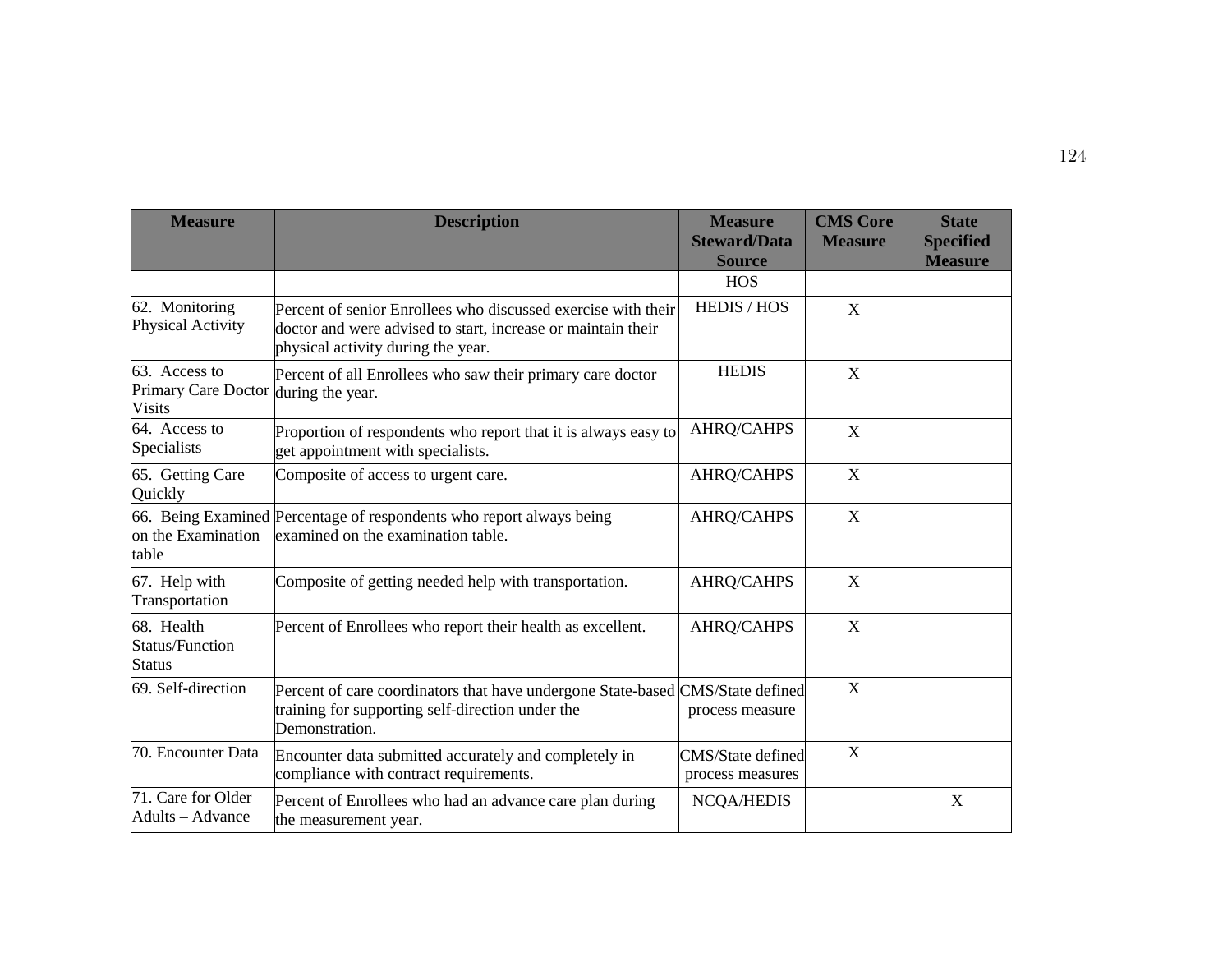| <b>Measure</b>                                                                          | <b>Description</b>                                                                                                                                                                                                                                                                                                                                                                                                                                                                                                                                                                                                              | <b>Measure</b><br><b>Steward/Data</b><br><b>Source</b> | <b>CMS Core</b><br><b>Measure</b> | <b>State</b><br><b>Specified</b><br><b>Measure</b> |
|-----------------------------------------------------------------------------------------|---------------------------------------------------------------------------------------------------------------------------------------------------------------------------------------------------------------------------------------------------------------------------------------------------------------------------------------------------------------------------------------------------------------------------------------------------------------------------------------------------------------------------------------------------------------------------------------------------------------------------------|--------------------------------------------------------|-----------------------------------|----------------------------------------------------|
| Care Plan                                                                               |                                                                                                                                                                                                                                                                                                                                                                                                                                                                                                                                                                                                                                 |                                                        |                                   |                                                    |
| 72. Percent of<br>Residents<br>Experiencing One or<br>More Falls with a<br>Major Injury | This measure is based on data from all non-admission MDS<br>3.0 assessments of long-stay nursing facility residents which<br>may be annual, quarterly, significant change, significant<br>correction, or discharge assessment. It reports the percent of<br>residents who experienced one or more falls with major<br>injury (e.g., bone fractures, joint dislocations, closed head<br>injuries with altered consciousness, and subdural hematoma)<br>in the last year (12-month period). The measure is based on<br>MDS 3.0 item J1900C, which indicates whether any falls that<br>occurred were associated with major injury. | NQF/CMS                                                |                                   | $\mathbf X$                                        |
| <b>Overall Balance</b><br>Measure                                                       | 73. Long Term Care Reporting of the number of Enrollees who did not reside in a<br>nursing facility (NF) as a proportion of the total number of<br>Enrollees in a plan.<br>Numerator: Of those Enrollees in the denominator, those who<br>did not reside for more than 100 continuous days in a NF<br>during the current measurement year.<br>Denominator: Enrollees in a plan eleven out of twelve<br>months during the current measurement year.<br>Exclusions: Any Enrollee with a gap in enrollment of<br>Medicaid eligibility of 30 days during the current<br>measurement year.                                           | State-specified<br>measure                             |                                   | X                                                  |
| 74. Nursing Facility<br>Diversion                                                       | Reporting of the number of nursing home certifiable<br>Enrollees who lived outside the nursing facility (NF) during<br>the current measurement year as a proportion of the nursing                                                                                                                                                                                                                                                                                                                                                                                                                                              | State-specified<br>measure                             |                                   | X                                                  |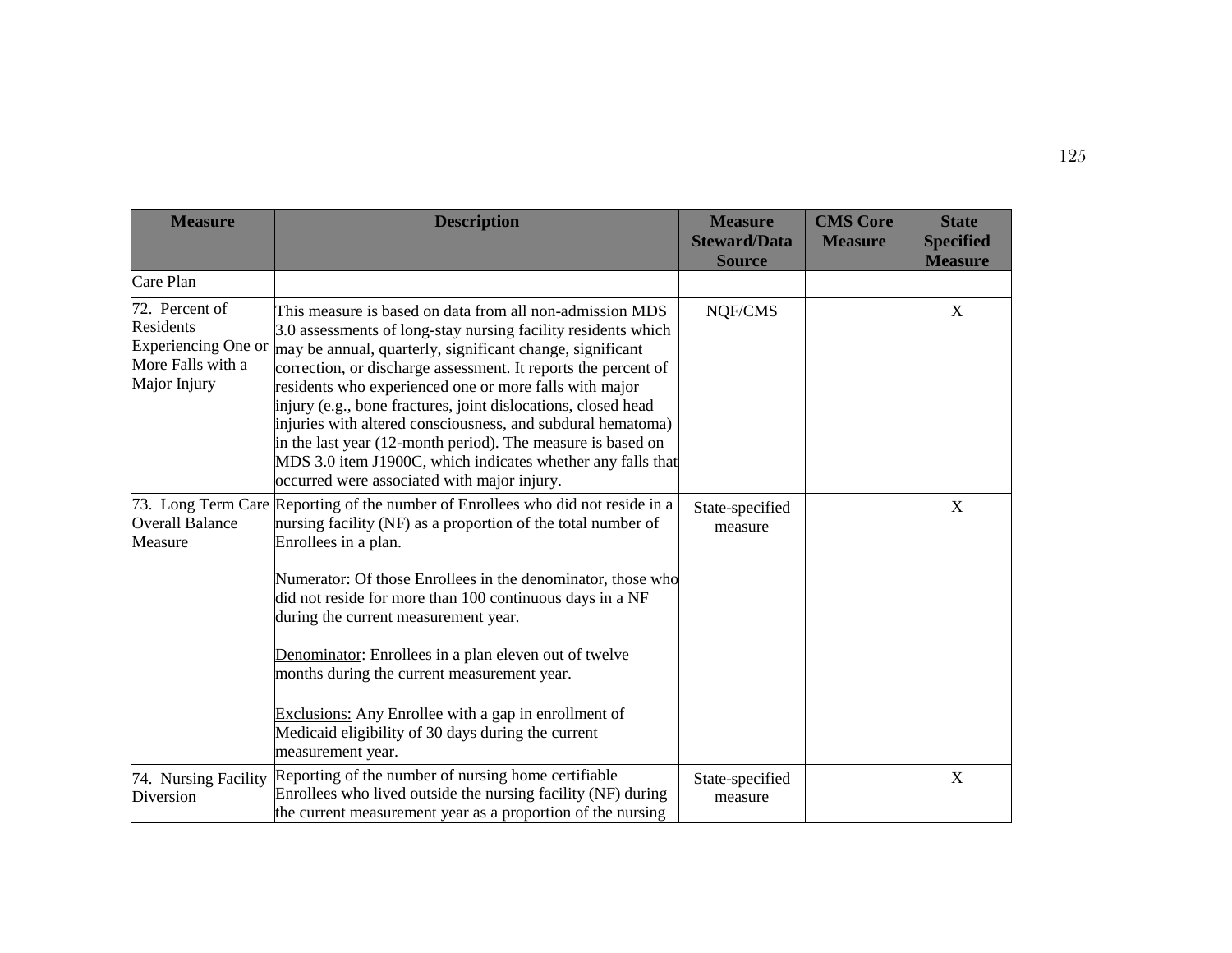| <b>Measure</b>                                       | <b>Description</b>                                                                                                                                                                                                                                                                                                             | <b>Measure</b><br><b>Steward/Data</b><br><b>Source</b> | <b>CMS Core</b><br><b>Measure</b> | <b>State</b><br><b>Specified</b><br><b>Measure</b> |
|------------------------------------------------------|--------------------------------------------------------------------------------------------------------------------------------------------------------------------------------------------------------------------------------------------------------------------------------------------------------------------------------|--------------------------------------------------------|-----------------------------------|----------------------------------------------------|
|                                                      | home certifiable Enrollees who lived outside the NF during<br>the previous year.                                                                                                                                                                                                                                               |                                                        |                                   |                                                    |
|                                                      | <b>Nursing Facility Diversion Rate:</b><br>Numerator: Of those Enrollees in the denominator, those who<br>did not reside in a NF for more than 100 continuous days<br>during the current measurement year.                                                                                                                     |                                                        |                                   |                                                    |
|                                                      | Denominator: Nursing home certifiable Enrollees enrolled in<br>a plan eleven out of twelve months during the current<br>measurement year, did not reside for more than 100<br>continuous days in a NF during the previous year, and were<br>eligible for Medicaid during the previous year for eleven out<br>of twelve months. |                                                        |                                   |                                                    |
|                                                      | Exclusions: Any nursing home certifiable Enrollee with a<br>gap in enrollment of Medicaid eligibility of 30 days during<br>the current measurement year.                                                                                                                                                                       |                                                        |                                   |                                                    |
| 75. Nursing Facility<br>Transitions                  | The number of members who successfully transitioned<br>from a nursing facility to the community.                                                                                                                                                                                                                               | State-specified<br>process measure                     |                                   | X                                                  |
| 76. Antipsychotic<br>Use in Persons with<br>Dementia | The percentage of individuals 65 years of age and older with<br>dementia who are receiving an antipsychotic medication<br>without evidence of a psychotic disorder or related condition.                                                                                                                                       | <b>Pharmacy Quality</b><br>Alliance<br>(NQF 2111)      |                                   | X                                                  |
| 77. CAHPS Shared<br><b>Decision Making</b>           | Percentage of members who reported "Definitely Yes")<br>Q10: In the last 6 months, did a doctor or other health<br>provider talk with you about the pros and cons of each choice<br>for your treatment or health care?                                                                                                         | <b>NQCA</b><br>NQF Endorsed<br>(0007)                  |                                   | X                                                  |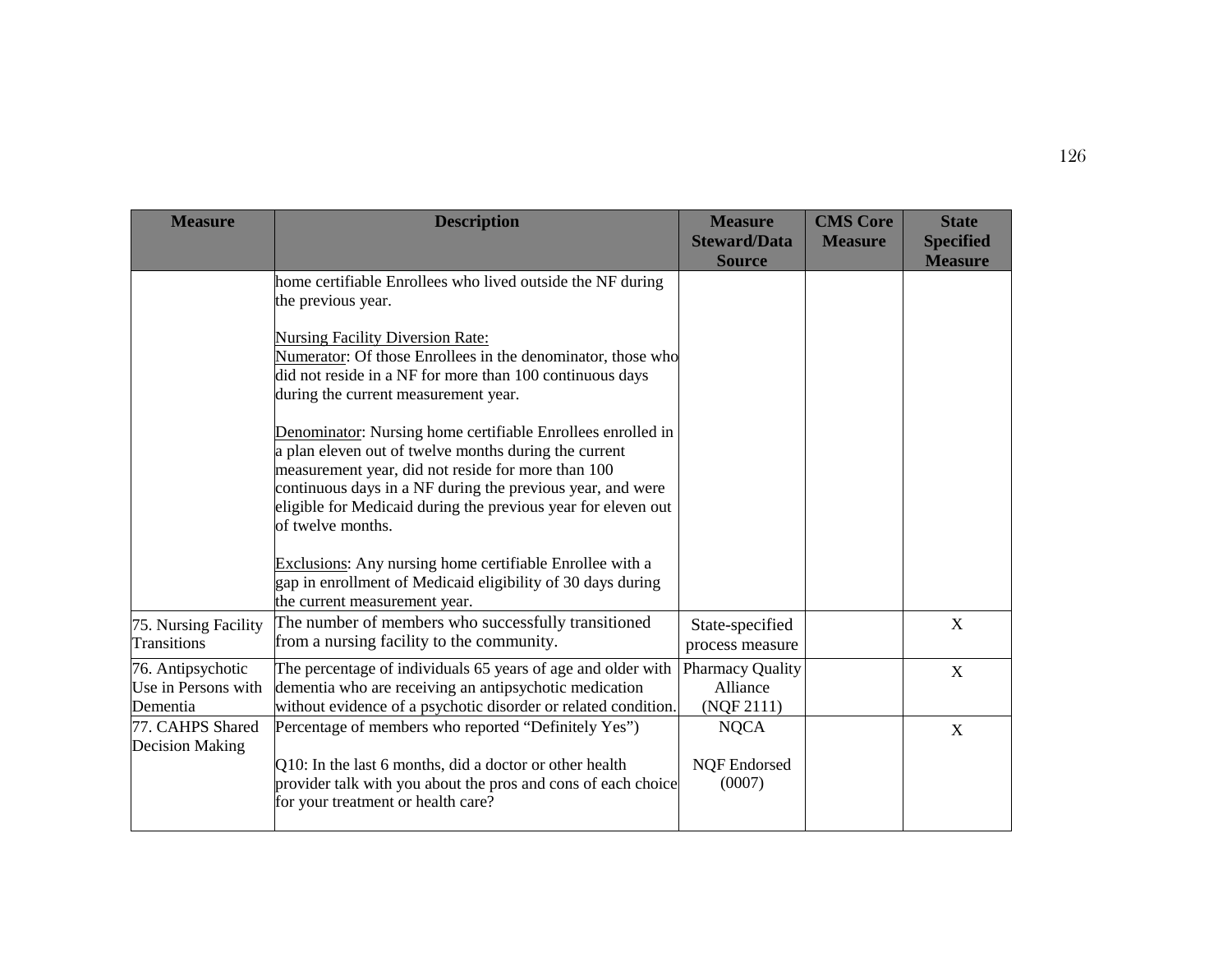| <b>Measure</b>                     | <b>Description</b>                                                                                                                                                                                                                            | <b>Measure</b><br><b>Steward/Data</b><br><b>Source</b> | <b>CMS Core</b><br><b>Measure</b> | <b>State</b><br><b>Specified</b><br><b>Measure</b> |
|------------------------------------|-----------------------------------------------------------------------------------------------------------------------------------------------------------------------------------------------------------------------------------------------|--------------------------------------------------------|-----------------------------------|----------------------------------------------------|
|                                    | Q11: In the last 6months, when there was more than one<br>choice for your treatment or health care, did a doctor or other<br>health provider ask which choice you thought was best for<br>vou?                                                |                                                        |                                   |                                                    |
| 78. Out-of-plan<br><b>Services</b> | Reporting of the number of Enrollee discharges from, and<br>placements into, residential settings involving out-of-plan<br>services, including residential services for Enrollees with<br>intellectual and developmental disabilities (I/DD). | State-specified<br>Measure                             |                                   |                                                    |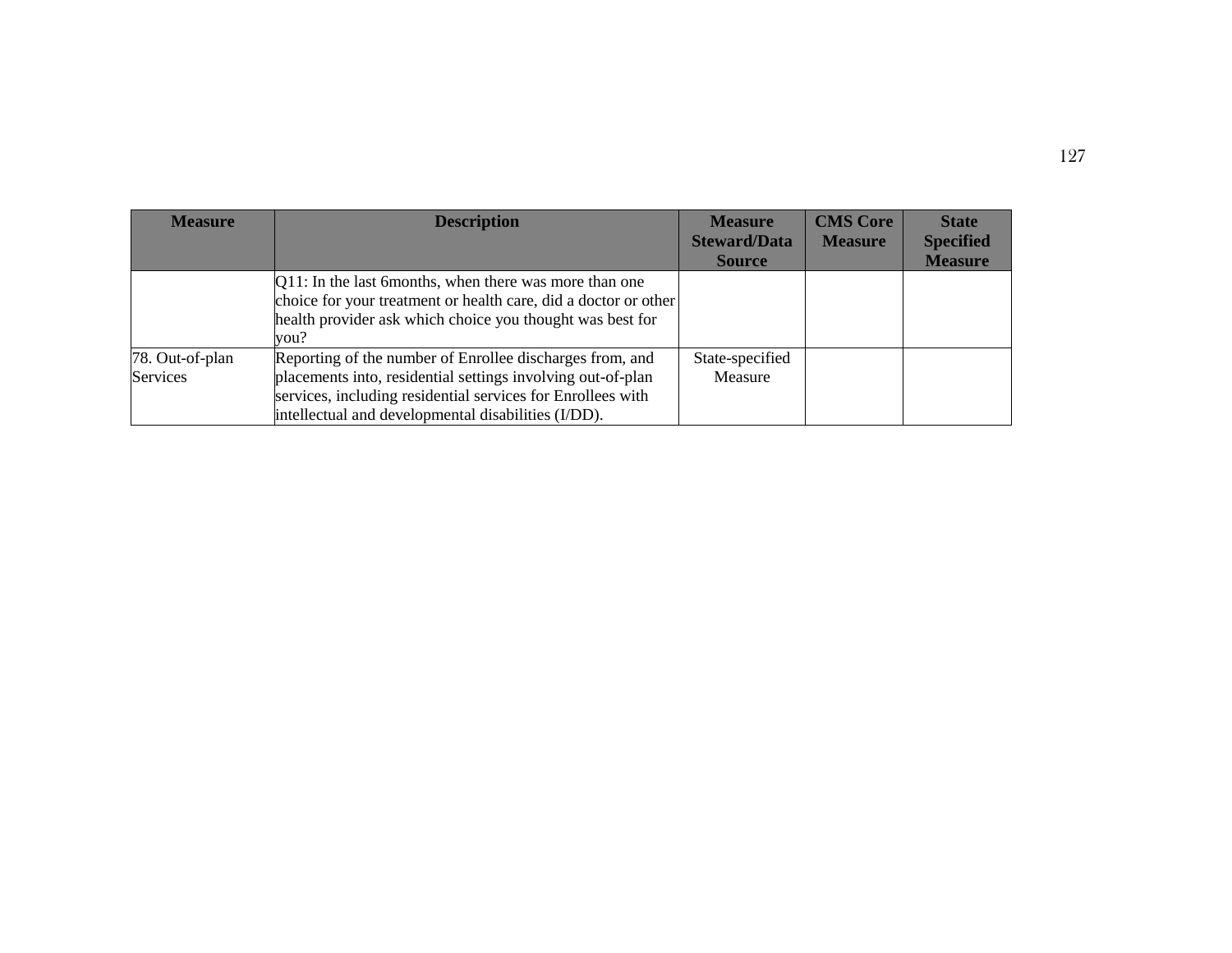## **XII. Stakeholder Engagement**

The State will continue to engage with and incorporate feedback from stakeholders, including Enrollees, during the implementation and operational phases of the Demonstration. This will be accomplished through an ongoing process of public meetings, and monitoring Enrollee and provider experiences through a variety of means, including focused meetings, surveys, website updates, and data analysis. The State is currently creating a calendar of stakeholder meetings that will occur over the next several months, and will post the schedule online. In addition, the State will require that MMPs develop meaningful Enrollee input processes as part of their ongoing operations, as well as systems for measuring and monitoring the quality of service and care delivered to Enrollees. The State will also develop consumer notices and related materials about the ICI Demonstration that are easily understood (i.e., no more than a 6th grade reading level) by persons with limited English proficiency and low functional literacy, and will translate materials into prevalent languages as determined by CMS and the State.

## **XIII. Evaluation**

- A. CMS has contracted with an independent evaluator to measure, monitor, and evaluate the impact of the Financial Alignment models, including the ICI Demonstration, on Enrollee experience of care, quality, utilization, and cost. The evaluator will also explore how the ICI Demonstration operates, how it transforms and evolves over time, and Enrollees' perspectives and experiences. The key issues targeted by the evaluation will include (but are not limited to):
	- i. Enrollee health status and outcomes;
	- ii. Quality of care provided across care settings;
	- iii. Enrollee access to and utilization of care across care settings;
	- iv. Enrollee satisfaction and experience;
	- v. Administrative and systems changes and efficiencies;
	- vi. Long-term care rebalancing effectiveness; and
- vii. Overall costs or savings for Medicare and Medicaid.
- B. The evaluator will design a State-specific evaluation plan for the ICI Demonstration, and will also conduct a meta-analysis that will look at the state Demonstrations overall. A mixed methods approach will be used to capture quantitative and qualitative information. Qualitative methods will include site visits, qualitative analysis of program data, and collection and analysis of focus group and key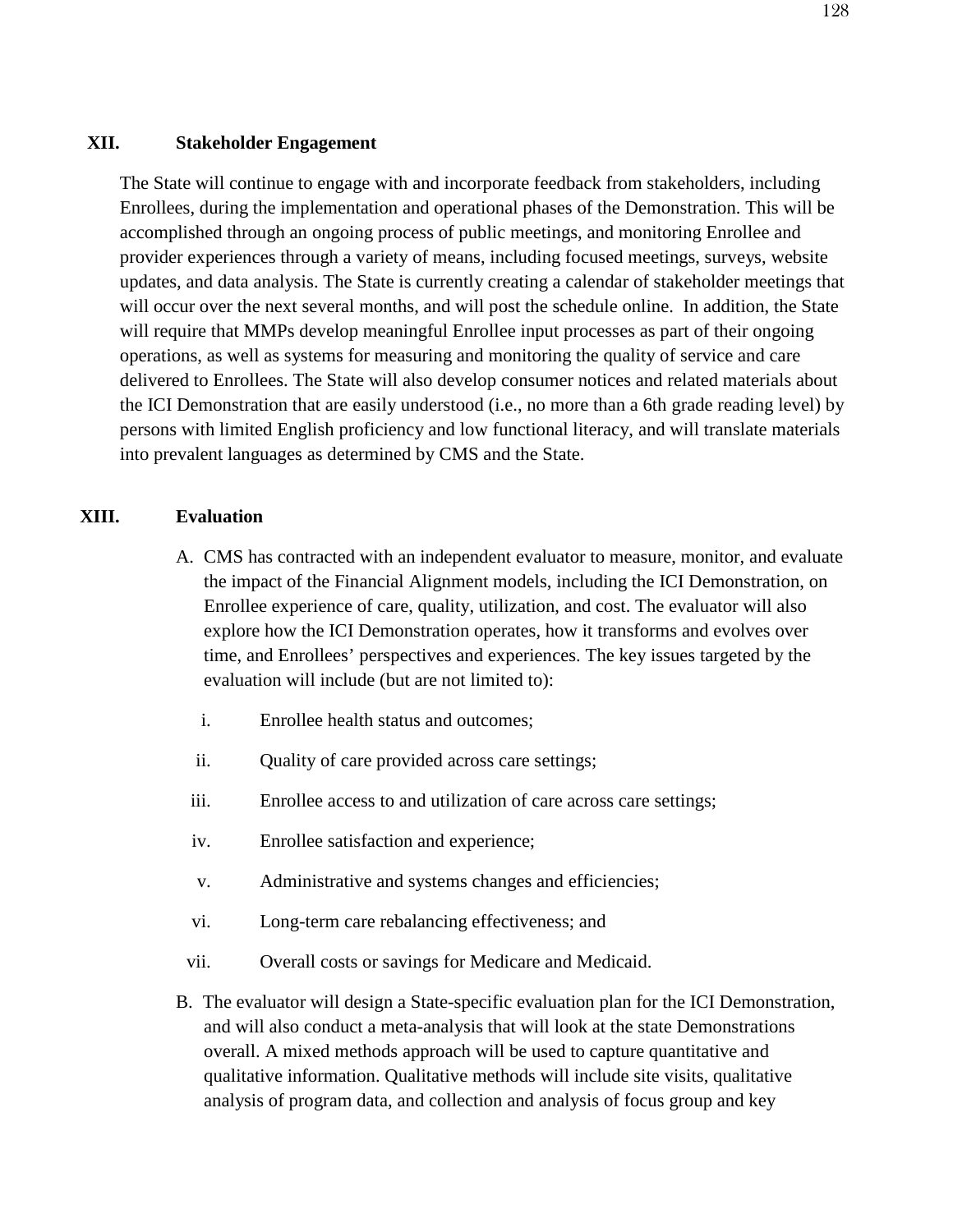informant interview data. Quantitative analyses will consist of tracking changes in selected utilization, cost, and quality measures over the course of the Demonstration; evaluating the impact of the Demonstration on cost, quality, and utilization measures; and calculating savings attributable to the Demonstration. The evaluator will use a comparison group for the impact analysis. Quarterly reports will provide rapid-cycle monitoring of enrollment, implementation, utilization of services, and costs (pending data availability). The evaluator will also submit Rhode Island-specific annual reports that incorporate qualitative and quantitative findings to date, and will submit a final evaluation report at the end of the Demonstration.

C. The State is required to cooperate, collaborate, and coordinate with CMS and the independent evaluator in all monitoring and evaluation activities. The State and MMPs must submit all required data for the monitoring and evaluation of this Demonstration, according to the data and timeframe requirements to be listed in the Three-way Contract.

The State will collect data on Care Management and coordination, including identification of beneficiaries who receive Care Management, frequency of contacts, and classification into risk tiers. The State will also track beneficiaries eligible for the Demonstration, including which beneficiaries choose to enroll, disenroll from, or opt out of passive enrollment into the Demonstration, enabling the evaluation to identify differences in outcomes for these groups.

The State will need to provide information including but not limited to the following on a quarterly basis to CMS and/or the evaluator:

- i. Beneficiary-level data identifying beneficiaries eligible and enrolled in the demonstration:
	- a. Medicare Beneficiary Claim Account Number (HICN);
	- b. MSIS number;
	- c. Social Security Number;
	- d. CMS Beneficiary Link Key;
	- e. Person First and Last Name, Birthdate, and Zip code;
	- f. Eligibility identification flag Coded 0 if not identified as eligible for the Demonstration, 1 if identified as eligible for the Demonstration using